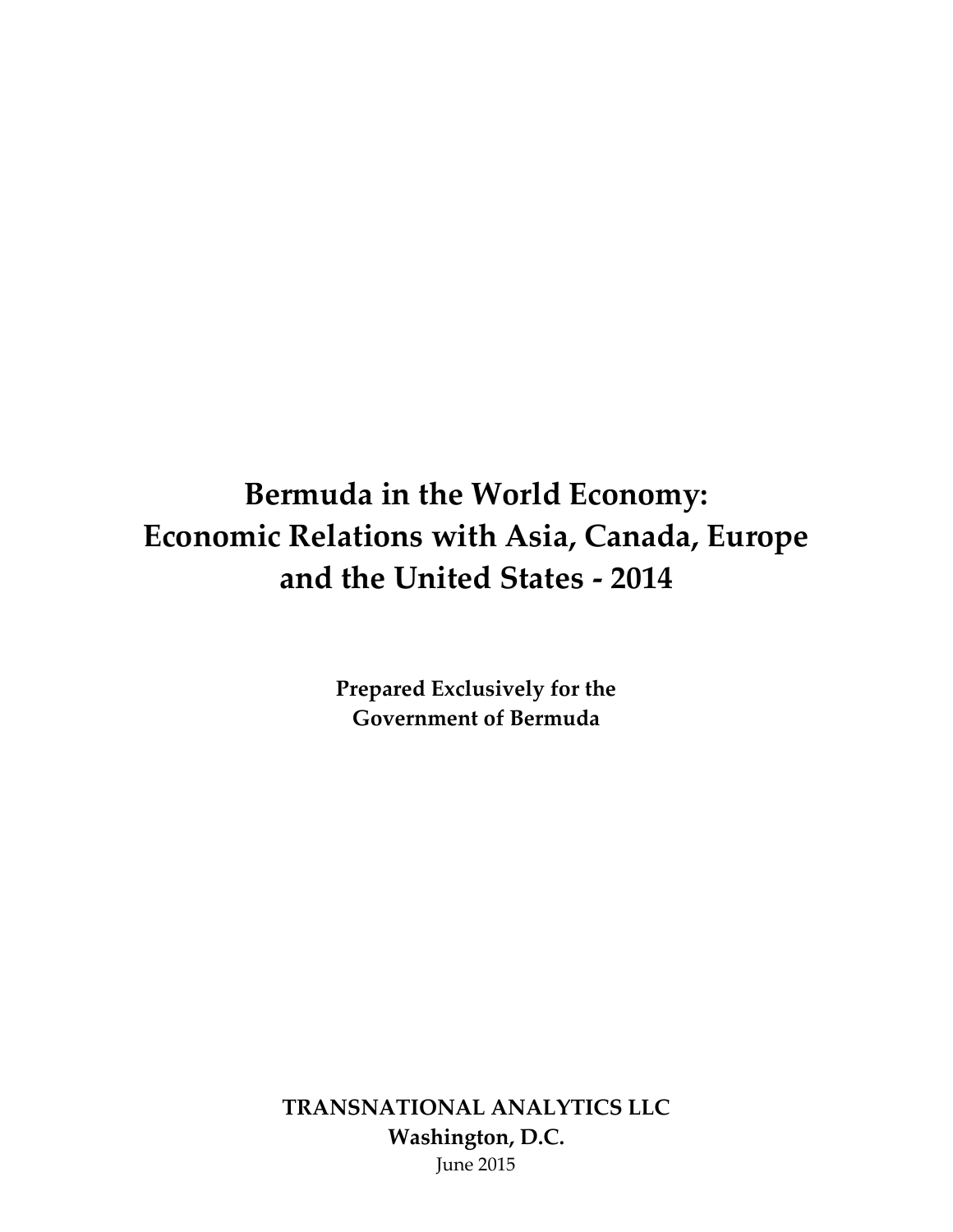# **BERMUDA IN THE WORLD ECONOMY – 2014**

#### **TABLE OF CONTENTS**

| I.      |                                                                                |  |
|---------|--------------------------------------------------------------------------------|--|
|         |                                                                                |  |
| $\Pi$ . |                                                                                |  |
| III.    |                                                                                |  |
|         |                                                                                |  |
|         |                                                                                |  |
|         |                                                                                |  |
|         | V. Bermuda and Big Europe: United Kingdom, Germany and France 31               |  |
|         |                                                                                |  |
|         |                                                                                |  |
|         |                                                                                |  |
|         | VI. Bermuda's International Financial Investment Position - Asia and Beyond 44 |  |
|         | 1. Trends in Portfolio Investment of the World with Bermuda46                  |  |
|         | 2. Bermuda's Portfolio Investment Partners: Mainland China,                    |  |
|         |                                                                                |  |
|         |                                                                                |  |
|         |                                                                                |  |
|         |                                                                                |  |
|         |                                                                                |  |
|         | 3. Bermuda as a Capital Market to Augment Needed Global Capacity56             |  |
|         | 4. Aircraft Finance and Other Asset-Based Securitization 57                    |  |
|         | 5. Portfolio Investment in Bermuda Insurance Linked Securities                 |  |
|         |                                                                                |  |
|         |                                                                                |  |

# **APPENDICES**

| APPENDIX A: Where Did the Role Bermuda Plays in the World |  |
|-----------------------------------------------------------|--|
|                                                           |  |
|                                                           |  |
|                                                           |  |
|                                                           |  |
|                                                           |  |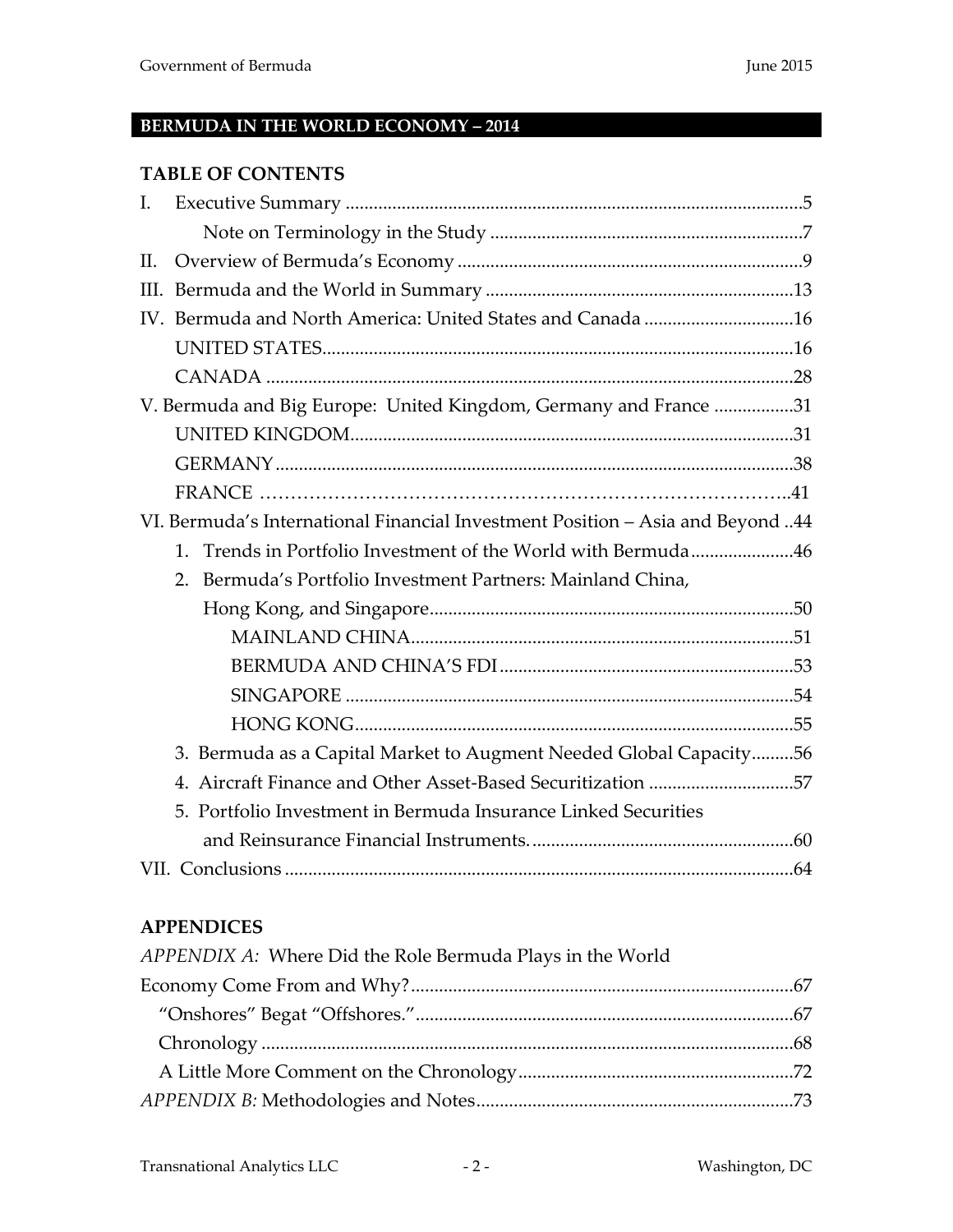# **TABLES**

| Table 1: Overview of Bermuda's Economic Relations with Major Trading       |  |
|----------------------------------------------------------------------------|--|
|                                                                            |  |
| Table 2: U.S. and Bermuda Exports, Imports and Balance of Trade            |  |
|                                                                            |  |
| Table 3: U.S. Services Exports to and Imports from Bermuda: 2006-201324    |  |
| Table 4: Sales by United States and Bermudian Affiliates of Majority Owned |  |
|                                                                            |  |
| Table 5: Canada Economic Relations with Bermuda: 2008-201330               |  |
| Table 6: UK Exports, Imports and Balance of Trade in Goods                 |  |
|                                                                            |  |
| Table 7: UK Service Exports to and Imports from Bermuda: 2006-201235       |  |
|                                                                            |  |
| Table 9: German Economic Relations with Bermuda: 2006-201339               |  |
| Table 10: Germany Services Trade (receipts) by Industry Type               |  |
|                                                                            |  |
| Table 11: France Economic Relations with Bermuda: 2005-2012 42             |  |
| Table 12: Portfolio Investment Positions In and Out of Bermuda 47          |  |
|                                                                            |  |
| Table 13: Country Ranking of Leading Foreign Holders of U.S. Securities    |  |
|                                                                            |  |
| Table 14: Mainland China Economic Relations with Bermuda: 2007-2012 52     |  |
| Table 15: Singapore Economic Relations with Bermuda: 2007-2012 54          |  |
| Table 16: Hong Kong Economic Relations with Bermuda: 2006-2012 55          |  |
| Table 17: Bermuda Special Purpose Insurers (SPVs) and Aircraft,            |  |
| Asset-Based Securitization: Illustrative Deals Based in Bermuda 59         |  |
| Table 18: Bermuda Special Purpose Insurers (SPIs) and ILS Funds            |  |
|                                                                            |  |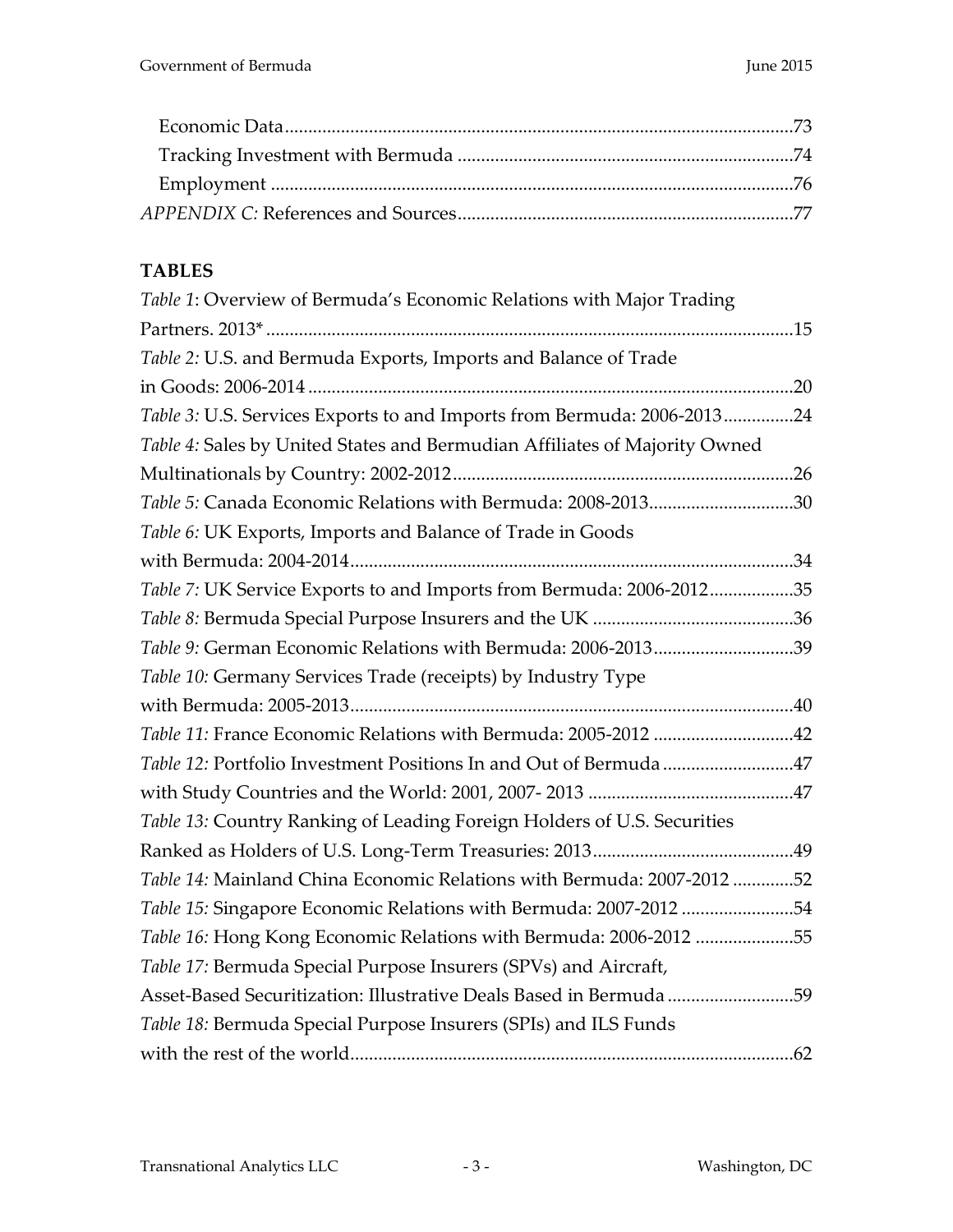## **FIGURES**

| <i>Figure 1:</i> Bermuda's Economic Contribution to the U.S. Economy: 2008-2014: |  |
|----------------------------------------------------------------------------------|--|
|                                                                                  |  |
| Figure 2: Bermuda's Economic Contribution to the Canadian                        |  |
|                                                                                  |  |
| <i>Figure 3:</i> Bermuda's Economic Contribution to the UK Economy: 2008-2014 32 |  |
| <i>Figure 4:</i> Bermuda's Economic Contribution to the German                   |  |
|                                                                                  |  |
| Figure 5: Bermuda Economic Contribution to the French                            |  |
|                                                                                  |  |
| Figure 6: Bermuda's Economic Contribution to the Asian                           |  |
|                                                                                  |  |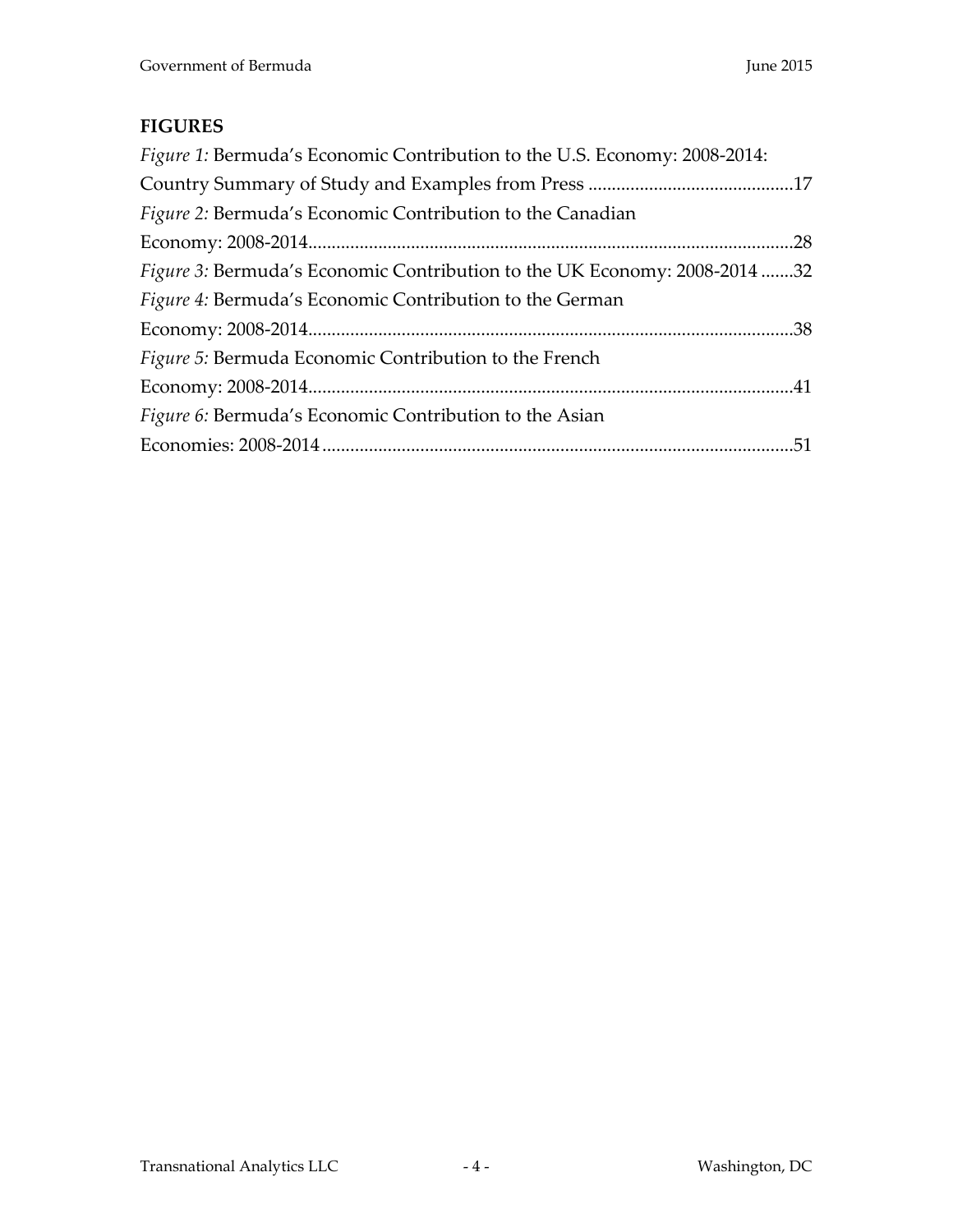#### <span id="page-4-0"></span>**I. Executive Summary**

This summary indicates that Bermuda has:

- a significant economic profile in the world economy supporting 500,000 jobs worldwide even after the effects of the global financial crisis and recession. (Chapters IV and V),
- provided more than \$50 billion in trade in financial and transportation services that are key to the United States and the United Kingdom economies (Chapter III),
- starting in 2012, shifted its economic role in the world and grew rapidly to provide a highly responsive capital market to United States investors. (Chapter VI). Bermuda is now a destination for financial investment by pensions and governments amounting to more than \$20 billion,
- retained its economic competitiveness based on a financial regulatory environment that is supportive of investors and responsive to partner governments, such that new financial flows grew by \$15-\$25 billion in last two years (Chapter II),
- continued to adapt to the demands of U.S. and Chinese investors for important business needs otherwise unmet in their own national economies. (Appendix A).

More specifically, this study analyzes Bermuda's economic role in the world economy, particularly, with the United States and Canada; the major European economies - the United Kingdom, Germany and France; and China including Hong Kong and Singapore, between 2007 and 2013.

The study finds that Bermuda stands out among its peers and other advanced economies for the size and geographical reach of its economy based on a large captive insurance and reinsurance industry; rapidly expanding stock exchange, and its shipping industry. Bermuda experienced almost \$50 billion in two-way trade with these eight countries in 2013.

Bermuda has an outsized economic presence in these economies – it supports close to 500,000 jobs in the world – 70,000 in the UK and almost 330,000 in North America including 300,000 in the United States, 80,000 in the rest of Europe and about 10,000 in three Asian economies.

Bermuda is the leading global reinsurance provider with one-third of the top global reinsurance companies managed owned and operated on Bermuda. Large economies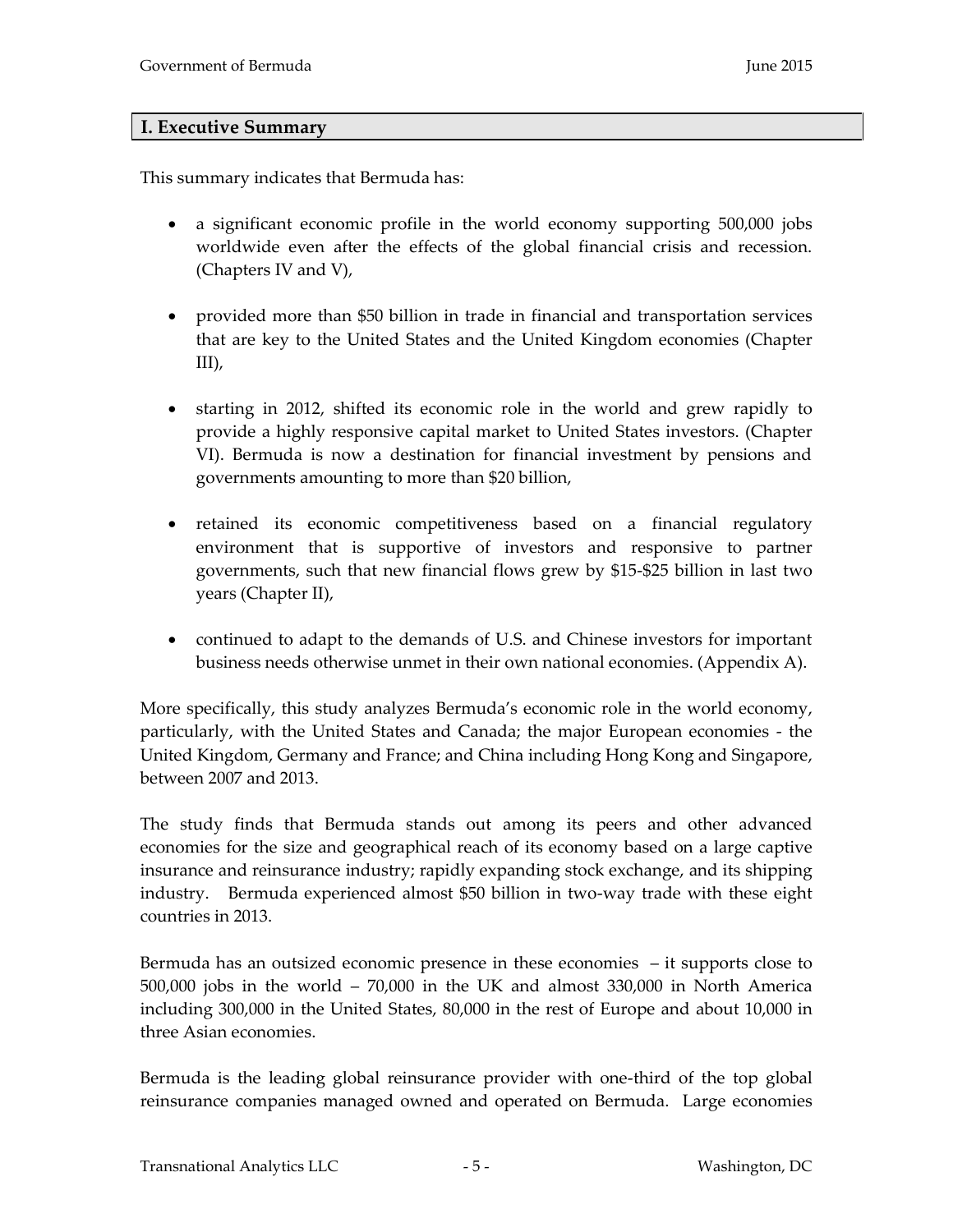depend on Bermudian reinsurance to cover losses for homeowners, businesses and governments. Bermuda's insured financial capacity covered 75% of Florida state windstorm protection, \$3 billion of Super-storm Sandy losses, \$35 billion for U.S. business and homeowner insured catastrophic losses between 2001-2013, including 9% of insured losses of September 11 Terror Attack. Bermuda reinsurance provides 11% of U.S. crop insurance capacity covering 600,000 farmers and foresters in 50 states.

Bermuda is a leader in marine transportation trade accounting for close to \$10 billion in ship purchases, shipping management and shipping multinationals, supported by a global reach that transports energy to U.S. and UK ports.

U.S. and Canadian pension funds and state governments and other tax-exempts have recently increased their investment profile in Bermuda. While U.S. and European private equity and investment funds have traditionally relied on Bermuda as a funding center, in the last 3 years, U.S. tax exempt entities sought \$8 billion in Bermuda's capital market as a means to add liquidity in a secure regulatory environment.

Bermuda is recently successful in offering capital structures for financing asset-based securitization and insurance linked securities, raising at least \$15 billion and as much as \$25 billion between 2009 and 2013 to the benefit of U.S. homeowners and U.S. and European airframe manufacturers.

Bermuda maintains its prominent position in the world economy through efficient regulation and financial innovation. That is, when and where there are financial capacity shortages, as has been the case in the United States and Europe, Bermuda meets these needs with effective access to judicial courts, legislation, and proportional riskbased, but reliable regulation.

Where other national financial institutions are found to be too constrained to meet economic development needs, Bermuda provides the well-regulated and deep financial intermediation to help China invest and grow.

These new structures can and do create scores of jobs in Bermuda but not the hundreds or thousands that competing "primary" financial centers like London and New York experience. Even the job creation of the Bermuda Stock Exchange is modest compared to a potential "primary" financial center institution. For example, introducing a secondary financial trading platform in Bermuda linked to the Bermuda Stock Exchange would produce hundreds of jobs. Furthermore, when Bermuda expands its Islamic-law compatible financial capacity to include Islamic review commissions to handle financial relations with the Middle East, more jobs could accrue.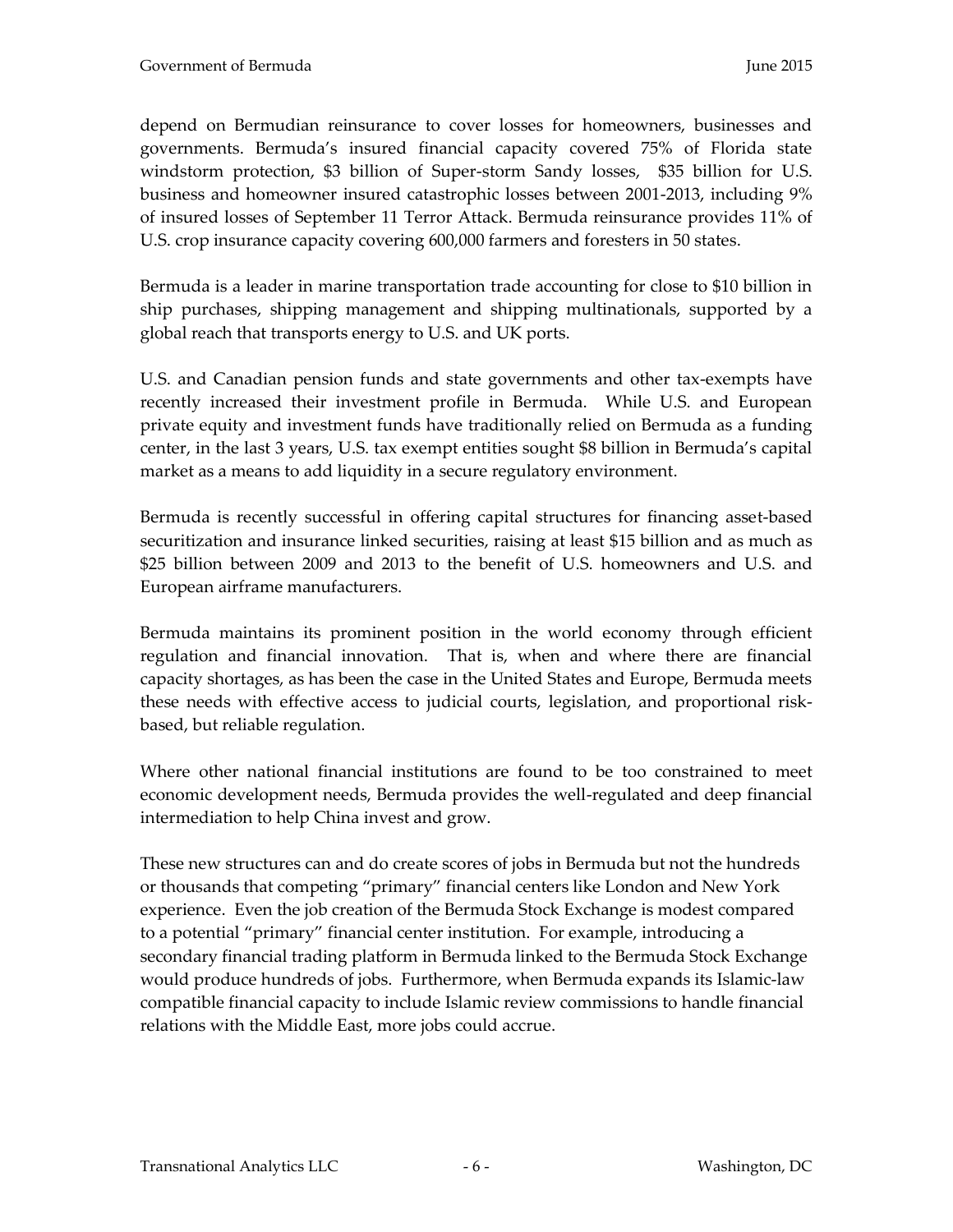#### <span id="page-6-0"></span>**Note on Terminology in the Study**

This study is meant to inform a broad audience by presenting widely published economic data from a variety of comparable national, private and international statistical sources. The goal is to define better Bermuda's role with a diverse group of countries that rely on Bermuda in different ways. To best express Bermuda economically, this study uses widely accepted economic terms and concepts that are discussed in detail in Appendix B. Since many readers do not have the time and inclination to wade through the Appendix as they start to read, this note provides a brief orientation. Bermuda performs a number of economic functions in the world economy. The economic concepts and data are matched to the functions.

First, Bermuda is an economic power unto itself. It has its own world-class multinationals that make independent economic decisions. Therefore, the study examines "trade in services" and that term is used a lot. For example, the United States "exports" insurance services in the form of fees charged to Bermuda for that insurance coverage and "imports" insurance services from Bermuda in the form of payments to U.S. homeowner and farmer and business property losses due to tort liability, hurricanes, fires and floods. This is the dominant form of economic relationship between Bermuda and the United States and the United Kingdom.

Second, Bermuda is a financial center. While it is does not lead the world in banking services nor investment funds, it has about \$500 billion of assets under management and that is growing, particularly with Canada, the United Kingdom and continental Europe. These cross-border investments largely take the form of "foreign direct investment" and "portfolio investment." "Portfolio investment" in and out of Bermuda is relatively large. Pension fund investments in Bermuda are a recent example. Such "portfolio investment" is passive, involving little control and can span a wide range of asset classes – stocks, government bonds, corporate bonds, CDOs and other asset based securities, mutual funds, ETFs and so on. Since Bermuda has a stock exchange and mutual fund industry, "portfolio investment" is substantial. It is one of the fastest growing forms of economic activity between Bermuda and the rest of the world after the global financial crisis.

Third, Bermuda is a residency for multinational "holding companies." In this respect, the International Monetary Fund and partner countries, like China,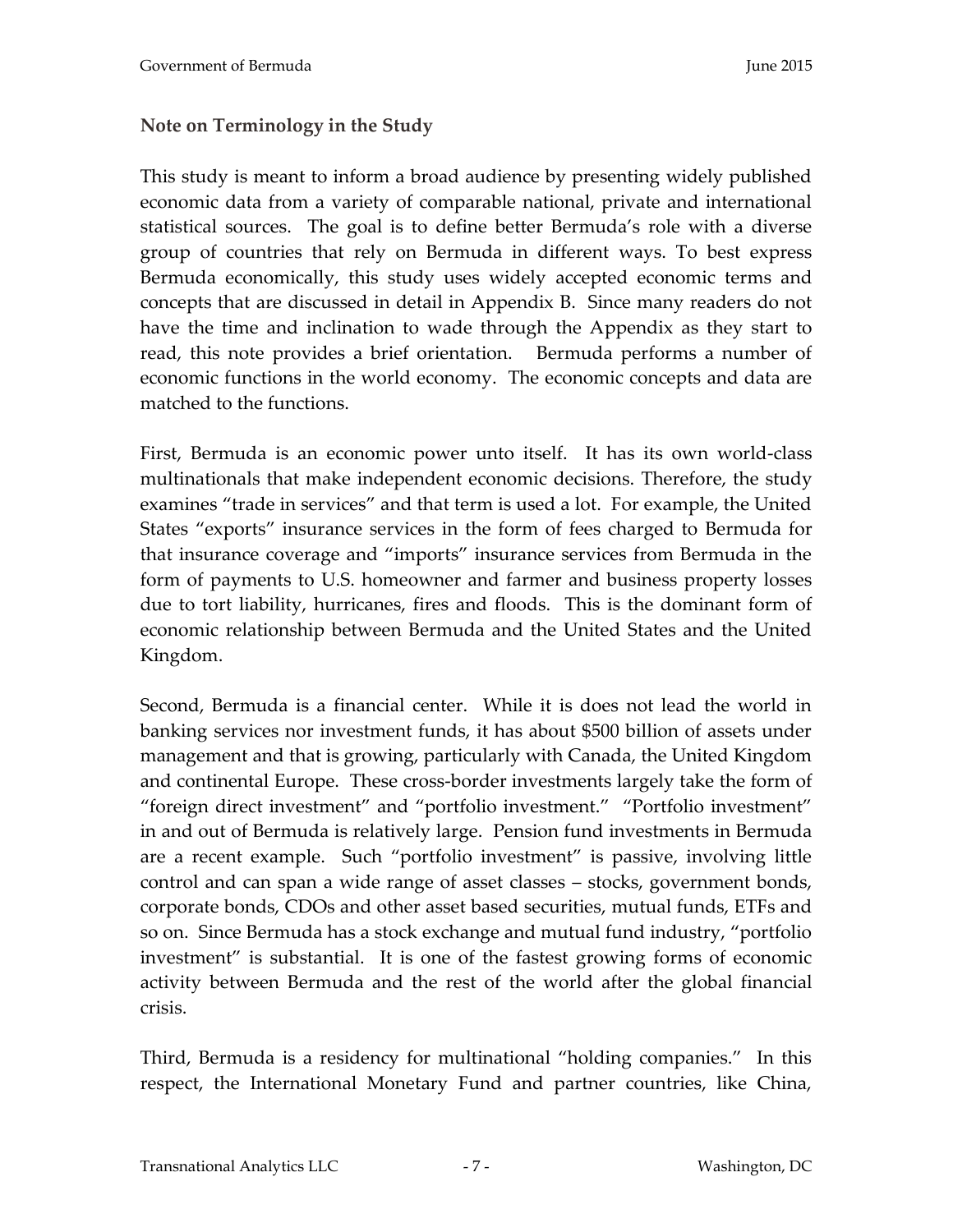identify Bermuda as a destination of large sums of "foreign direct investment (FDI)." FDI is cross-border investment associated with mergers and acquisitions where the investor takes management control. Irish companies place their FDI in Bermuda when they transfer their ownership of aircraft and engines to Bermuda special purpose trusts and exempt companies. Nordic and Singapore companies place their FDI in Bermuda when they locate their energy shipping fleets for use in the United States on Bermuda ship registers. Most importantly, Chinese and Hong Kong companies place their FDI in Bermuda because Chinese banks and financial institutions are not yet capable of providing the same level of asset protection and effective, low-cost financial service capacity as in Bermuda. In this respect, Bermuda's role is to provide "financial intermediation" for China. Financial intermediation is the flow of funds from China and Hong Kong lenders through financial intermediaries (such as banks and funds in Bermuda) on its way to borrowers in China. This is important because "intermediation" is thought to increase the productivity of their internal investment and accelerate economic development in China.

Lastly, this study makes the point that investment and exports can support jobs in host countries. The idea that jobs in the United States or the United Kingdom are "supported" by economic activity with Bermuda is well documented by the U.S. Department of Commerce. U.S. exports to Bermuda support U.S. jobs. There are jobs coming from the "direct" economic activity of one company exporting to another country. Also, there are jobs coming from the "indirect" economic activity that that same export. "Indirect" jobs derive from the increase in jobs when supplying companies sell their U.S. products to the exporting U.S. Company.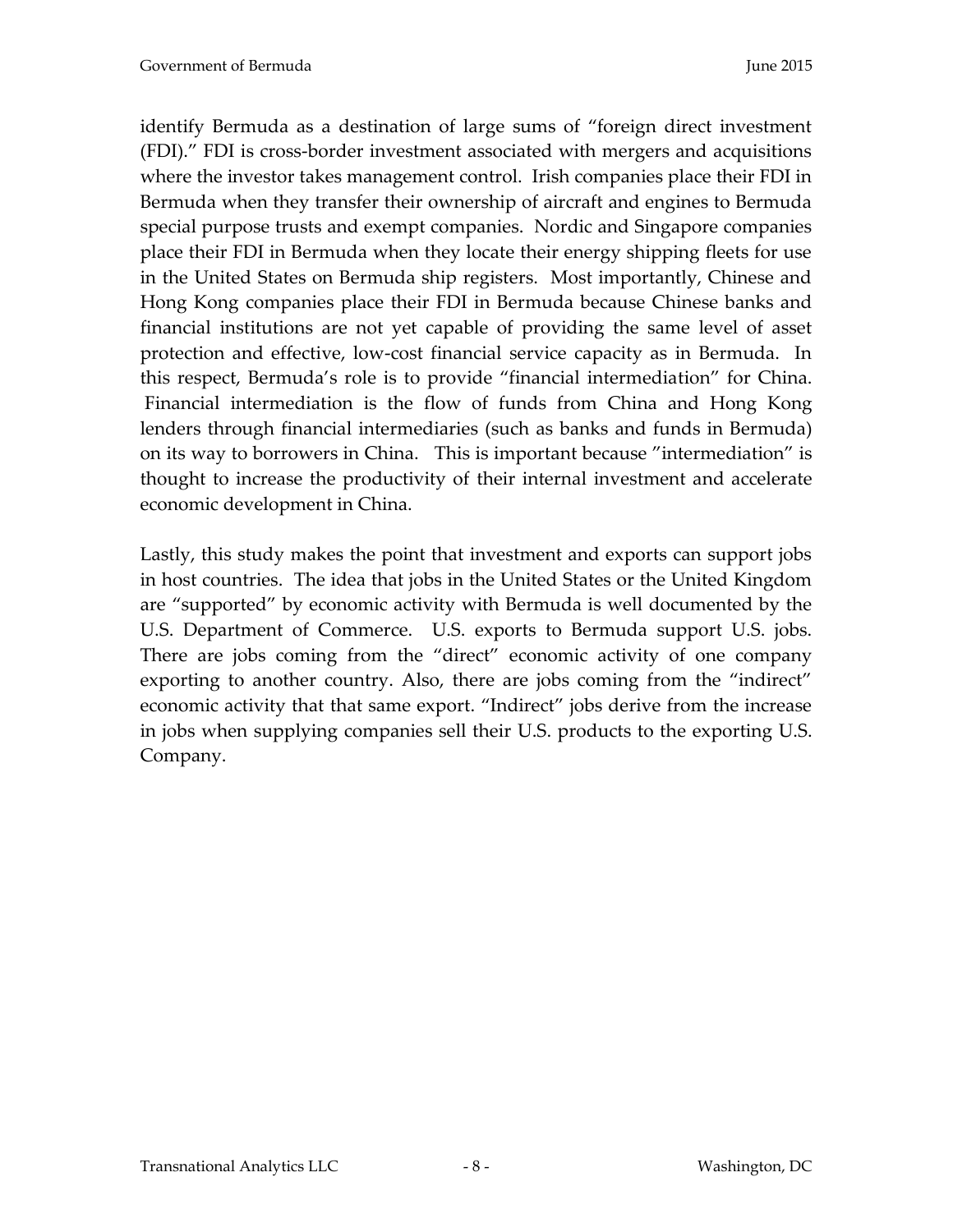#### <span id="page-8-0"></span>**II. Overview of Bermuda's Economy**

This impact study analyzes the international economic relationship between the Bermuda and eight key national economies where Bermuda's businesses are most active, specifically as it pertains to cross-border trade and financial account positions. This study updates an earlier analysis prepared for Business Bermuda (the predecessor of Bermuda's Business Development Agency) that covered the period ending in 2010. Of course, there is a significant difference in Bermuda, global financial markets, and the world economy between then and now. In essence this report captures the entire period of economic change and recovery from the financial crisis of 2008 until the latest period that available public data can capture, i.e., 2013 or in some cases 2014. This study looks at Bermuda's economic role with its most important economic partners and its most important business sectors.

The analysis captures Bermuda's innovative economic role supporting these large nations through the published government data of that partner country. That is, we use United States government economic surveys to summarize Bermuda's contributions to the United States.

That said, a large part of Bermuda's strength is found in the innovativeness seen in its finance, economic, and professional services, government agencies and Parliament to ensure that Bermuda remains at the peak of its capacity to support the world economy. Therefore, before delving into the specifics of the Bermuda economic relationship with the world economy, a brief overview of how Bermuda's legislation, regulatory and financial infrastructure has been adapted to provide service and support to its partners is important.

First, Bermuda's proximity to the United States, Canada and Europe, particularly the United Kingdom is a key factor of support to the world economy. Much Bermuda business is tied to the long economic relationship with the major Atlantic economies, its regulators and its private business community. For example, Bermuda is a territory of Great Britain and as such its company law, access to UK judicial review and direct ties to UK regulators in banking, aircraft and shipping safety, and tax system ensure a level of protection to investors and business partners unavailable elsewhere. Based on this relationship with a leading member of the European Union, Bermuda's business community and government regulators have developed extensive ties with the European Commission and EU regulatory community. Bermuda is closely in tune with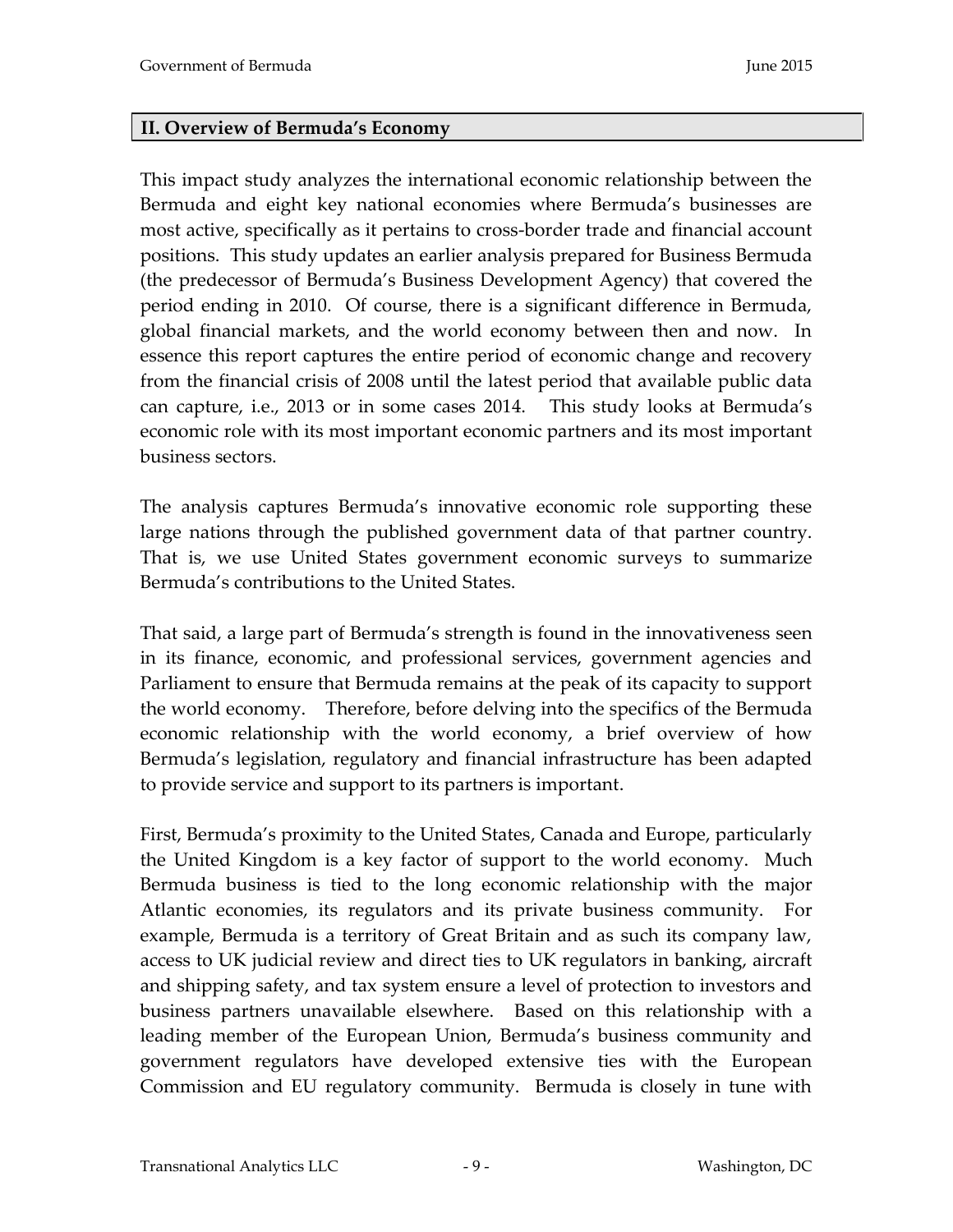developments in Washington, London and Brussels to meet and anticipate the needs of its major trading partners. Similarly, Bermuda is less than 1000 miles from New York City, Washington, Toronto and Miami and has a long experience of economic and financial cooperation and collaboration with North American business and government. The result is that more than 15,000 residents of Bermuda are financial, business, legal and regulatory experts in transatlantic capital markets, banking, finance and insurance at predominantly the wholesale level.

This capability has developed since the 1950s when the first cross-border financial industries from the United States and the United Kingdom established in Bermuda and now provides more than 60 years of world class experience and service to the world economy. Key among these assets is the Bermuda Monetary Authority that enjoys reciprocal relations with major economy regulatory bodies, the Bermuda Stock Exchange (officially recognized by major national governments including the U.S., Canada, and the UK) and capitalized at more than \$450 billion, Bermuda Maritime Agency (officially recognized by the U.S. Coast Guard – Homeland Security), and the Bermuda Department of Civil Aviation (officially recognized by the U.S. FAA and UK Civilian Air Authority), among others.

Second, Bermuda's government and the Bermuda Monetary Authority have adopted key regulatory and legislative innovations to make Bermuda a responsive, efficient and reliable investment environment to the needs of the changing world economy and financial markets within its historical and cultural identity. After all, Bermuda has always been a political territory of the UK with all the responsibilities and privileges; it has always been income tax neutral; the U.S. dollar is legal tender throughout Bermuda which implies it has always been a Eurodollar market (the importance of which is discussed in Appendix A).

Further, as the United States, the United Kingdom, and the world economy evolved over the decades, Bermuda adapted to support them and is deeply engaged with global financial governance. To give key examples of bilateral or plurilateral agreements where Bermuda, Europe, the United States and Canada as well as the OECD Task Force on Transparency have come together:

• Bermuda has exchange of tax information relationships with 83 jurisdictions through 4 Double Taxation Conventions, 40 TIEAs and membership in the Convention on Mutual Administrative Assistance in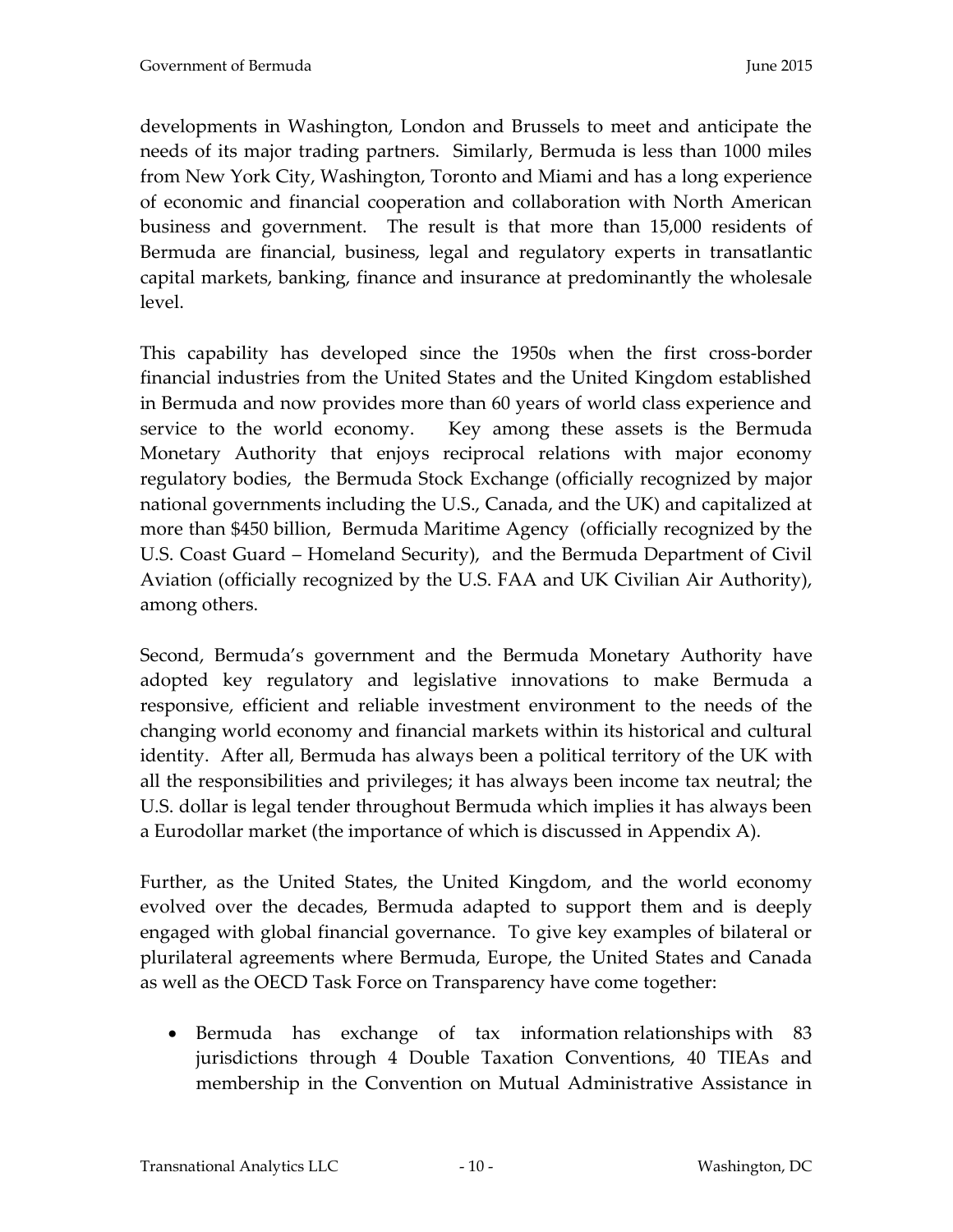Tax Matters. Bermuda is white-listed by the OECD Global Forum on Transparency and Exchange of Information for Tax Purposes recognized by the G20.

- Bermuda has a Tax Information and Exchange Agreement with the UK and is recognized by the UK HMRC and Treasury for taxation credits for specific investment purposes. Bermuda also has double taxation treaties with Middle East Countries.
- Bermuda financial regulators and stock exchanges are deeply familiar with Islamic lending practices and the precepts of the sharia related to finance and banking.
- The Bermuda Stock Exchange (BSX) has recognition agreements with the Bermuda Monetary Authority, U.S. SEC, London Stock Exchange, UK FCA, UK HM Revenue and Customs, Canada, and Australia.
- Bermuda's Monetary Authority is a member of International Organization of Security Commissions (IOSCO). Bermuda is a final candidate for regulatory equivalency under EU's Solvency II regime. Bermuda is "white listed" on OECD Global Forum on Tax Transparency and hosted the OECD Global Forum in Hamilton.
- The Bermuda Monetary Authority is recognized by the U.S. National Association of Insurance Commissioners as one of seven "qualified jurisdictions" providing insurance regulatory solvency regulation and consumer protections equivalent to those in place under state law.

Third, Bermuda's government over the decades have developed a corpus of legislation that supports doing business and in many cases is unique among competing jurisdictions. The Investment Law of 2013 was updated to make regulatory requirements more accessible and effective in private sector registrations. The Bermuda purpose trust is a very flexible and a pragmatic means to structure special purpose vehicles (SPVs) for asset-based securitization of aircraft, locomotives, ships and shipping containers. It allows assignment of trust shares to investors so as to fortify bankruptcy protections of trust assets. In 2008, Bermuda amended the Insurance Act to provide for Special Purpose Insurers (SPIs) – that are an efficient basis for insurance-linked securities. These same SPVs have special advantages for establishing sharia-compliant investor structures.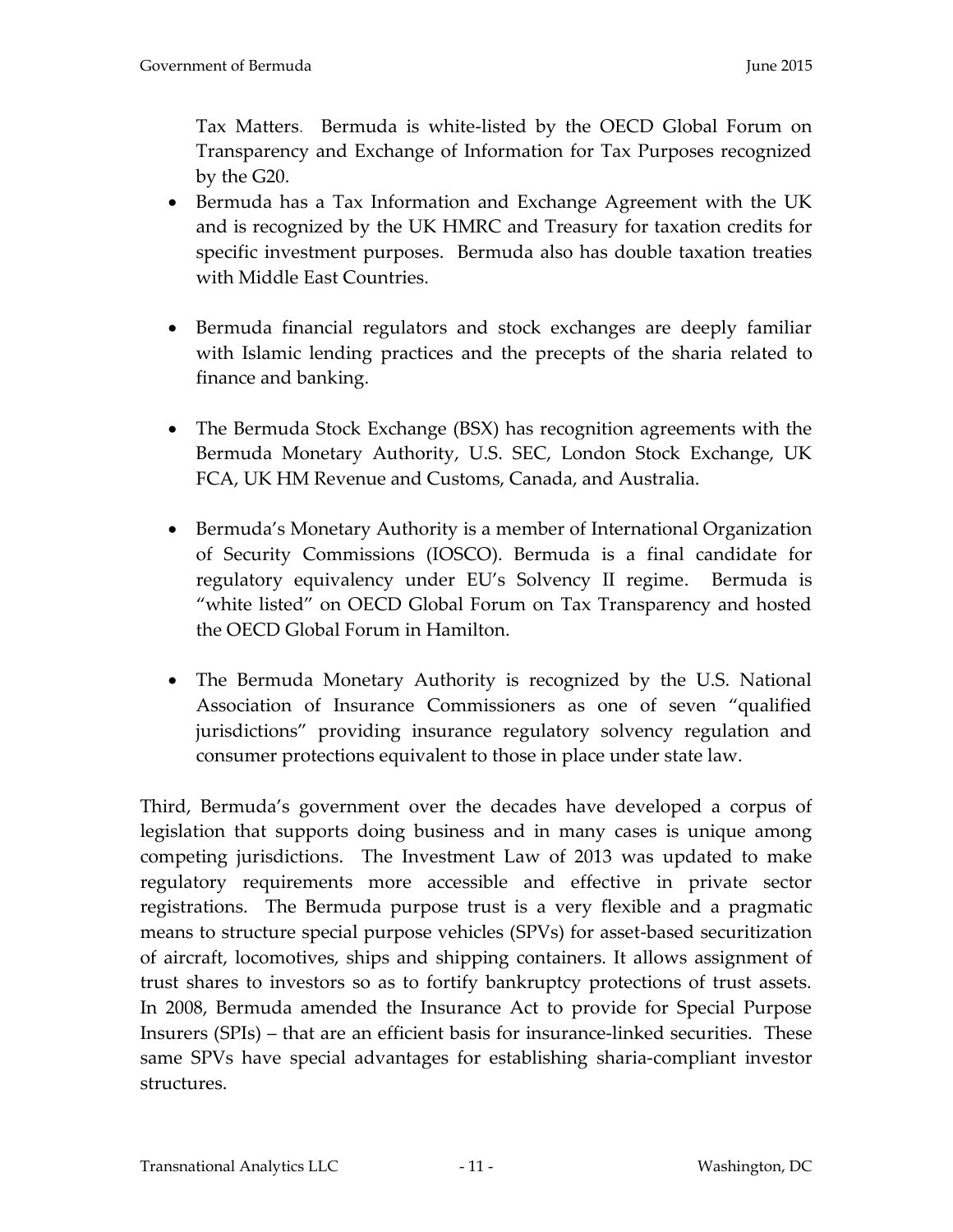Finally, the Bermuda economy includes financial sectors that support each other after decades of collaboration and support. Bermuda has one of the largest reinsurance industries in the world and competes from Bermuda for business in the United States, Europe, Latin America, Africa, and Asia. 15 of the top reinsurers in the world are headquartered in Bermuda. Add to that, the largest number of captive insurance companies in the world supporting primarily Fortune 500 companies in the United States. Altogether, Bermuda's insurance industry covers more than \$500 billion in net assets according to the Bermuda Monetary Authority Quarterly Report in 2014.

Investment funds are significant with more than \$190 billion in net assets according to the same source. The effectiveness of this experience and cooperation of finance sector innovativeness and regulatory expertise can be seen in the strong innovations in Bermuda capital markets in 2014. New asset-based aircraft securitization Special Purpose Vehicles and special purpose insurers raised more than \$25 billion from 2009 to 2014 often with the strong participation of local fund managers and the Bermuda Stock Exchange (BSX).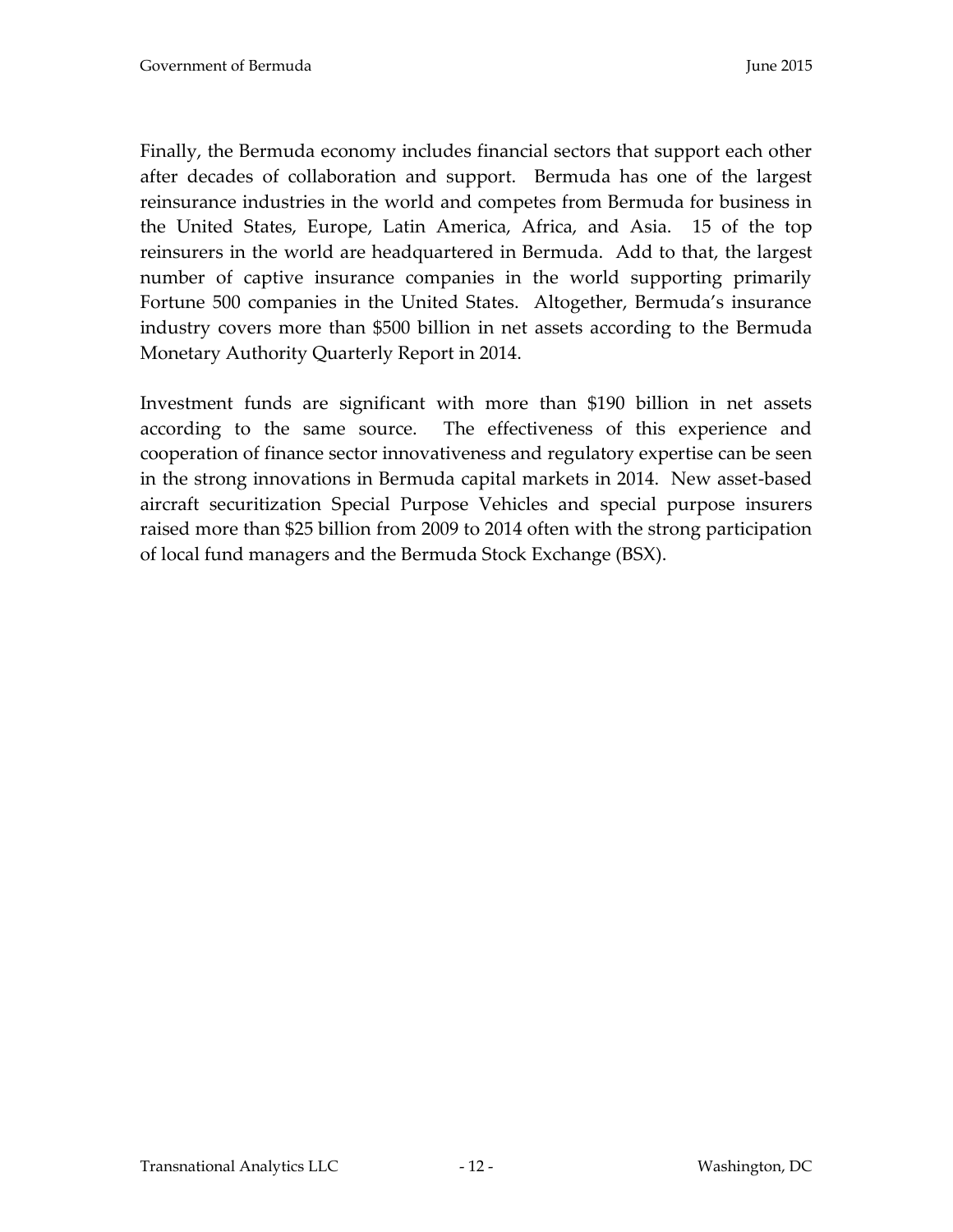#### <span id="page-12-0"></span>**III. Bermuda and the World in Summary**

Overall, the study finds that Bermuda has substantial economic relations with their 8 chief economic partners in North America, Europe and Asia in 2013. Bermuda's economy supports almost 500,000 jobs (486,000 jobs supported) in these economies through trade, the foreign direct investment of its multinationals, and its portfolio investment capacity – mostly in the United States and the United Kingdom.

The year 2013 is an interesting year to assess Bermuda's role in the world economy. The devastating 2008/2009 financial crisis and deep 5 year global recession can now be looked at from some distance. Bermuda's economic role decreased somewhat because its services industries in shipping, insurance, securitization and funds management declined as investors in the United States and Europe pulled back from their international expansion.

Table 1, below, summarizes the economic situation for 2012/2013 described by three major job creating economic activities - trade in goods, trade in services and portfolio investment position – either with subsidiaries in host countries of its large and active multinationals or the portfolio investment generated by its financial and capital markets. This table shows the economic significance of Bermuda from the viewpoint of the 8 trading partners covered here in the study. Bermuda's portfolio investment fell off by more than \$100 billion between 2007 and 2012. It is just beginning to recover peak levels in 2014. Levels of trade were lower in 2013 compared to pre- recession levels – U.S. demand for energy shipping services are just recovering. Insurance and reinsurance were also affected by the fact that a Category 3 or 4 hurricane has not hit a major U.S. city in 9 years. (A substantial amount of trade with the United States corresponds to insured loss payments made for major wind and flood disasters.)

The study identifies the effects of structural shifts in the world economy and how Bermuda industry has evolved to support these 8 nations. U.S. and European interest rates have been at record lows for 5 years. U.S. pension funds, in particular, have been forced to abandon somewhat their propensity to rely solely on bonds and treasury bills and have grown to invest in Bermuda financial instruments as well as insurance companies to seek higher yields. U.S. states have been forced to follow the same policy. Since federal and state taxation is insignificant on these entities, there is no tax policy concern. Global equity markets proved volatile and insecure during the financial crisis. Therefore,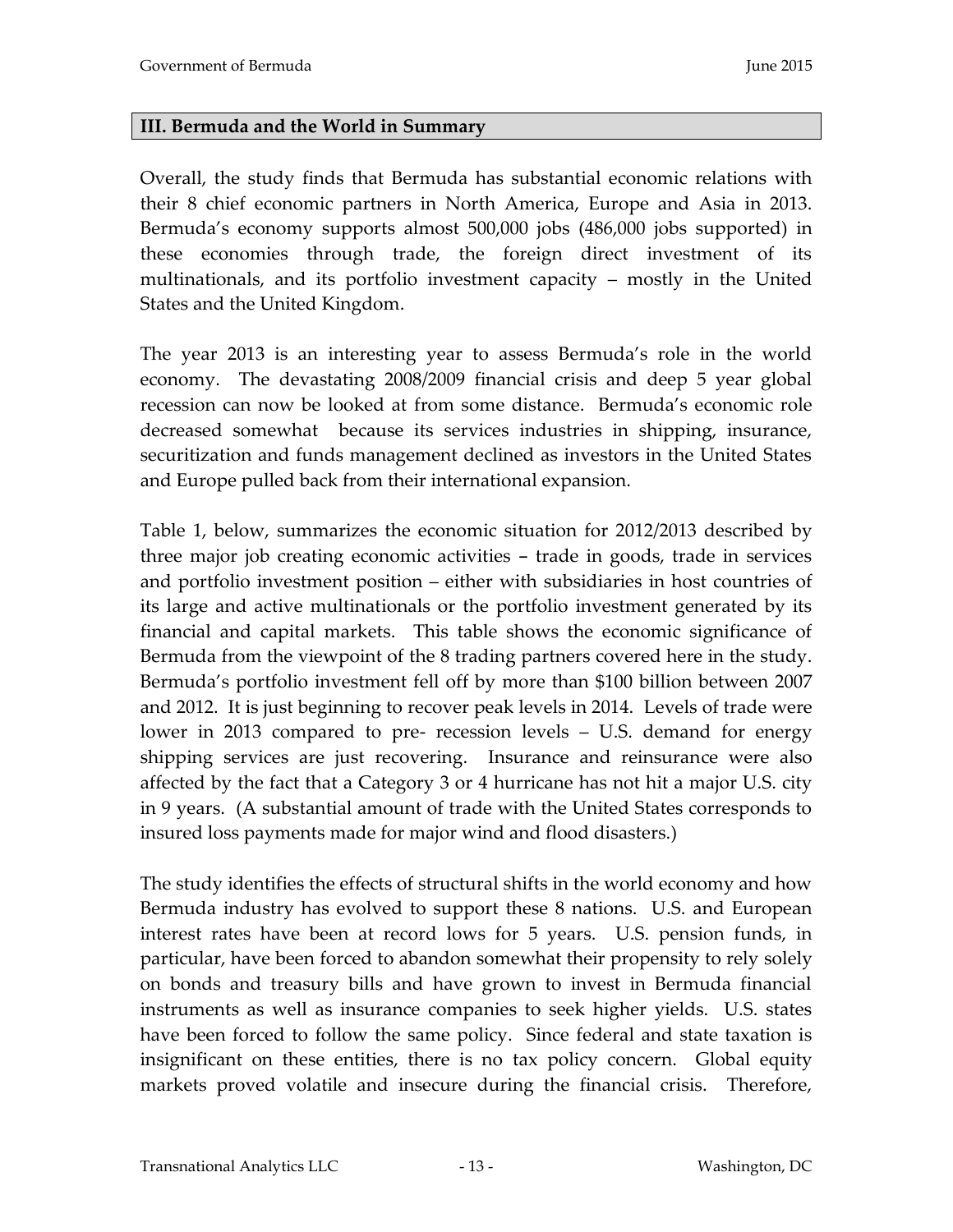investors have gradually reduced their commitment to equity-based mutual funds and instead have embraced alternative investment funds with expertise in insurance and reinsurance covering catastrophic risks and therefore uncorrelated with equity markets. Most importantly, banking suffered substantially in the United States and Europe. Bank lending and bank debt are diminished even for the best risk. Corporations, governments, and non-profits now must seek new sources of lending to recover their own economic viability. As will be noted, capital markets and asset-based securitization have reasserted their credibility in the world economy in 2013 and Bermuda is proving to be a center of excellence.

Finally, Asia and particularly China were less affected by this "North Atlantic" economic crisis. The role of the Middle East and China as lender and investor in the world economy grew between 2008 and now. Of course, these economic zones are not known as particularly able at financial intermediation. To access the United States and major economies like Canada and the United Kingdom, China and Qatar chose to invest through experienced intermediary centers like London and the newer capital markets of Bermuda. Bermuda was uniquely placed to benefit of these structural changes and has changed its source of funds, means of intermediation, and investment clients. Moreover, Bermuda is now proving to be highly innovative in the financial structures provided to lenders and investors so as to be one of the top financial economies in the world.

Table 1 provides a good overview of Bermuda and the world economy. Bermuda's economy is service-based rather than a maker of goods or merchandise. Bermuda does import a substantial amount of transportation merchandise – ships. Its two- way trade in services in 2012 (2013 for the United States) was between \$45 and \$50 billion. This is a decrease from the early 2000s, but not by much as the global demand for financial services is increasing and Bermuda is competitive. Portfolio investment positions are at about \$350 billion. (Bermuda is a financial conduit and its skills are two-fold. First, it is highly expert in assessing the risks to property from major risks, terror, wind, fire, flood. Second, it is endowed with a highly experienced, innovative, secure and flexible capital-raising capacity attracting investors from the United States, Europe, South America, and Asia.) This portfolio investment level is somewhat lower than levels in the early 2000s. This reflects the general "pullback" in crossborder activity of international banking and investment funds rocked by the financial crisis. That said the UK and Asia stand apart as levels of financial investment through and into Bermuda remained strong.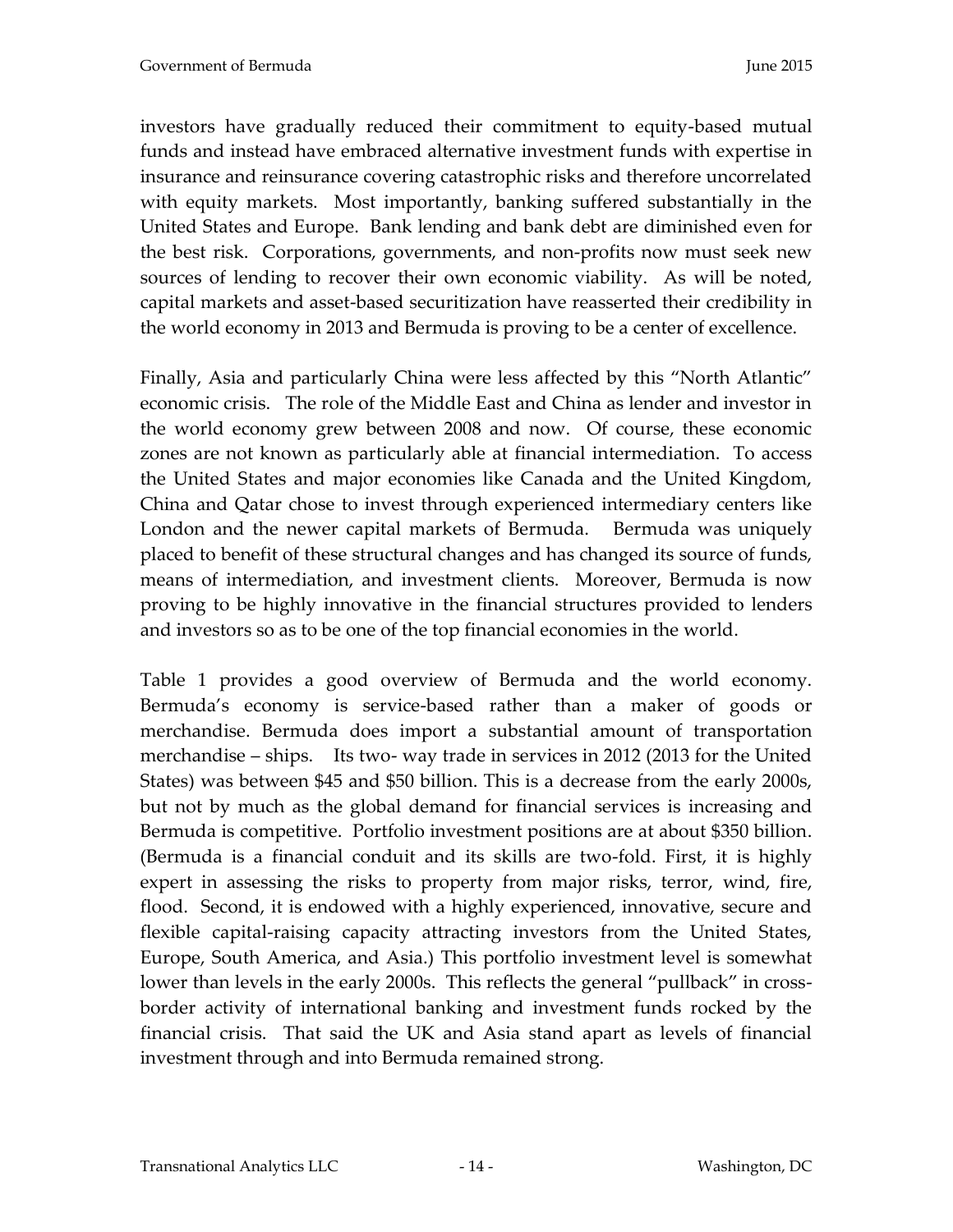# <span id="page-14-1"></span><span id="page-14-0"></span>**Table 1: Overview of Bermuda's Economic Relations with Major Trading Partners. 2013\* (Billions of U.S. Dollars)**

### (FDI and Subsidiaries of Bermuda MNCs supported 243,000 additional jobs in These 8 national economies. See national chapters for details)

|                        |            | Imports   |            | Services M | Portfolio      | Portfolio      |
|------------------------|------------|-----------|------------|------------|----------------|----------------|
|                        | Exports to | from      | Services X | from       | Invest into    | from           |
| Country                | Bermuda    | Bermuda   | to Bermuda | Bermuda    | Bermuda        | Bermuda        |
| U.S.                   | 0.60       | 0.02      | 10.7       | 24.7       | 213.8          | 274.2          |
| Canada                 | 0.03       | <b>NS</b> | 2.1        | 1.1        | 14.2           | 10.9           |
| UK                     | 0.07       | 0.02      | 1.3        | 1.2        | 12.1           | 26.3           |
| Germany                | 1.7        | 0.1       | 0.7        | 0.3        | 3.2            | 9.3            |
| Singapore              | 0.1        | 0.3       | 0.15       | 0.4        | 8.2            | 3.0            |
| China (Mainland)       | 0.3        | 0.0       | <b>NS</b>  | <b>NS</b>  | <b>IMF</b> Not | <b>IMF</b> Not |
|                        |            |           |            |            | Reported       | Reported       |
| France                 | 0.6        | <b>NS</b> | $-1.0$     | 0.5        | 2.7            | 11.0           |
| Hong Kong              | <b>NS</b>  | $\Omega$  | 1.0        | 0.2        | 109.0          | <b>NS</b>      |
| <b>Table Total</b>     | 3.4        | 0.44      | 14.95      | 28.4       | 363.2          | 334.7          |
| <b>Total Employees</b> | 24.6       |           | 118.8      |            | 100.0          |                |
| <b>Abroad Created</b>  |            |           |            |            |                |                |
| by Trade and           |            |           |            |            |                |                |
| Investment with        |            |           |            |            |                |                |
| Bermuda (000s)         |            |           |            |            |                |                |

Source: U.S. Department of Commerce, Bureau of Economic Analysis, Survey of Current Business, October 2014.; PRC Ministry of Commerce, 2013 Statistical Bulletin; Hong Kong Census and Statistics Department, Selected Reports; Department of Statistics Singapore, 2013 Selected Reports; IMF Coordinated Portfolio Investment Surveys accessed online January 2015: OECD, Stat Extracts, EBOPS 2002/2010 database on Trade in Services accessed on line.

*Note:\* Generally, services data is only available to 2012, the U.S. reports 2013 services trade. Portfolio investment reflects 2013 positions reported to IMF. NS- not significant*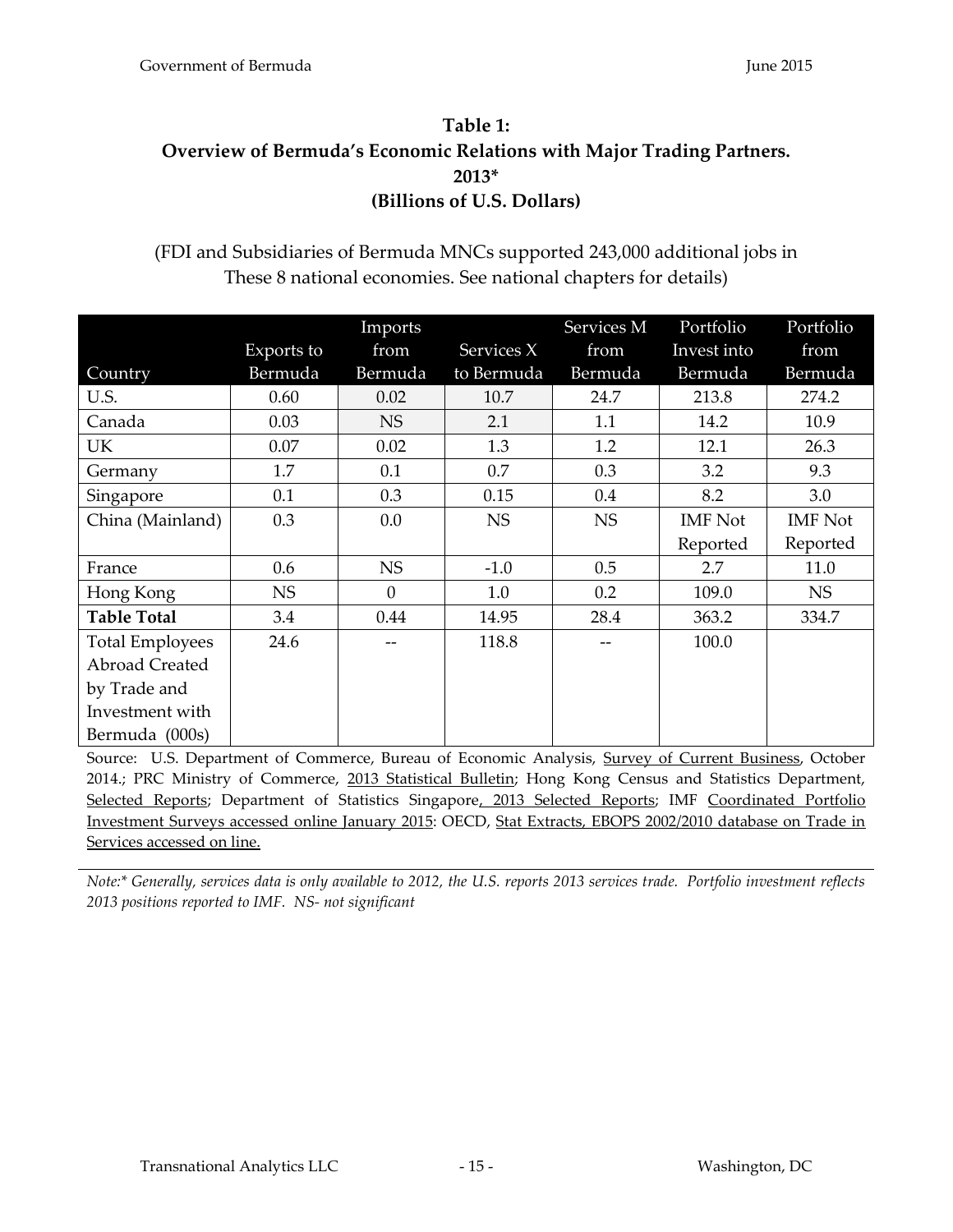#### <span id="page-15-0"></span>**IV. Bermuda and North America: United States and Canada**

#### <span id="page-15-1"></span>**UNITED STATES**

Bermuda is a substantial contributor to jobs and growth in the United States. Bermuda's economic impact is primarily in the export of services (current account in the balance of payments) as well as more invisible impact in portfolio investment flows. For the first time, this study series estimates the impact on the United States of Bermuda's capital market activities in securitization and debt issuance through ILS market and the Bermuda Stock Exchange. (See Chapter VI for specifics.) Therefore, accounting for all current account and financial account activity, in 2013, Bermuda supported about 304,000 jobs in the United States covering the captive insurance, reinsurance, aircraft, access to capital markets, investment funds, and business services sectors. United States job creation originating from Bermuda increased since 2009 because of the strength of new portfolio investment flows that expanded into 2014. Two-way trade in goods and services as well as sales of subsidiaries between Bermuda and the United States was \$70 billion in 2013. This is a decrease in the current account from the peak of \$80 billion in 2009. (As explained later, this is largely due to the relatively peaceful hurricane seasons in the United States for the last 9 years, not because of any decline in overall business activity.)

The bulk of the U.S./Bermuda economic relationship is in the export and import of financial and non-financial services - including equally both cross-border trade and that delivered through U.S. subsidiaries of companies headquartered in Bermuda. In 2013, U.S. cross-border service exports to Bermuda amounted to \$11 billion, and U.S. imports from Bermuda were \$24 billion. The steep decline in U.S. imports from Bermuda reflects the quiet hurricane seasons in 2009-2012. Trade in insurance reflects not only premiums paid but also payments for losses.

What is noteworthy is that Bermuda in many ways is a more significant economic partner for the United States than Canada, UK, Japan and China. For example, Bermuda is the most important foreign supplier of insurance and reinsurance to the United States and the 8th largest export market for the United States' trade in shipping services. To illustrate the outsized role that Bermuda business plays in the United States, Figure 1 lists several recent economic and financial services that have great social value for the Federal government, farmers, homeowners, pension funds, workers, and so on.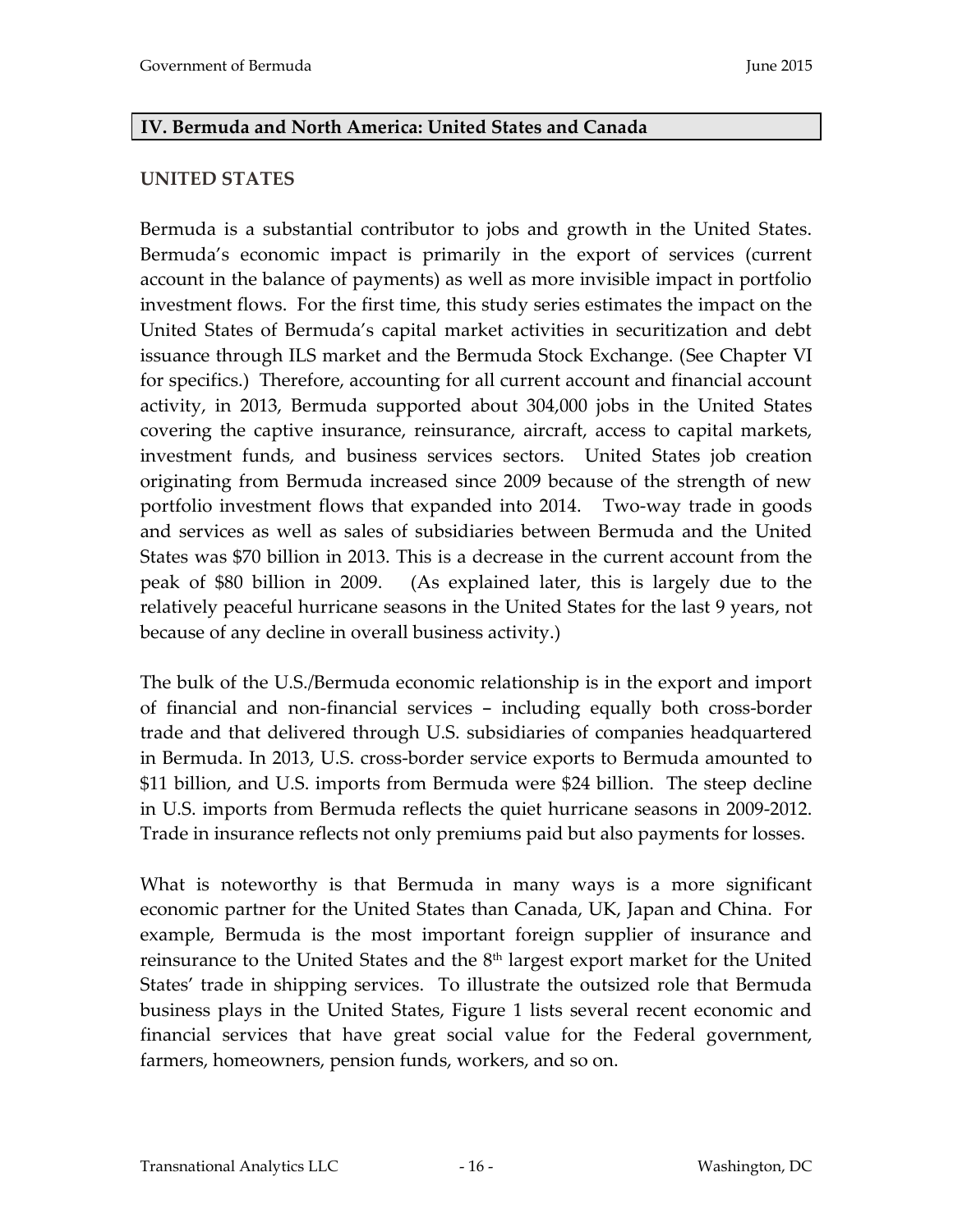#### **Figure 1:**

# <span id="page-16-0"></span>**Bermuda's Economic Contribution to the U.S. Economy: 2008-2014 Country Summary of Study and Examples from Press**

- <span id="page-16-1"></span>• Produces more than U.S. 304,000 jobs through U.S. exports to Bermuda and Bermuda multinational investment in USA. 17,000 of these jobs originate from Bermuda reinsurers with subsidiaries in USA.
- Bermuda reinsurance companies paid \$35 billion for U.S. business and homeowner insured catastrophic losses between 2001-2013, including \$2.5 billion or 9% of insured losses of September 11 Terror Attack.
- Bermuda reinsurance provides 11% of U.S. crop insurance capacity covering 600,000 farmers and foresters in 50 states.
- Some \$3 billion Boeing wide body jet sales to Asian airlines are financed through aircraft leases and asset-backed securitization in Bermuda capital markets in 2013 and 2014, supporting some additional 50,000 jobs in the U.S. aerospace sector.
- Bermuda provided \$3 billion of insurance coverage for 2012 Super Storm Sandy in New Jersey and New York.
- California Earthquake Authority reinsures its quake risk with Catastrophe Bonds registered in Bermuda – URSA Re -\$400 million 2014, Embarcadero Re - \$150 million 2011, and Embarcadero Re - 2012 I and 2 - \$450 million.
- New York City Metro Transportation Authority issued \$200 million Bermuda Catastrophe Bonds in 2013.
- Florida State's Citizen's Property Insurance Corp. issues Bermudian SPI and Catastrophe Bond - Everglades Re – for \$1.5 billion - to cover Florida homeowner's liabilities. Bermuda's reinsurers provide 74% of reinsurance purchased by Citizens Property.
- Florida's Heritage P&C was established to take more of Citizen's exposure \$200 million cat bonds from Bermuda.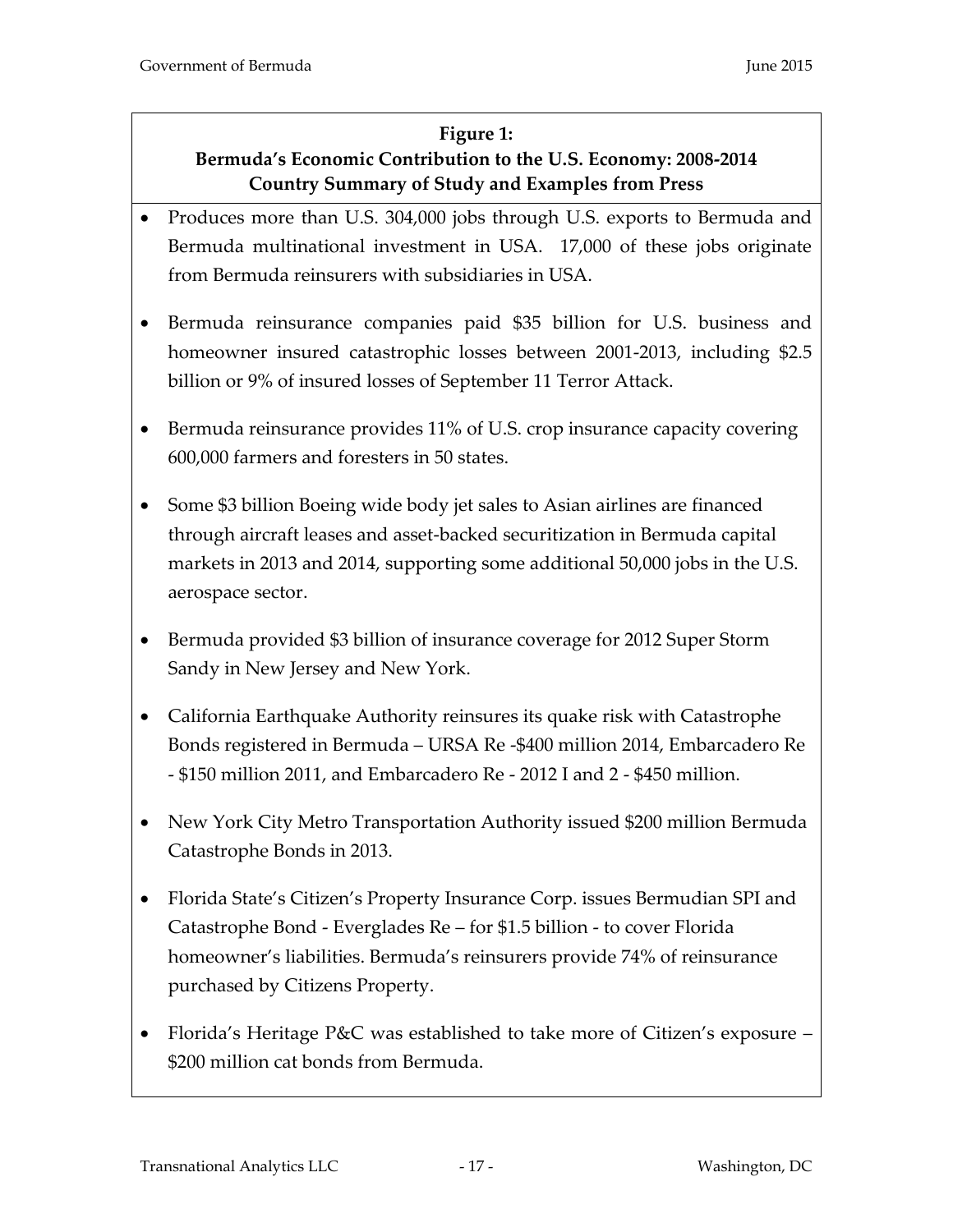# **Figure 1: Bermuda's Economic Contribution to the U.S. Economy: 2008-2014 Country Summary of Study and Examples from Press**

- Bermuda insurance carriers paid \$22 billion in liability insurance coverage to rebuild the businesses on the U.S. Gulf and Florida Coasts in 2004/2005. Also they paid 30% of the U.S. insured losses from hurricanes Katrina, Rita and Wilma.
- Texas Windstorm Authority (TWIA) issues Cat Bond in Bermuda to raise money to cover Texas homeowner liabilities. Alamo Re - \$400 million.
- Hannover RE issued Bermuda \$400 cat bond to cover more of TWIA exposure for Florida homeowners in 2014.
- Bermuda Catastrophe Bond insures California States' Worker's Compensation Fund originating from potential earthquakes. - Golden State Re 2: 2014 \$250 million.
- U.S. Pension Funds including TIAA CREF allocate several billion dollars in 2012/2013 to invest in Bermuda SPIs and associated ILS investments.
- Bermuda insurers supply 27% of Amtrak Insurance Program.
- North Carolina JUA/IUA (state government tax exempt). Issued \$500 million Cat bond thru Bermuda.
- Oregon Investment Council that invests for Oregon state public employee's retirement invested \$100 million in Bermuda-domiciled Nephila Capital that advises on Bermuda ILSs.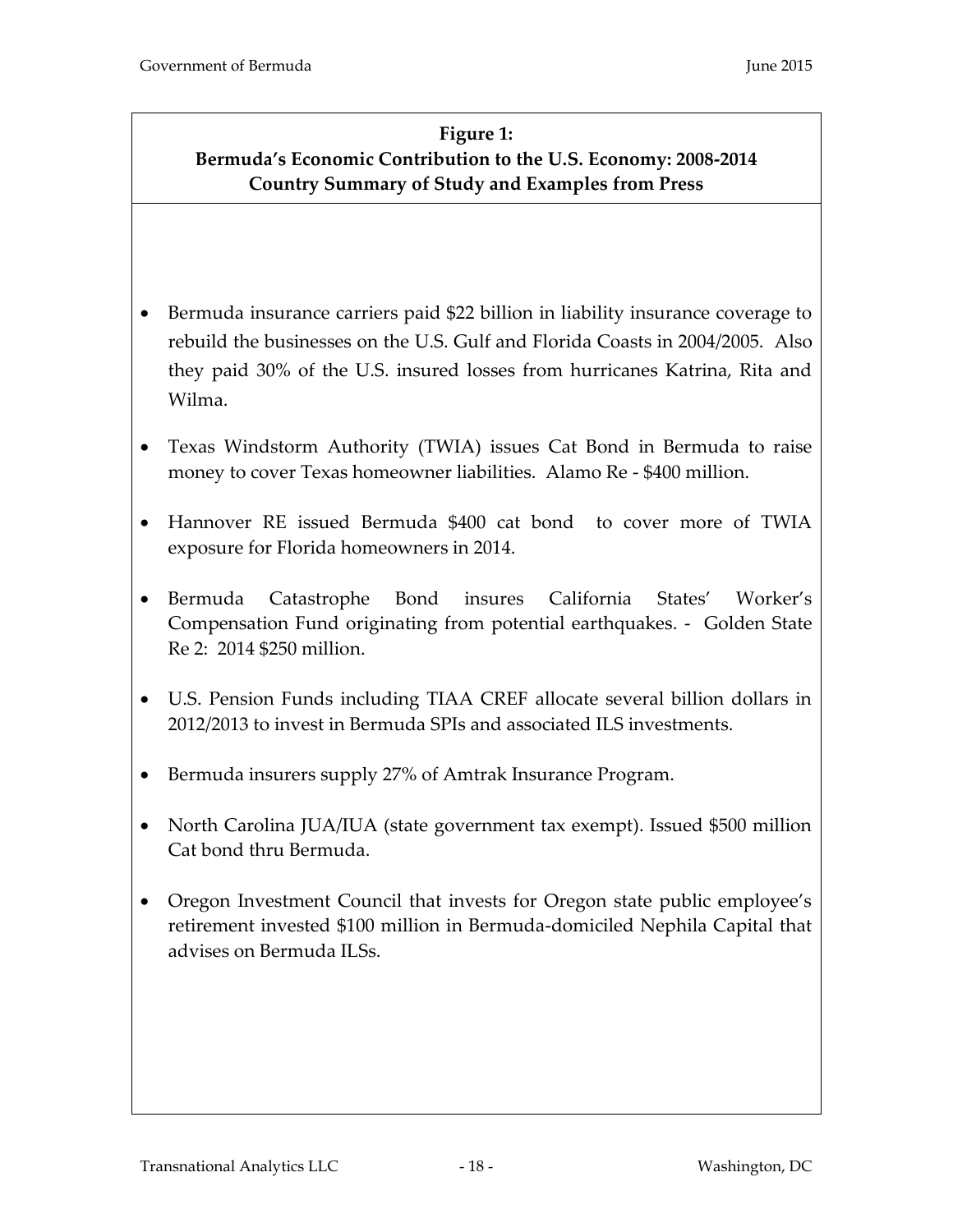# **Figure 1: Bermuda's Economic Contribution to the U.S. Economy: 2008-2014 Country Summary of Study and Examples from Press**

- The Florida League of Cities' Florida Municipal Investment Trust issued \$20 million bond through Bermuda to cover municipal pension funds.
- Pennsylvania Public School Employees' Retirement system invests in Aeolus Property Catastrophe Fund- a Bermuda exempted fund to diversify from the U.S. stock market and raise returns for employees.
- Bermuda captives and insurance carriers support 25% of U.S. medical insurance and reinsurance market.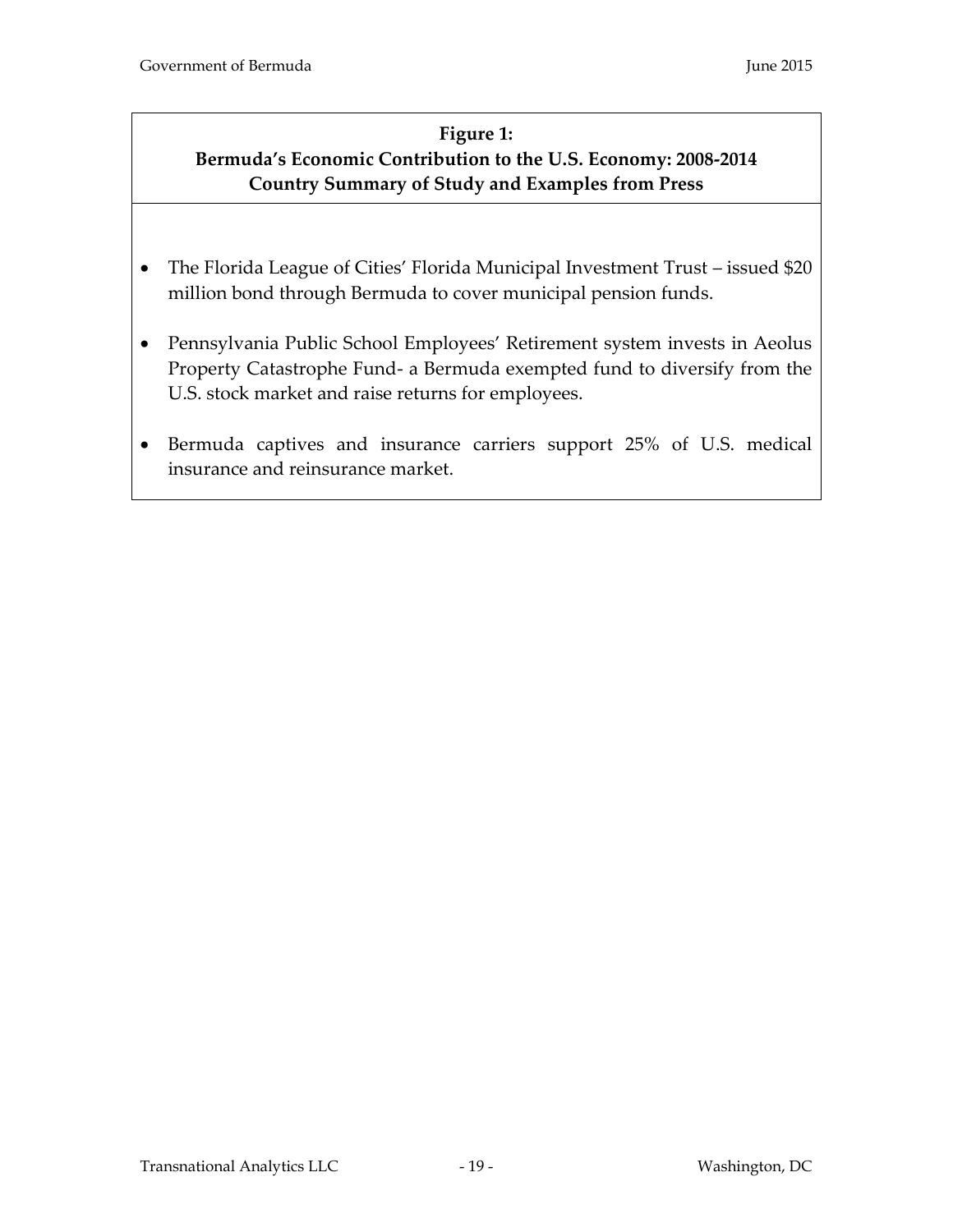**Trade in Merchandise Goods**. As a small island economy that is not selfsufficient to meet its manufactured needs, Bermuda depends on exports of merchandise goods from the United States. As summarized in Table 2, in 2014, the United States exported about \$600 million in manufactured goods to Bermuda and enjoyed a bilateral trade surplus of \$580 million. The chief U.S. exports are transport equipment and mainly aircraft made or finished in Little Rock, Arkansas and Wichita, Kansas. Many of these are leased into airline fleets. U.S. aircraft exports to Bermuda have grown steadily since 2004 and amount to more than \$150 million a year. The United States exports close to \$45 million worth of computers, telecommunications equipment and consumer electronics to Bermuda annually. The remaining exports -- ranging from food products to gasoline to apparel -- supply 75% of Bermuda's total import demand.

<span id="page-19-0"></span>**Table 2: U.S. and Bermuda Exports, Imports and Balance of Trade in Goods: 2006-2014 (Millions of U.S. Dollars)**

| Year | <b>U.S. Exports</b> | U.S. Imports  | <b>Balance</b> |  |
|------|---------------------|---------------|----------------|--|
| 2006 | 637.6               | 16.1          | 621.5          |  |
| 2007 | 660.0               | 636.3<br>23.7 |                |  |
| 2008 | 821.0               | 140.0         | 681.0          |  |
| 2009 | 807.0               | 13.0          | 794.0          |  |
| 2010 | 636.5               | 22.5          | 614.1          |  |
| 2011 | 611.4               | 59.9          | 551.5          |  |
| 2012 | 622.5               | 83.8          | 538.7          |  |
| 2013 | 537.4               | 60.8          | 476.5          |  |
| 2014 | 600.0               | 20.0          | 580.0          |  |

Source: U.S. Department of Commerce, U.S. Census Bureau, Foreign Trade.

**Cross-Border Trade in Services**. Bermuda is a major purchaser of U.S. services exports, particularly in financial sectors like investment and insurance, and also in business services like testing, R&D, accountancy and legal advice. In 2013, the United States exported \$10.7 billion in private sector-generated services to Bermuda. According to the U.S. Department of Commerce, Bermuda ranked as a leading destination for U.S. services exports and has grown substantially, albeit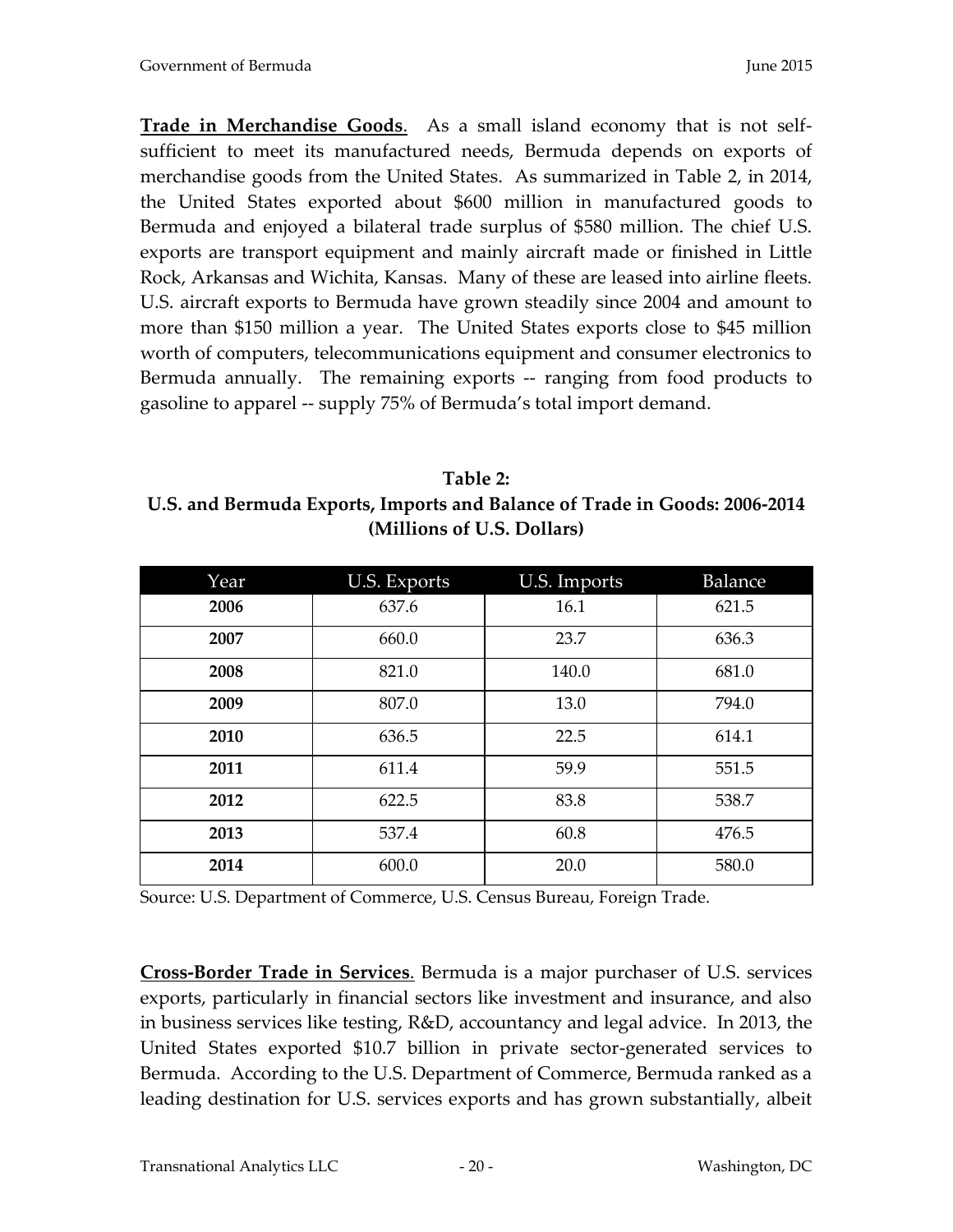with setbacks from the financial crisis of 2008. Trade in services has not fully recovered. Banking services exports are particularly weak since 2008, restrained by both new U.S. banking regulations as well as an overall timidity in lending stemming from the crisis.

The most important category of U.S. services receipts (or exports) to Bermuda has become professional and business services (including legal, testing, and accounting services) at almost \$3 billion annually followed closely by the trade in insurance services. The third most significant category of services exports to Bermuda remains banking and investment fund services that include \$1-2 billion in receipts for funds management and advisory services, as well as fees and commissions on transactions in securities.

**Reinsurance and Insurance.** Bermuda is the leading supplier of insurance services to the United States in the world, with substantial U.S. payments (imports) for insurance and reinsurance; including reimbursements for losses. Although Bermuda has developed a capacity to reinsure most lines of insurance, it is dominant in catastrophic-event property and casualty insurance. Catastrophic-event property and casualty insurance premiums surged in the United States because of large losses due to major insured catastrophes, starting with Hurricane Andrew in 1992, then the terrorist attacks on the World Trade Center in New York in 2001 and major U.S. hurricanes in 2005. As Table 3 illustrates, insurance services imports from Bermuda grew 4 fold in the last 8 years in spite of the financial crisis. As Figure 1 illustrates, Bermuda is a major insurer of American farmers and homeowners and a leading provider of corporate self-insurance plans ("captive insurance") to support workers and corporations. The Bermuda ILS market has also become a destination for U.S. pension funds and state-government agencies to raise capital for their social programs to benefit workers and employees.

**Shipping**. Another significant contributor to trade in private sector services has been Bermuda's leading expertise in shipping services. Bermuda is a significant supplier of ocean freight shipping services, mainly related to its large and growing provision of ships to transport crude oil and LNG to ports, terminals and refineries along the U.S. gulf coast. Chevron Tankers, Teekay, Golden Ocean, and Bonny Gas Transport are examples of large Bermuda petroleum product transportation fleets that have expanded in recent years to meet the unique needs of the United States and the Atlantic Basin, providing very competitive services. The United States depends in large part on energy products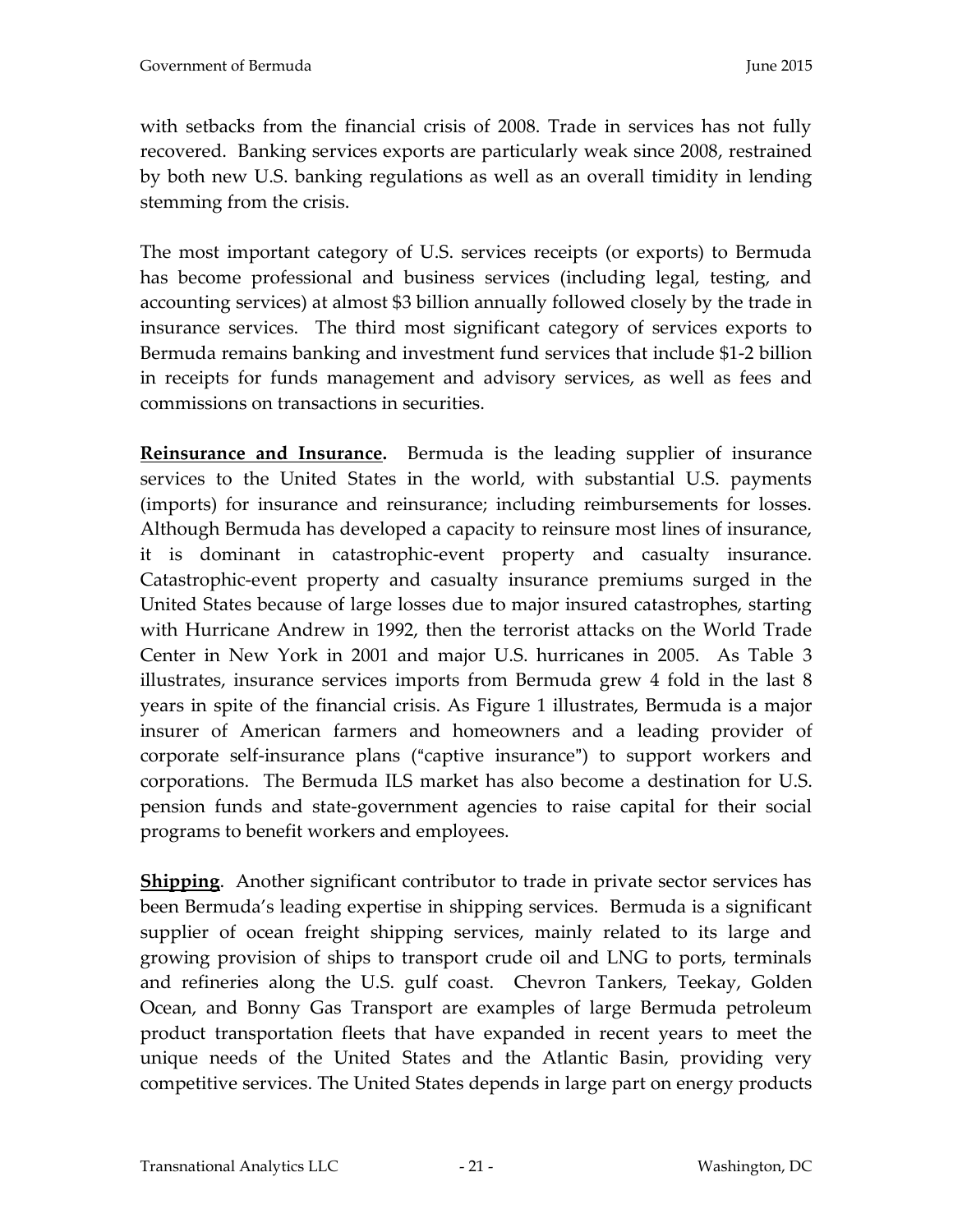-- including crude oil, petroleum products and LNG (liquefied natural gas) -- that are shipped from foreign oil fields to U.S. refineries. In fact, tanker fleets from foreign oil fields transport 55% of America's total crude oil supply.

Two Bermuda companies own the largest number of tankers in the world's independent fleet: Nordic American Tankers and Frontline. (These Bermuda domiciled companies are in turn owned by holding companies in Asia and Norway. To take advantage of Bermuda registry and regulation, the fleet must be Bermuda-domiciled.) U.S. oil company tanker fleets also serve U.S. refineries and some of these ships serving the Gulf Coast are Bermuda-registered. The crude oil tanker fleet is well established in U.S. ports, and the LNG fleet is growing in significance to the United States. Bermuda's tanker fleet is compliant with U.S. environment liability requirements of the Oil Pollution Act of 1990, and is known among operators as having a high reliability of operation, with infrequent oil spills and discharges and few port delays. Other marine transport companies with global services and headquartered in Bermuda with Bermuda ship registrations are Teekay, Orient Overseas, Golden Ocean and Dockwise.

**Business Services**: Bermuda provides almost \$3 billion of R&D, testing and other business services annually to the United States. This has grown substantially over the last 10 years. Almost 30,000 U.S. jobs are generated by technical service exports booked in Bermuda. (These are not jobs or services associated with royalties or IPR held in Bermuda.) These are exports of testing services to Bermudian semiconductor chip companies. It is no accident of tax arbitrage that has most of the world's semiconductor chip companies domiciled in Bermuda and this outcome developed over a decade or more. Because of competition, globalization, and specialization the U.S. semiconductor industry relocated to China. This is where most of the commodity-grade semiconductor chips are made. (In 2013, China and Taiwan actually made 50% of the world's supply of chips because they make most of the electronic products.) This situation evolved over time and gradually U.S. companies abandoned this business to a more competitive China. To save U.S. jobs and remain competitive, U.S. chip manufacturers sold their U.S. manufacturing and testing operations to U.S. private equity companies who restructured the companies. Chinese chip manufacturers partnered with U.S. private equity to make in China and sell in the United States. Companies like Freescale, Marvell, Contel, AOSL, and Chipmos, to name a few "fabless chip" companies, were formerly U.S. companies and redomiciled to Bermuda after being spun off by Motorola, Qualcomm and others and restructured by U.S. private equity investors.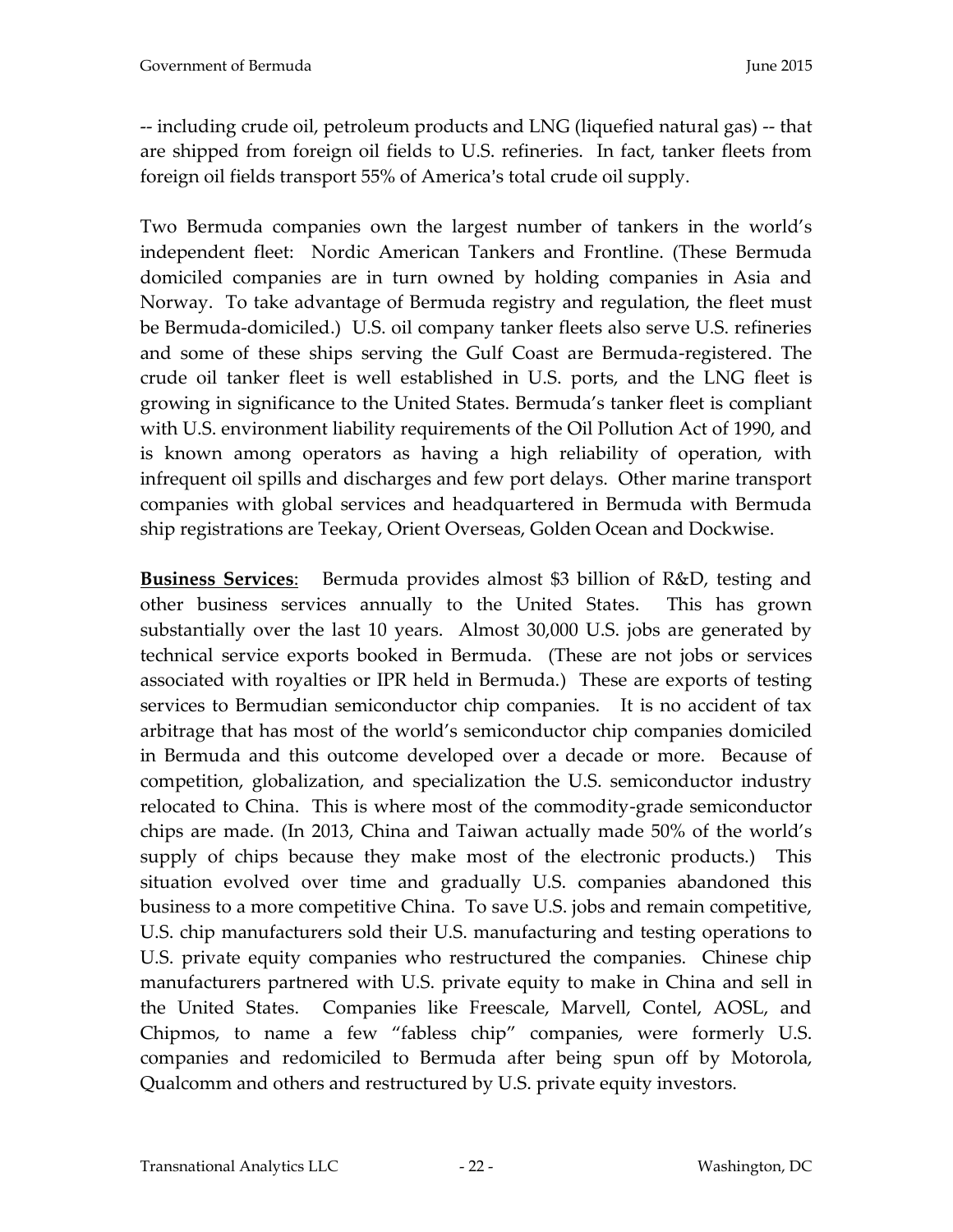In order to sell chips in the United States, the partners had to retain R&D and testing services in the United States to guarantee the quality of the Chinese commodity chips. Some American jobs went to China. These jobs in the United States were not competitive globally with the growing Chinese dominance in electronics. But more than 3,000 U.S. jobs were saved by keeping the chip quality testing services in the United States. Because Chinese partners were familiar with the Bermuda investment environment from long experience and because Chinese investors are uncomfortable with direct investment in the United States, Bermuda became the semiconductor chip joint venture headquarters center and the companies started "exporting" all its testing services in this sector to Bermuda. For Chinese investors, Bermuda is a preferred jurisdiction that provides more developed company law and dispute resolution than elsewhere. For U.S. business partners, Bermuda is a known investment jurisdiction with strong institutions. But for this compromise jurisdiction acceptable to both partners, the semiconductor joint ventures would have failed with manufacturing in China and marketing in the United States. There would have been a loss of jobs in both markets. These Bermuda joint venture investment domiciles book fees and payments earned in their multinational operations in the United States.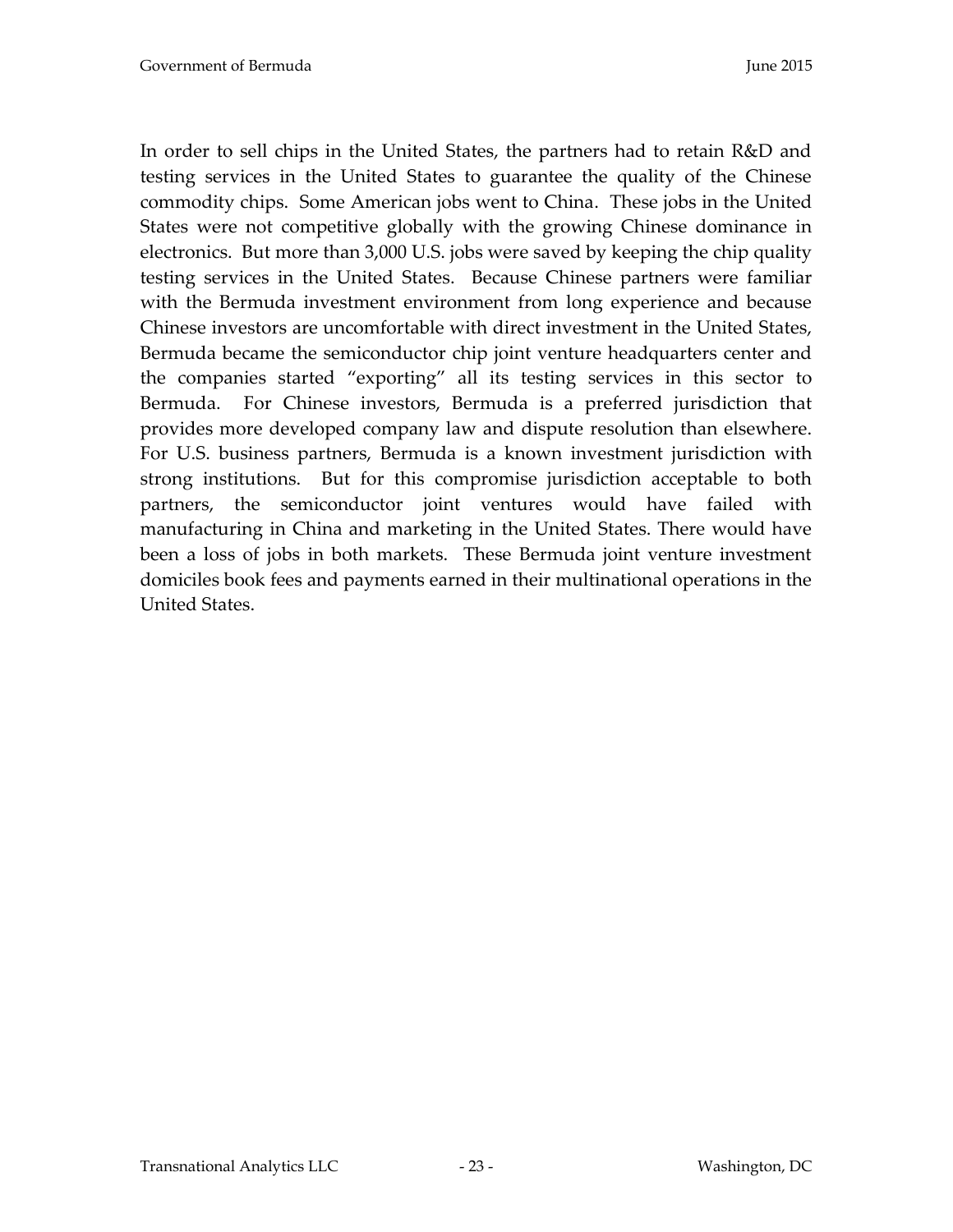<span id="page-23-0"></span>

| Table 3:                                                     |
|--------------------------------------------------------------|
| U.S. Services Exports to and Imports from Bermuda: 2006-2013 |
| (U.S.S.Million)                                              |

|          |                             |               |                                                       |                                                            |                 |                 | R&D and         |
|----------|-----------------------------|---------------|-------------------------------------------------------|------------------------------------------------------------|-----------------|-----------------|-----------------|
|          | <b>Total</b>                |               |                                                       | <b>Royalties</b>                                           |                 |                 | Other           |
|          | Private                     | <b>Travel</b> |                                                       | & License                                                  | Financial       | Insurance       | <b>Business</b> |
| Year     | <b>Services</b>             | & Fares       | Shipping                                              | <b>Fees</b>                                                | <b>Services</b> | <b>Services</b> | <b>Services</b> |
|          | <b>Exports to Bermuda</b>   |               |                                                       |                                                            |                 |                 |                 |
| 2006     | 6,327                       | 56            | 181                                                   | 1,469                                                      | 2,505           | 887             | 1,141           |
| 2007     | 8,228                       | 75            | 162                                                   | 2,030                                                      | 2,216           | 1,066           | 2,568           |
| 2008     | 9,591                       | 69            | 172                                                   | 2,439                                                      | 2,121           | 2,019           | 2,634           |
| 2009     | 10,831                      | 67            | 181                                                   | 2,763                                                      | 1,543           | 2,520           | 3,594           |
| 2010     | 11,263                      | 65            | 162                                                   | 3,304                                                      | 1,721           | 2,735           | 3,488           |
| 2011     | 11,169                      | 49            | 273                                                   | 3,258                                                      | 1,546           | 3,115           | 3,361           |
| 2012     | 9,450                       | 57            | 284                                                   | 2,337                                                      | 1,476           | 2,491           | 2,596           |
| 2013     | 10,699                      | 138           | 291                                                   | 3,406                                                      | 1,467           | 2,691           | 2,895           |
|          | <b>Imports from Bermuda</b> |               |                                                       |                                                            |                 |                 |                 |
| 2006     | 15,745                      | 321           | 145                                                   | 159                                                        | 136             | 14,814          | 100             |
| 2007     | 17,892                      | 360           | 70                                                    | 122                                                        | 229             | 16,701          | 312             |
| 2008     | 24,675                      | 296           | 1,116                                                 | 88                                                         | 218             | 21,002          | 314             |
| 2009     | 33,769                      | 221           | 829                                                   | 143                                                        | 255             | 31,950          | 121             |
| 2010     | 31,975                      | 229           | 950                                                   | 15                                                         | 272             | 29,940          | 213             |
| 2011     | 29,070                      | 229           | 1,009                                                 | $\overline{2}$                                             | 222             | 30,510          | 270             |
| 2012     | 26,193                      | 257           | 1,019                                                 | 3                                                          | 176             | 24,450          | 166             |
| 2013     | 24,675                      | 293           | 1,102                                                 | 3                                                          | 168             | 22,801          | 183             |
|          |                             |               | <b>Direct Employment Ascribed to Services Exports</b> |                                                            |                 |                 |                 |
| 2013     | 66,000                      | 1,000         | <b>NA</b>                                             | $\boldsymbol{0}$                                           | 8,200           | 25,100          | 26,600          |
| Indirect |                             |               |                                                       |                                                            |                 |                 |                 |
| 2013     | 14,000                      | 100           | NA                                                    | $\boldsymbol{0}$                                           | 3,800           | 5,500           | 5,450           |
|          |                             |               |                                                       | Total Export Employment due to services exports to Bermuda |                 |                 |                 |
| 2013     | 80,000                      | 700           | <b>NA</b>                                             | $\boldsymbol{0}$                                           | 12,000          | 30,600          | 32,000          |

Source: Bureau of Economic Analysis - Survey of Current Business (SCB) October 2014, and Trade.gov, Jobs Supported by Exports, 2013. An update by Martin Johnson and Chris Rasmussen. U.S. ITA, Washington, DC.

*1/ Cross border service sector trade generally reflects company receipt and payment information gathered by the Bureau in quarterly surveys. For example, trade in insurance services between Bermuda and the United States reflects receipts of insurance and reinsurance companies adjusted for "normal losses" and company investment portfolio changes. This methodology is summarized in U.S. Commerce Department, Bureau of Economic Analysis, SCB "Annual Revisions of International Transactions - July 2003 and July 2004*.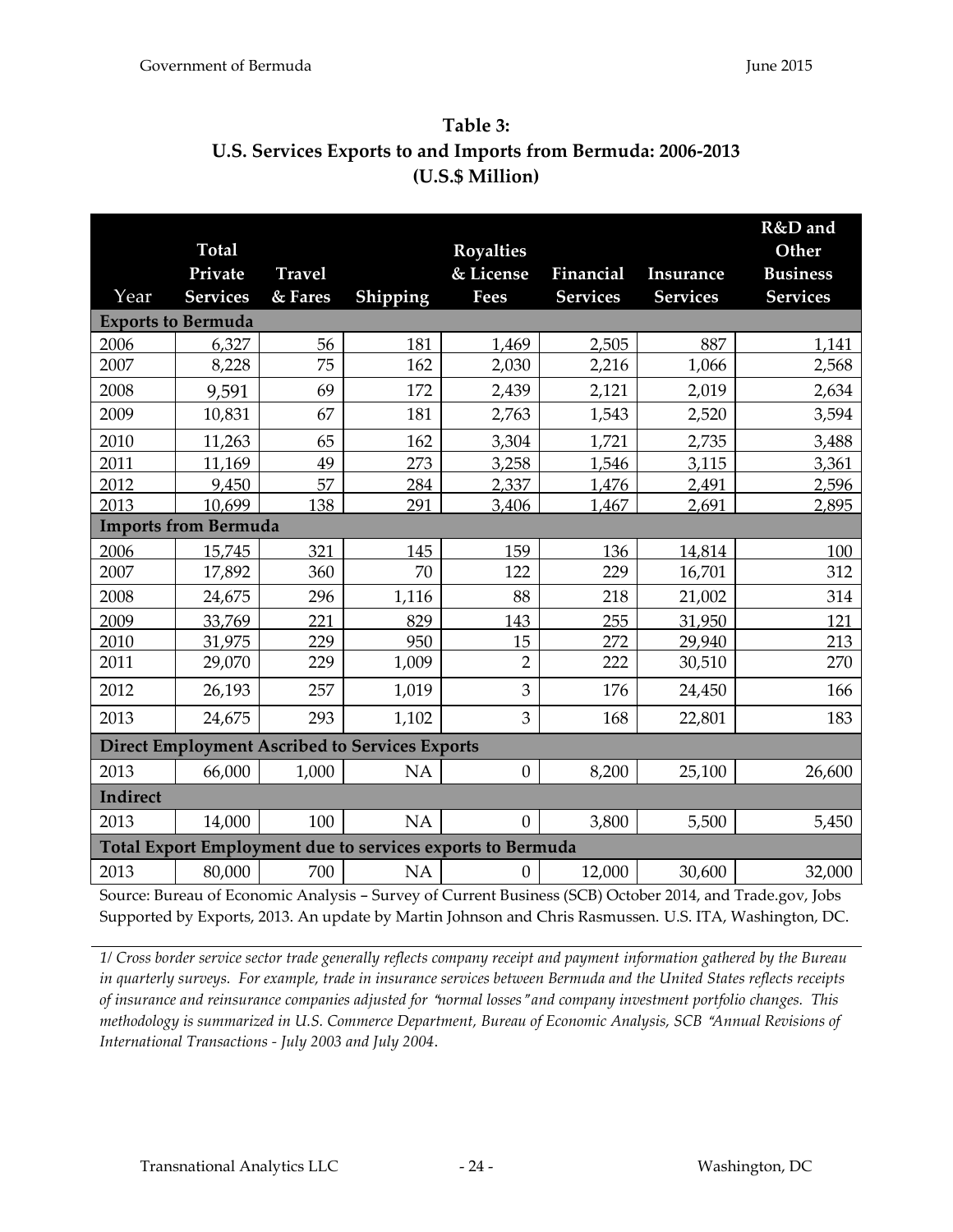Also, as will be seen in Chapter VI, U.S. investment funds and pension funds are raising more capital from Bermuda as the financial crisis and changes in U.S. regulation adversely affects their business models. With U.S. and European bank lending constrained, U.S. equity markets volatile, and macroeconomic policy lowering returns on traditional types of funds in the U.S. and European markets, pension funds, sovereign wealth funds, and investment funds must turn to uncorrelated markets and new capital markets like Bermuda to meet their investment needs.

In summary, Bermuda's contribution to employment in the United States comes from three sources as shown in this study and totals about 300,000 jobs. 4,000 U.S. jobs depend on manufactured exports to Bermuda.

Table 4 shows the Bermudian multinational present in the United States and from this we can estimate the number of jobs that Bermuda's business models develop for the United States. Some 170,000 U.S. jobs are a result of the direct employment generated by Bermuda-owned affiliates in the United States selling products in the United States to U.S. persons.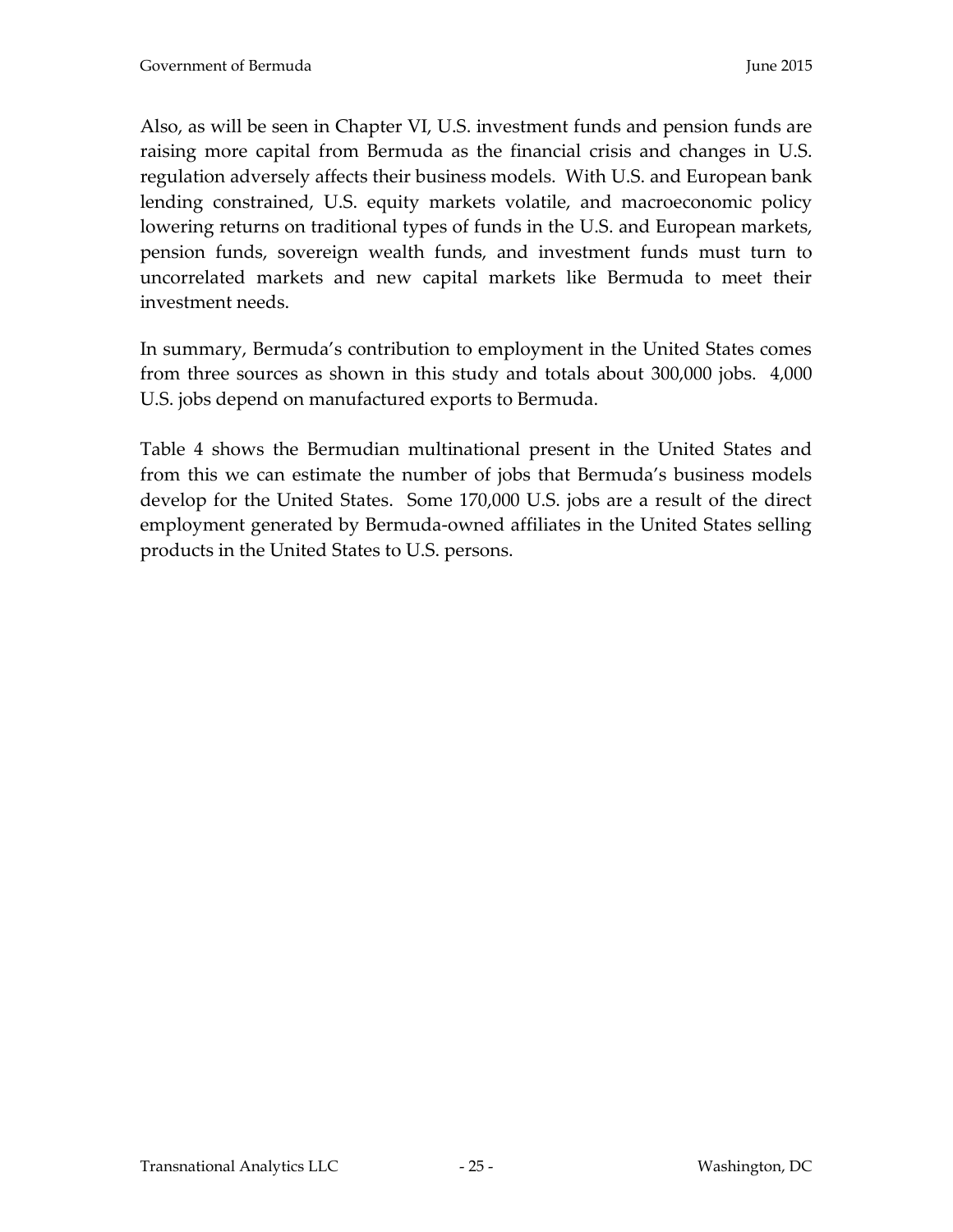# <span id="page-25-0"></span>**Table 4: Sales by United States and Bermudian Affiliates of Majority Owned Multinationals by Country: 2002-2012 (Affiliated and Non-affiliated) (All Banking and Non-Banking Services1/) (Millions of U.S. Dollars)**

| Year | U.S. MOFA<br>Sales in Rest of<br>World <sup>2/</sup> | <b>U.S. MOFA Sales</b><br>in Bermuda <sup>2/</sup> | Foreign owned<br>MOUSA sales in<br>U.S. <sup>3/</sup> | Bermuda-owned<br>MOUSA sales in<br>$U.S.^{3/}$ |
|------|------------------------------------------------------|----------------------------------------------------|-------------------------------------------------------|------------------------------------------------|
| 2002 | 423,508                                              | 7,882                                              | 367,614                                               | 18,732                                         |
| 2003 | 452,496                                              | 10,253                                             | 374,119                                               | 18,842                                         |
| 2005 | 725,036                                              | 7,494                                              | 571,174                                               | $<$ 200003/*                                   |
| 2006 | 889,820                                              | 9,990                                              | 648,286                                               | 24,313                                         |
| 2007 | 1,019,225                                            | 12,760                                             | 683,286                                               | 25,603                                         |
| 2008 | 1,116,932                                            | $15,000**3/$                                       | 701,589                                               | 29,676 3/*                                     |
| 2009 | 1,071,642                                            | 14,901                                             | 669,342                                               | 21,594                                         |
| 2011 | 1,247,000                                            | 13,944                                             | 781,551                                               | 13,551                                         |
| 2012 | 1,292,992                                            | 16,689                                             | 801,921                                               | 13,559                                         |

Source: U.S. Department of Commerce. Bureau of Economic Analysis, Survey of Current Business, August 2014.

*1/ MOFA – Majority-owned foreign affiliates supplying services to affiliated and non-affiliated foreign persons in the rest of the world and in Bermuda.*

2/ MOUSA – Majority-owned U.S. affiliates supplying services to U.S. affiliated and non-affiliated U.S. *persons either from the rest of the world or Bermuda.* 

*3/\* Data for 2005 and 2008 for Bermuda services supplied to the United States was suppressed by the statistical reporting agency so as to avoid disclosure of data of individual companies. However, reported information for those years for all of Western Hemisphere increased an average of 15% per year. Bermuda traditionally constitutes more than 55% of the Western Hemisphere and we estimate that Bermuda was likely \$20 billion or more in that year.*

Many of these Bermuda multinational subsidiaries in the United States are ultimately owned in Bermuda but were established in Bermuda by Chinese, Canadian and UK owners primarily for access to the high quality investment environment afforded by Bermuda regulation and judicial review. Prominent multinationals in Bermuda include almost half the leading reinsurers in the world that are entirely present in Bermuda in terms of ownership, decisionmaking and structure. These multinationals have back offices in New Jersey, and sales subsidiaries in Florida and throughout the United States and own U.S. specialized companies like crop insurance providers throughout the mid-west and west. These companies estimate that they have some 17,000 jobs in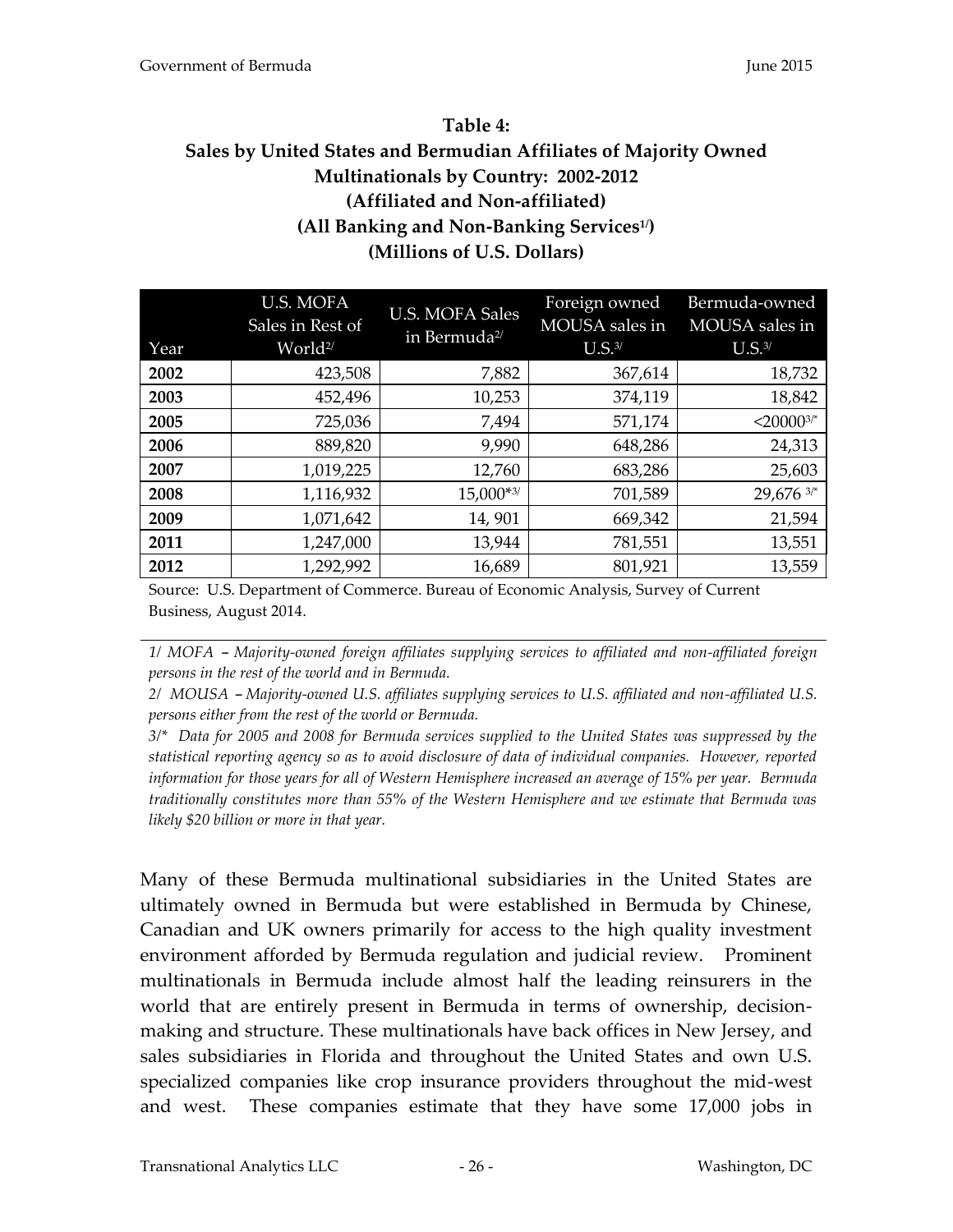subsidiaries in the United States and we estimate that an additional 9,000 U.S. jobs are supported by their operations in indirect employment supplying Bermuda needs.

Also a substantial share of the employment in America is of Bermuda multinationals that have strong ties to the United Kingdom but chose their corporate headquarters in Bermuda for the convenience of access to the United States and the UK. As noted elsewhere, these jobs are increasingly Asian investors and joint ventures based in Bermuda but owning assets in China and the United States and unwilling or incapable of choosing an investment model for global governance except through Bermuda which offers the convenience of U.S. dollar denominated financing and accounting. As can be seen from Table 3, some 72,000 U.S. jobs are dedicated to producing in the United States and exporting services to Bermuda.

While that summarizes U.S. jobs generated in 2013 due to trade in goods and services and sales of Bermuda's subsidiaries between the United States and Bermuda, Chapter VI stipulates that in 2013 and 2014, Bermuda expanded its role in financing U.S. and European aircraft particularly with the growing segment of leasing as new less credit worthy airlines dominate the market. Aircraft manufacturers in the United States and Europe have recently identified aircraft financing as a continuing key element in sales of wide-bodied jets. Boeing Capital Corporation's Kostya Zolotusky, managing director for capital markets development and leasing, noted that "as commercial lenders focus on premier credits, a lot of airlines will be losing the capability to buy airplanes." Boeing expects that aircraft and engine purchases in the future will be driven by leasing companies and their access to capital markets. Bermuda's growing capacity to securitize aircraft leases on Boeing and Airbus airplanes have supported sales of 200 wide-bodied jet aircraft and engines exported to Ireland and leased to Asian and African airlines. Those aircraft exports supported an additional 50,000 U.S. jobs (and an equal amount attributed to Airbus and Europe.)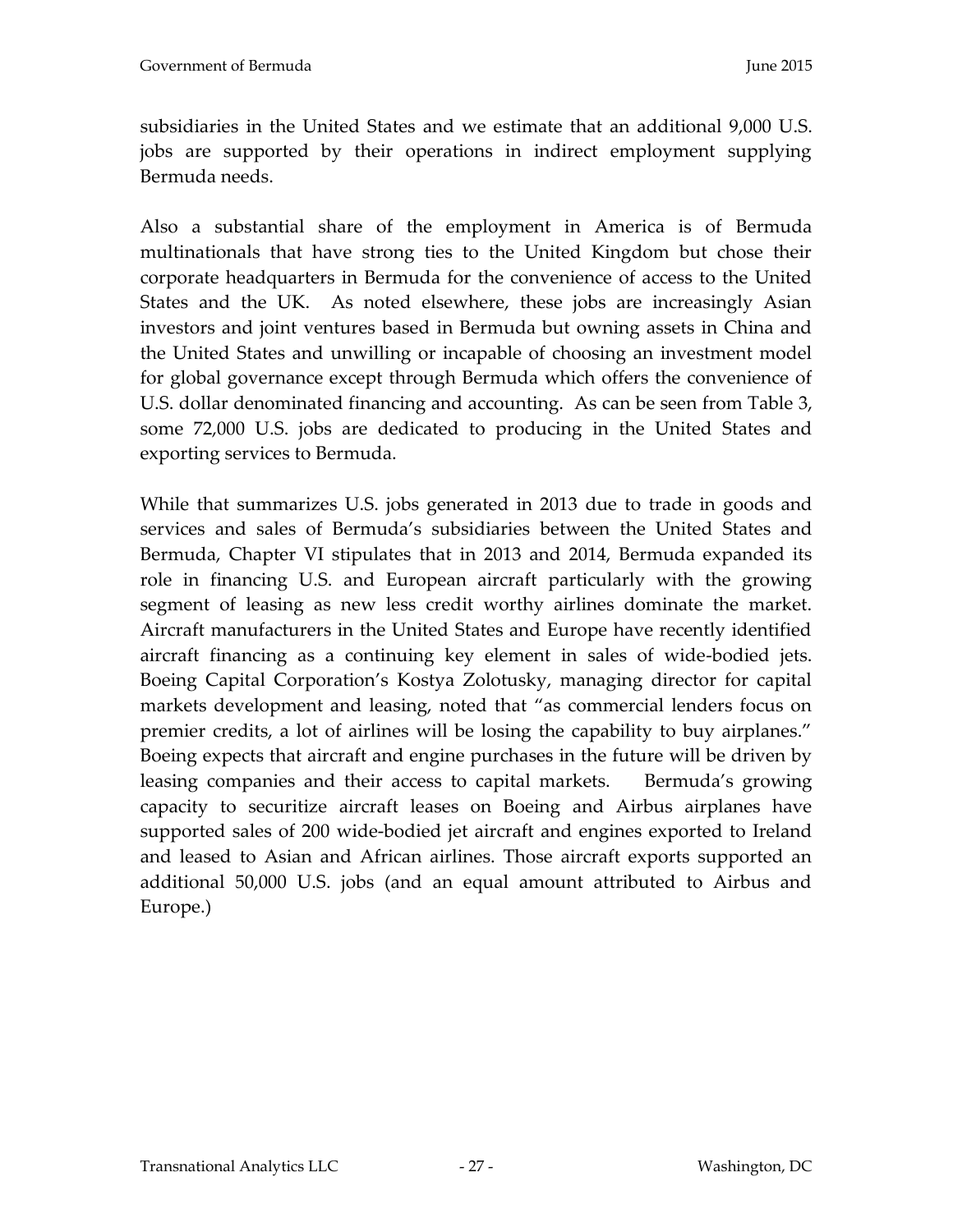# <span id="page-27-0"></span>**CANADA**

Canada has a long-standing economic relationship with Bermuda intensified by the same legal and economic history with the United Kingdom as members of the British Commonwealth. There are some differences in that Canada has relied on direct economic ties with the UK and continental Europe for reinsurance. Only recently have Canada and the Bermuda found increasing economic exchange in reinsurance and this is growing rapidly. Like the United States, some economic nationalism intrudes on the relationship with Bermuda. There has been, in the past, some pressure for redomestication of longstanding Bermuda captive insurance entities onto Canadian territory. But generally, the economic relationship has grown to a substantial level and equal to any country other than the United States. The most recent success story is the joint venture entered into by Canada in support of the Bermuda Stock Exchange. As the capital markets in Canada and Bermuda grow in North America this relationship has become a major factor in developing key capital market alternatives that support North American growth and development.

Canada and Bermuda are finding similar areas of economic and financial cooperation as with the United States in the previous section. As can be seen in the examples in Figure 2, with competitiveness of banks declined and also bond yields decreased, access to new capital markets grew key to Canadian companies, pension funds and even governments. This has created all manner of investments from Canada into Bermuda in recent years.

#### **Figure 2:**

# <span id="page-27-1"></span>**Bermuda's Economic Contribution to the Canadian Economy: 2008-2014**

- 2011 Toronto Stock Exchange (TMX) invests in Bermuda Stock Exchange (BSX) and Canada recognizes BSX as an exchange for Canadian employees and investors allowing them to hold BSX listed stocks in their retirement funds.
- Bermuda supports about 25,000 jobs in Canada due to Canadian exports to Bermuda and sales of Bermudian domiciled multinationals in Canada.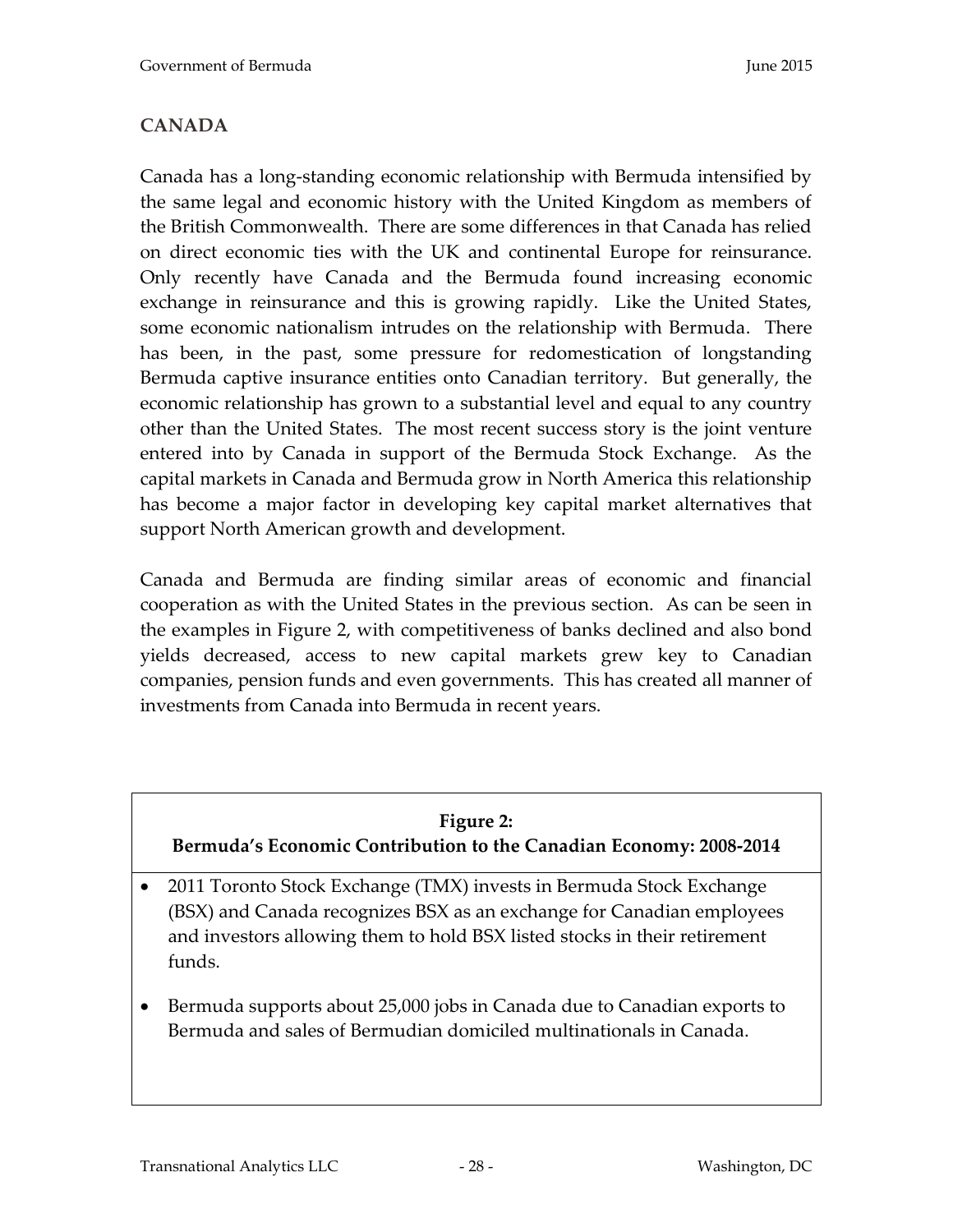### **Figure 2:**

## **Bermuda's Economic Contribution to the Canadian Economy: 2008-2014**

- Canada export guarantee agency insures sovereign risk with Bermuda's Ace Sovereign Risk Insurance Group.
- Ontario's Teacher's Pension Fund establishes a joint venture with Aircastle Leasing Company to finance aircraft purchases by establishing a Bermuda SPV to borrow from capital markets. Pension Fund increases much needed financial return using Bermuda to access capital markets.
- Canadian Blood Services Insurance established and maintains \$1 billion insurance captive in Bermuda (Est. in 1998) and remains in Bermuda in spite of partial redomiciliation to Vancouver in 2007.
- Canada Pension Plan Investment Board purchases Bermuda reinsurance company – Wilton Re for \$1.8 billion in 2014.
	- o In 2014 Wilton Re Ltd (Bermuda) bought Transamerica Life Canada from the Dutch company Aegon N.V. for \$600 million – Wilton established a Canadian holding company for the assets.
- Fairfax Financial Holdings owns CRC (Bermuda) Reinsurance Holdings and Group Re in Bermuda and Barbados. Fairfax owns Odyssey Re in USA.
- Aurigen Re of Bermuda is private and specializes solely on reinsurance of life insurance policies in Canada.
- Bermuda's Till Capital owns Resource Re acquired Canada's Omega insurance and is backed by Americas Bullion Royalty Corp. Till is listed on TSX.

Two-way trade in services has grown to almost \$3.5 billion between Canada and Bermuda and rivals Germany and the UK in levels. Portfolio investment is significant particularly driven by government, captives and funds. Jobs creation is substantial. Canada has 25,000 Bermuda supported jobs including 15,000 from multinational in Bermuda subsidiaries in Canada.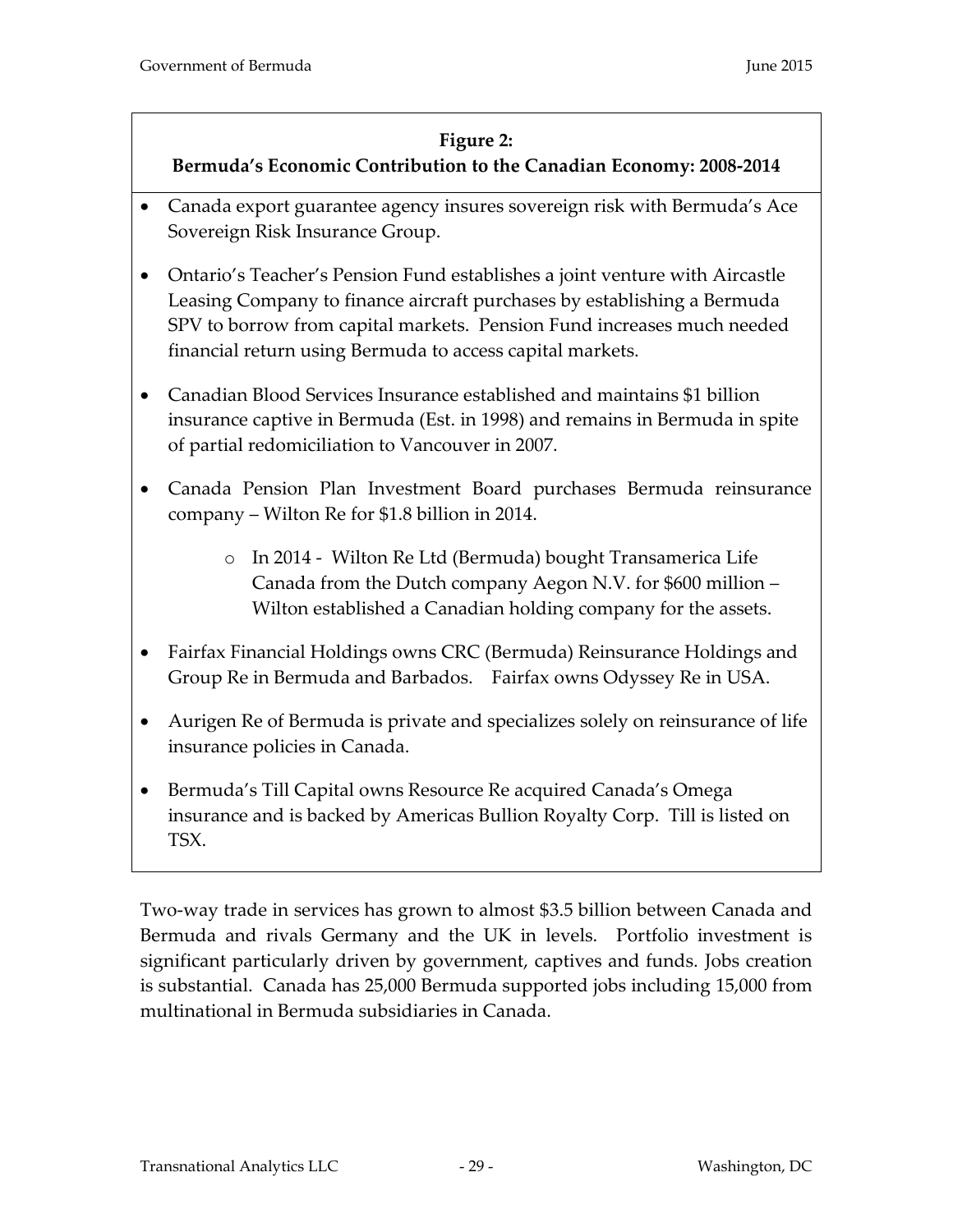<span id="page-29-1"></span><span id="page-29-0"></span>

| Table 5:                                                 |
|----------------------------------------------------------|
| <b>Canada Economic Relations with Bermuda: 2008-2013</b> |
| (Millions of U.S. Dollars)                               |
|                                                          |

|                    | Exports | Imports | <b>Services</b> | Services M | Portfolio         | Portfolio |
|--------------------|---------|---------|-----------------|------------|-------------------|-----------|
|                    | to      | from    | $X$ to          | from       | Invest into       | from      |
| Year               | Bermuda | Bermuda | Bermuda         | Bermuda    | Bermuda           | Bermuda   |
| 2008               | 52.5    | 1.6     | 954             | 826        | 5,635             | 6,200     |
| 2009               | 48.1    | 9.0     | 1,557           | 877        | 22,086            | 7,700     |
| 2010               | 32.0    | 1.2     | 1,622           | 1,029      | 10,831            | 10,200    |
| 2011               | 62.7    | 0.9     | 1,291           | 904        | 13,533            | 9,400     |
| 2012               | 18.9    | 1.5     | 1,279           | 1,188      | 11,634            | 10,800    |
| 2013               | 28.6    | 1.0     | 1,348           | 1,171      | 10,866            | 14,200    |
| 2014               | 26.5    | 1.3     | <b>NA</b>       | <b>NA</b>  | <b>NA</b>         | <b>NA</b> |
| Total jobs created | 250     |         | 9,400           | --         | $\qquad \qquad -$ |           |

Source: Statistics Canada, International Trade in Service, 2013 and Trade in merchandise goods, accessed on line January 2015. IMF, CPIS data base accessed online January 2015.

*Notes: NA – Not Available*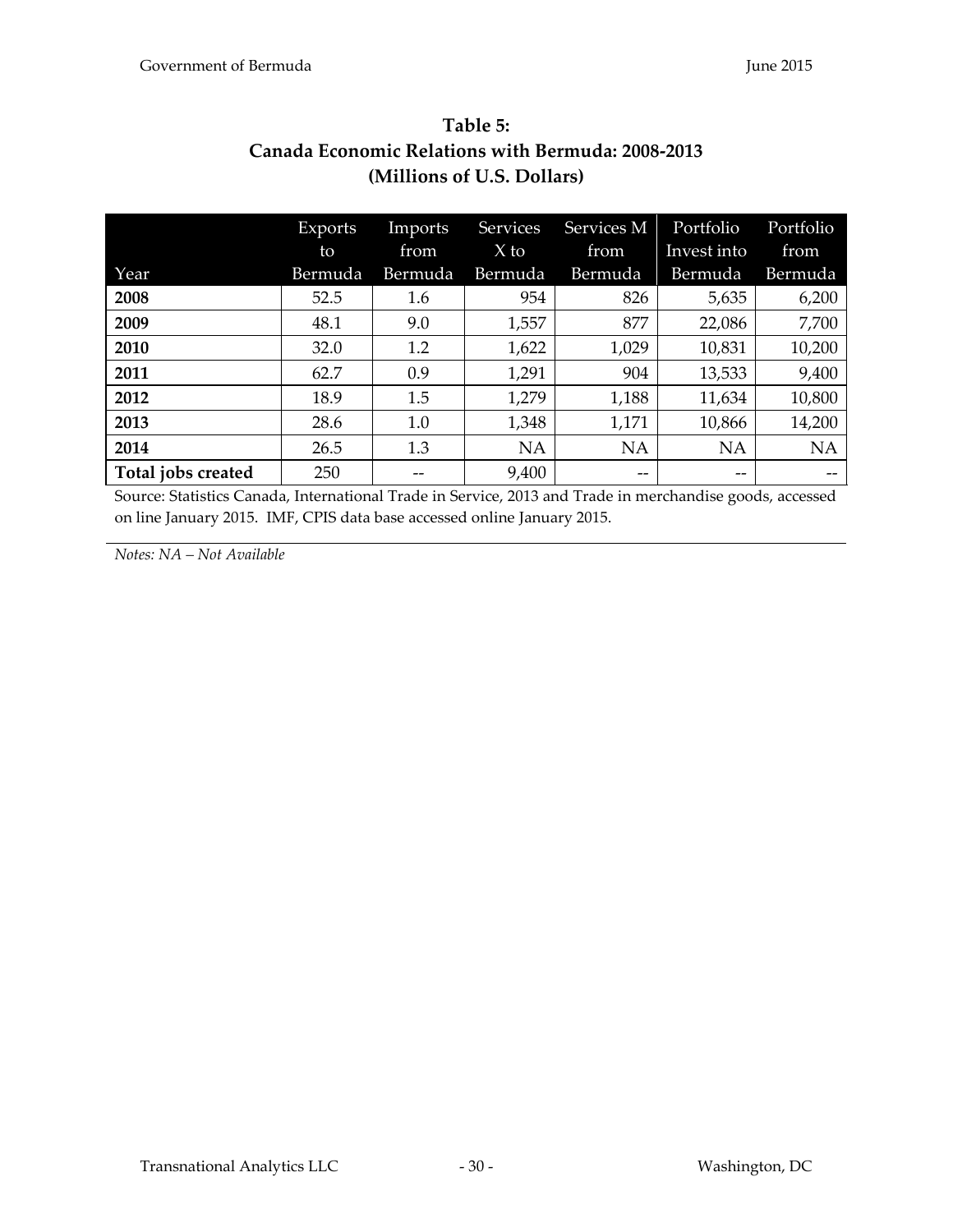#### <span id="page-30-0"></span>**V. Bermuda and Big Europe: United Kingdom, Germany and France**

#### <span id="page-30-1"></span>**UNITED KINGDOM**

Bermuda is a substantial contributor to the economy of the United Kingdom. Bermuda domiciled companies in insurance and reinsurance invested heavily in the United Kingdom, particularly in Lloyd's of London. In addition, Bermuda companies provide important loss cover for UK homeowners against wind, flood and other catastrophic loss. Bermuda's LNG shipping fleet is one of the key suppliers of LNG to London and the South England market. UK multinationals rely on Bermuda's company law and regulation to protect their global investment intended to competitively access the North American markets, like the United States.

The financial crisis and recession had a significant effect on bilateral economic relations. Since the 2008 recession began Bermudian-UK trade and investment has suffered as a result of the financial crisis in the United Kingdom, particularly in services trade. Interestingly, the UK has gone from a trade deficit with Bermuda to a trade surplus in services. The United Kingdom's exports of financial services doubled between 2007 and 2013 while imports declined. The recession in the UK explains part of this trend but also significant is the large change in domiciles of UK insurance companies.

As a result, Bermuda businesses and investors supported 69,000 UK jobs in 2013. In fact, when considering the United Kingdom's economic relations with countries outside its EU membership, Bermuda is among the top three trading partners with the UK in key service industry trading relations like insurance, finance and shipping. Bermuda's economic impact is primarily in the export of services (current account in the balance of payments) followed by the flows of capital between Bermuda capital markets and its insurance industry in the 2000s. Two-way trade in goods and services as well as sales of subsidiaries between Bermuda and the United Kingdom was \$3.3 billion in 2013. This is a decrease in the total two-way current account from the peak of \$ 4.1 billion in 2008. Bermuda has become an important source of portfolio investment in the United Kingdom. Likely, as UK and Bermuda reinsurance companies internationalized and invested heavily in each other, their borrowing increased in both markets and now is at a very substantial level as will be discussed in Chapter VI.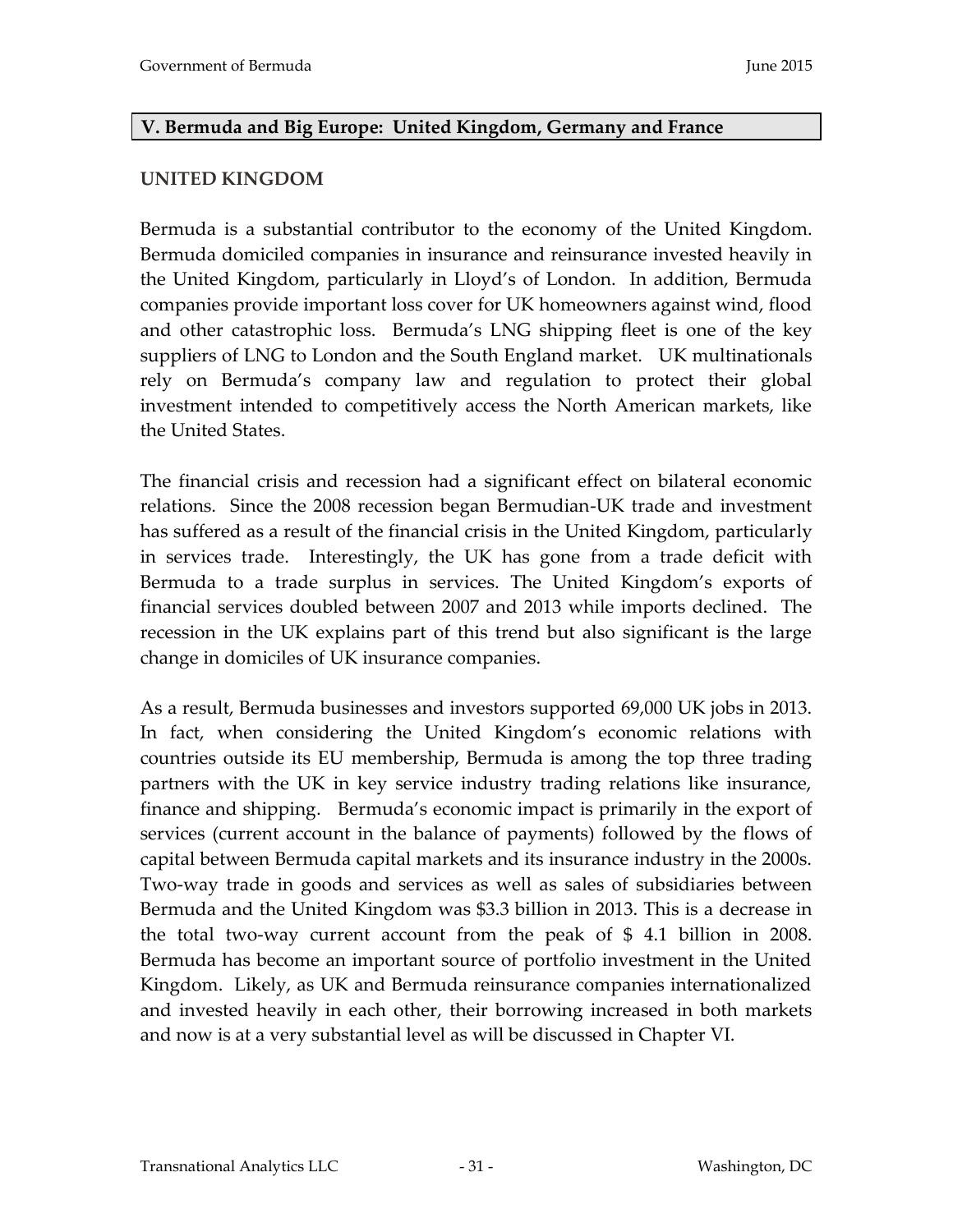#### **Figure 3:**

## **Bermuda's Economic Contribution to the UK Economy: 2008-2014**

- <span id="page-31-0"></span> Bermuda's companies sustain more than 69,000 UK jobs through its investments into UK. Bermuda's reinsurance companies alone contribute 5,500 direct UK employees.
- The UK's third largest foreign investor among non-European countries and overall the 19th largest foreign investor in the United Kingdom.
- In the top 20 largest non-European market for UK services exports and Bermuda accounts for 20% to 25% of UK reinsurance exports annually.
- Lloyd's of London globalizes its international business through Bermuda
	- o Bermuda ILSs provided \$10 billion capital since 2008
- Bermuda reinsurers provide 26% of Lloyd's 2013 capacity and wrote 23% of Lloyd's premium – almost \$10.0 billion additional capacity.
- In 2014, the UK government's proposed Flood Re a publicly owned reinsurance brokerage for UK homeowners exposed to flooding, published a tender inviting Bermuda reinsurers and ARTs to provide insurance cover.
- Bermuda covered 62% of insured liability claims for 2005 Buncefield Oil Terminal Explosion and Fire  $-$  \$0.9 billion.
- EU Windstorm Xynthia (2010) \$1.4 billion (37% of coverage).
- EU Air France Plane Crash (2009) \$0.2 billion (22% of coverage).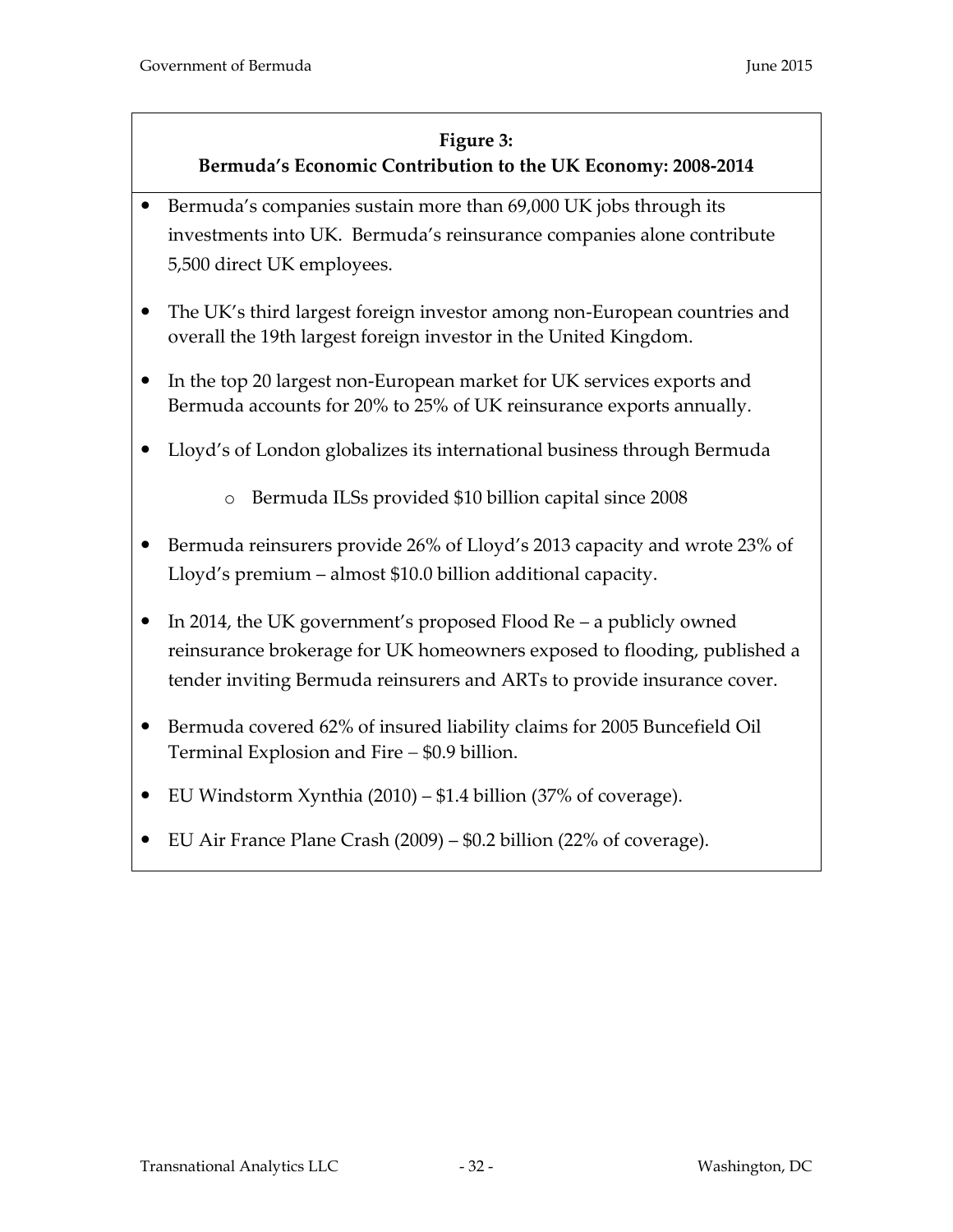**Trade in Merchandise Goods.** As summarized in Table 6, between 2004 and 2014, on average the United Kingdom exported about \$50 million annually in manufactured goods to Bermuda. This average smooths an export history that can range between \$190 million to as little as \$20 million annually. The chief UK exports are transportation equipment – principally yachts, commercial ships and airplanes made or finished in the UK and Europe. Bermuda's partnership with the UK in trade in ships and jets is longstanding and based on shared commitment to regulation of air and maritime safety and strong environmental standards. As discussed elsewhere in this report, Bermuda provides two strengths. Its standard of regulation is seen by safety inspectors in ports and airports around the world as good as the UK itself. And as important, Bermuda's flag and registration is seen as politically more international than a UK registration. This excellence in shipping management reflects in Bermuda's investment in London and Isle of Man shipping offices as well as elsewhere in Northern Europe creating British jobs.

Being essentially international, these shipping companies locate in Bermuda for the strong regulatory reputation more than the tax legislation since the international client base of oil and gas companies, aircraft leasing, and shipping management companies do not do business limited to UK clientele or, in fact, with any national jurisdiction. These company assets and customers are arguably stateless and cleave to no national jurisdiction, as their business is largely international. The United Kingdom and Bermuda share a symbiotic relationship of their two jurisdictions, where the shipping company back-office management is frequently in London for legal and insurance purposes and the registration is in Bermuda. Even UK imports from Bermuda and the occasional trade deficit seen in Table 6 reflect UK aircraft leasing imports by British Airways, UK aircraft charter carriers, and corporate jets based in the UK but incorporated in hundreds of offshore jurisdictions.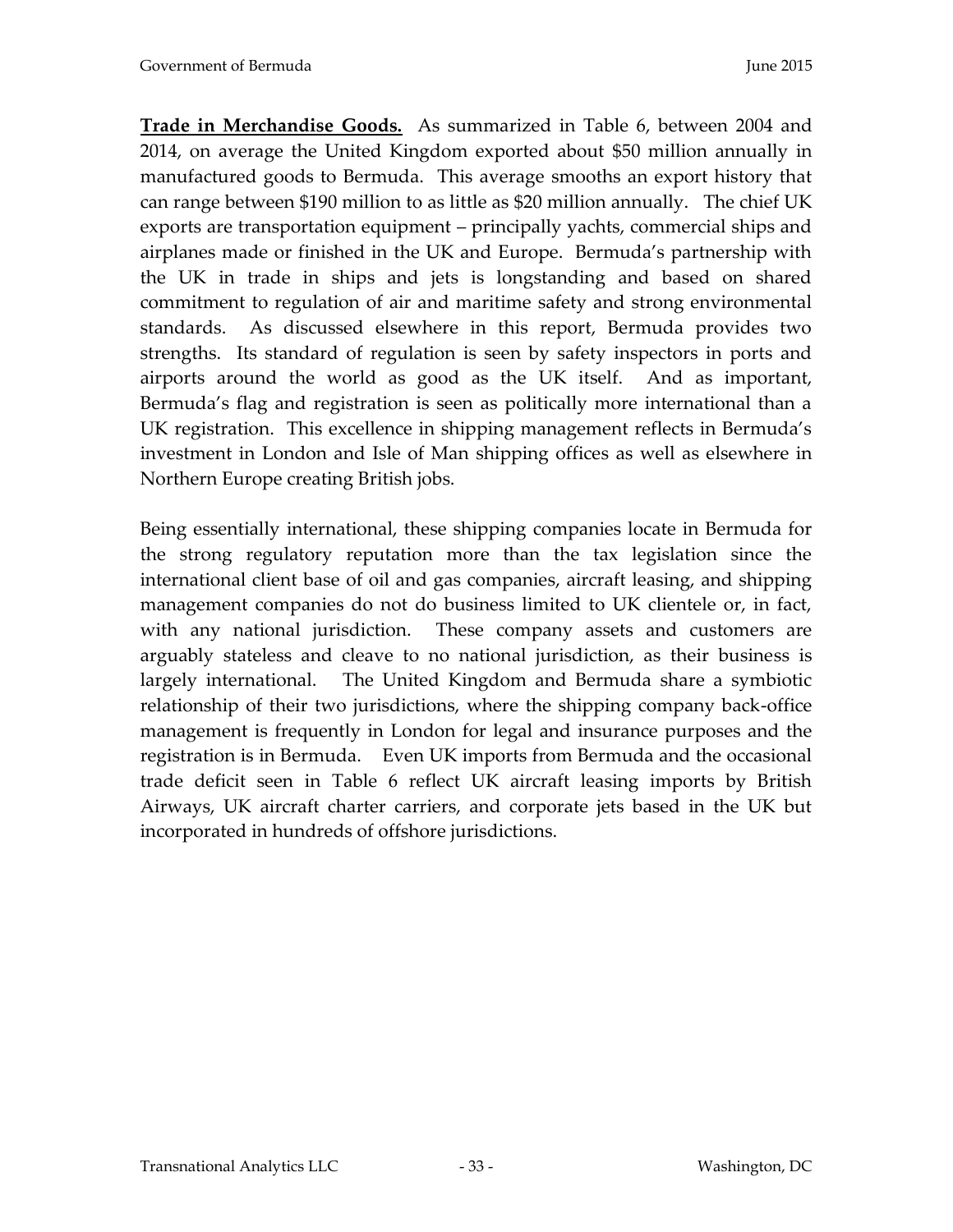#### **Table 6:**

# <span id="page-33-0"></span>**UK Exports, Imports and Balance of Trade in Goods with Bermuda: 2004-2014 (Millions of U.S. Dollars)**

**(2013 export levels supports an estimated 600 direct and indirect UK jobs)** 

| Year | <b>UK Exports</b> | <b>UK Imports</b> | <b>Balance</b> |
|------|-------------------|-------------------|----------------|
| 2004 | 32.5              | 55.6              | $-23.1$        |
| 2005 | 20.3              | 16.0              | 4.3            |
| 2006 | 19.6              | 92.5              | $-72.9$        |
| 2007 | 44.6              | 25.3              | 19.3           |
| 2008 | 191.1             | 74.6              | 116.5          |
| 2009 | 20.9              | 34.1              | 13.2           |
| 2010 | 24.1              | 2.1               | 22.0           |
| 2011 | 17.5              | 7.8               | 9.7            |
| 2012 | 98.0              | 1.8               | 96.2           |
| 2013 | 69.1              | 20.0              | 49.1           |
| 2014 | 42.1              | 4.8               | 37.3           |

Source: UK Trade Information Database, Accessed online January 2015, HM Customs and Revenue. 2004-2014, London

**Cross-Border Trade in Services.** Bermuda is a major services trading partner with the United Kingdom. Bermuda is one of the UK's top non-European trading partners, predominantly in wholesale services markets like reinsurance, other financial services, and energy shipping, aircraft leasing and professional business services. In fact, Bermuda is in the top 20 export markets for UK services including the EU and when Europe is excluded Bermuda is the UK's third most important services export market after the United States and Canada. By the end of 2012, two-way trade in services between Bermuda and the United Kingdom grew to more than \$3.2 billion a year. Energy shipping by Bermuda fleets increased in this new business to a substantial level. Moreover, Bermudian reinsurance payments to the UK decreased in the 2000s as insured losses decreased but as Table 7 shows UK exports of services increased significantly by 2012 and for the first time the UK enjoys a substantial trade surplus in current account with Bermuda.

**Insurance and Reinsurance.** The most important category of service exports is insurance and reinsurance services that averaged \$1.2 billion annually between 2006 and peaking in 2012 (the most recent data available.) UK insurance services exports reflect fees paid by unrelated insurance companies in the UK for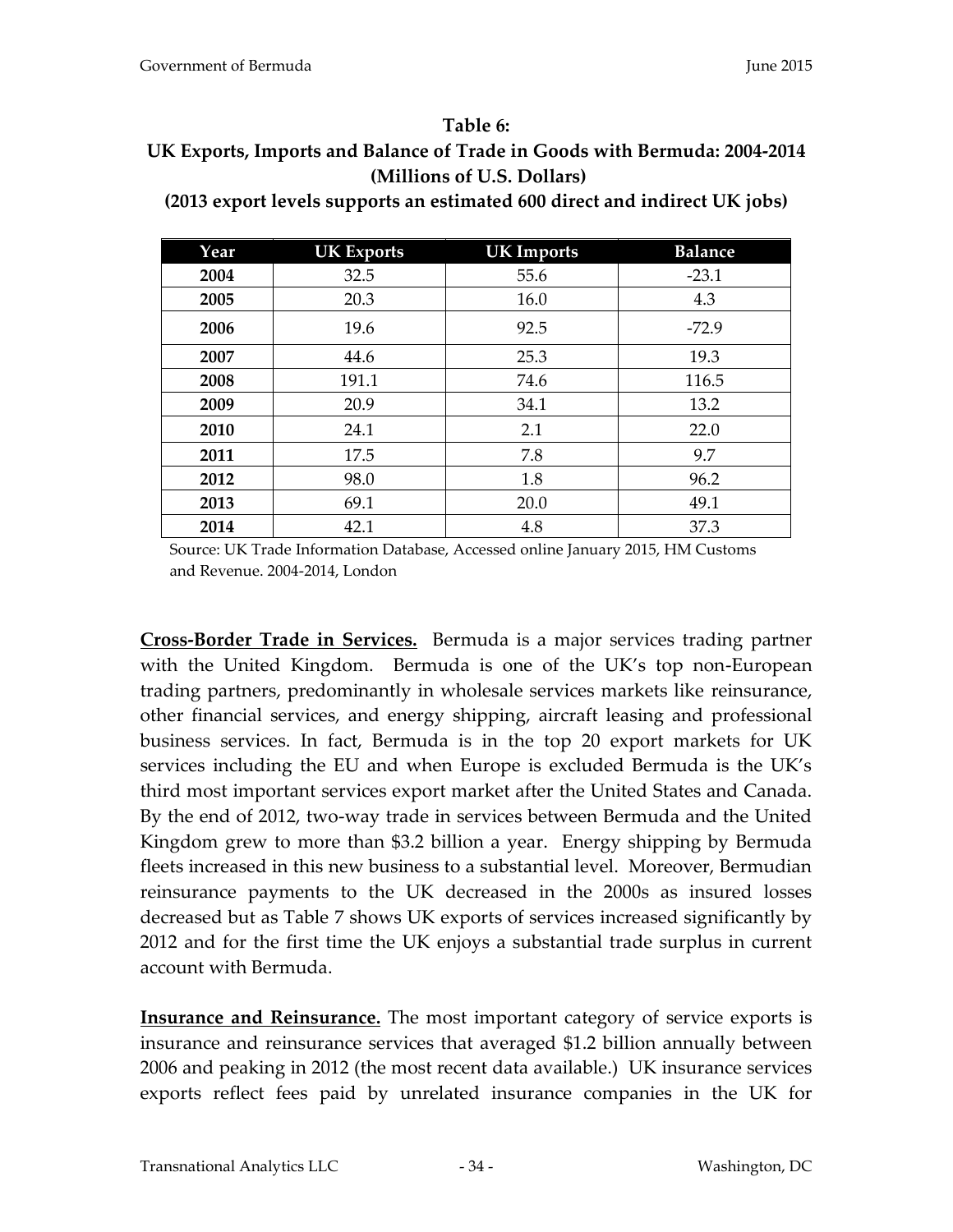insurance cover provided by Bermuda domiciled companies. Although Bermuda insurance market covers a wide diversity of risks, including shipping property and workers liability, the Bermuda market is most significant in catastrophicevent property and casualty insurance. Catastrophic-event property and casualty insurance premiums surged in the United Kingdom in recent years because of large losses due to major insured events like the 2001 terrorist attacks on the World Trade Center in New York in 2001 and major U.S. hurricanes in 2005, and the Super storm Sandy in 2012.

<span id="page-34-0"></span>

| Table 7:                                                  |
|-----------------------------------------------------------|
| UK Service Exports to and Imports from Bermuda: 2006-2012 |
| (Billions of U.S. Dollars)                                |

|              | Total   |         |         |         | Total   |           |           |         |
|--------------|---------|---------|---------|---------|---------|-----------|-----------|---------|
|              | Private | Ship    | Ins     |         | Private | Ship      |           | Other   |
|              | Service | Service | Service | Other   | Service | Service   | $\ln s$ & | Service |
| Year         | Exports | Exports | Exports | Service | Imports | Imports   | Reins     | Imports |
| 2006         | 1.3     |         | 1.05    | 0.169   | 2.2     | <b>NS</b> | 1.5       | 0.150   |
| 2007         | 1.5     |         | 1.23    | 0.190   | 2.4     | 0.016     | 1.7       | 0.180   |
| 2008         | 1.3     |         | 1.16    | 0.155   | 2.5     | 0.08      | 2.0       | 0.210   |
| 2009         | 1.2     |         | 1.00    | 0.125   | 2.3     | 0.160     | 1.8       | 0.180   |
| 2010         | 1.3     |         | 1.11    | 0.150   | 1.7     | 0.210     | 1.25      | 0.150   |
| 2011         | 1.6     |         | 1.30    | 0.200   | 1.4     | 0.250     | 1.0       | 0.130   |
| 2012         | 2.1     |         | 1.68    | 0.250   | 1.1     | 0.300     | 0.7       | 0.130   |
| <b>Total</b> | 15,200  | --      | $- -$   | --      | --      | $-$       | $- -$     |         |
| service      |         |         |         |         |         |           |           |         |
| jobs         |         |         |         |         |         |           |           |         |

Source: Office of National Statistics, International Trade in Services, special data tables. 2010. And TA estimates extrapolated based on official data.

*1/ Cross border service sector trade generally reflects company receipt and payment information gathered by ONS in surveys and provided by Bank of England, Ministry of Energy and Climate Change and other agencies. For example, trade in insurance services between Bermuda and the United Kingdom reflects receipts of insurance and reinsurance companies adjusted for "normal losses" and company investment portfolio changes. This methodology is summarized in UK*

Bermuda is the United Kingdom's third or fourth most important non-European direct investment partner. UK and Bermuda multinationals form a large part of the relationship. Moreover, the 2000s were a period of intense international cooperation for the UK and Bermudian insurance industry and some substantial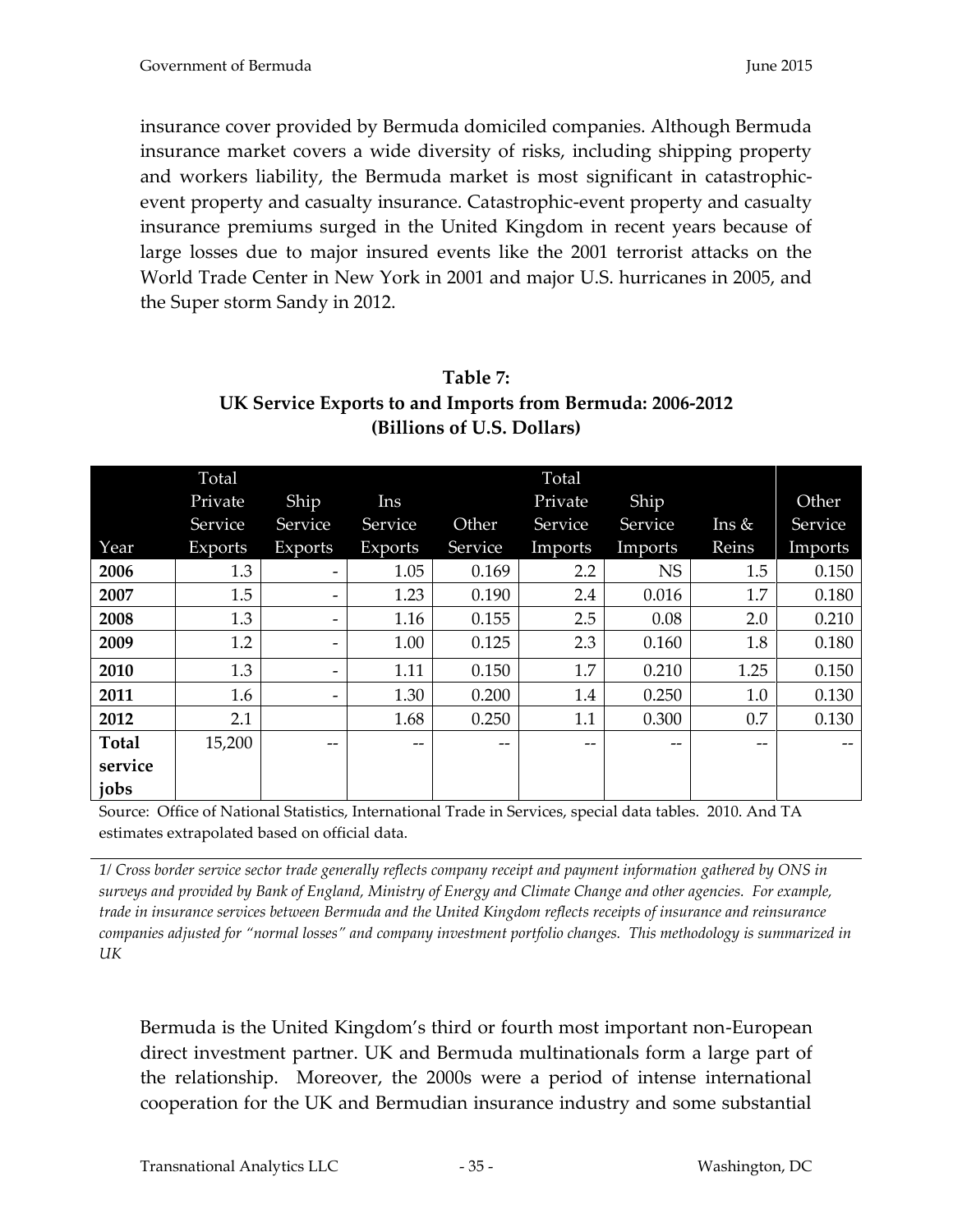portion of this investment flow to the United Kingdom were purchases of Lloyd's syndicates by Bermudian resident reinsurance companies and UK insurance and leasing companies raising money in the Bermuda market. These foreign direct and portfolio investment positions are important to the competitiveness of UK and Bermuda multinationals because they reflect investments stemming from mergers and acquisitions of UK and Bermuda insurance companies and the capital they have accumulated in these jurisdictions to guarantee the insured risks of UK homeowners and insurance policies.

Table 8 summarizes one side of this Bermuda/UK story. Lloyd's of London like all property and casualty liability insurance entities must seek adequate capital to cover insured risks. As climate change, flooding, wind storms become more prevalent in Northern Europe; more demands are placed on insurance. Lloyd's has met the demands of disasters by opening its membership to foreign investors like Bermuda companies and in 2013, Bermuda reinsurance companies investment in Lloyd's syndicates now represents 26% of Lloyd's overall insurance writing capacity.

<span id="page-35-1"></span><span id="page-35-0"></span>

|      |             | No. SPIs        |             |                    |
|------|-------------|-----------------|-------------|--------------------|
|      |             | Approved        | Covering    | No. SPIs           |
|      |             | Capital         | European    | <b>Covering UK</b> |
| Year | No. of SPIs | <b>Exposure</b> | <b>Risk</b> | <b>Carriers</b>    |
| 2013 |             | \$700           |             |                    |
| 2012 | 27          | \$1,438         | 12          |                    |
| 2011 | 23          | \$1,495         | 9           |                    |
| 2010 | 8           | \$283           |             |                    |
| 2009 | ΝA          | NΑ              | ΝA          | NΑ                 |

# **Table 8: Bermuda Special Purpose Insurers and the UK (\$ Millions)**

Source: Bermuda Monetary Authority, March 29, 2013, Hamilton. Unpublished table and tables compiled by BMA December 24, 2014.

*Note. NA – legislation was not available in 2009.*

(Bermuda and other foreign companies were prohibited from investing in Lloyd's previous to the 1990s. But as a result of Lloyd's syndicate bankruptcies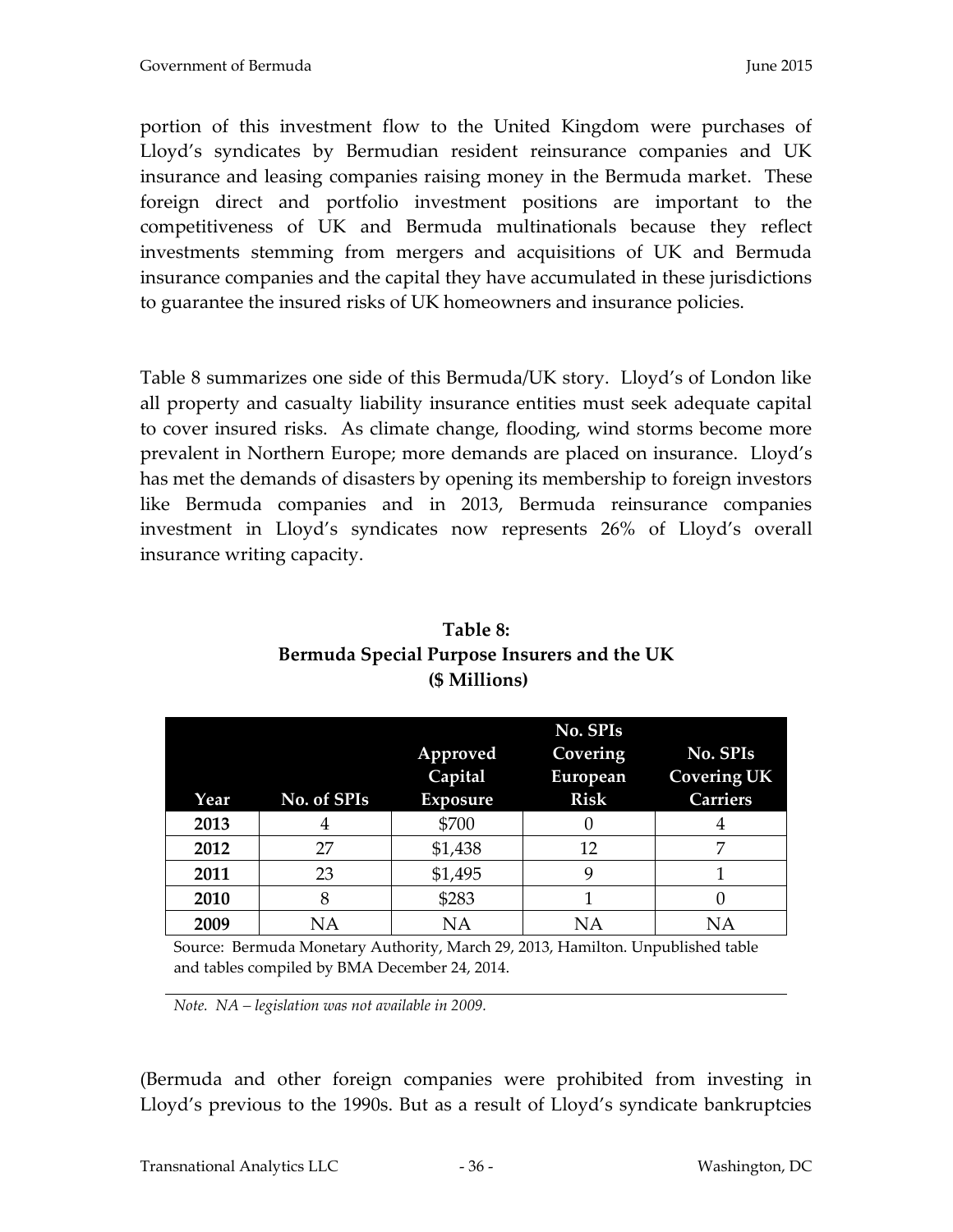stemming from the U.S. asbestos liability insurance crisis, Lloyd's had to seek new liquidity among large foreign insurance companies to remain viable.) Table 8 shows that now UK reinsurance companies routinely raise billions of dollars on Bermuda's capital markets to cover risk in the UK.

The data in Table 8 show the increase of interest of reinsurers established in Bermuda and elsewhere to raise capital through the low cost and well-regulated investment vehicles called Special Purpose Insurers since 2009. These SPIs can take many forms and certainly can be catastrophe bonds and sidecars but could also take the form of equity placements.

Traditionally capitalized Bermuda companies were attracted into Lloyd's and the UK insurance market, but more recently UK companies like Catlin, Hiscox, and Amlin have either redomiciled to Bermuda while keeping their Lloyd's syndicates and offices in the UK or invested in reinsurance branches in Bermuda. Some of these have even redomiciled to Switzerland to strengthen their continental Europe competitiveness. These insurance companies accessed U.S. markets through their Bermuda business presence but also raised capital in Bermuda and the Cayman Islands to cover risks in Europe and America. Catastrophe bonds and other Special Purpose Insurer categories provided reinsurance companies with new ways to raise capital for growing risks and insurance liabilities without all the formalities and bureaucracy of establishing a corporate entity or holding company.

Bermuda-domiciled multinationals have substantial stakes in UK also. For the most part every multinational in Bermuda is focused on a wholesale level of business and deals with other companies rather than consumers in other markets. Moreover, most of these multinationals have no strong national ties to a market but rather seeks an international or offshore identity that they find in Bermuda rather than in larger national markets. Some multinationals like Signet Jewelers, Bacardi, Invesco, Jardine Matheson, and Lazard are positioned in Bermuda because each has investment interests in the UK and the United States and Bermuda provides a corporate platform convenient to the two markets and attractive to investors. Other multinationals like energy carrier fleets, shipping management companies, and leasing companies are resident because these international companies do not seek a strong national identity as they do business with their international customers. In summary, Bermuda's contribution to employment in the United Kingdom comes from three sources as shown in this study and totals about 69,000 jobs. Some 600 UK jobs depend on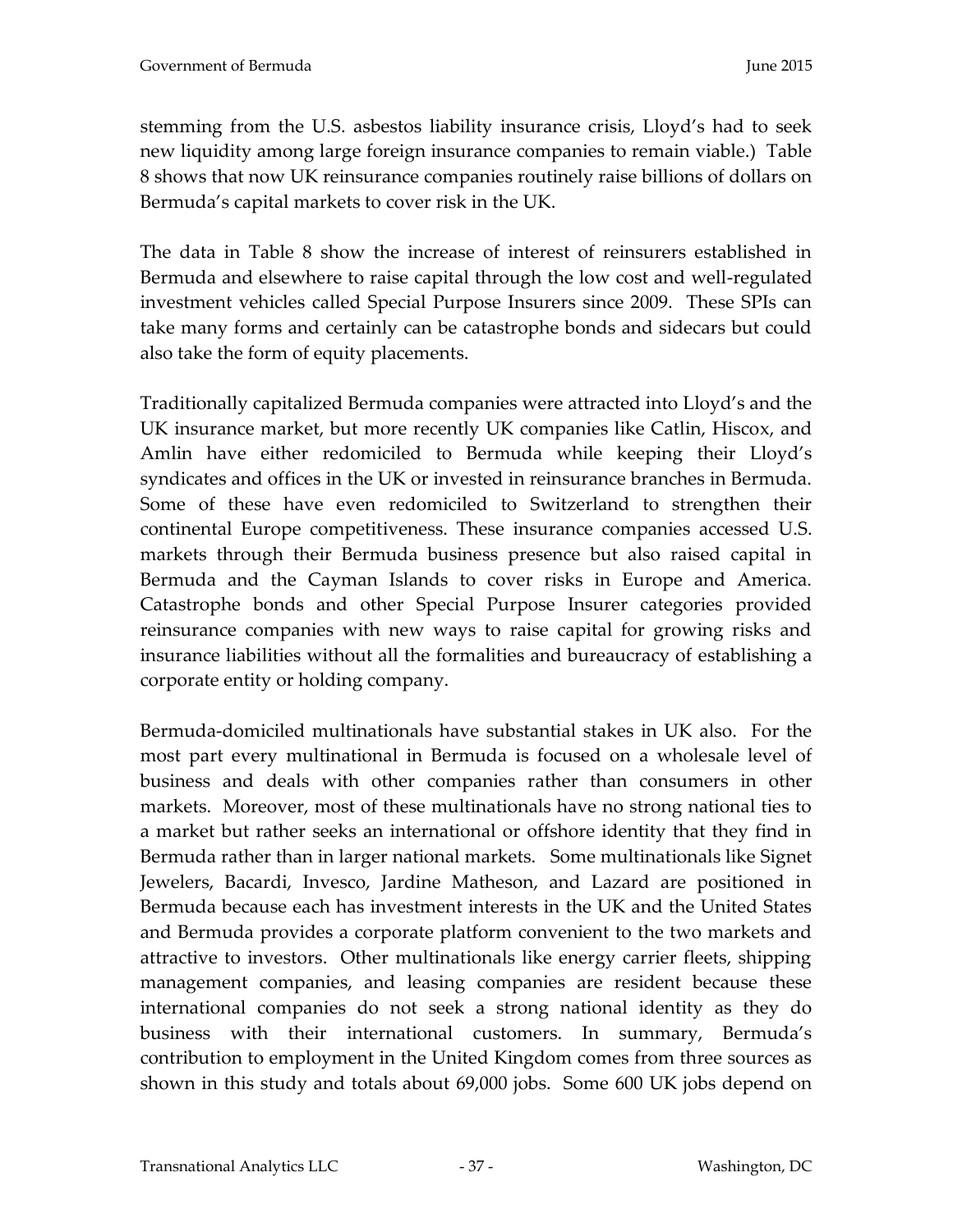manufactured exports to Bermuda. Some 53,000 UK jobs are a result of the direct employment generated by Bermuda owned affiliates in the United Kingdom selling products (mostly financial services) to UK persons. And finally, some 15,200 UK jobs dedicated to producing and exporting services to Bermuda.

# **GERMANY**

As can be seen from the examples of economic activity between Bermuda and Germany, the Germany economy is linked to Bermuda by shipping and finance. In fact, Germany has come late to the Bermuda market. Traditionally, continental European markets like France and Germany have not been as deeply involved with microstates in the Atlantic. German investors have looked to Ireland and Luxembourg to meet their contingent financial capacity needs. However, it appears that with the 2008 banking crises in Europe and the ongoing financial issues in the primary Euromarket in London or in Luxembourg, German companies are becoming much more international in tapping crossborder capital markets and have begun a substantial and growing relationship with Bermuda.

## **Figure 4:**

# **Bermuda's Economic Contribution to the German Economy: 2008-2014**

- In 2013/2014, Germany's Hannover Re raised \$1 billion through its Bermuda SPI and ILS securities and catastrophe bonds to cover its wind insurance liability in Europe and USA.
- Bermuda reinsurance companies employ 600 in Germany and 8800 in all EU and Switzerland. Overall, German exports to Bermuda support 18,000 jobs in Germany.
- Bermuda's insurance capacity in Europe contributes diversification from total reliance on continental insurance companies to meet large outsized catastrophe losses.
- Bermuda reinsurance companies covered 17% for German 2013 hailstorm losses for homeowners and farmers (\$250 million).
- Germany's Allianz insurance company issued \$415 million in ILS securities to finance its capacity relying on Bermuda capital market and SPI instruments. Allianz switched domiciles from Cayman in 2013.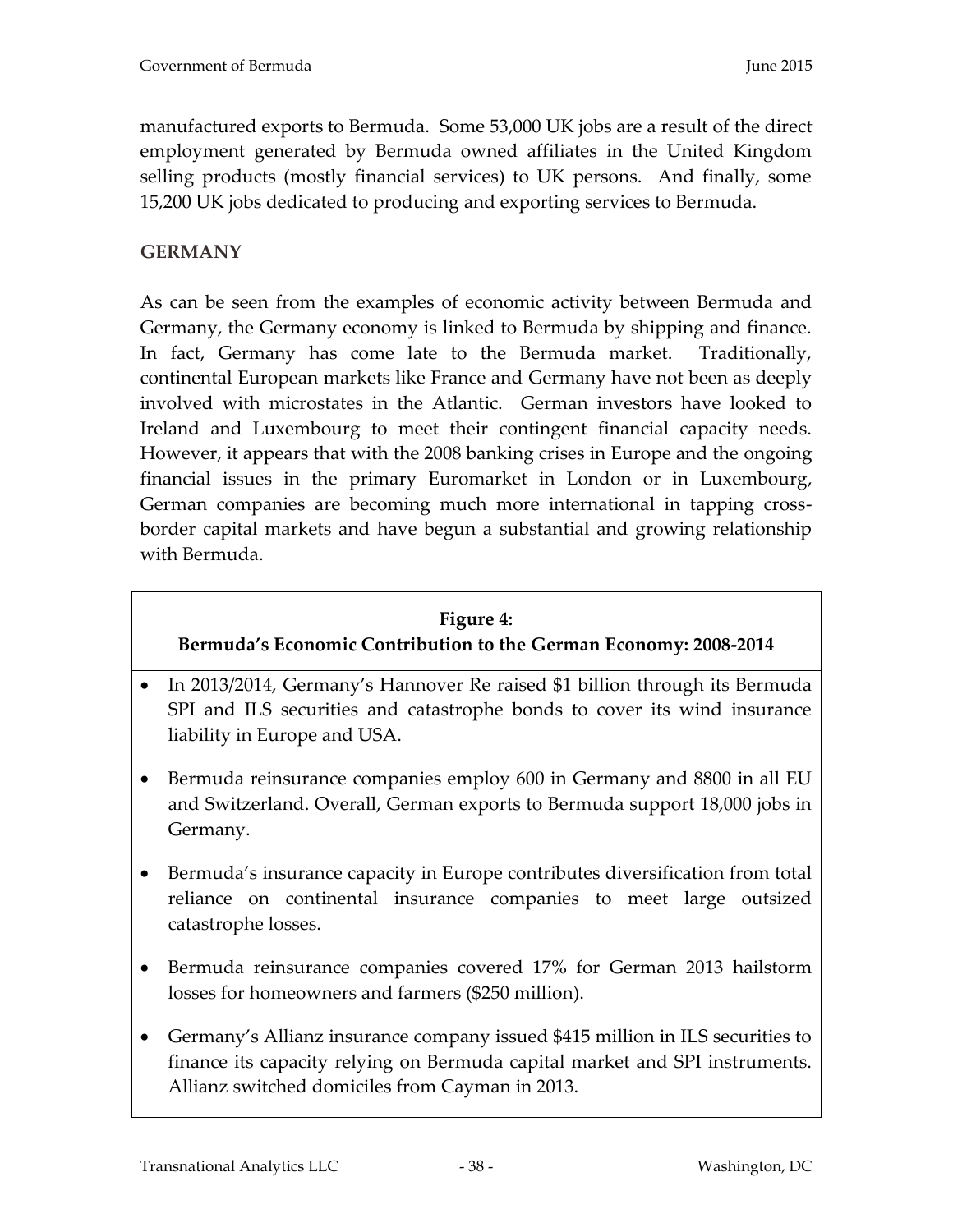The data in Table 9 show that Germany is a surprisingly large exporter of manufactures to Bermuda. In the last three years, Germany exported \$3 billion of large energy tanker ships to Bermuda generating an average of 12,600 German jobs in the manufacturing sector largely in North Germany. Germany is not the only country supplying ships in these quantities. Korea and Norway are also suppliers of international energy shipping fleets domiciled in Bermuda.

|                    |            | Goods     |            |          | Portfolio | Portfolio |
|--------------------|------------|-----------|------------|----------|-----------|-----------|
|                    | Goods      | Imports   | Services X | Services | Position  | Position  |
|                    | Exports to | from      | into       | M from   | into      | from      |
| Year               | Bermuda    | Bermuda   | Bermuda    | Bermuda  | Bermuda   | Bermuda   |
| 2006               | 0.1        | 0.1       | 0.2        | 0.5      | 3.3       | 16.8      |
| 2007               | 0.5        | 0,1       | 0.3        | 0.5      | 3.4       | 20.7      |
| 2008               | <b>NS</b>  | <b>NS</b> | 0.5        | 0.4      | 1.7       | 15.8      |
| 2009               | <b>NS</b>  | 0.1       | 1.0        | 0.2      | 2.0       | 12.3      |
| 2010               | 1.5        | 0.1       | 0.5        | 0.2      | 2.4       | 11.7      |
| 2011               | 0.1        | 0.1       | 0.7        | 0.2      | 2.1       | 15.6      |
| 2012               | <b>NS</b>  | 0.1       | 0.8        | 0.2      | 2.3       | 14.3      |
| 2013               | 1.7        | 0.1       | 0.7        | 0.3      | 3.2       | 9.3       |
| Total jobs created | 12,600     | --        | 5,800      | --       | --        |           |

# **Table 9: German Economic Relations with Bermuda: 2006-2013 (Billions of U.S. Dollars)**

Source: Government of Germany Statisches Bundesamt, Aussenhandel, 2005-2014; IMF, Coordinated Direct Investment Survey; 2015. Deutsche Bundesbank, Dienstleistungsverkehr der Bundesrepublik Deutschland, 2005-2014. IMF CPIS data case for Portfolio Investment Positions accessed online January 2015.

Table 9 (taken with Table 10 on details of services trade) also reveals that Bermuda and Germany have a large economic relationship with insurance. Munich Re and Hannover Re are both significantly represented in Bermuda through structures of subsidiaries linked to New York financial markets and European customers. But it is also apparent that the insurance relationship is evolving. Before the financial crisis German companies did a lot of insurance business in Bermuda accounting for \$500 and \$600 million of exports in 2005 and 2006. That insurance business decreased until, in 2013, Germany exported only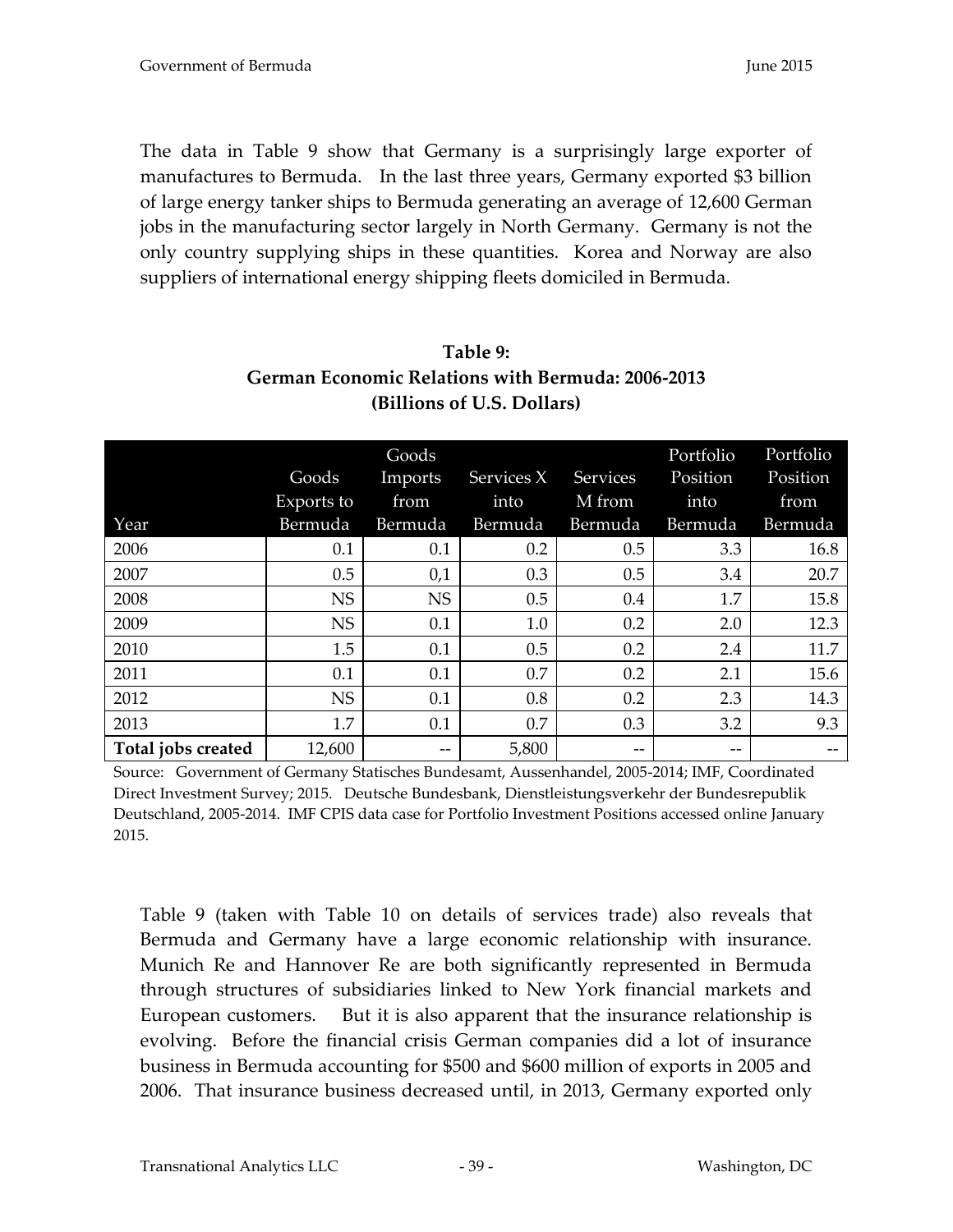\$200 million of insurance premiums. Interestingly, as insurance premiums declined, the rest of Germany's services exports increased in virtually every category. It is evident that the financial crisis and the European economy put pressures on German business and they found new opportunities in doing business in Bermuda, likely to serve North and South American markets. Only 30% of this business is in insurance, but by 2013 financial services had increased as well as management services and shipping. Germany businesses are internationalizing and using Bermuda as a platform for their efforts.

**Table 10: Germany Services Trade (receipts) by Industry Type with Bermuda: 2005-2013 (Millions of U.S. Dollars)**

| Year | Total<br>receipts<br>(Exports)<br>with<br>Bermuda | Insurance<br>Services | Finance<br>Services | Sea Trans<br>Shipping<br>from<br>Bermuda | Manage-<br>ment<br><b>Services</b> | Royalties<br>License<br>Fees | R&D |
|------|---------------------------------------------------|-----------------------|---------------------|------------------------------------------|------------------------------------|------------------------------|-----|
| 2005 | 672                                               | 576                   | 23                  | 55                                       | 18                                 | -                            |     |
| 2007 | 340                                               | 181                   | 38                  | 104                                      | 17                                 |                              |     |
| 2009 | 987                                               | 25                    | 101                 | 82                                       | 6                                  | $\overline{\phantom{a}}$     | 28  |
| 2011 | 650                                               | 332                   | 93                  | 75                                       | 6                                  | 7                            | 61  |
| 2012 | 762                                               | 431                   | 123                 | 68                                       | 12                                 | 7                            | 68  |
| 2013 | 646                                               | 192                   | 124                 | 80                                       | 38                                 | 108                          | 60  |

Source: Government of Germany Statisches Bundesamt, Aussenhandel, 2005-2014; IMF, Coordinated Direct Investment Survey; 2015. Deutsche Bundesbank, Dienstleistungsverkehr der Bundesrepublik Deutschland, 2005-2014.

Table 9 also shows a significant position of Bermuda portfolio investment into Germany. Overall, Germany received as much as \$20 billion from Bermuda in portfolio investment – debt or equities. That position declined to \$9 billion in 2013. Some of this position reflects investment funds although it is likely small. A larger amount of these debt flows can be ascribed to German insurance company's early interest in the Bermuda ILS capital market. Aside from Lloyd's syndicates, Germany is the most significant European user of ILS financing, accounting for a total of \$2.9 billion between 2009 and 2013 of which 7 of these were issued in Bermuda covered potential windstorm losses of as much as \$1 billion in Europe as well as North America.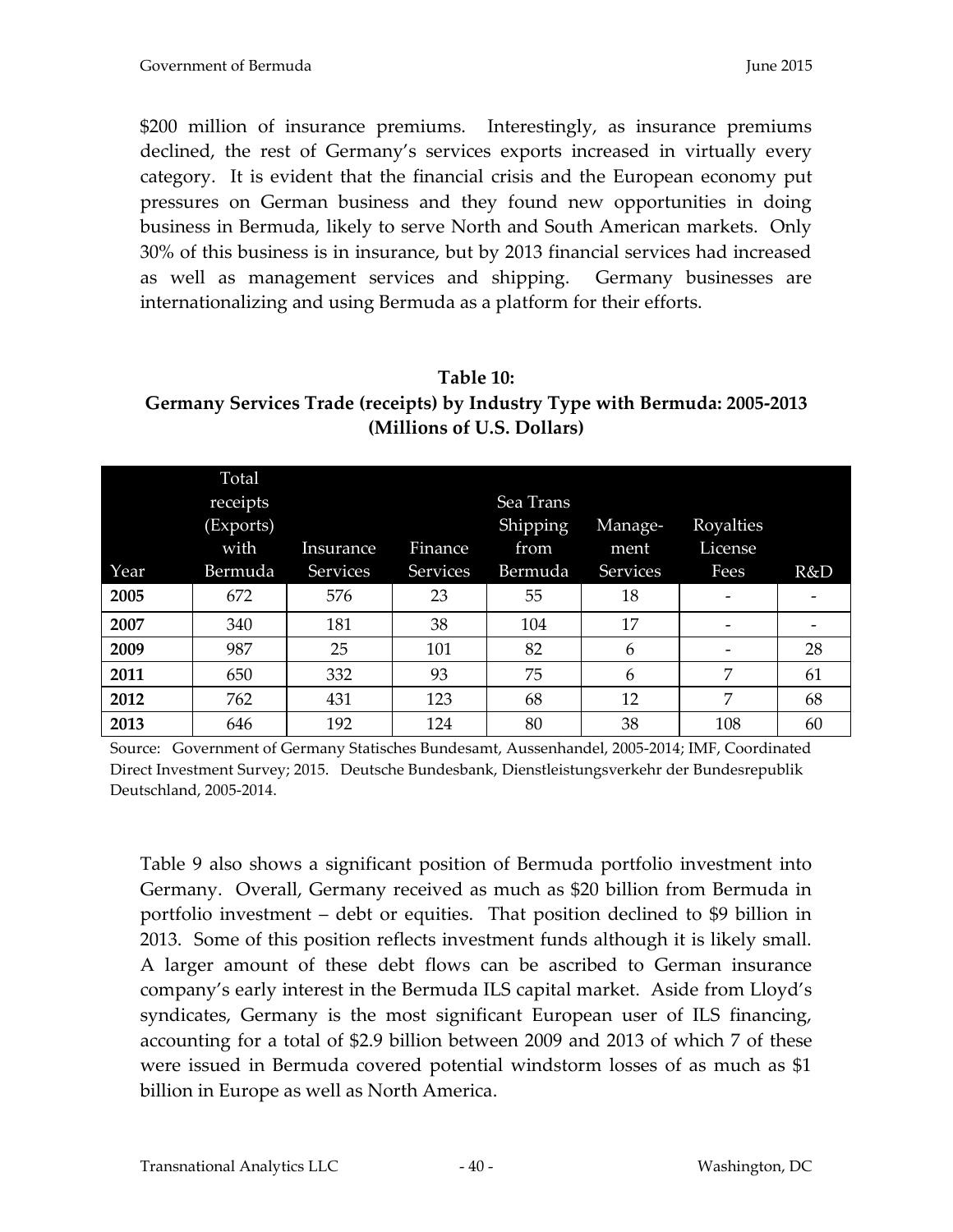## **FRANCE**

Overall, French business has developed a \$20 billion financial stake in Bermuda primarily raising debt for the French insurance sector. French aerospace air services industry as well as insurance invested almost \$10 billion in Bermuda and Bermuda invested \$5-6 billion into France. These levels grew a lot during the recession when French banking was crippled by the financial issues and Bermuda proved to be a key resource supporting French industry competitiveness.

# **Figure 5: Bermuda Economic Contribution to the French Economy: 2008-2014**

- Bermuda insurance company, ACE Sovereign Risk Group provides sovereign risk insurance for COFACE – government of France 2005-2014.
- Bermuda's aircraft securitization SPIs and its BSX capital market provided \$5 billion in financing for sale and lease of Airbus wide body aircraft to several Asian airlines in 2013/2014. As a result these securitizations produced capital financing 50,000 jobs in the French aerospace industry in 2013/2014.
- Bermuda insurance carriers covered \$.6 billion reported losses for French homeowners in 2009 from Windstorm Klaus. 30% of losses paid by Bermuda.
- Bermuda covered 37% of reported losses in Europe from Windstorm Xynthia.
- Bermuda insurers covered 55% of the 2009 Air France Crash liability \$222 million.
- Bermuda insurers covered 50% of insured losses for Cruise ship Costa Concordia - \$500 million of \$1.0 billion reported losses.

French manufacturers and leading service industry companies show longstanding and growing economic commitment to Bermuda. For its part the Bermuda financial industry, particularly the catastrophic flood and wind liability reinsurance sector has substantially increased its coverage of French residential and commercial risk, bearing up to 40% of insurance claims for the damage of the frequent wind storms buffeting France.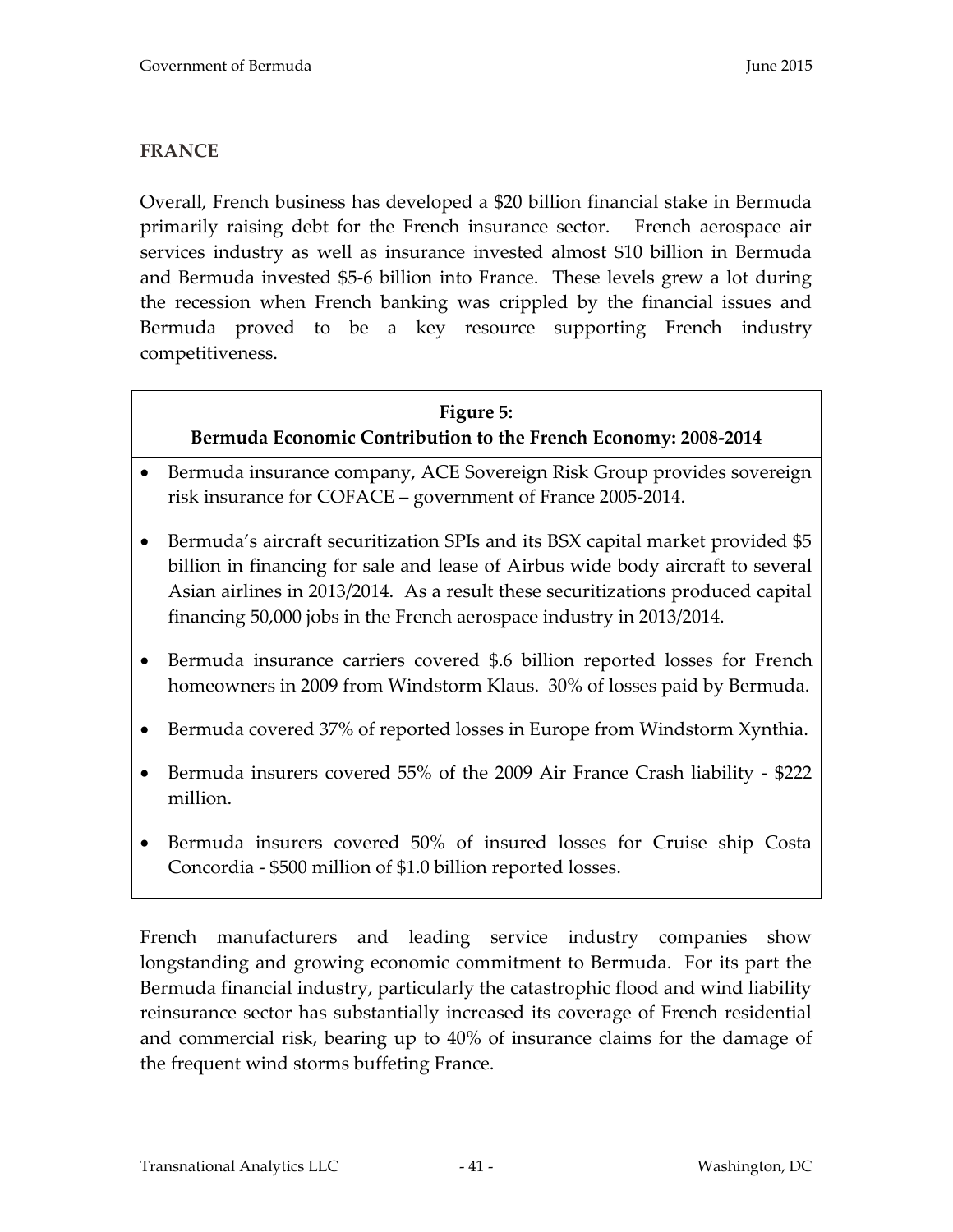| Year              | Exports to<br>Bermuda | Imports<br>from<br>Bermuda | Services X<br>to<br>Bermuda | Services M<br>from<br>Bermuda | Portfolio<br>Positions<br>into<br>Bermuda | Portfolio<br>Positions<br>from<br>Bermuda |
|-------------------|-----------------------|----------------------------|-----------------------------|-------------------------------|-------------------------------------------|-------------------------------------------|
| 2005              | 0.3                   | <b>NS</b>                  | 0.8                         | 0.1                           | 6.4                                       | 8.1                                       |
| 2006              | 0.3                   | <b>NS</b>                  | 1.1                         | 0.1                           | 9.7                                       | 9.5                                       |
| 2007              | 0.3                   | <b>NS</b>                  | $-1.6$                      | 0.2                           | 13.9                                      | 15.3                                      |
| 2008              | 0.3                   | <b>NS</b>                  | $-1.2$                      | 0.1                           | 9.3                                       | 15.0                                      |
| 2009              | 0.3                   | <b>NS</b>                  | 0.3                         | 0.3                           | 7.9                                       | 13.3                                      |
| 2010              | 0.3                   | <b>NS</b>                  | $-0.4$                      | 0.2                           | 7.3                                       | 13.2                                      |
| 2011              | 0.5                   | <b>NS</b>                  | $-0.7$                      | 0.4                           | 4.9                                       | 13.6                                      |
| 2012              | 0.6                   | <b>NS</b>                  | $-1.0$                      | 0.5                           | 4.0                                       | 15.1                                      |
| 2013              | --                    |                            | NA                          | NA                            | 2.7                                       | 11.0                                      |
| <b>Total Jobs</b> | 4,400                 | --                         | <b>NS</b>                   | --                            |                                           |                                           |

**Table 11: France Economic Relations with Bermuda: 2005-2012 (Billions of U.S. Dollars)**

Source: OECD, CPIS Database IMF, Gov. of France, Commerce Exterieur, Ministry of Economy and Finance. AXA annual reports, SCOR annual reports, Air France annual reports and ILFI and GECAS financials.

#### *Notes: NA – Not available; NS – Not significant.*

*The negative exports from France to Bermuda are a characteristic of the French statistical accounting for small offshore jurisdictions heavily involved in insurance finance and leasing. The actual fees and payments are consolidated through various levels of international ownership between France and Bermuda and yield statistical negatives. The gross fees collected by French corporations of their services exports to Bermuda through leasing of planes and insurance and SPVs is between \$2.5 and \$3.0.*

Relative to the rest of Europe, France has as large an economic relationship with Bermuda as Germany and the United Kingdom. Unlike smaller European economies like Switzerland and Luxembourg that serve as platforms for inward investment from Asia, French business invests in Bermuda to take advantage of its preferred status as a registry for corporate aircraft and its financial skills in attracting investors that cover catastrophic liability from flood and wind damage in France.

French industry also accesses the Bermuda financial markets indirectly through European financial entities based in Switzerland (Swiss Re), Ireland (GECAS),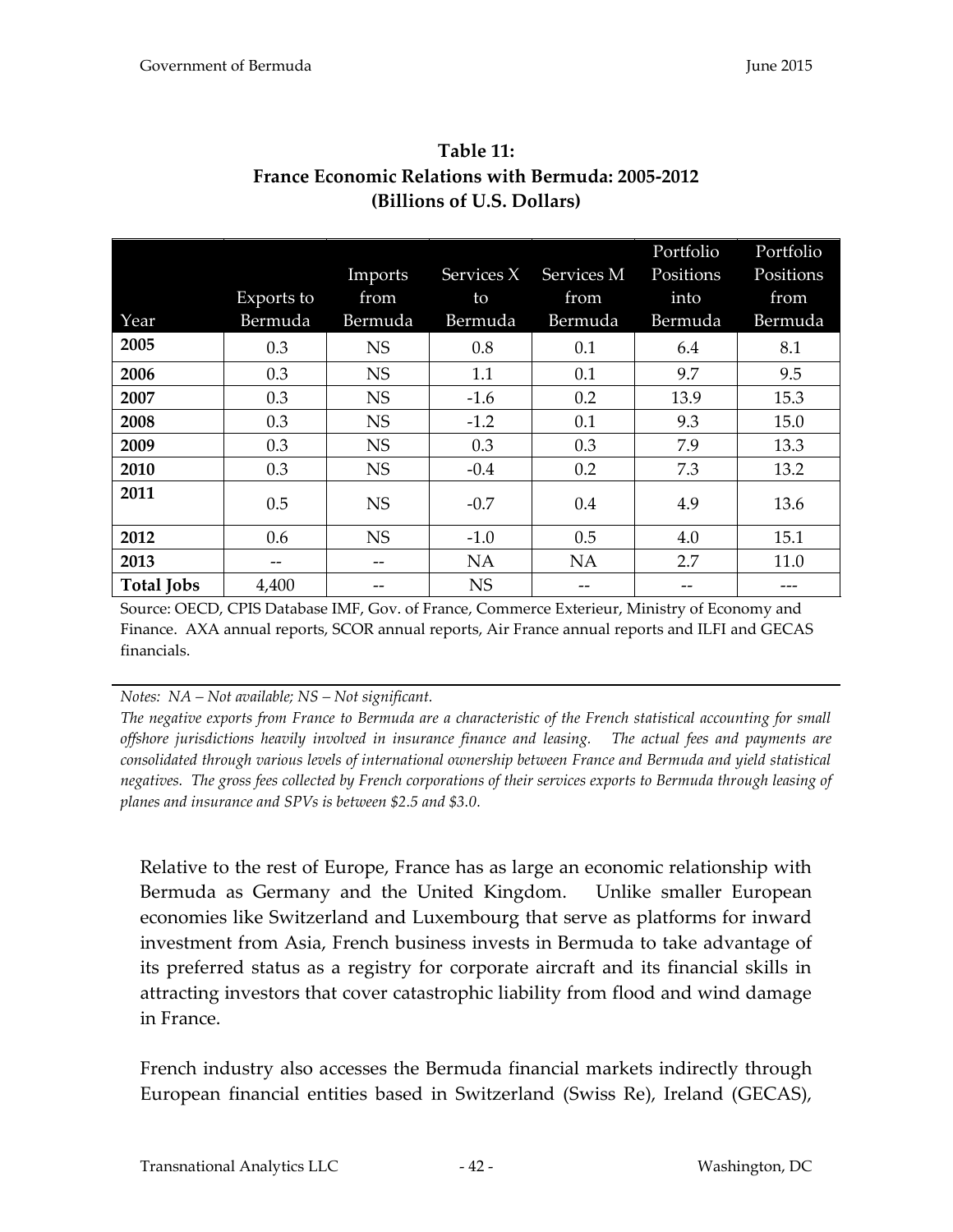and the Netherlands that have capital-raising agencies in Bermuda. French goods exports to Bermuda are concentrated in aircraft where Middle East and Russian buyers transfer titles for registry. In the 2000s, French goods exports to Bermuda are increasing toward \$1 billion.

Most important is the significant annual trade flows in services between France and Bermuda. France imports about \$500 million from Bermuda annually and exports about \$2 billion to Bermuda. (Of course, the official accounting for French services exports are difficult to follow, as France reports negative exports, but this position is driven by statistical methodologies for accounting for offshore transformations of services and leasing. The annual reports of Air France and GECAS and AXA, show an export flow of around \$2 billion

Finally, it is well worth highlighting one of the contributions that Bermuda reinsurance industry makes to the French economy by stepping up to cover risk and liability. The damage from windstorms and flooding due to global warming in Europe is growing and becoming a major economic risk. During the recession, French and European insurance companies have expanded their access to insurance capital and insurance expertise and modeling through investments in UK/Lloyd's and accessing alternative capital markets. Figure 5 shows a few examples of Bermuda insurance industry coverage of risks with major liability events in France recently.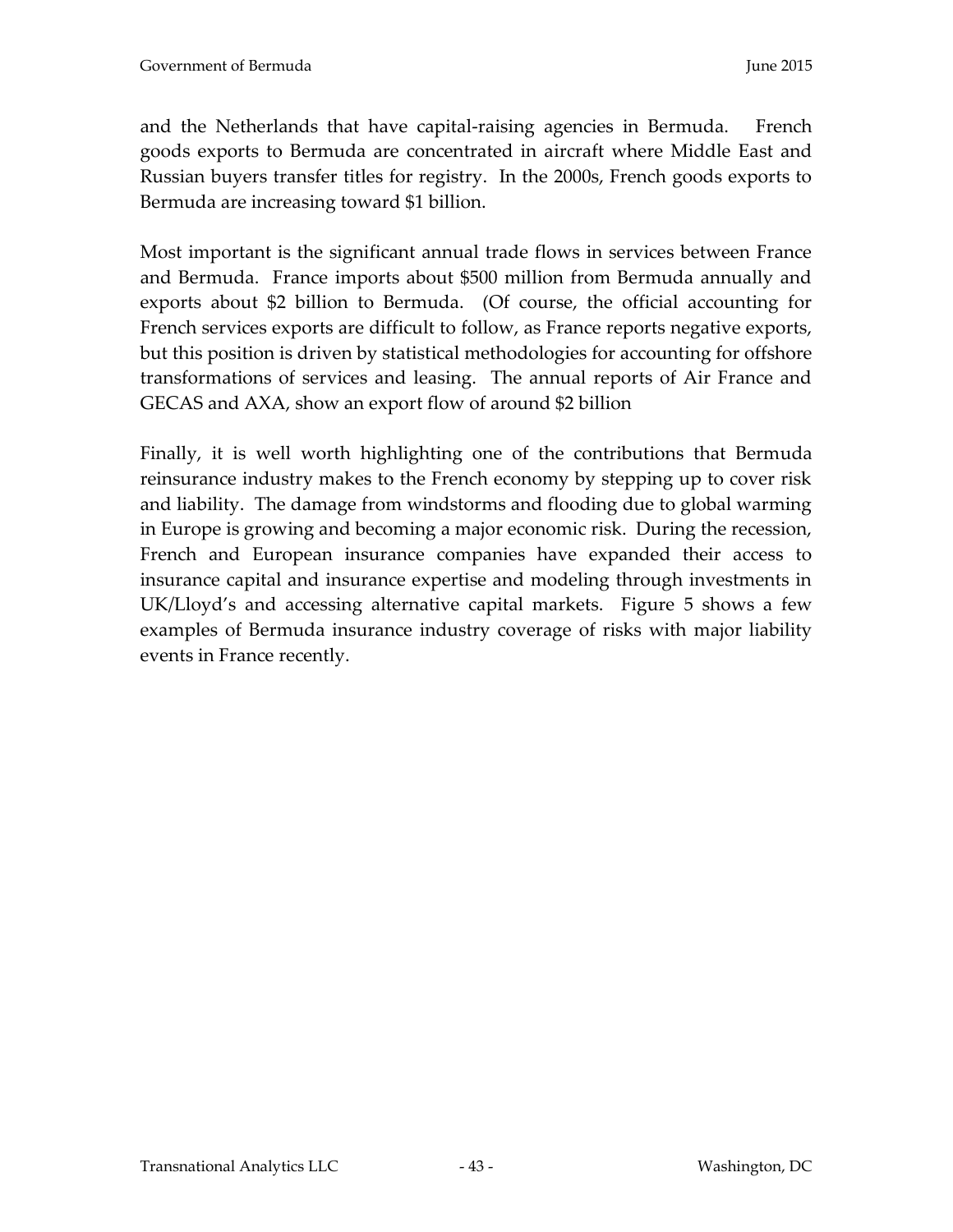### **VI. Bermuda's International Financial Investment Position – Asia and Beyond**

The previous chapters of this study reviewed Bermuda's relationship with the world economy primarily through their current accounts - that is, the levels and trends in international trade in goods and services. Bermuda reinsurance policies are bought and sold, ships are imported and shipping services are exported, fees are collected by law offices and business service companies. But Bermuda has a substantial economic presence in the world economy through its financial accounts with the world. Bermuda's residents buy and sell equity in U.S. and Chinese corporations, Bermuda's capital market attracts foreign investors, Bermuda's captive insurance transfer assets and liabilities, Bermuda trusts and investment funds attract foreign investments and in turn invest in other markets. Most of this is invisible in published economic surveys and reports except in the aggregates of Bermuda's balance of payments. The United States as well as Hong Kong are big participants in these flows with Bermuda.

Therefore to make this aspect of the economic relationship of Bermuda with the 8 economies more "visible," this chapter concentrates particularly on the positions that Bermuda maintains in the world economy through holdings of private debt, government debt and corporate equities.

Also, it should be noted that this study looks solely at "portfolio investment" and does not take up an analysis of trends in "foreign direct investment" (FDI). It is true that FDI flows between the large 8 economies and Bermuda are significant. But, frankly, FDI accounts are confusing with respect to micro-states since reporting definitions generate statistics that are much more indicative in major economies than financial microstates that are merely conduits for financial flows. That is, holding companies are too easily confused with multinationals.

Every multinational corporation has dozens if not hundreds of holding companies around the world that hold assets, raise revenues, and realize profits. Most of these holding companies perform valuable economic services but they are too easily confused with the few whose purpose is more transitory. FDI data, because of its aggregate nature and poor collection definitions, cannot reveal the purpose of these investment positions. As much as can be said here is that recent cross-border FDI positions have been criticized as solely a corporate income tax minimization strategy. Other experts look at the same data and deem the trend as intentional economic stimulus to the job markets in the United States and Europe. This study does not dwell on FDI positions, except as noted earlier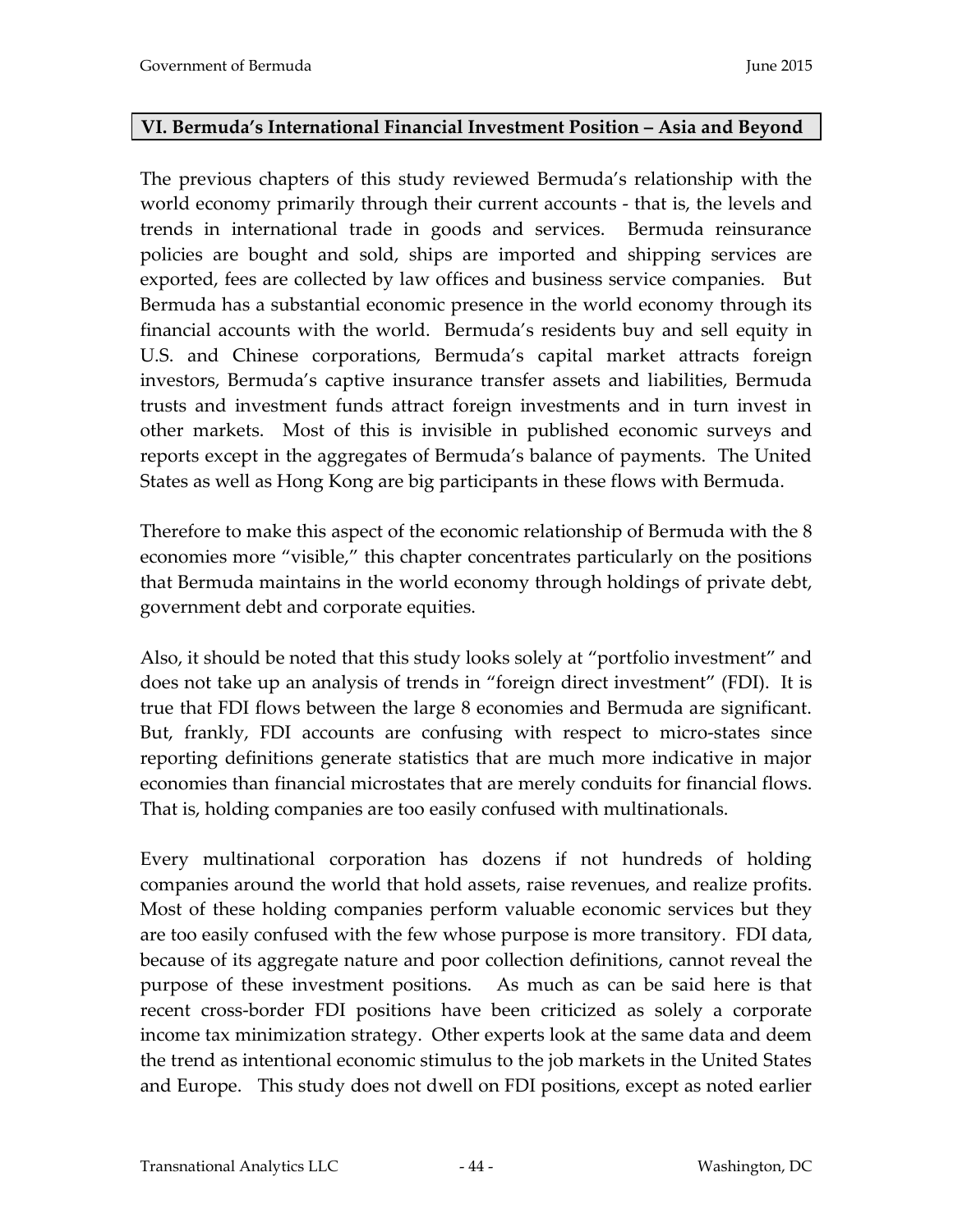with respect to China. Bermuda is largely not controlling FDI positions as it does with portfolio investment positions.

This chapter does a lot of things that focuses on Bermuda and its role in the world economy as a destination and conduit for portfolio investment. The first goal is to look at the economic impact of Bermuda on three states or territories in Asia - China, Hong Kong and Singapore. While Asia has a limited current account position in the Atlantic, Bermuda has a very important investment function for China – economic development of Mainland China. Secondly, the study looks at the portfolio investment position of Bermuda with all eight countries covered in this study. It finds that while Bermuda has an outsized position in the flow of debt and securities in the world economy, it is not expanding at a cost to Europe or U.S. financial centers. During the recession and crisis, Bermuda's portfolio positions rose and fell with the business cycle and stands now as it did in 2005 -- below the peaks for 2007. Finally, the study goes behind the aggregate numbers for portfolio investment positions and describes key roles that Bermuda plays in raising capital for world enterprises. For example, Bermuda is now the leading capital market in aircraft securitization. Bermuda SPVs cover hundreds of wide body jets that would not be sold or financed except in the special confluence of legal, regulatory, tax and capital markets that uniquely resides in Bermuda. 100,000 U.S. and French/European jobs in aircraft manufacture are supported by these 10 or so SPVs raising \$10 billion of portfolio investment in capital markets in New York and Ireland in 2 or 3 years through Bermuda to buy wide body jet inventories.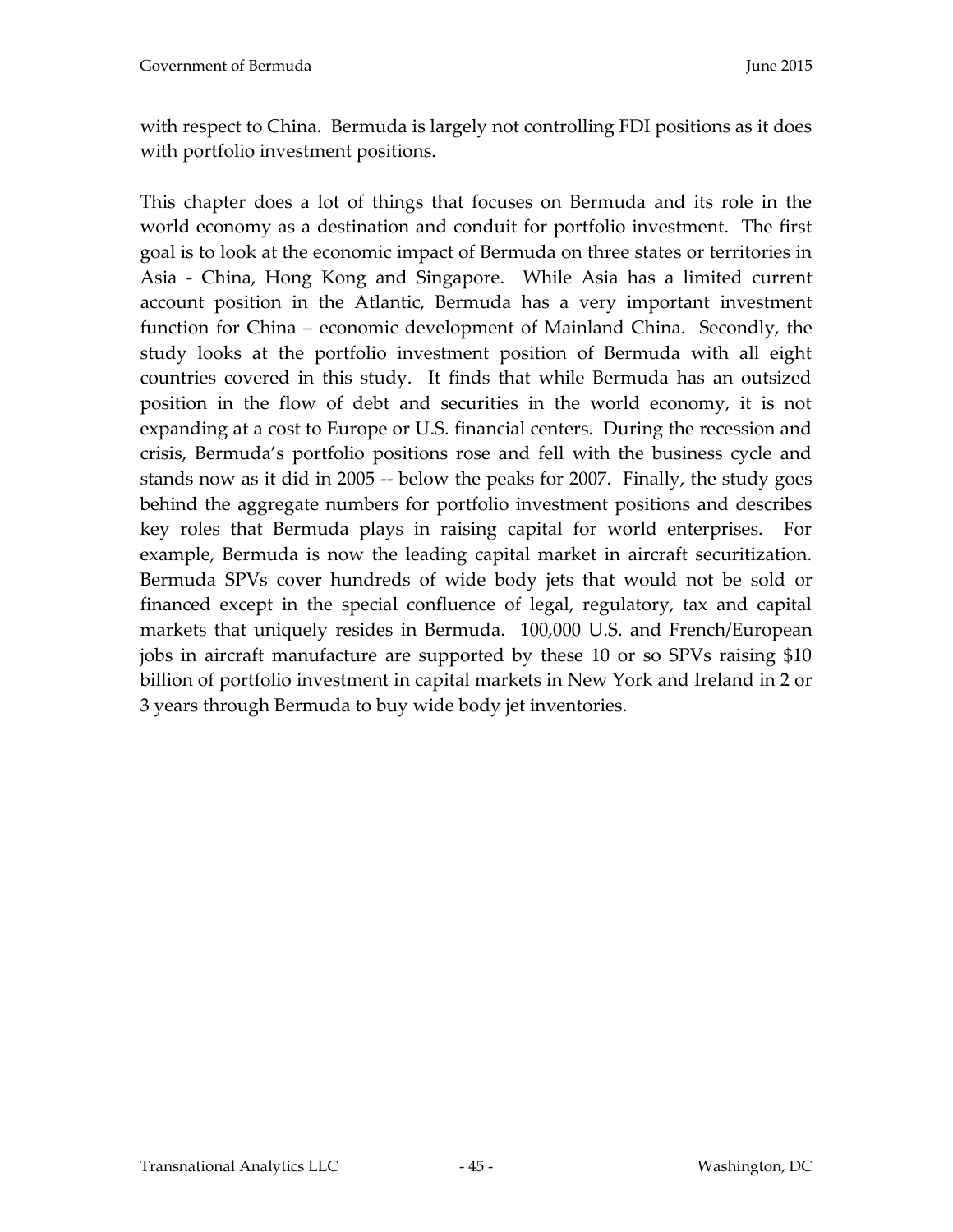### **1. Trends in Portfolio Investment of the World with Bermuda**

Table 12 shows that portfolio investment in the world amounts to about \$46.7 trillion in 2013 and that this form of international investment has recovered only in 2013 since the peak level in 2007 and the decline through the financial crisis and recession. Most of this recovery was in Asia, Luxembourg and Switzerland and large economies like the United States.

For Bermuda, virtually all portfolio investment positions into the rest of the world are explained by the 8 countries listed in Table 12. ("Positions" means that this is the stock of investment in the paired country with Bermuda.) Bermuda's resident investors report they purchased \$445 billion of stocks and bonds and long-term debt. Of course, Bermuda investment funds and banks are conduits for these investments, while the insurance and reinsurance companies are indeed owners of the investments in Bermuda. Two things are striking in Table 12. First, the United States and Hong Kong are the largest investment destinations for Bermuda. It is generally understood that Hong Kong and Singapore are conduits for investment between the world and China. We will discuss this further in the paragraphs below.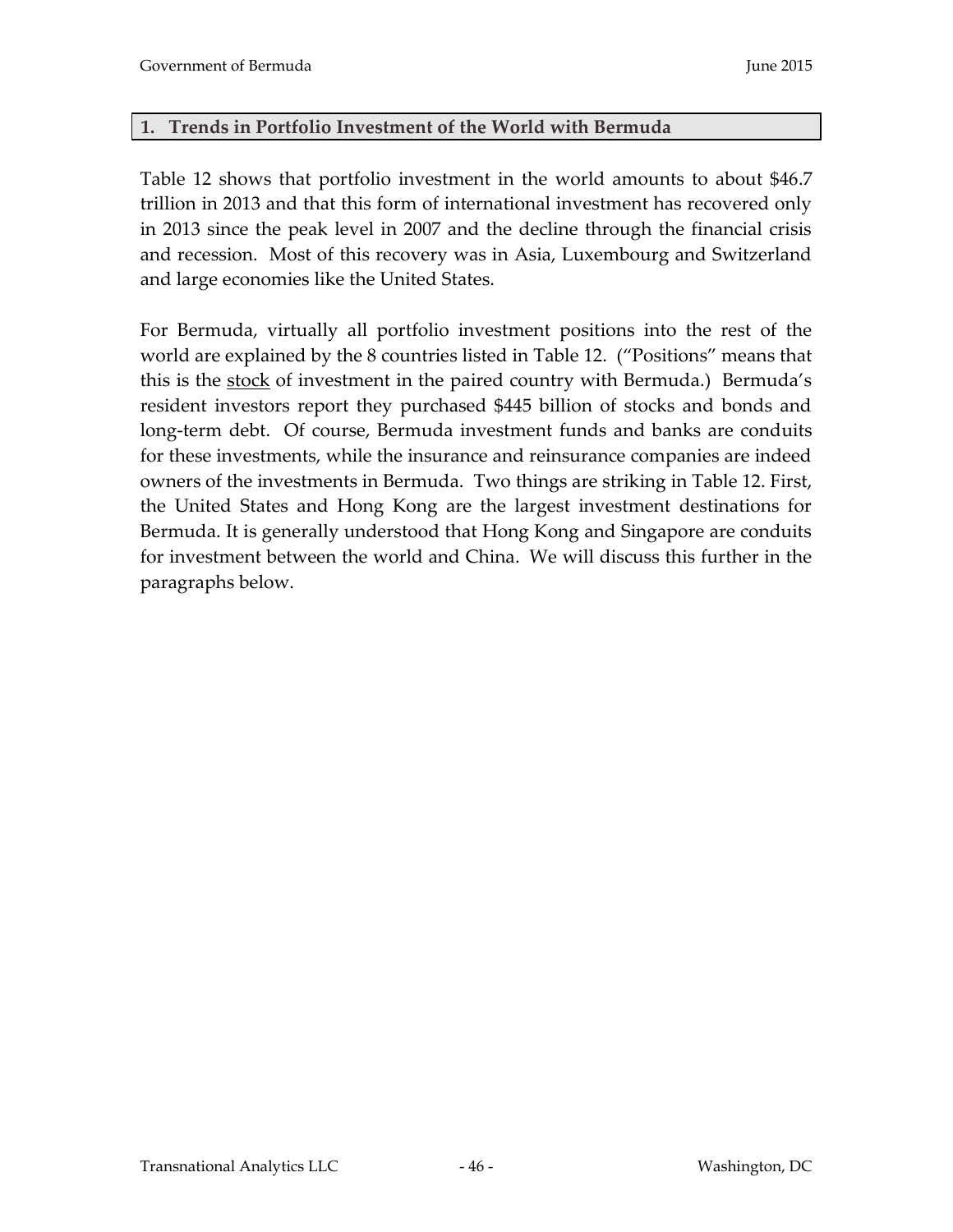# **Table 12: Portfolio Investment Positions In and Out of Bermuda with Study Countries and the World: 2001, 2007- 2013 (Billions of U.S. Dollars)**

| Country                | 2001                  | 2007     | 2008     | 2009                  | 2010           | 2011     | 2012     | 2013     |  |
|------------------------|-----------------------|----------|----------|-----------------------|----------------|----------|----------|----------|--|
| From Bermuda to U.S.   | 119.2                 | 365.8    | 259.3    | 300.4                 | 391.8          | 290.9    | 202.3    | 274.2    |  |
| U.S. into Bermuda      | 125.8                 | 273.0    | 163.1    | 148.0                 | 160.0          | 178.3    | 193.6    | 213.8    |  |
| From Bermuda to UK     | 6.5                   | 59.0     | 25.2     | 19.8                  | 36.5           | 30.3     | 62.8     | 26.3     |  |
| UK into Bermuda        | 2.8                   | 14.3     | 10.2     | 11.7                  | 12.2           | 13.5     | 10.2     | 12.1     |  |
| Bermuda to Germany     | 2.1                   | 20.7     | 15.8     | 12.3                  | 11.7           | 15.6     | 14.3     | 9.3      |  |
| Germany into Bermuda   | 1.4                   | 3.4      | 1.7      | 2.0                   | 2.4            | 2.1      | 2.3      | 3.2      |  |
| Bermuda into Canada    | 1.4                   | 7.4      | 5.6      | 22.1                  | 10.8           | 13.5     | 11.6     | 10.9     |  |
| Canada into Bermuda    | 1.7                   | 10.1     | 6.2      | 7.7                   | 10.2           | 9.4      | 10.7     | 14.2     |  |
| Bermuda into France    | 2.3                   | 15.3     | 15.0     | 13.3                  | 13.2           | 13.6     | 15.1     | 11.0     |  |
| France to Bermuda      | 1.9                   | 6.1      | 4.6      | 10.5                  | 12.2           | 13.1     | 14.1     | 9.6      |  |
|                        | China does not report |          |          |                       |                |          |          |          |  |
| From Bermuda to China  |                       |          |          |                       |                |          |          |          |  |
| China to Bermuda       |                       |          |          | China does not report |                |          |          |          |  |
| From Bermuda into HK*  | $\theta$              | $\theta$ | $\theta$ | $\theta$              | $\overline{0}$ | $\theta$ | $\theta$ | $\theta$ |  |
| HK into Bermuda        | 22.7                  | 103.3    | 43.4     | 88.9                  | 106.5          | 73.5     | 90.0     | 109.0    |  |
| From Bermuda to        | 0.3                   | 1.7      | 1.2      | 1.6                   | 1.2            | 0.7      | 0.8      | 3.0      |  |
| Singapore              |                       |          |          |                       |                |          |          |          |  |
| From Singapore into    | 1.9                   | 7.4      | 4.0      | 6.6                   | 7.1            | 5.9      | 9.0      | 8.2      |  |
| Bermuda                |                       |          |          |                       |                |          |          |          |  |
| From Bermuda to world  | 162.4                 | 573.7    | 396.1    | 471.5                 | 551.0          | 460.4    | 439.6    | 444.9    |  |
| From World to Bermuda  | 170.8                 | 515.9    | 295.6    | 353.9                 | 402.1          | 360.4    | 410.0    | 465.0    |  |
| The world out to ROW** | 12,700                | 39,300   | 31,100   | 37,600                | 40,600         | 39,300   | 43,600   | 46,700   |  |

*Note:\* Not significantly different than zero. \*\*ROW- Rest of world, a total of positions in trillions of dollars.* 

Second, there is really no trend since 2007, except perhaps weakly downward. This is surprising because there once was a concern that micro- states were somehow growing as capital markets and financial centers independent of developed countries, perhaps that all international financial activities would shift to BVI, Cayman Islands, Bermuda and Hong Kong. This has not been the experience. Bermuda and other small but nimble financial centers have declined like the large financial markets during the financial crisis. Perhaps Bermuda and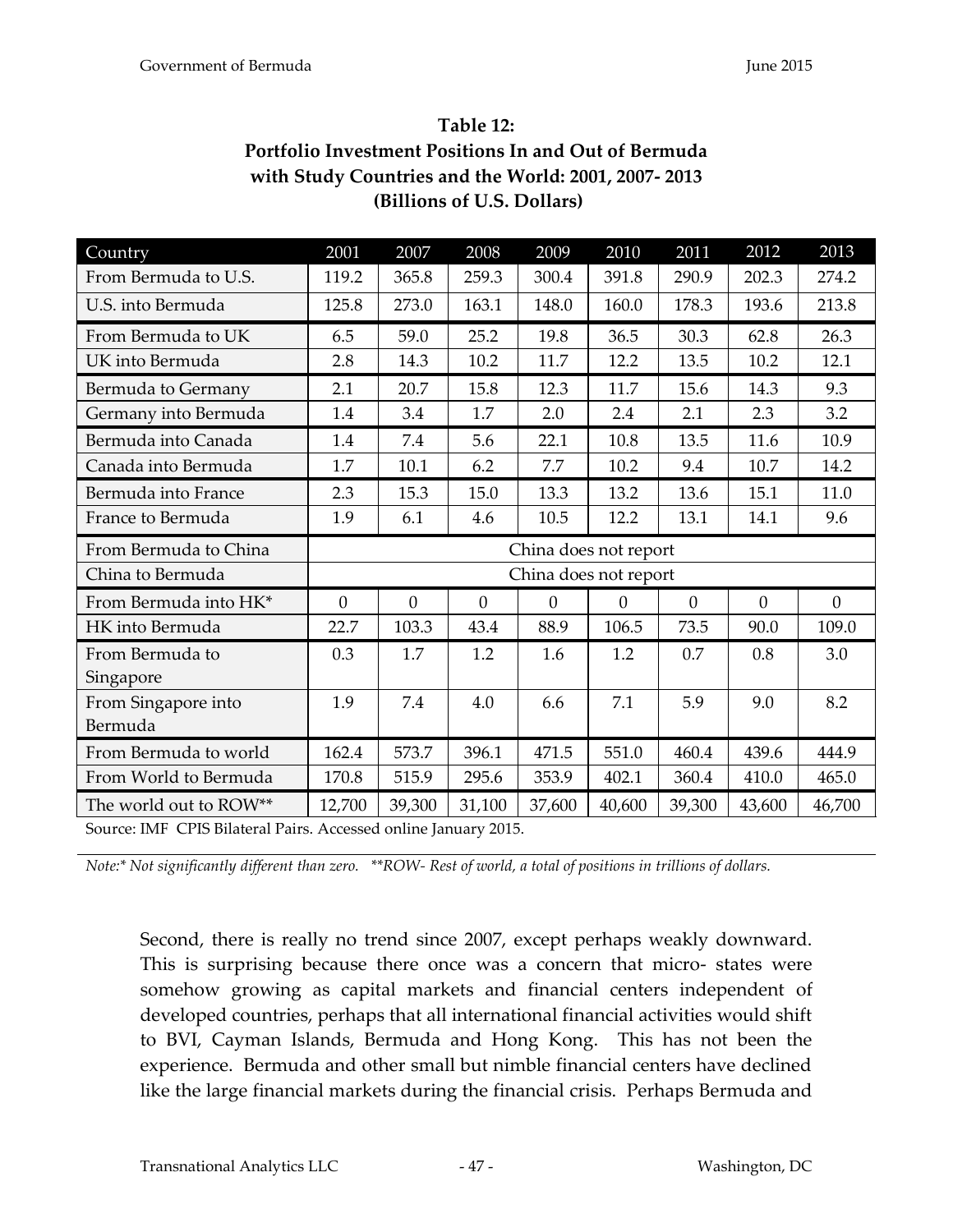the Cayman Islands did grow in the 1960s and 1990s but they now reflect a sensitivity to economic cycles just like the large economies. With respect to specific countries, Hong Kong is outsized at over \$100 billion and therefore stands out as another conduit for investment originating in China and likely destined for the United States. (We just cannot know this based on the way the data is collected.)

Now, we strive to get a little more understanding of what these large positions in portfolio investment are contributing to the world economy and try to ascribe some detail to the aggregate data. For example, the Bermudian reinsurance industry maintains several hundred million dollars of assets and contingency reserves to guarantee its counterparties that losses will be covered. Those assets are invested in large capital markets like the United States. Table 13 shows Bermuda is a major investor in U.S. securities holding portfolio investments of more than \$300 billion at all times. In fact as the table reveals Bermuda originating investments hold \$133 billion in U.S. long term government debt (treasuries and U.S. government agency paper). Likely the majority of this investment originates from Bermuda's large insurance industry.

However, it is also true that neither the U.S. Treasury nor Bermuda nor the IMF look past the "residency" of the investor to identify the origin of the investments. The large stock of Bermuda insurance assets is placed in secure U.S. government assets. But U.S. and Asian investment flows into Bermuda cannot be easily ascribed to their destination. Some amount of Bermuda's investment in the U.S., Canada and the UK could be from Asia, other Europe, or even the United States. Finally what is key to take away from this initial consideration of portfolio investment between Bermuda and the world, is that Bermuda is a large player particularly in the U.S. market, is a major attractor of investment flows from Asia, particularly Hong Kong, likely the large Bermudian reinsurance industry originates the bulk of portfolio flows and Bermuda is a relatively outsized participant in U.S. Treasury debt unlike Cayman Islands, UK, Middle East, or Europe.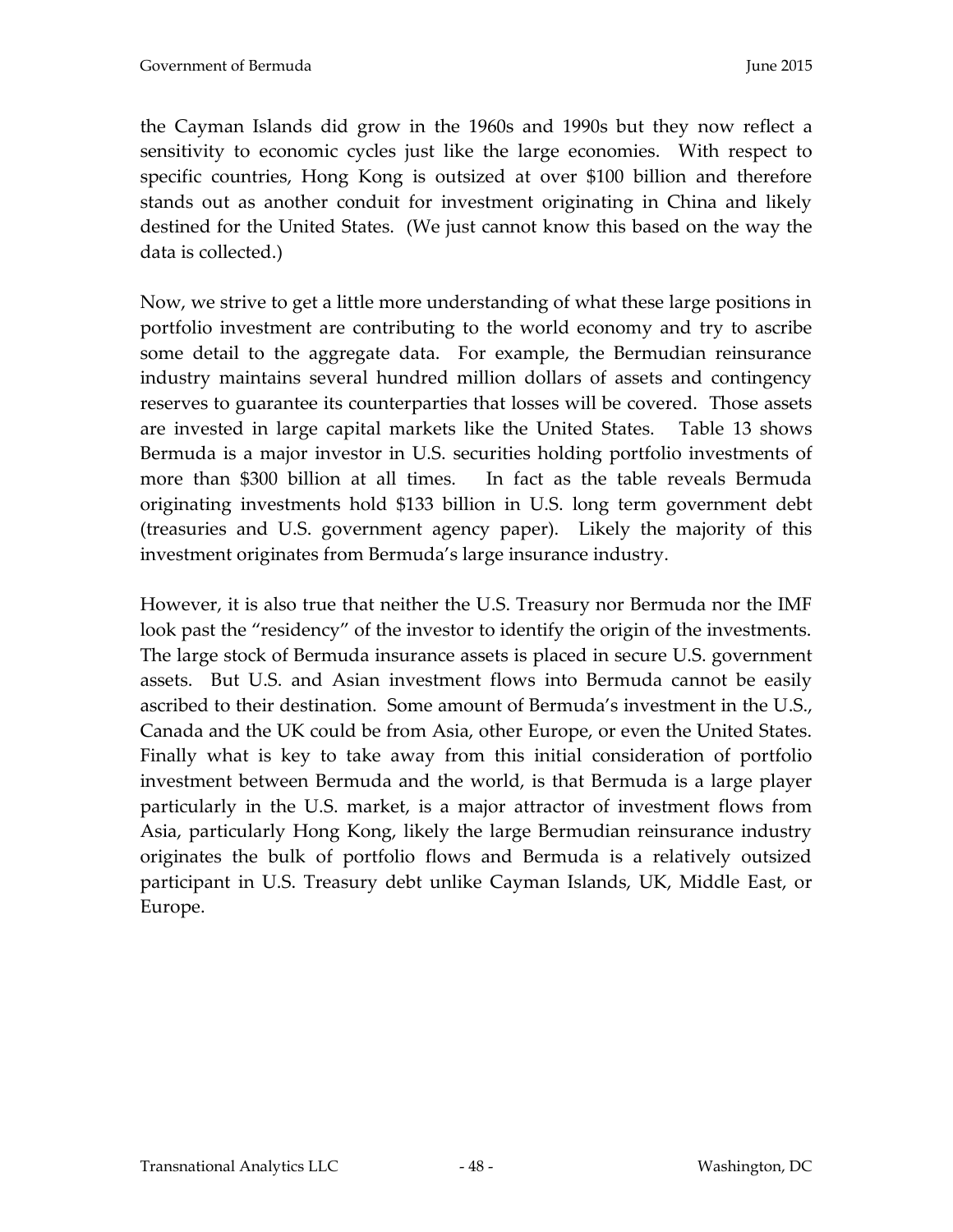#### **Table 13:**

# **Country Ranking of Leading Foreign Holders of U.S. Securities Ranked as Holders of U.S. Long-Term Treasuries: 2013 (Millions of U.S. Dollars)**

|                     | U.S. LT    | Other U.S.G. | All LT ST Debt |
|---------------------|------------|--------------|----------------|
| Country             | Treasuries | <b>Bonds</b> | & Equity       |
| China               | 1,272,081  | 174,014      | 1,734,776      |
| Japan               | 1,023,264  | 195,639      | 1,766,006      |
| <b>Brazil</b>       | 234,378    | 2,649        | 260,548        |
| Taiwan              | 183,159    | 127,143      | 371,718        |
| Belgium             | 163,350    | 7,596        | 489,955        |
| Switzerland         | 157,130    | 16,942       | 581,071        |
| Middle East Exports | 151,242    | 12,712       | 545,261        |
| Russia              | 137,972    | 1            | 139,077        |
| UK                  | 130,645    | 8,221        | 1,116,343      |
| Luxembourg          | 107,346    | 21,041       | 990,127        |
| Bermuda             | 93,964     | 33,633       | 324,983        |
| Hong Kong           | 88,956     | 23,976       | 215,368        |
| Cayman Islands      | 66,088     | 32,658       | 1,167,895      |
| Singapore           | 82,299     | 4,317        | 271,813        |

Source: U.S. Treasury Department, Treasury International Capital System, TICS web site -- www.treas.gov/tic, 2014.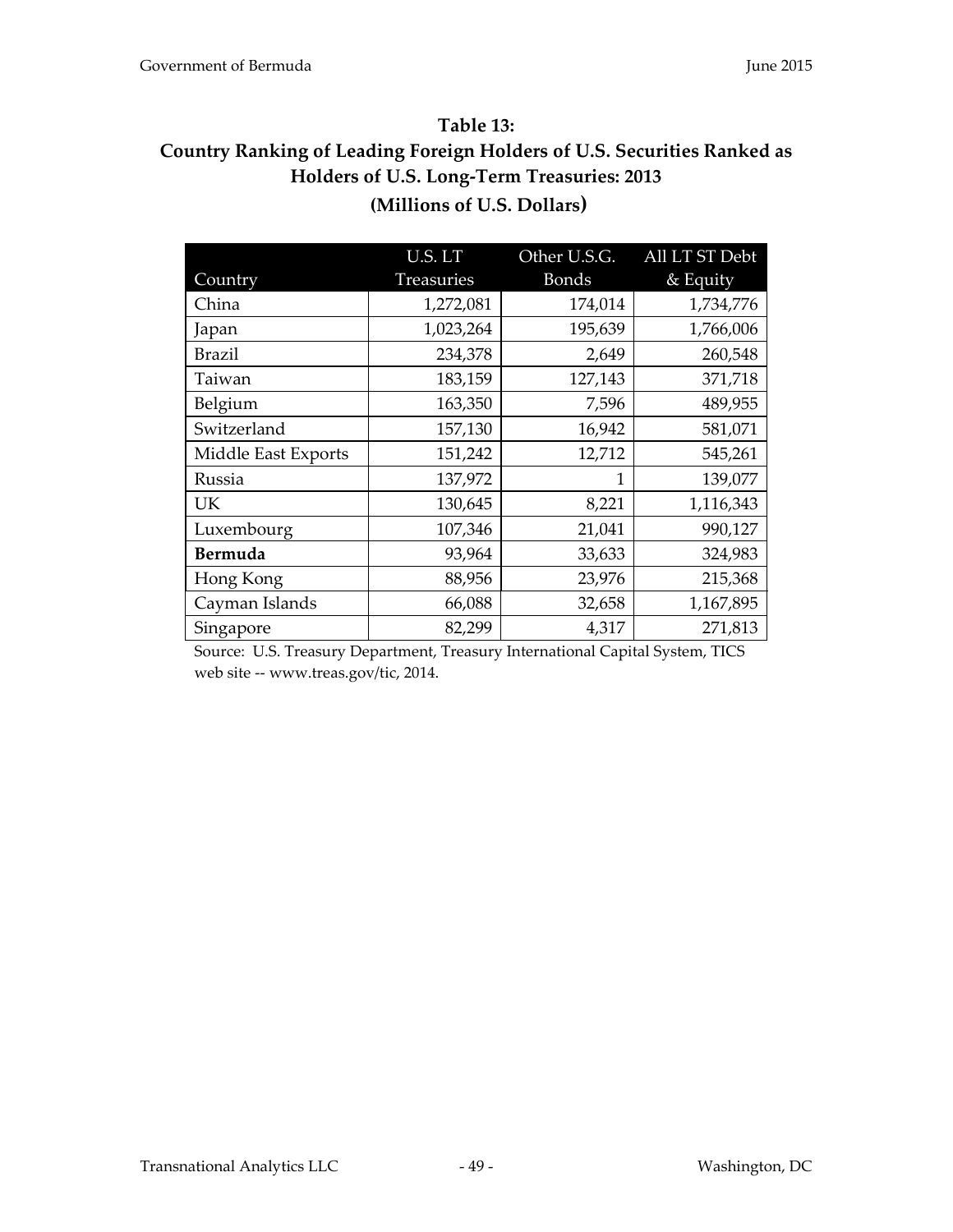# **2. Bermuda's Portfolio Investment Partners: Mainland China, Hong Kong, and Singapore**

In spite of its place in the Atlantic, Bermuda has a growing economic relationship with Asia, particularly the micro states – Hong Kong and Singapore – near China. Reliable, international economic data sometimes have limited availability, particularly for the mainland Chinese economy. Financial and economic transparency between China and Hong Kong is also limited as flow of funds between the mainland and its territory are not always fully reported particularly for China's private sector. And in spite of a rapidly globalizing world economy and China's huge presence in the Pacific, Asia is still remote from the Atlantic economies. The consequence is that public data about China's financial economy and more particularly economic relations with Bermuda is limited. Cross-border economic information is becoming more available but in a region where formal and informal investment and capital controls are significant, much of the actual flows of trade and investment are just not reported.

That said, Figure 6 indicates examples where Bermuda and Asia have a direct economic relationship that supports and advances workers, businesses and homeowners in key economies in Asia. Trade (goods and services) between Bermuda and three highly international Asian economies has grown, particularly with Singapore. Two-way trade in goods reached \$700 million in 2012 and twoway trade in services reached almost \$2 billion. Most of this trade is attributable to shipping services and manufacture of ships themselves.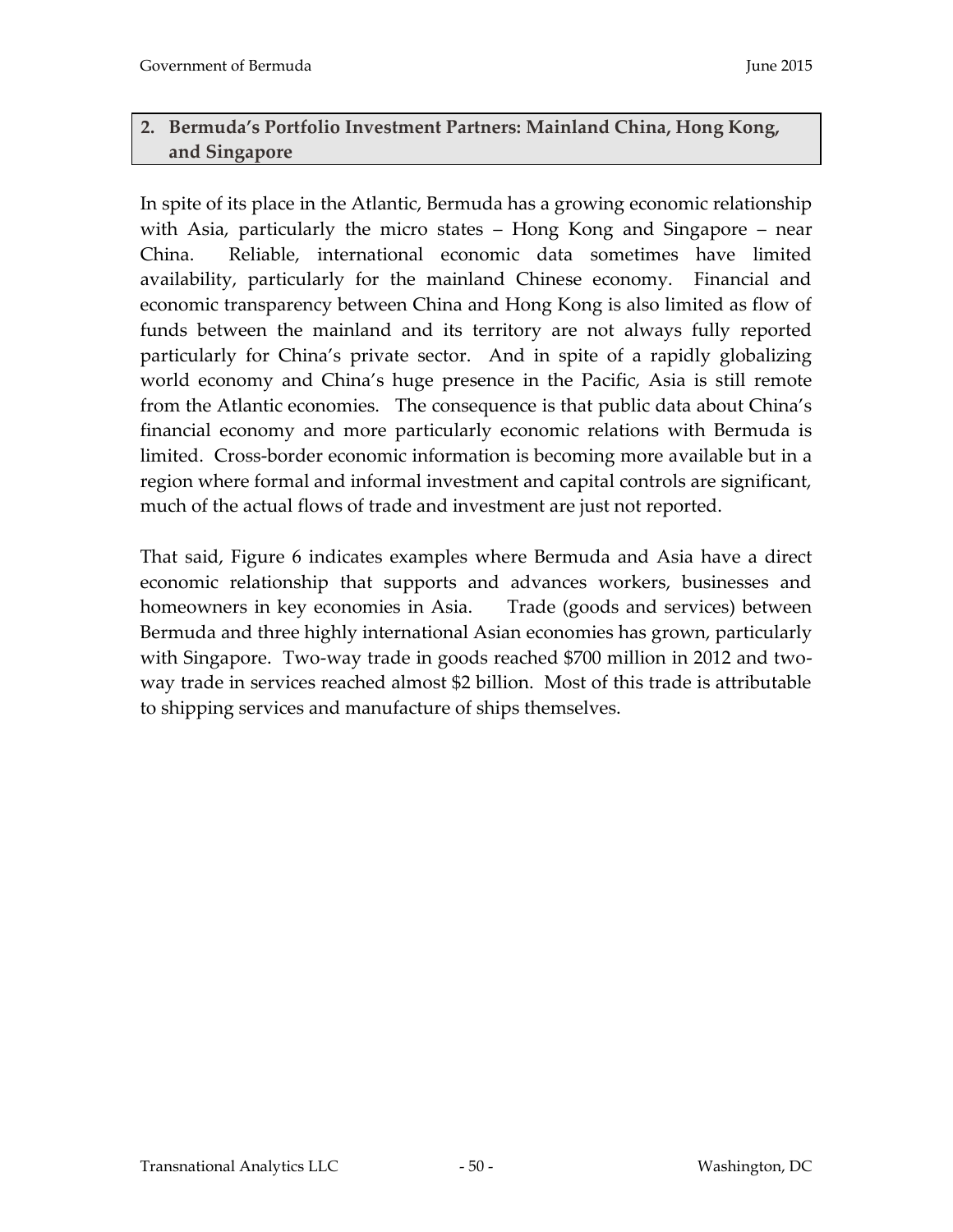### **Figure 6:**

# **Bermuda's Economic Contribution to the Asian Economies: 2008-2014**

- Bermuda supported more than 10,000 jobs in the three economies, China, Hong Kong and Singapore.
- Shanghai's Fosun International buys 20% interest in Bermuda's Ironshore insurance company and obtains Lloyd's of London Syndicate (2014) for strategic internationalization of Chinese insurance capacity.
- Bermuda insurance carriers paid 51% of reported liabilities from 2010 New Zealand earthquake.
- Bermuda insurance carriers paid 29% of reported liabilities for the international share of Japan's 2011 earthquake.

# **MAINLAND CHINA**

China-Bermuda economic relationships are substantial but what bears particular emphasis here is cross-border financial flows among all three economies and Bermuda. Since China still has substantial formal capital controls, the main vehicles for these flows are Hong Kong and Singapore, as regional financial centers serving mainland China private businesses. As China internationalized to achieve economic development and world foreign direct investment flows into China became significant, this direct investment remained highly controlled by Chinese state-controlled financial institutions and struggled to channel cross border flows of investment to keep pace with economic development needs. Chinese banks slowed down investment flows and undermined economic development. Capital controls in the form of government approval requirements imposed on Chinese private business and foreign investors restricted Chinese and foreign competitiveness. The answer developed by China was to support investors in China to use banking and financial capacity in Hong Kong, Singapore and by extension Bermuda to make up for the capacity shortages in Mainland China. Relying on Bermuda banking and financial intermediation, China could meet its investment and development needs without waiting for internal financial reforms to take hold.

So as Table 14 shows, Mainland China and Bermuda have limited economic relations as far as current account trade up to now. The substantial economic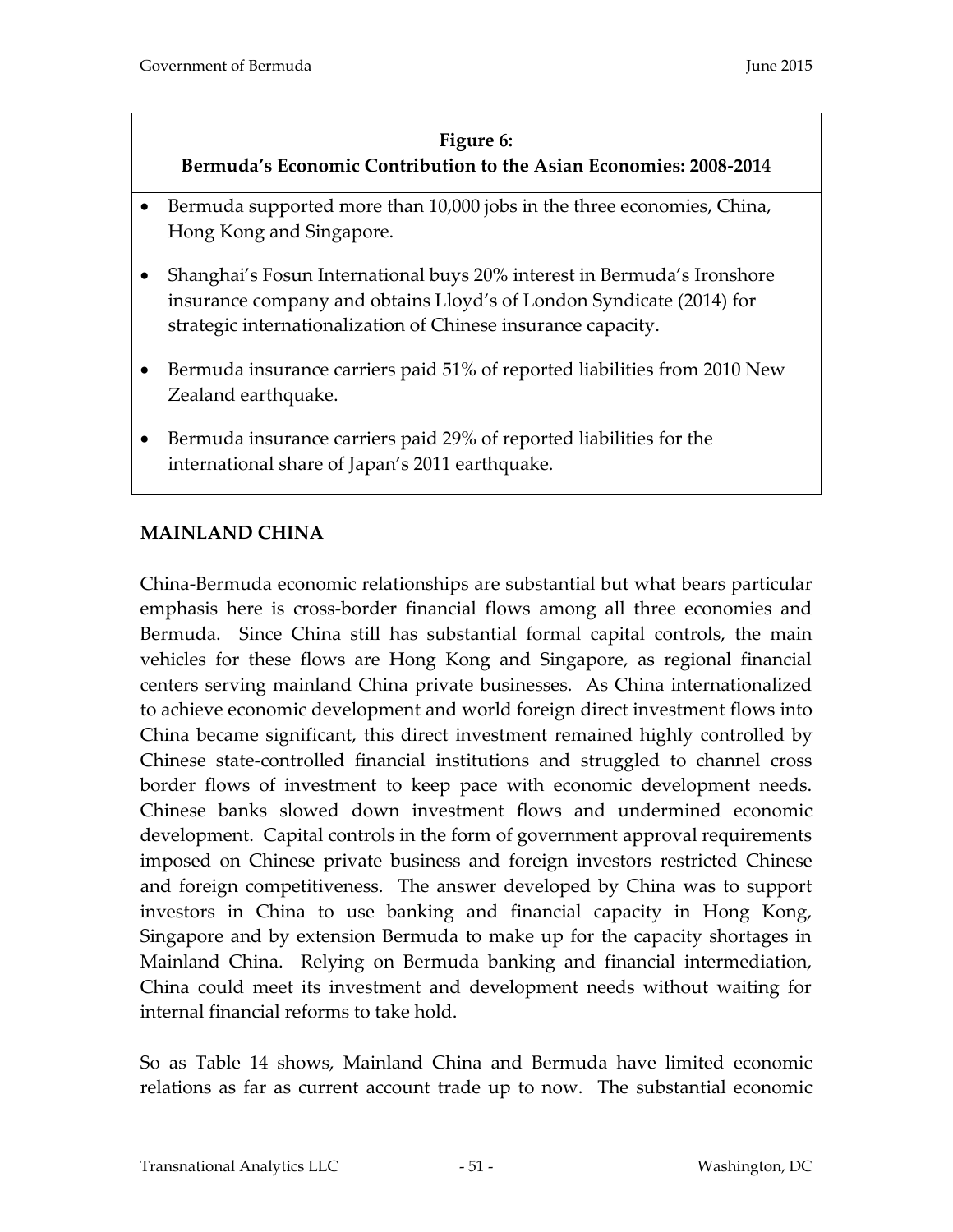activity that does occur is in investment flows from China. The decisions are made in China but the financial action is through the offshore financial centers that provide the mature legal, regulatory and investment capacity to support hundreds of billions of dollars in transactions annually.

The Chinese government and the business community rely on microstates like Hong Kong, Singapore, the British Virgin Islands, Australia, Cayman Islands and Bermuda as the conduits for foreign flows – inbound and outbound – that can provide to China the cost-effective, efficient, and secure capital deployment required by their economy. Essentially, these small banking and investment centers provide the capital markets and financial intermediation that Chinese banking and financial institutions cannot provide, at least at this time, to support their growth and economic development. Therefore, unlike Bermuda's economic role in the Atlantic summarized in previous chapters to overcome capacity shortages, Bermuda serves as an intermediary for financial transactions that China itself cannot provide.

| Table 14:                                                 |
|-----------------------------------------------------------|
| Mainland China Economic Relations with Bermuda: 2007-2012 |
| (Billions of U.S. Dollars)                                |

|                                                               |                            | Imports  |            | Services M |
|---------------------------------------------------------------|----------------------------|----------|------------|------------|
|                                                               | Exports to                 | from     | Services X | from       |
| Year                                                          | Bermuda                    | Bermuda  | to Bermuda | Bermuda    |
| 2007                                                          | 0.0                        | $\theta$ | <b>NS</b>  | <b>NS</b>  |
| 2008                                                          | 0.1                        | 0        | <b>NS</b>  | <b>NS</b>  |
| 2009                                                          | 0.1                        | 0        | <b>NS</b>  | <b>NS</b>  |
| 2010                                                          | 0.3                        | 0        | <b>NS</b>  | <b>NS</b>  |
| 2011                                                          |                            |          |            |            |
| 2012                                                          | 0.2                        | 0        | <b>NS</b>  | <b>NS</b>  |
| 2013                                                          | 0.3                        | 0        | <b>NS</b>  | <b>NS</b>  |
| <b>Total Jobs Created</b>                                     | 2,200                      |          | <b>NS</b>  |            |
| $\mathbf{m} \cap \mathbf{m}$<br>$\sim$ $\sim$<br>$\mathbf{r}$ | $0.010 \t 0.111 \t 1.0111$ |          |            |            |

Source: PR China, Mofcom. 2013, Statistical Bulletin.

*Notes: NS - Not Significant.*

Increasingly, Singapore and Hong Kong act as trade and investment gateway for China. So in this study, analysis recognizes that while these three are separate economic entities regionally, the three economies interact together to reinforce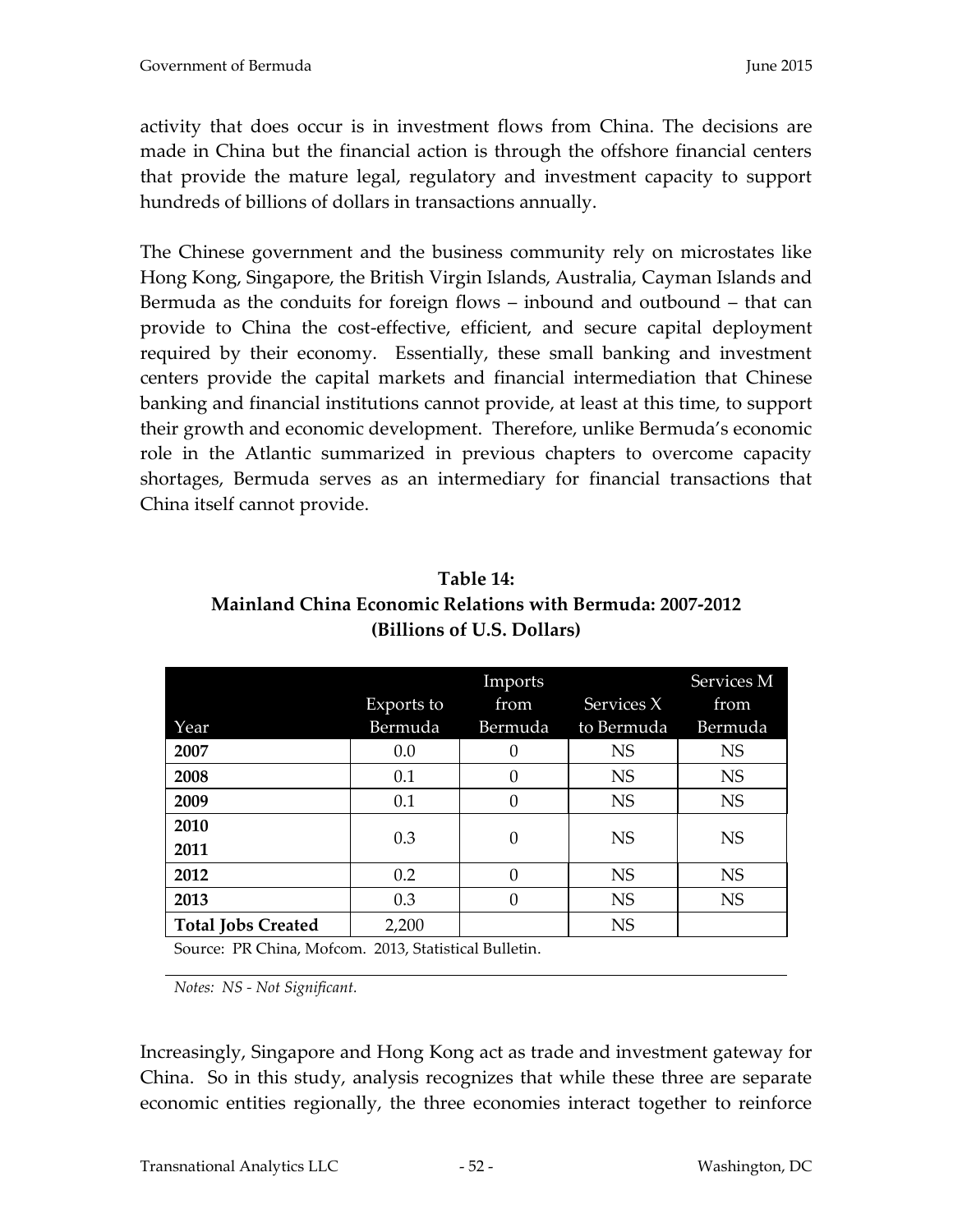their regulatory and financial institutions and partner with financial centers expert in financial intermediation.

# **BERMUDA AND CHINA'S FDI**

The IMF reports that Bermuda residents maintained foreign direct investment positions in 2013 with the three economies at the level of about \$100 billion. This reflects an increase from \$70 billion in 2009. Positions into Bermuda are largely unreported but appear to be less than these levels. Traditionally, Hong Kong residents have domiciled investment and real estate companies in Bermuda as well as other Atlantic jurisdictions to ensure the security of their investments back in China. Investors rely on the regulatory strength of Bermuda as they contract to make investments back in China.

As noted earlier in the chapter on the United States, U.S. investors rely on Bermuda to invest in production facilities in China to supply the U.S. and global markets prefer a secure legal jurisdiction like Bermuda with efficient corporate governance rather than the difficult and bureaucratic regulatory environment in China. The outcome is that manufacturing investors from semiconductor manufacturers to chemical companies obtain the benefits of Bermuda's secure and transparent legal governance laws and regulations, access to Asian manufacturing competitiveness, and a more competitive tax structure by domiciling in Bermuda. Moreover, recent experience shows that Asian companies like Haier are using their Bermuda domicile as the platform for their investment in manufacturing in the United States. So Bermuda holding company governance structures are making Chinese investments into the United States more competitive and thereby creating jobs in the United States.

During the 2000s former U.S. operating companies continued to domicile in Bermuda for the same reasons that Asian companies invest in multinational structures discussed in the paragraphs above. Companies like Freescale, Marvell, Contel, AOSL, and Chipmos, to name a few "fabless chip" companies, were formerly U.S. companies and redomiciled to Bermuda since 2006. Today, these Bermuda companies employ 30,000 U.S. workers in manufacturing and sales. Since 2008, these companies created \$3 billion of service-based export business to Bermuda in testing and R&D services creating more U.S. jobs. So altogether, Bermuda has become an important component of how global "holding company" multinationals that rely on U.S. jobs as well as related Asian operations. Bermuda governance and investment environment contributes to the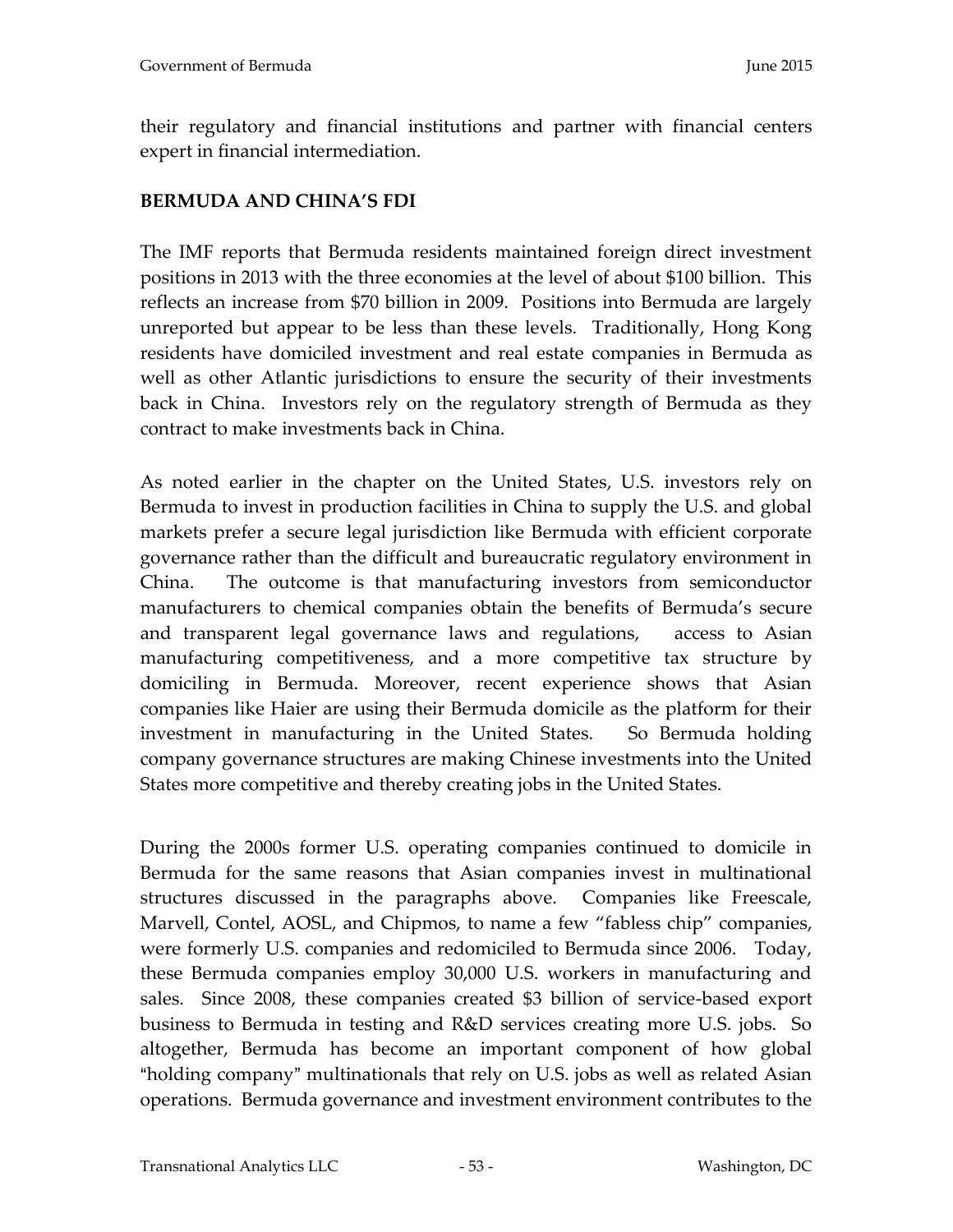competitiveness of U.S. business investment, where a U.S. multinational or an Asian multinational would simply not perform as well.

## **SINGAPORE**

Table 15 shows the strong interaction between Singapore and Bermuda. Singapore has almost \$10 billion in portfolio investment in Bermuda. There is almost \$1 billion in two-way trade. Most of this relationship is in shipping services. Singapore energy tanker fleets have a strong interest in Bermuda regulation and access to international energy markets.

# **Table 15: Singapore Economic Relations with Bermuda: 2007-2012 (Billions of U.S. Dollars)**

|                              |            |         |            |                 | Portfolio  | Portfolio  |
|------------------------------|------------|---------|------------|-----------------|------------|------------|
|                              |            | Imports | Services X | <b>Services</b> | Investment | Investment |
|                              | Exports to | from    | to         | M from          | to         | from       |
| Year                         | Bermuda    | Bermuda | Bermuda    | Bermuda         | Bermuda    | Bermuda    |
| 2007                         | 0.0        | 0.1     | 0.06       | 0.07            | 7.4        | 1.7        |
| 2008                         | 0.0        | 0.1     | 0.06       | 0.1             | 4.0        | 1.2        |
| 2009                         | 0.1        | 0.2     | 0.07       | 0.1             | 6.6        | 1.6        |
| 2010                         | 0.1        | 0.3     | 0.1        | 0.2             | 7.1        | 1.2        |
| 2011                         | 0.1        | 0.3     | 0.15       | 0.4             | 5.9        | 0.7        |
| 2012                         | 0.1        | 0.3     | 0.15       | 0.4             | 9.0        | 0.8        |
| <b>Total Jobs</b><br>created | 100        | --      | 1100       |                 |            |            |

Source: Government of Singapore, Statistics Singapore, Singapore's Investment Abroad; Foreign Equity Investment in Singapore 2013; Singapore's International Trade in Services 2013.

*Notes: NS - Not significant.*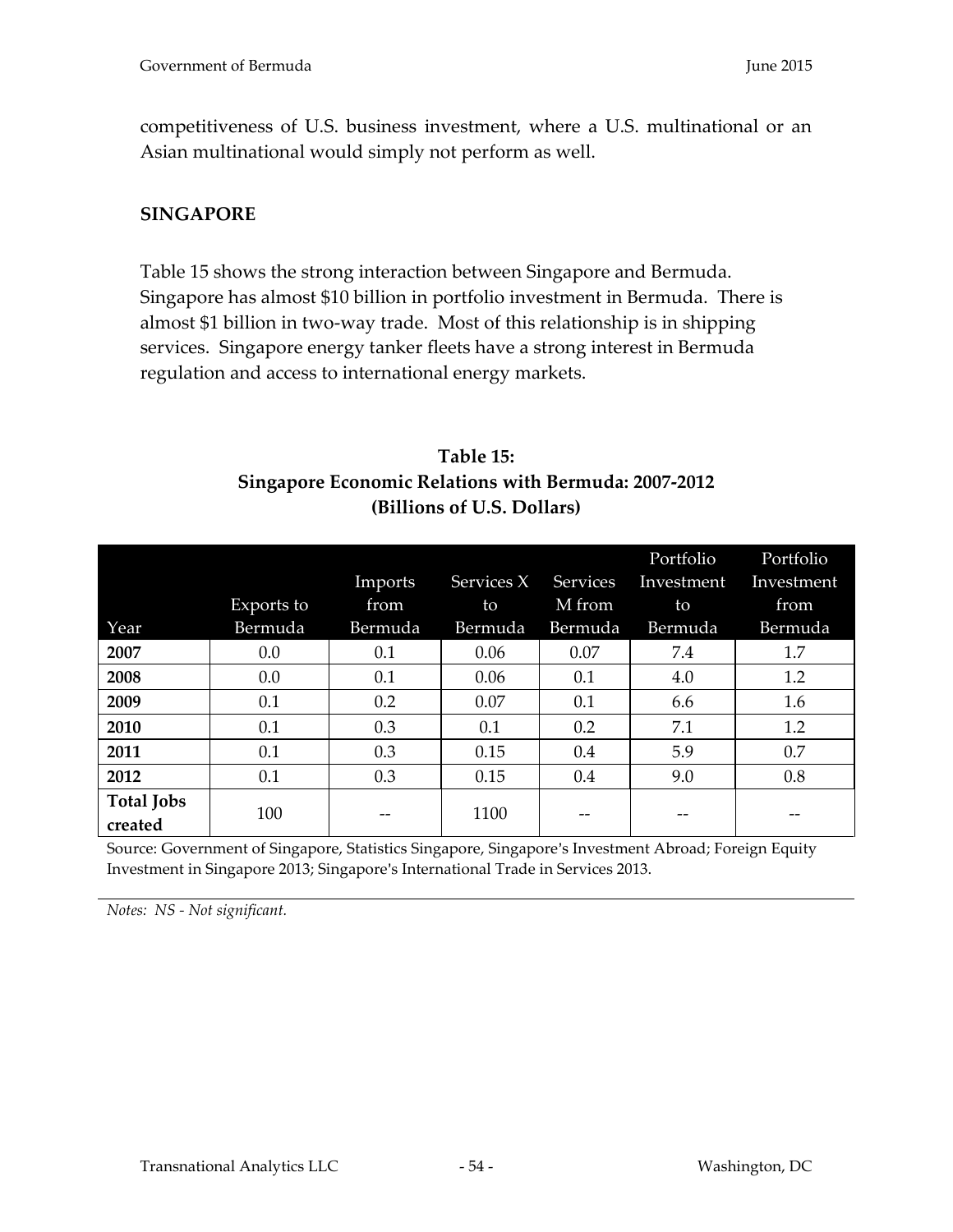# **HONG KONG**

Hong Kong's relations with Bermuda are reflected in Table 16. Hong Kong has the largest trade relationship with Bermuda and essentially trade in services. As discussed earlier related to foreign direct investment, Bermuda also gains a substantial position in portfolio investment from Hong Kong. Some of this is originating from China, but a large part of it is from businesses and investors resident in Hong Kong. Increasingly as China and Hong Kong financial markets and their economies integrate there will be little reason to distinguish between the two origins.

# **Table 16: Hong Kong Economic Relations with Bermuda: 2006-2012 (Billions of U.S. Dollars)**

|            |            |          |            |            | Portfolio | Portfolio |
|------------|------------|----------|------------|------------|-----------|-----------|
|            |            | Imports  |            | Services M | Positions | Positions |
|            | Exports to | from     | Services X | from       | Into      | from      |
| Year       | Bermuda    | Bermuda  | to Bermuda | Bermuda    | Bermuda   | Bermuda   |
| 2006       | <b>NS</b>  |          | 1.1        | 0.2        | 103.3     | <b>NS</b> |
| 2007       | <b>NS</b>  | $\Omega$ | 1.1        | 0.3        | 43.4      | <b>NS</b> |
| 2008       | <b>NS</b>  | $\Omega$ | 1.1        | 0.4        | 88.9      | <b>NS</b> |
| 2009       | <b>NS</b>  | $\Omega$ | 1.0        | 0.3        | 106.5     | <b>NS</b> |
| 2010       | <b>NS</b>  | $\Omega$ | 1.1        | 0.3        | 73.5      | <b>NS</b> |
| 2011       | <b>NS</b>  | $\Omega$ | 1.1        | 0.2        | 90.0      | <b>NS</b> |
| 2012       | <b>NS</b>  | $\Omega$ | 1.0        | 0.2        | 109.0     | <b>NS</b> |
| Total jobs | $\theta$   |          | 7,300      |            |           |           |
| created    |            |          |            |            |           |           |

Source; Hong Kong SAR government, Census and Statistics Department Report on Hong Kong Trade in Services Statistics for 2014. And Report on merchandise Trade Annual Summary Imports and Exports, 2013. IMF, Coordinated Portfolio Investment Survey. Accessed online January 2015.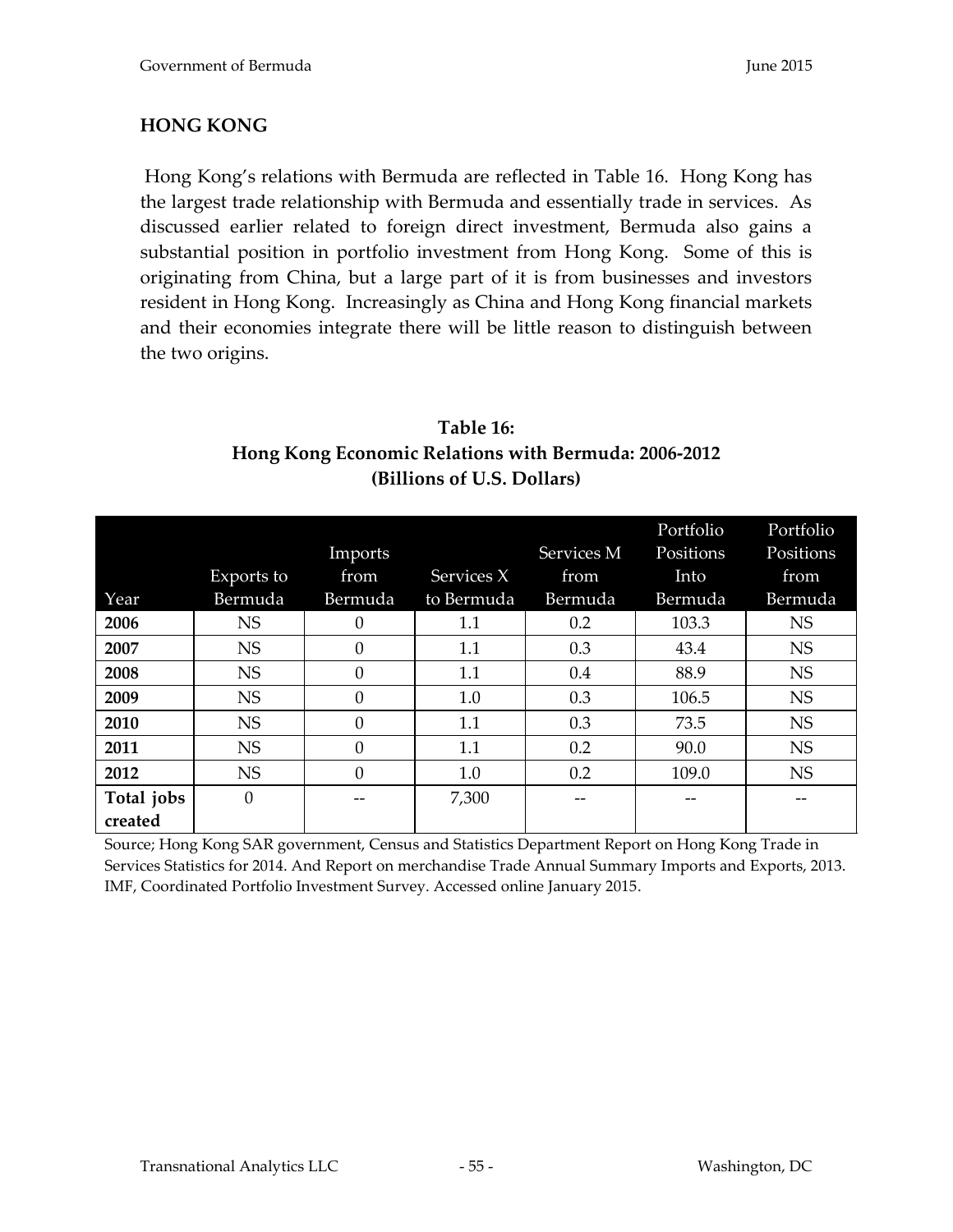#### **3. Bermuda as a Capital Market to Augment Needed Global Capacity**

In addition to the Asian economies reviewed above that are primarily investment partners with the world through Bermuda, this chapter is concerned with another category of investment - cross-border portfolio investment. (Portfolio investment is cross-border investment largely in equity securities like stocks and short term debt. But, distinct from direct investment (FDI), portfolio investors do not gain meaningful control and decision-making power over the assets. By definition, portfolio investment involves no more than 10% stake in the invested asset. Any cross border investment over 10% stake falls under the definition of foreign direct investment. (See the methodology appendix B for further discussion of sources and methodology.)

Up to this point the study has considered Bermuda's large position in global portfolio investment in the aggregate and the study has not gone into much detail about what economic or social function portfolio investment plays between Bermuda and the United States or Europe.

As previously noted, given the conservative nature of Bermuda insurance and reinsurance companies and their regulators, they likely allocated some significant part of their assets portfolio into U.S. Treasuries because it is a "riskless" investment and covered the industries long term fiduciary obligations to their clients. But there are at least two more recent innovations in Bermuda financial markets and partner economies that give some additional insight on how Bermuda interacts as a funding financial center with portfolio investments in major economies.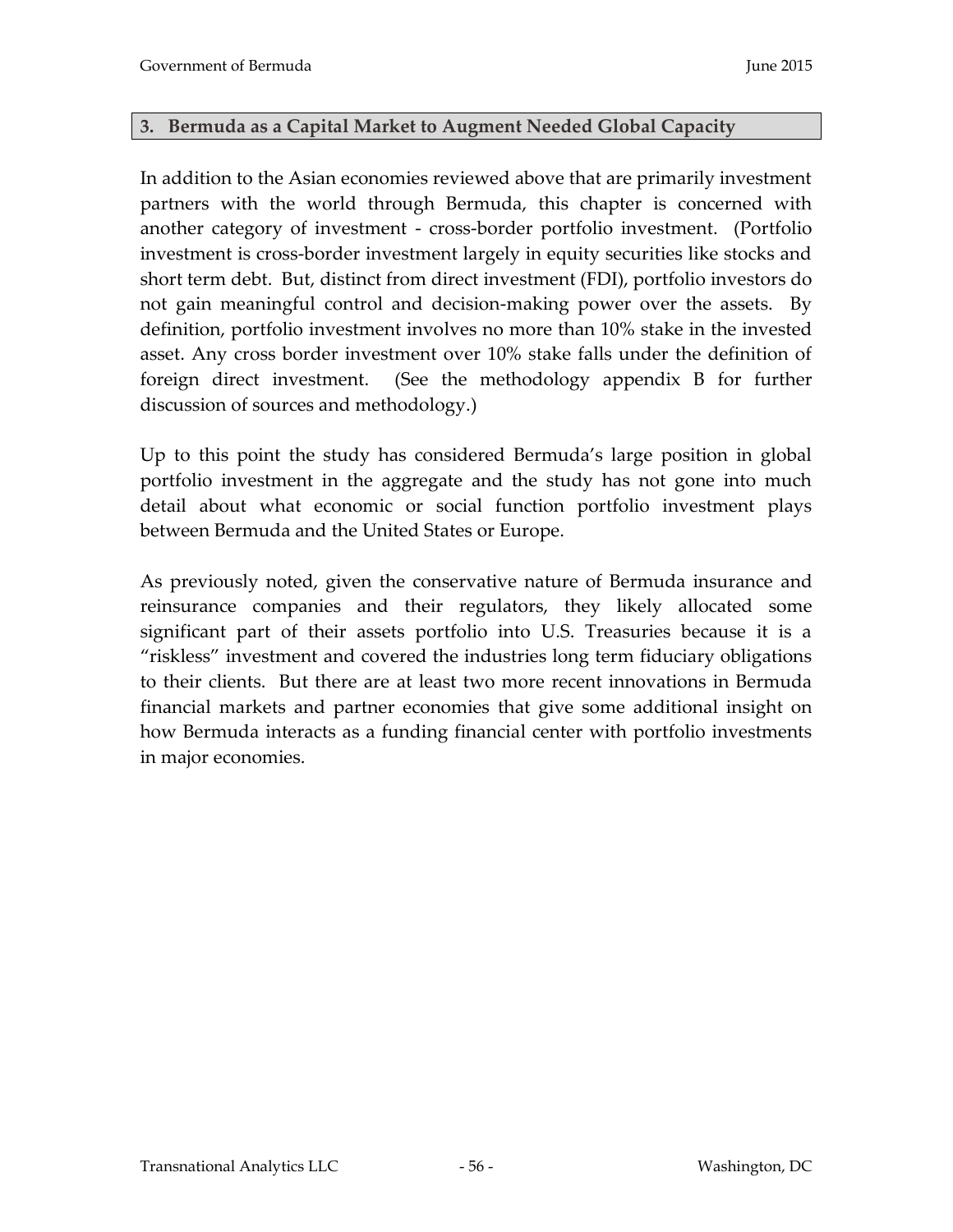### **4. Aircraft Finance and Other Asset-Based Securitization**

Bermuda is now a global leader in asset-based securitization (ABS). It entails more than \$6 billion of investment primarily from U.S. investment funds, private equity, pension funds and other investors, in aircraft, aircraft engines leased to emerging national airlines. While most of the world knows ABS finance as housing mortgage CDOs, many other assets can be the basis for raising funds in capital markets including, aircraft, ships, shipping containers, helicopters, and locomotives. Bermuda has had a key role in many of these types of securitizations. Cross-border ABS financing gained some traction in 2005-2007 but the financial crisis undermined confidence in this innovation. Beginning in 2012, momentum returned to this market for non-housing mortgage financing and Bermuda became a major player.

For example, there was a need to finance aircraft purchases in this manner because after 6 years of financial crisis and recession, airlines, leasing companies, and airframe manufacturers were running out of the traditional options to finance the purchase of large body jets and their engines. As Boeing Corporation has stated in its 2015 Aircraft Financing Market Outlook, by 2013 a large part of demand for aircraft are emerging airlines from emerging markets, particularly in Asia. These airline companies, strapped for internal funds and bank financing or other innovative financing alternatives to purchase wide body jets from Boeing and Airbus, sought lease agreements from large leasing companies in Netherlands, Ireland, and Bermuda. In turn, the leasing companies sought lenders in world capital markets to raise the billions of dollars to finance purchases of fleets of wide bodied jets from Airbus and Boeing. By 2013, the need of airframe manufacturers, airlines and leasing companies to access capital markets as the chief source of financing, led to Bermuda. The Bermuda regulatory environment competes successfully for asset secured financing for a set of crucial reasons unique to Bermuda:

- Bermuda's legal and tax jurisdiction allows a Bermuda-exempted company that owns the aircraft to provide lender favorable bankruptcy protection and tax neutral benefits that facilitates most innovative and cost-effective methods of asset finance.
- Bermuda's Purpose Trust investment structure can hold the company shares in a way that guarantees the company meets the stated purpose intended by the parties and is not challenged, or interpreted after the fact,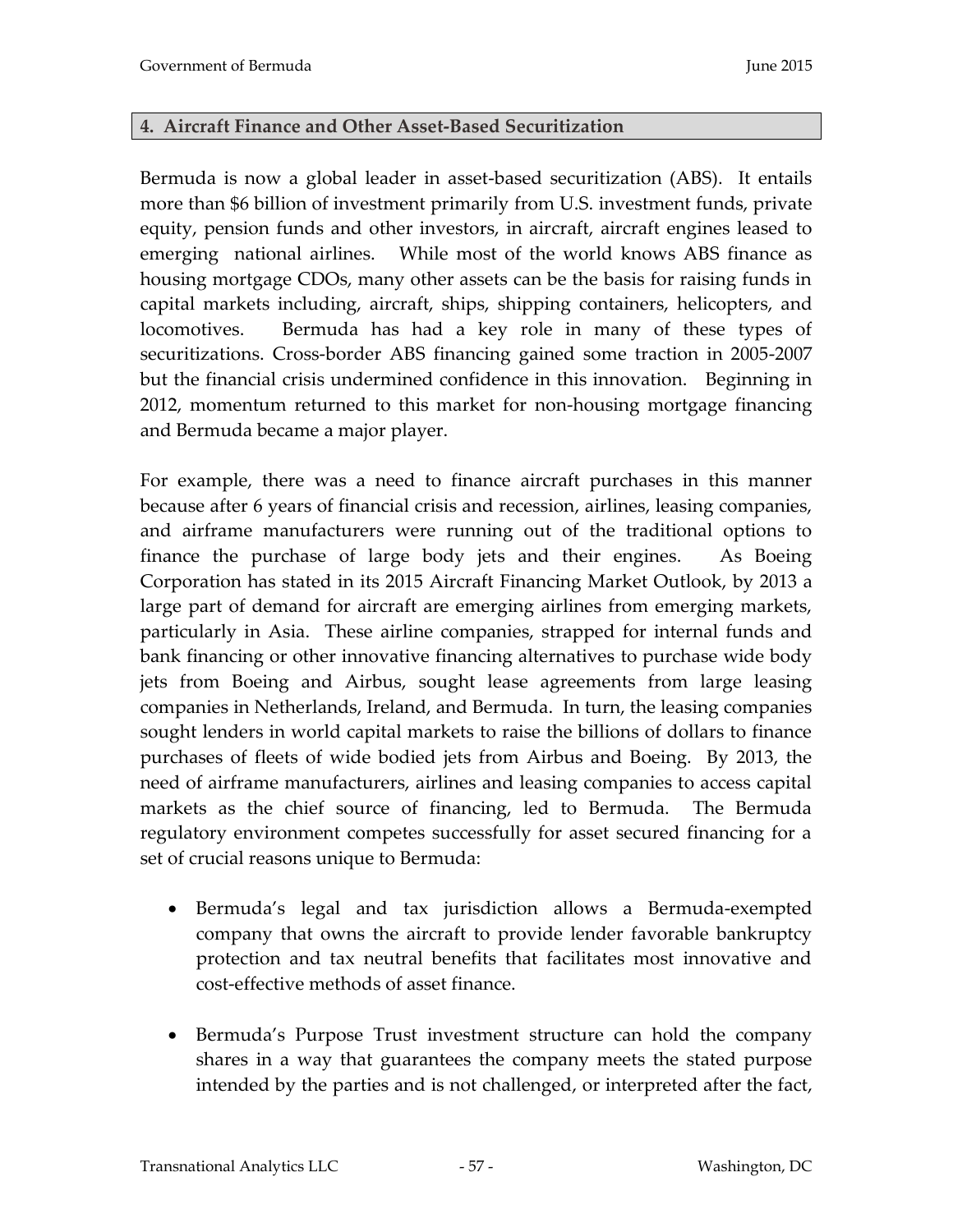by third parties except where there is fraud. Moreover, the obligations of the purpose trust are entirely enforced by the person designated by the parties of the trust.

 Credit rating agencies take particular notice of the tax, regulatory and capital restriction relief provided by tax neutrality, and governance by Bermuda-exempt companies and purpose trusts conditions in assigning credit ratings to these transactions.

Leasing companies purchase hundreds of jets and jet engines annually, but realized that these valuable assets could be refinanced on large capital markets if the assets could be presented on secure financial terms. Boeing's analysis, borne out by other experts like PWC's air finance team, is that capital markets are rapidly becoming the biggest source of financing aircraft assets. As Table 17 indicates, at least \$6 billion has been raised to finance 201 aircraft in the last 6 years and this trend is accelerating. What is listed in Table 17 is only the financing that was centered on Bermuda Trusts and Special Purpose Vehicles. Similar Bermuda financing exists for ships and shipping containers. European aircraft owners and U.S. investors preferred the Bermuda jurisdiction because of regulatory integrity, bankruptcy security, and other legal and regulatory protections as well as the expertise of Bermuda as a registration center for aircraft recognized by the United States and the United Kingdom.

There are at least three important things to take away from this analysis. First, without Bermuda's capacity to organize the legal and regulatory basis to refinance these aircraft, emerging airlines would soon find they had run out of sources of capital from banks and government export credit agencies. That is, Boeing and Airbus would sell many fewer airplanes, but for the access these leasing companies and airlines obtained through the Bermuda SPV structure. Second, this ABS financing is predominantly structured in Bermuda. Bermuda's advantage over Ireland, Cayman, Delaware, Netherlands, New York, and London is the legal flexibility of the Bermuda Purpose Trust structure, and the regulatory security of the BMA and access to UK courts. Third, this form of portfolio investment can support U.S. and European jobs. This \$6 billion of capital fund raising is a clear example of what is now happening in the United States and Europe as a result of portfolio investment flows by investment funds into Bermuda. But for U.S. capital finding the right investment structure in Bermuda SPVs, Airbus and Boeing could have lost the sale of almost 200 wide body jets and GE on another 90 aircraft engines. According to Washington State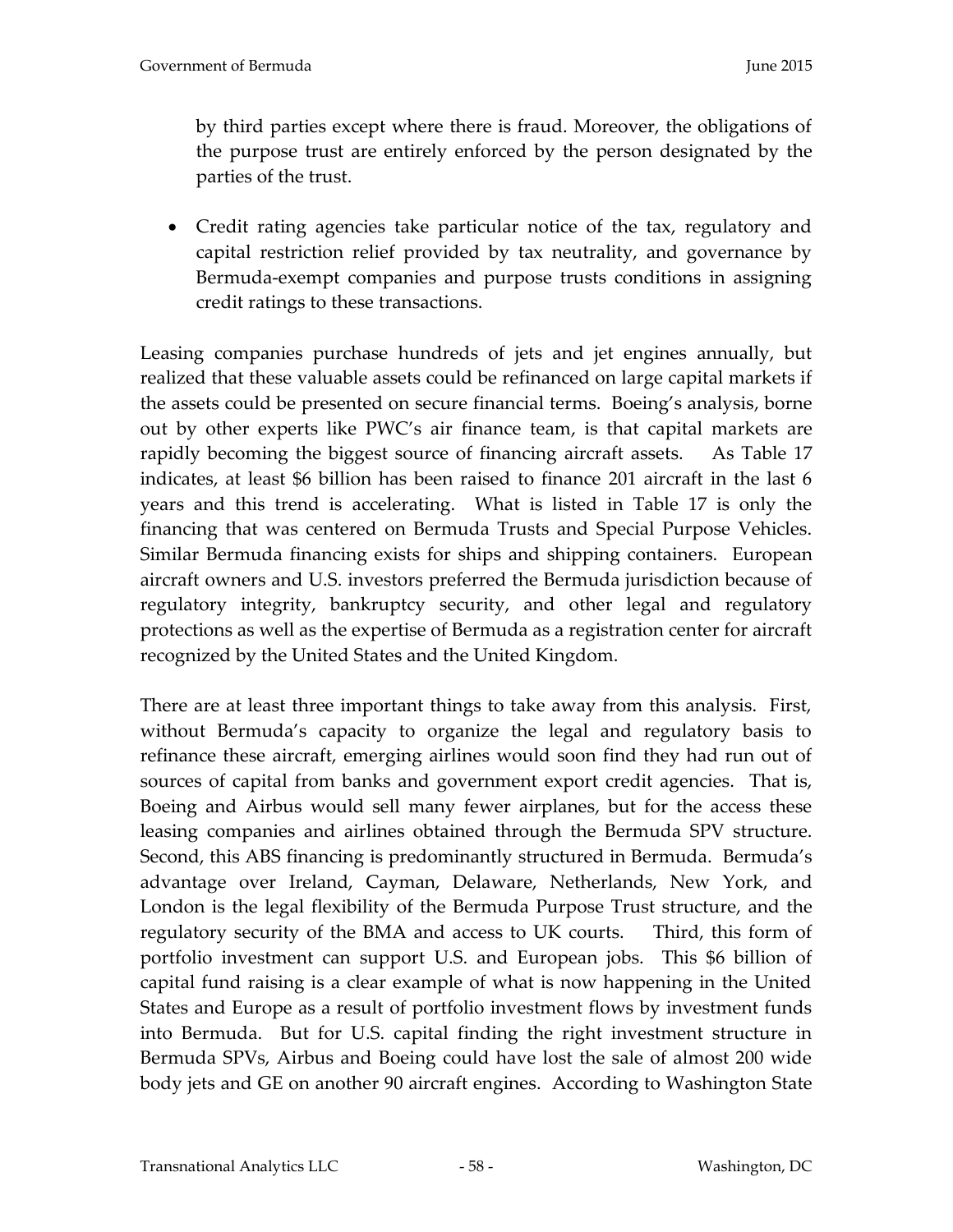estimates of the annual job equivalent of 100 wide body jets, the state gains 58,000 jobs. So likely these structured finance deals net Europe and the United States 50,000 jobs each region from these financings.

# **Table 17: Bermuda Special Purpose Insurers (SPVs) and Aircraft, Asset-Based Securitization Illustrative Deals Based in Bermuda (\$ Millions)**

|           |                     | Name of            |            |              |
|-----------|---------------------|--------------------|------------|--------------|
|           | Lease               | Bermuda            |            | # of units   |
| Year      | Corp.               | <b>SPVs</b>        | Loan Value | Jets/Engines |
| 2008      | Aercap              | ALS II             | \$1,400    | 30           |
| 2007&2013 | Aircastle           | ACS 1,2,3          | \$976      | $9 - 15$     |
| 2008      | <b>CIT Aviation</b> | CAF I              | \$451      | 19           |
| 2011      | <b>GECAS</b>        | Rotor Ltd.         | \$290      | 30 Engines   |
| 2013      | <b>GECAS</b>        | AABS Ltd           | \$557      | 26           |
| 2014      | CIT                 | CAF III            | \$640      | 28           |
| 2014      | Castlelake          | Castlelake AS      | \$516      | 79           |
| 2014      | <b>GECAS</b>        | Rise Ltd.          | \$670      | 26           |
| 2014      | Aldus               | <b>ATLAS 2014-</b> | \$540      | 30           |
|           | Aviation            | 1                  |            |              |
| Total     |                     |                    | \$6,040    | 201 aircraft |

Source: Compiled from Air Finance Listings and Leasing Company Annual Reports.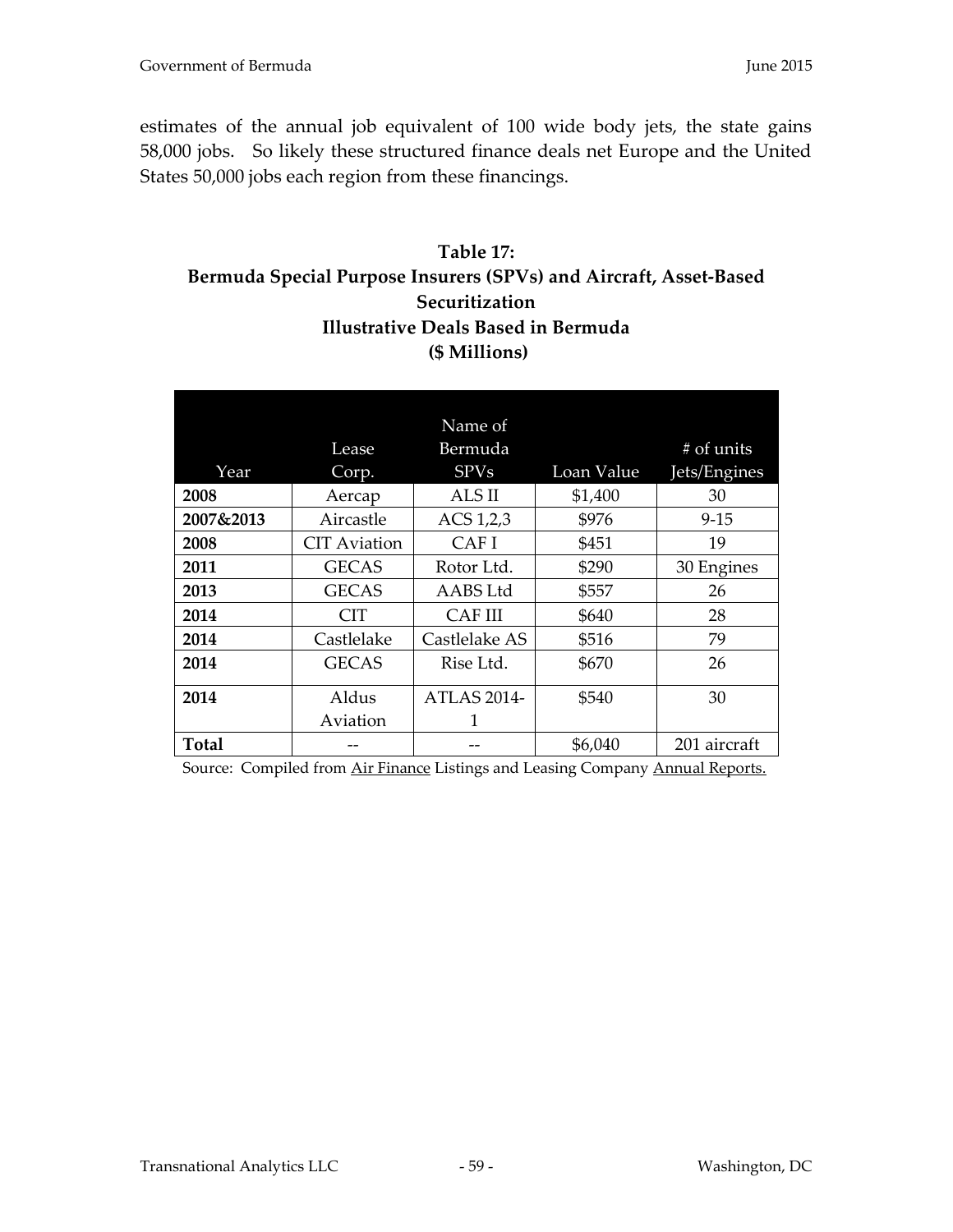# **5. Portfolio Investment in Bermuda Insurance Linked Securities and Reinsurance Financial Instruments.**

Bermuda's reinsurance industry is constantly raising new financing to support its expanding lines of business, and in 2013 and 2014 it attracted international investors looking for potentially high returns within a solid regulatory framework. Other Bermuda industries – such as captive insurance, aircraft leasing and ship financing -- also attract investment funds from around the world. But since 2012, Bermuda, in particular, has become a substantial source of capital for insurance-linked securities. These instruments, attracting investors from around the world and purposed to add loss coverage to U.S. and European wind, earthquake, fire and flood damage, could really only develop in jurisdictions like Bermuda. Like aircraft financing, Bermuda is uniquely qualified with experienced regulators, financial experts used to developing new financial products for catastrophic risk, the Bermuda Stock Exchange with the capacity to handle the debt instruments and funds for alternative risk management and a secure legal environment covered by UK judicial appeals system.

One of the primary drivers of new reinsurance capital issuance in Bermuda has been the increasing interest of major economy reinsurance companies, government authorities, risk transfer investment funds, pension funds and other investment funds in raising their returns and diversifying their investment portfolios. Hurricane Katrina in 2005 spurred an influx of Bermuda-based insurance and reinsurance capacity, supported by special purpose investment funds that are easy to establish in Bermuda. Pension funds have poured billions of dollars into reinsurance entities in Bermuda, wagering that the record hurricane losses of 2005 would drive higher insurance and reinsurance policy holder rates with UK state regulators, and thus making investment in property catastrophe insurance and reinsurance a good bet. (Major catastrophe-event states in the United States, like Florida, Texas and California are investing directly in Bermuda to increase their loss cover.)

To at least partially meet the demand for more catastrophe insurance loss coverage European, UK and United States investors are placing substantial investments in Bermuda. Investment funds, in particular, have been attracted to innovative new types of risk capital that the Bermuda market has developed to supplement traditional reinsurance entities in covering catastrophic losses. One example is "collateralized reinsurance", through which the reinsurer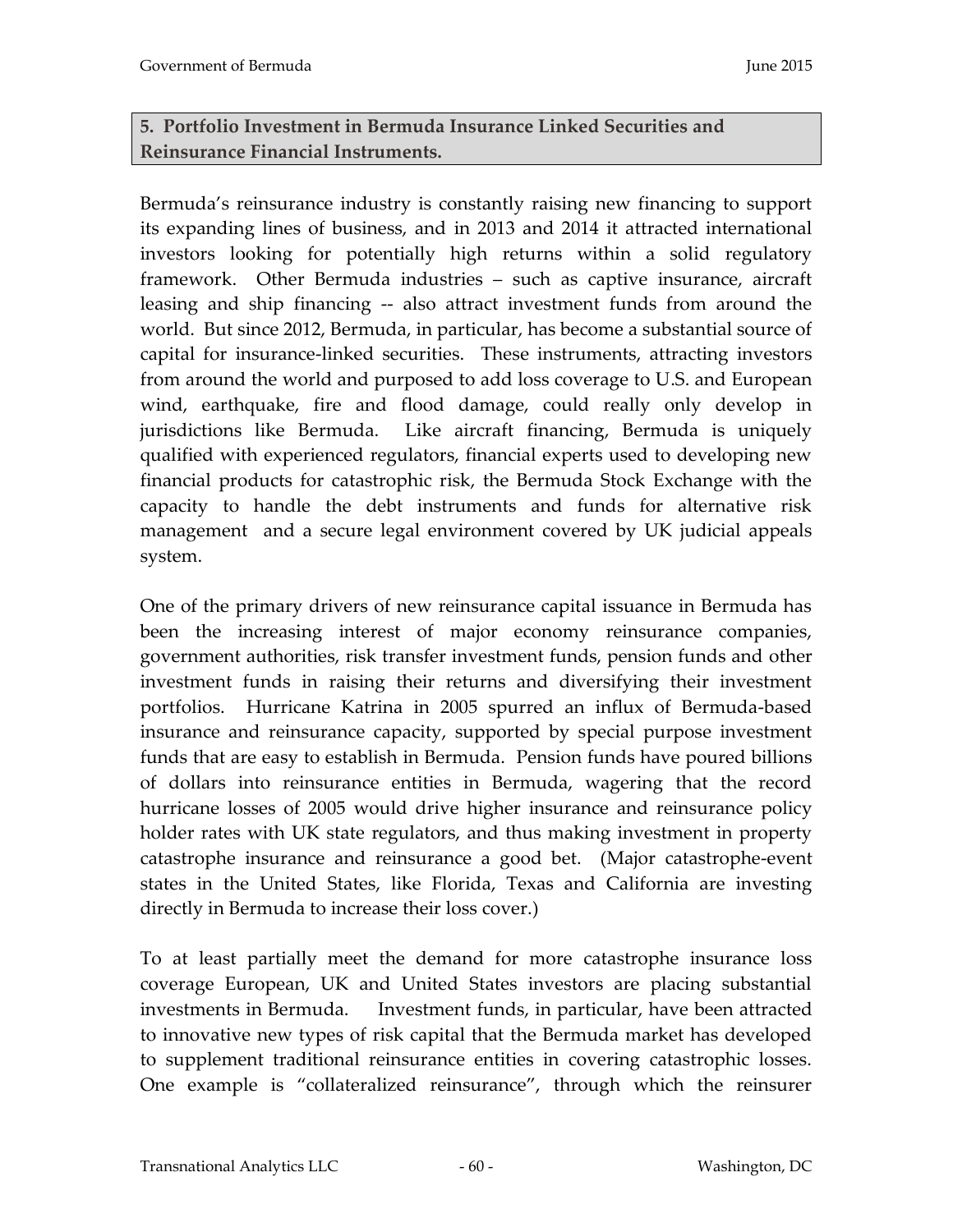reserves a certain amount of capital to collateralize the risks that it is underwriting. This is attractive to investment and pension funds because it improves the creditworthiness of the reinsurer. Another example is catastrophe (CAT) bonds, which are issued by insurance and reinsurance companies to help them access additional funds following a disaster. If losses from a catastrophe exceed a certain amount, then the bond defaults. However, if no disaster occurs, then the holder of the bond is paid at a higher than normal interest rate. State government insurance systems are among the biggest buyers of CAT bonds and the major source on investment funds has been U.S. pension funds.

In addition, investment funds have been attracted to another innovative financial vehicle called industry loss warranties, which allow parties to purchase protection based on losses to the entire insurance industry, rather than losses from a particular catastrophe.

Investment funds have been big investors in "sidecars", special-purpose entities created to provide additional capacity to existing reinsurers, usually for property catastrophes and marine risks. The sidecars receive premiums for the reinsurance underwritten and are liable to pay claims under the terms of the reinsurance contracts. The sidecar enables the reinsurer to expand its capacity to write additional reinsurance. Nearly all sidecars to date have been established in Bermuda, because of Bermuda's favorable regulatory and tax systems.

Overall, the Bermuda market has become much more efficient and effective in recent years in providing new risk capital for property catastrophe insurance, thanks in part to its favorable regulatory and tax structures. This has been critical, as the American demand for catastrophic risk coverage in Florida and other disaster-prone areas has grown. That need is expected to continue, as the current recession and financial crisis undermine traditional insurance and state hurricane and wind funds.

Table 18 reveals that special purpose insurers have become an important source of capital for reinsurance companies in the United States, Europe and the United Kingdom. As has been reported, the total insurance-linked securities market in early 2015 was \$25 billion. These instruments are not only issued in Bermuda but a few other jurisdictions like Cayman and Germany develops some of this investment. But in 2013 and 2014, Bermuda became dominant. Table 18 shows that, in 2014 alone, close to \$8 billion of catastrophe bonds were issued in Bermuda based on special Bermudian legislated instruments called Special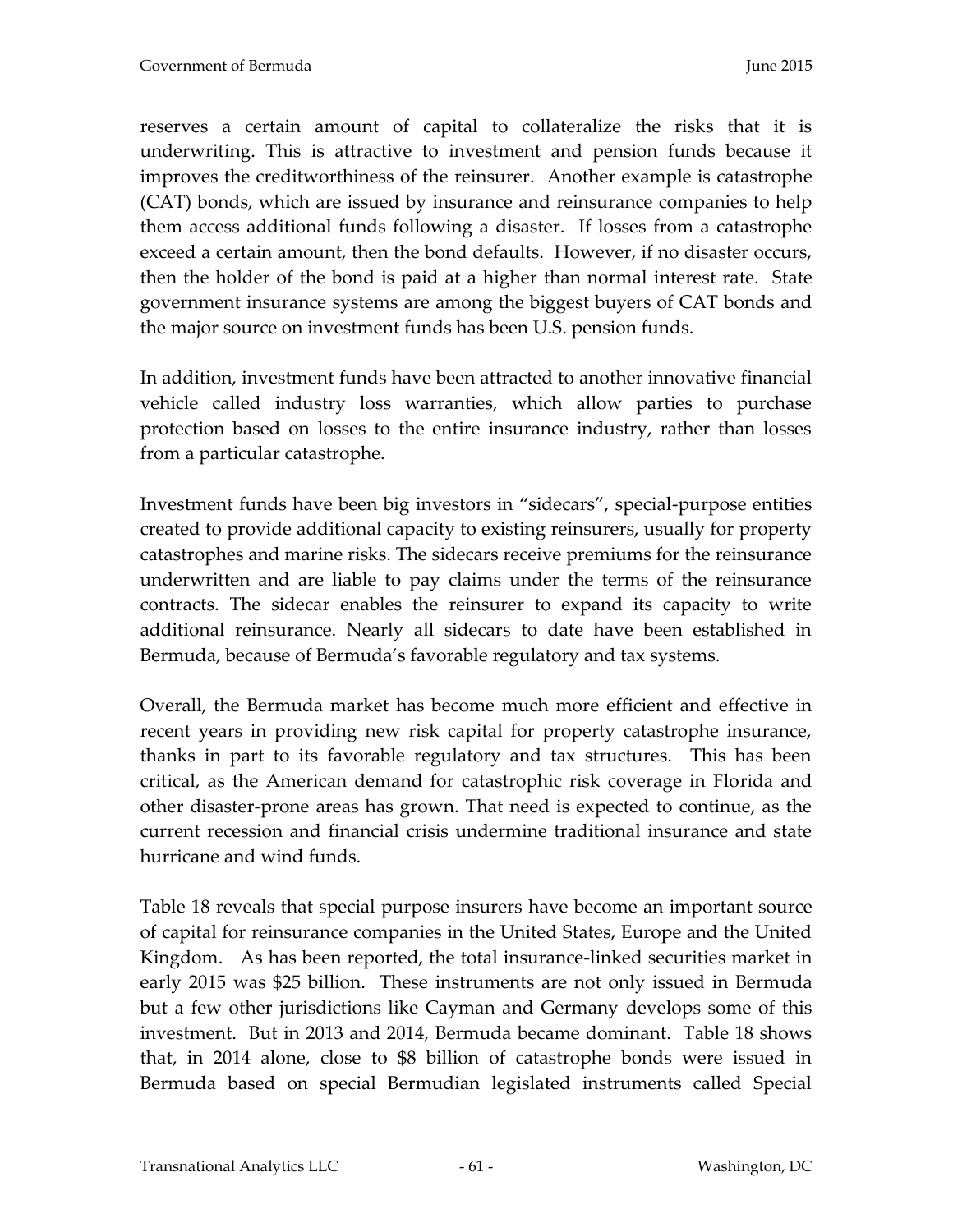Purpose Insurers. Even though one cannot simply add the 5 years of fund raising, as bonds have fixed time duration and must be replaced if extended, almost \$19 billion of SPI-sponsored debt has been raised in Bermuda alone since 2010. This capital is raised by Bermuda and European reinsurance companies, U.S. pension funds, Canadian pension funds, and global specialized investment funds with definite investment goals that match the alternative risk marketplace. What is more important to grasp from the Table 18 is that the dominant borrowers in the Bermuda ILS market are U.S. state and municipal governments and their quasi-private insurance companies and authorities backing catastrophic losses from wind, earthquake, fire and flood – almost \$5.4 billion raised in Bermuda in ILS funding alone on top of the reinsurance that Florida, Texas and California purchases annually.

# **Table 18: Bermuda Special Purpose Insurers (SPIs) and ILS Funds with the rest of the world (\$ Millions)**

|      |       | Bermuda | U.S.<br><b>State</b> | U.S.<br>Non- |         |     |       |
|------|-------|---------|----------------------|--------------|---------|-----|-------|
| Year | Total | Firms   | Govt                 | Govt         | Germany | UK  | Japan |
| 2014 | 8,400 | 1,950   | 3,400                | 1,850        | 400     | 435 | 1,070 |
| 2013 | 4,716 | 1,627   | 970                  | 964          | 250     | 130 | 300   |
| 2012 | 1,893 | 23      | 0                    | 1,200        | 540     | 0   | 130   |
| 2011 | 1,844 | 200     | 552                  | 587          | 205     | 150 | 150   |
| 2010 | 1,835 | 210     | 350                  | 1,125        | 150     | 0   |       |

Source: Compiled by author from Artemis and BMA, January 2015, London and Hamilton.

Here is a list of the government agencies or state-directed authorities that raise money in Bermuda to cover potential losses to homeowners, workers and businesses.

From the United States:

- California Earthquake Authority.
- New York City Metro Transportation Authority
- Florida State's Citizen's Property Insurance Corp.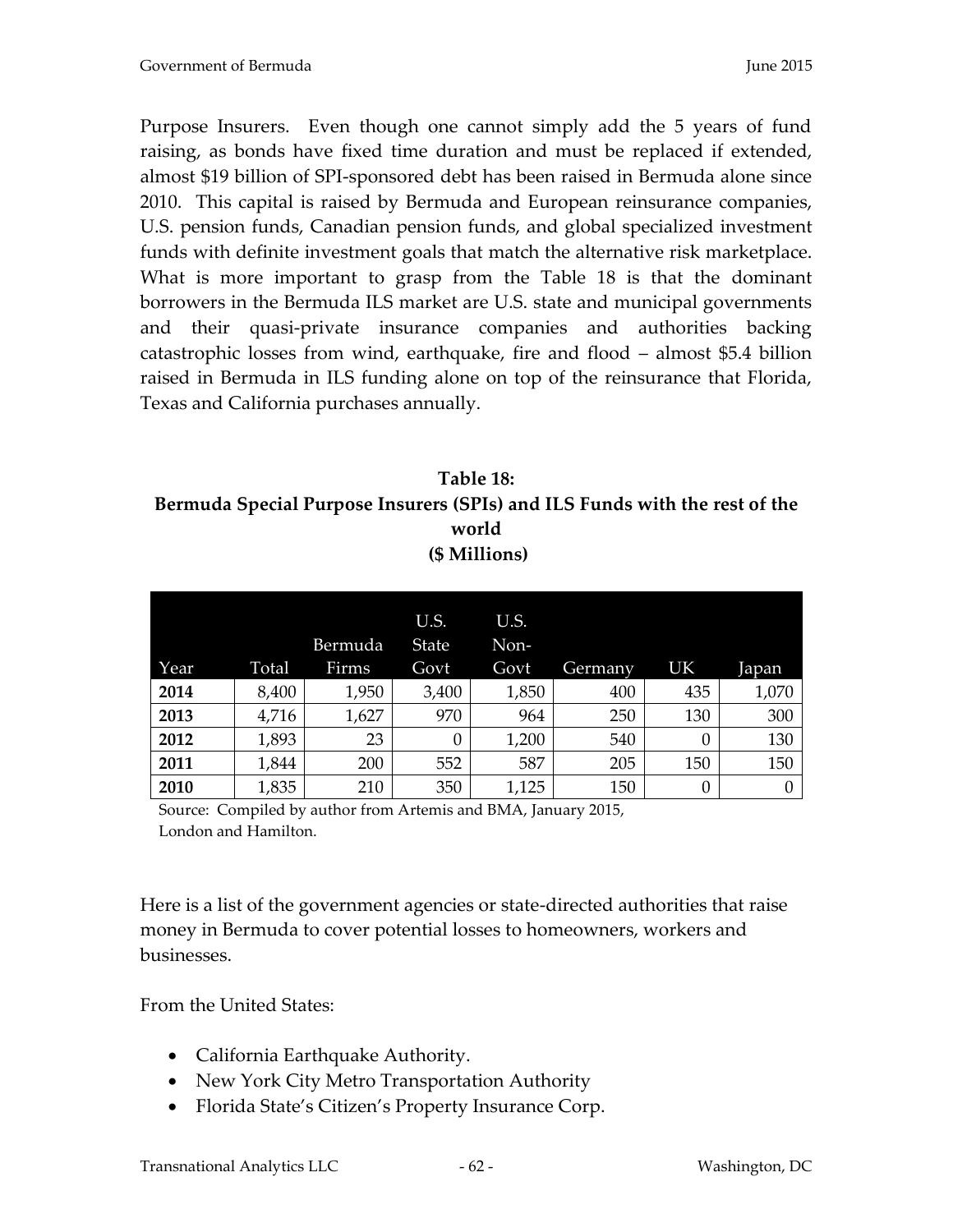- The State of Florida's Heritage P&C Corporation
- Texas Windstorm Authority (TWIA)
- California States' Worker's Compensation Fund
- North Carolina JUA/IUA (state government tax exempt)
- Tigard, Oregon Investment Council, invested in Nephila Capital's Cat Bonds.
- The Florida League of Cities' Florida Municipal Investment Trust
- Pennsylvania Public School Employees' Retirement in Nephila's Cat Bonds.

From the UK:

• Proposed UK govt. owned flood reinsurance company; Flood Re opened a tender for flood insurance brokerage and retrocessional loss cover from Bermuda and Lloyd's.

From Canada:

- Ontario's Teacher's Pension Fund establishes a joint venture with Aircastle Leasing Company to finance aircraft purchases by establishing a Bermuda SPV to borrow from capital markets.
- Canada Pension Plan Investment Board purchases Bermuda reinsurance company – Wilton Re for \$1.8 billion in 2014. Then Wilton Re Ltd (Bermuda) buys Transamerica life Canada from the Dutch company Aegon N.V. For \$600 million – Then Wilton Re establishes a Canadian holding company for all the Bermuda and Dutch assets.

The point of bringing these examples of alternative funding in Bermuda capital markets is to note that recently as much as \$10 to \$15 billion of portfolio investment is made in Bermuda annually and primarily from the United States. These investments have really impeccable investors – largely pension funds looking for a better return than in the artificially depressed returns with U.S. and UK Treasuries and corporate bonds, and are all dedicated to cover U.S. and European homeowners and businesses susceptible to large and unmanageable weather risks.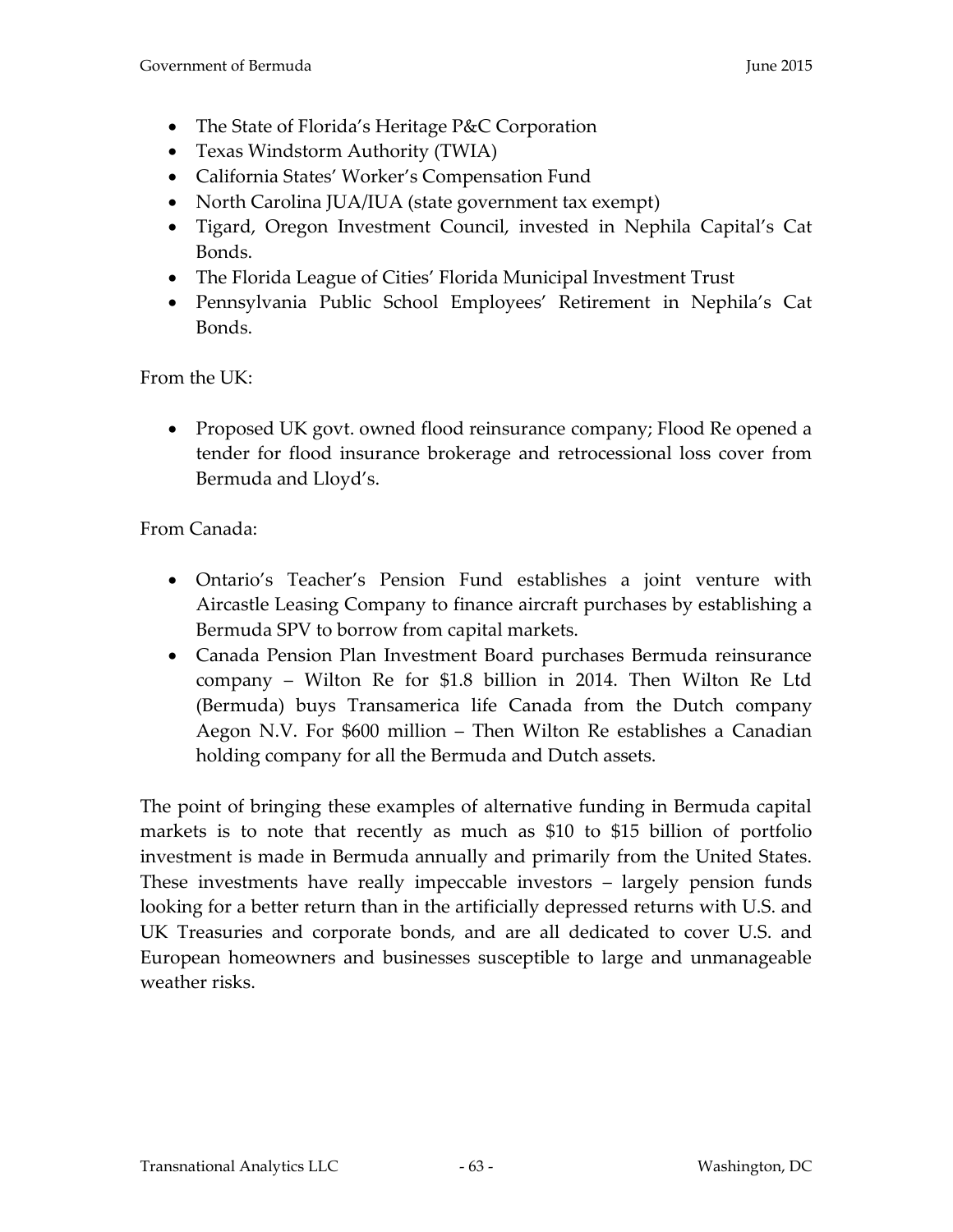### **VII. Conclusions**

**Foreign Economic Policy Drives Business Activity in Bermuda**. This study surveyed the recent trends in the world economy shaped by financial crisis, recession and the macroeconomic response. It analyzed Bermuda's international business sector profile in that economic environment. Shipping, investment fund intermediation, captive insurance and reinsurance, aircraft registration all remain strong players in the region. Recent policy focus of large nations like the United States, France, Germany and the United Kingdom to global transparency, financial center competition, redomiciliation and cross-border taxation have not had major effect. Yet.

The study also found that Bermuda is "competitive" as it responds to the economic policy choices of major economies like the United States. What the United States cannot or will not do, Bermuda rises to support. The recent financial crisis weakened banking and bank lending, equity markets, pension funds, and corporate debt as well as niche financial innovations like asset-based securitization. Conflicts in the Middle East and decline in oil and gas revenues weakened Islamic nation access to world capital. As a result we find that recently, Bermuda has become newly important as an alternative capital market for the Middle East and Asia. This regional and global financial intermediation is centered on Bermuda special purpose vehicles and Purpose Trust structures rather than banking structures. Investment funds, reinsurance companies, U.S. sub-Federal governments, pension funds, leasing companies and aircraft manufacturers (indirectly) from the United States are placing and raising capital through Bermuda. In this post-economic crisis environment, this is where Bermuda is competitive in addition to its impressive position in global reinsurance and captive insurance industries and cross-border activity has increased in 2013/2014.

**The Basis for Bermuda's Competitiveness**. Business financial interests in China, the Middle East, the United States, Ireland, Canada and the United Kingdom have difficulty raising capital now. Financial markets are still arthritic from the financial crisis and ongoing disruption of the Euromarkets. Business seeks capital market fund raising in Bermuda. Quangos like the Bermuda Monetary Authority and the Bermuda Business Development Authority as well as the Bermuda Stock Exchange and government entities like the Department of Civil Aviation, Shipping Register and the Bermuda Aircraft Registry provide an innovative regulatory environment that is effective, efficient, and lender secure.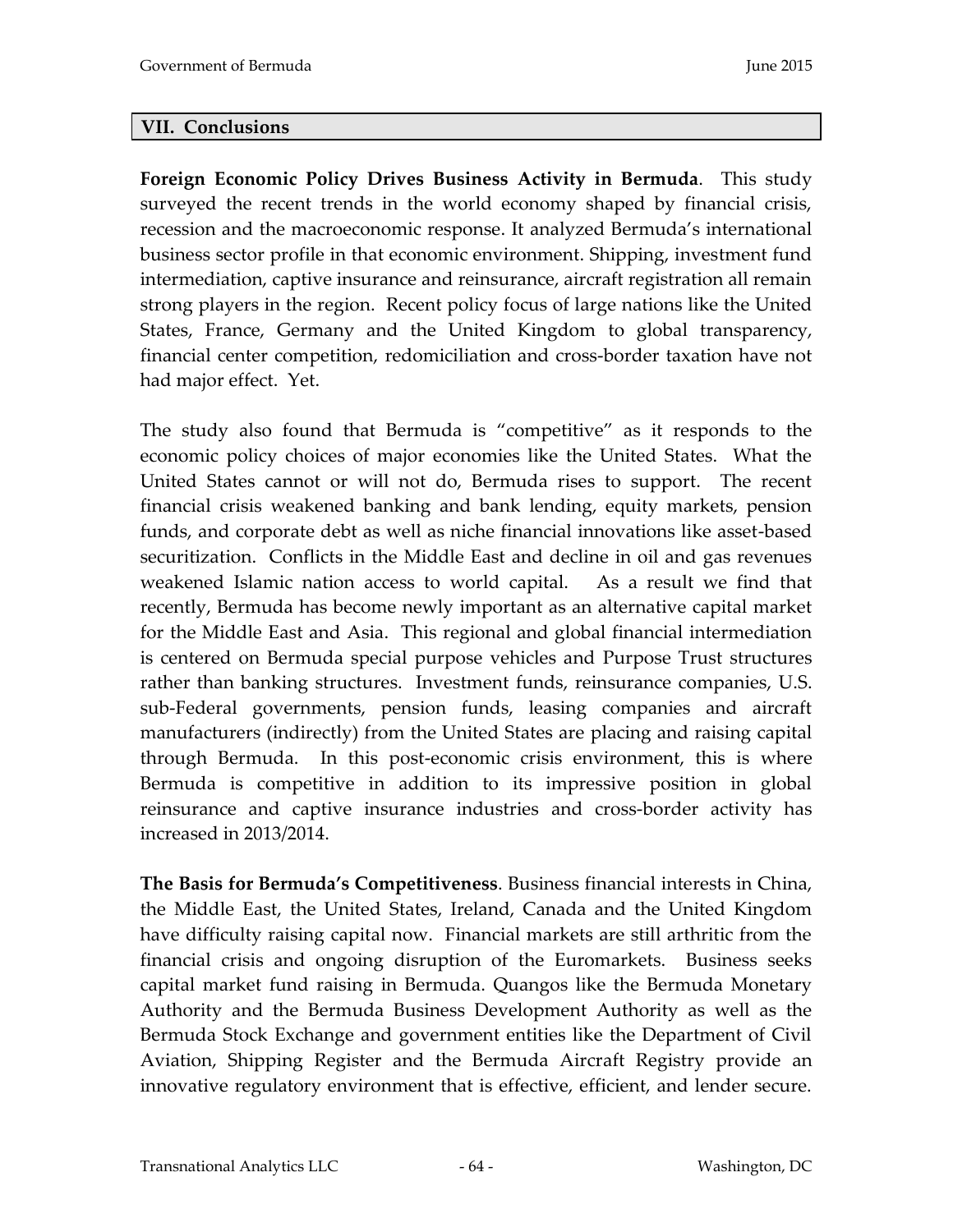This has become very attractive in 2014. Innovative, low-cost access to regulation and capital markets is Bermuda's competitive strongpoint and this stands out much more than tax arbitrage and transparency of financial accounts as a basis for Bermuda business formation and job creation.

Bermuda's cadre of thousands of financial market practitioners with decades of experience and its proximity to Atlantic financial markets in New York, London, and Toronto as well as South America, is an important element of Bermuda's staying power in the world economy. Law firms, investment management companies, accountants, financial consultants, insurance practitioners, trust managers, and bankers in the thousands all provide a resource for financial innovation not found except in major markets. However, this study supports the notion that at this time in the world economy, Bermuda law, regulation and financial institutions are proving highly attractive to new business after a long evolution summarized in Appendix A.

**Financial Regulation and Bermuda Jobs.** Bermuda's role as an international financial center is that of both "funding" and "collection" centers. As a funding center, Bermuda channels debt and lending from outside New York and London toward regional use of those funds. As a collection center, Bermuda channels lending from U.S. and Canadian lenders – private equity investors, investment funds, pension funds, and pension and worker compensation systems – to financial intermediation outside the region such as China. This financial intermediation requires SPVs and SPIs, trust managers and lawyers in Bermuda. These structures create scores of jobs in Bermuda but not the hundreds and thousands of "primary" financial centers like London and New York. Even the job intensity of the Bermuda Stock Exchange is modest compared to its potential as a primary financial center institution. For example, a secondary financial trading platform in Bermuda linked to the Bermuda Stock Exchange would produce hundreds of jobs. Also, when, for example, Bermuda establishes Islamic-law compatible financial instrument review commissions to handle funding centers and collection centers in Bahrain and the Middle East, more jobs accrue to Bermuda.

**Diversification from Volatility of Other Markets.** Bermuda's strength is in its contribution to the world economy through innovative regulation of captive insurance, reinsurance, and funding activities through special purpose vehicles. But primary financial markets like London and New York are proving volatile and Bermuda's dependence on that business transfers this volatility into the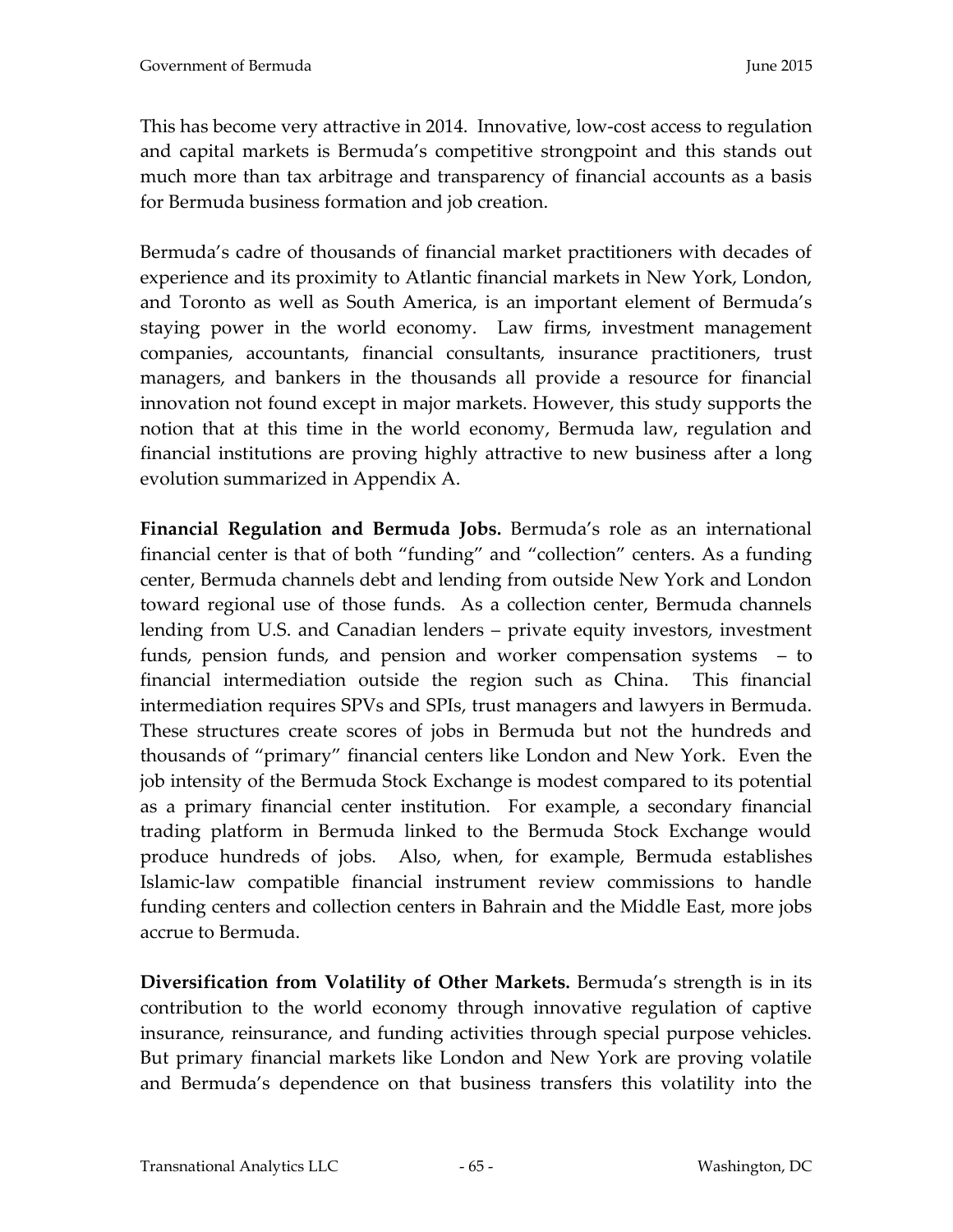Bermuda market. It may be possible and recommended to seek to develop diversification from these traditional markets by developing capabilities for serving Asia or the Middle East as another funding center along with Bahrain and Singapore and Bermuda business seems to be developing in this direction.

Similarly, the West Atlantic and Caribbean is changing significantly presenting Bermuda with great opportunities and challenges for diversification. Energy prices have declined marginalizing Venezuela and Nigerian oil and gas for the near term. Bermuda energy shipping tankers that transport energy into London and Houston now may be required to export from New York, Boston, and Houston to the rest of the world. As one of the few ship register jurisdictions recognized by the U.S. Coast Guard, Bermuda may find the opportunity for more intense activity in ship inspection, registry and corporate activity with the United States. The fact that the United States and Cuba are exploring normalization of economic relations is one of the biggest changes to the Caribbean in decades. Tourism trends may shift in the East Caribbean. U.S. homeland security issues may shift from Mexico to Florida and Bermuda's law and regulation and geographic position in the West Atlantic may provide a security partner for the United States related to shipping and air gateways to their East Coast. Even Panama's Canal expansion has the prospect of bringing Japan and China into the West Atlantic as never before. Bermuda Free Trade Zones with access to Europe and the U.S. East Coast may be an important alternative to the Caribbean given Bermuda's reputation for effective financial and customs regulation and access to the Commonwealth as well as the United States. Ship inspection businesses, free trade zone investment, the provision of security and policing of the West Atlantic could well diversify Bermuda from the dependence on the financial sector.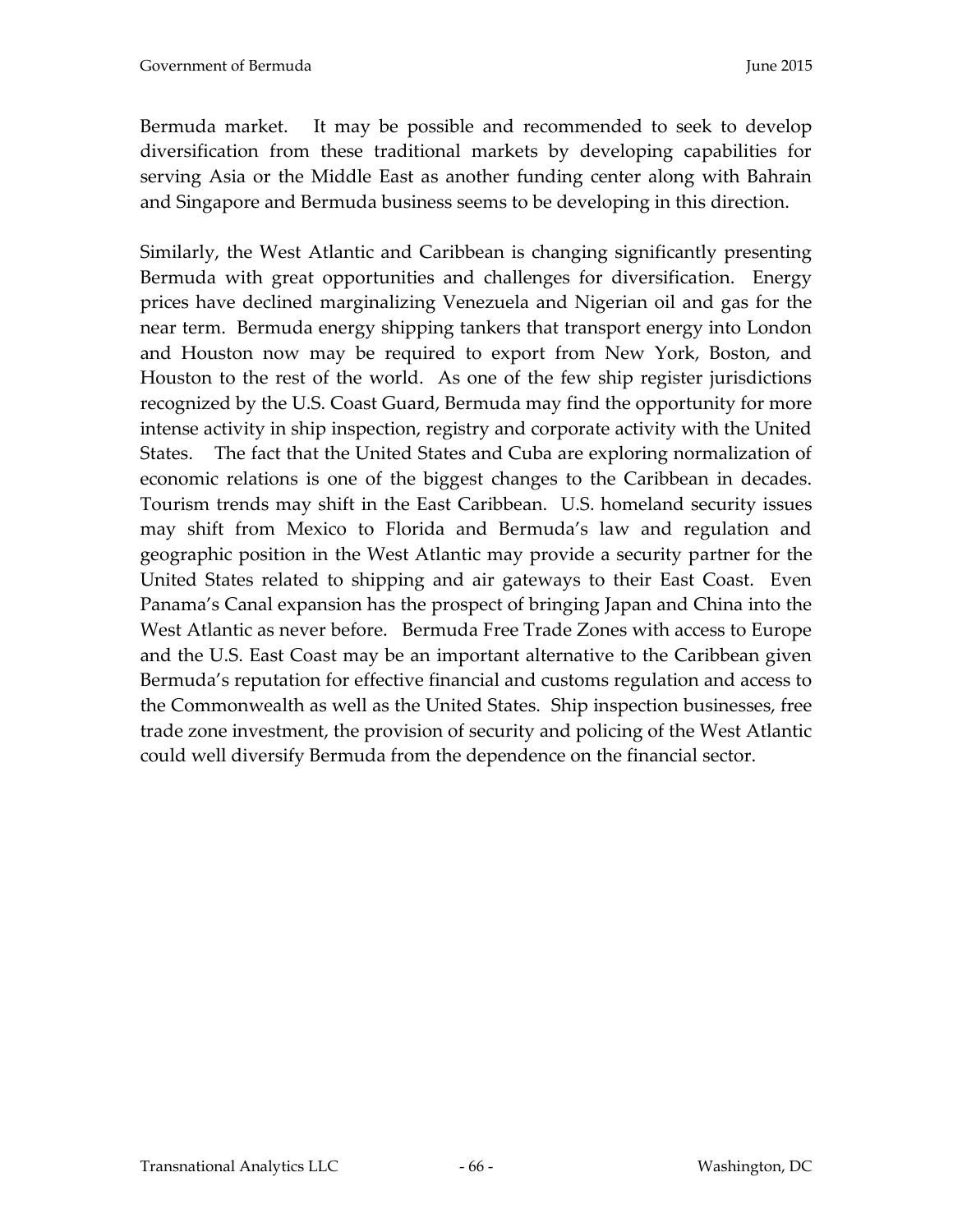# **APPENDIX A: Where Did the Role Bermuda Plays in the World Economy Come From and Why?**

## **"Onshores" Begat "Offshores."**

Throughout this study, data and analysis indicate that Bermuda grew to be a large financial and economic player in the world economy. The question that begs an answer is how and why Bermuda – a microstate – achieved and sustains its status as an economy with several hundreds of billion dollars in assets flowing through its financial regulatory system. Obviously, the question is "Does Bermuda do economic good for its partners or are they unwilling bystanders?" Underlying this study is the hypothesis that Bermuda's role grew in the world economy because it offered more efficient, low-cost financial regulation to the global wholesale financial industry than larger economies who have their own unique history, economic values and culture and for these reasons may choose not to adapt efficiently to international business needs.

Set out below is a chronology of the international financial interaction among the major economic nations – the United States and the United Kingdom – with Bermuda during the late  $20<sup>th</sup>$  century. The chronology ignores political events that may have influenced the success of microstates such as the 1989 U.S. invasion of Panama or the 1997 transfer of sovereignty of the UK's Hong Kong territory to China. The chronology dwells on Bermuda and the main economic and legal events that contributed to its evolution as a major financial innovator in the world economy.

This chronology follows the legislation and political economic pressures that established microstate economies in the financial sector for holding companies, captive insurance, stock exchanges and international financial centers. It is primarily Bermuda-centric and deals primarily with the transatlantic region, but Asia followed similar pattern of reliance on Hong Kong, Singapore, and the West Atlantic a few decades after the United States and the United Kingdom led the way. The chronology seeks to show how closely the formation of financial sectors in microstates like Bermuda was related to the internationalization of financial markets in the United States and the United Kingdom. Essentially, microstates in the Atlantic and Caribbean adapted to the financial regulation of the United States and the United Kingdom.

The chronology indicates that as much as major economies strove to limit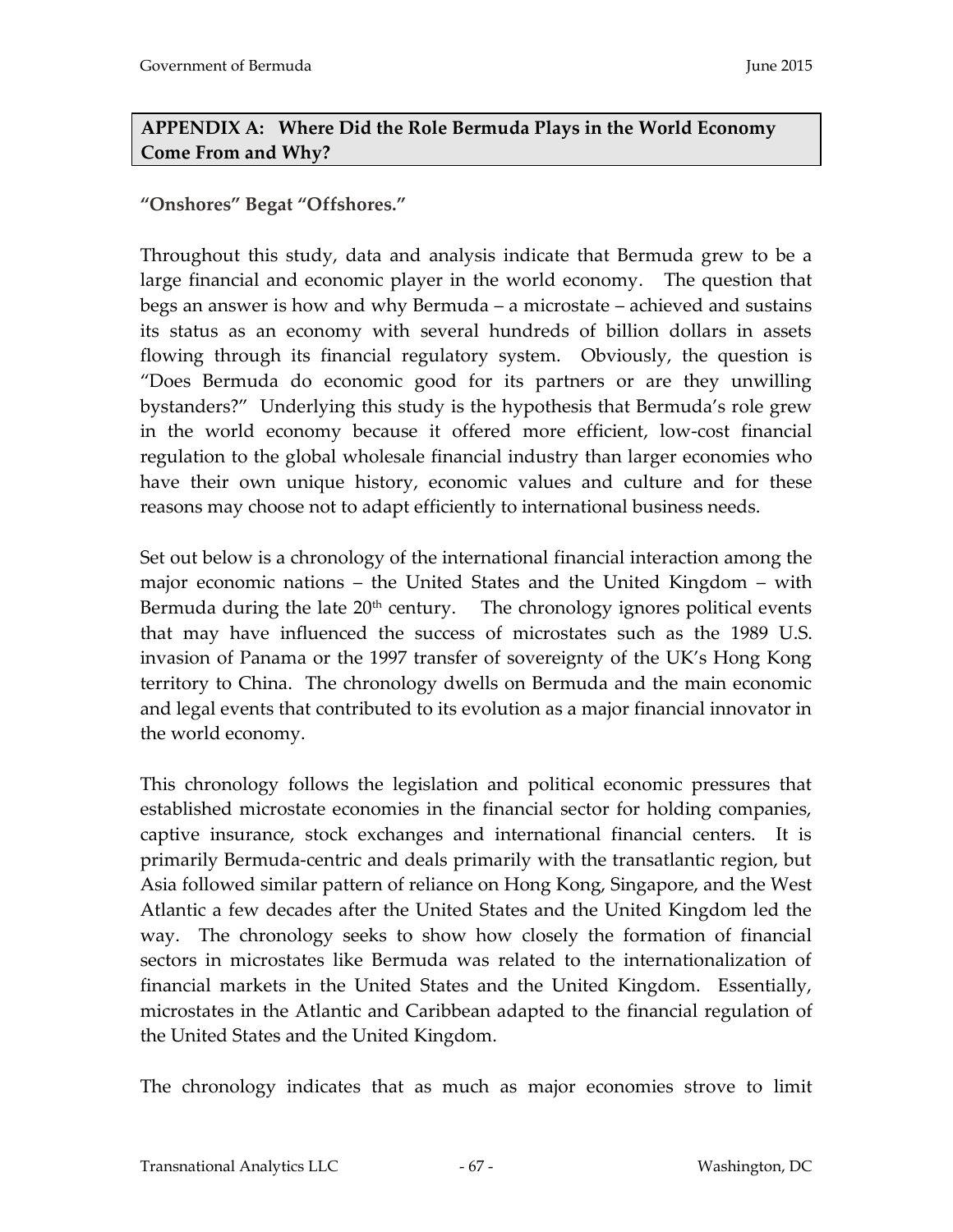international financial accounts in foreign banking, multinationals, and investment firms, new international micro-centers for financial innovation nevertheless arose. Efforts to protect domestic financial services consumers and producers actually increased the use of non-primary financial centers because these were more effective in reducing regulatory burdens. The chronology is generally a 60 year experiment of restricting domestic capital markets and liberalizing international capital markets. Bermuda's role as an international financial center developed within this dialectic.

## **Chronology**

**From the outset –** Bermuda has not imposed taxes on income, interest, or dividends.

**1948 –** C.V. Starr consolidated Shanghai and New York life insurance businesses in Bermuda holding companies and began expanding lines of business into U.S. fire, property liability and reinsurance.

**1950** – The Treasury of the United Kingdom imposes a regulation restricting British banks from lending in the non-Sterling area.

**1956** – The British Pound suffered a speculative run and weakened resulting in a major threat to UK balance of payments. UK Treasury raised interest rates to 7% and imposed a temporary moratorium on lending to non-British borrowers. These two policies, aimed to strengthen the pound, also cutoff UK commercial banks from lending to former colonies. This created a shortage in financial capacity for businesses and borrowers in the UK colonies.

**1957** UK Bank of England (BOE), particularly Board Director John Bolton, established an informal agreement with London's merchant banks that treated certain types of financial transactions between non-resident parties denominated in foreign currencies legally deemed not to take place in London and by extension the UK, even though transacted in London's "City". These transactions took place in London in a new unregulated space called "Euromarket" and was an "offshore financial market." (See in particular - Burn 2005 in bibliography).

**1958** Fred Reiss incorporates American Risk Management in Ohio, USA, to support formation of captives and meet an insurance capacity shortage in the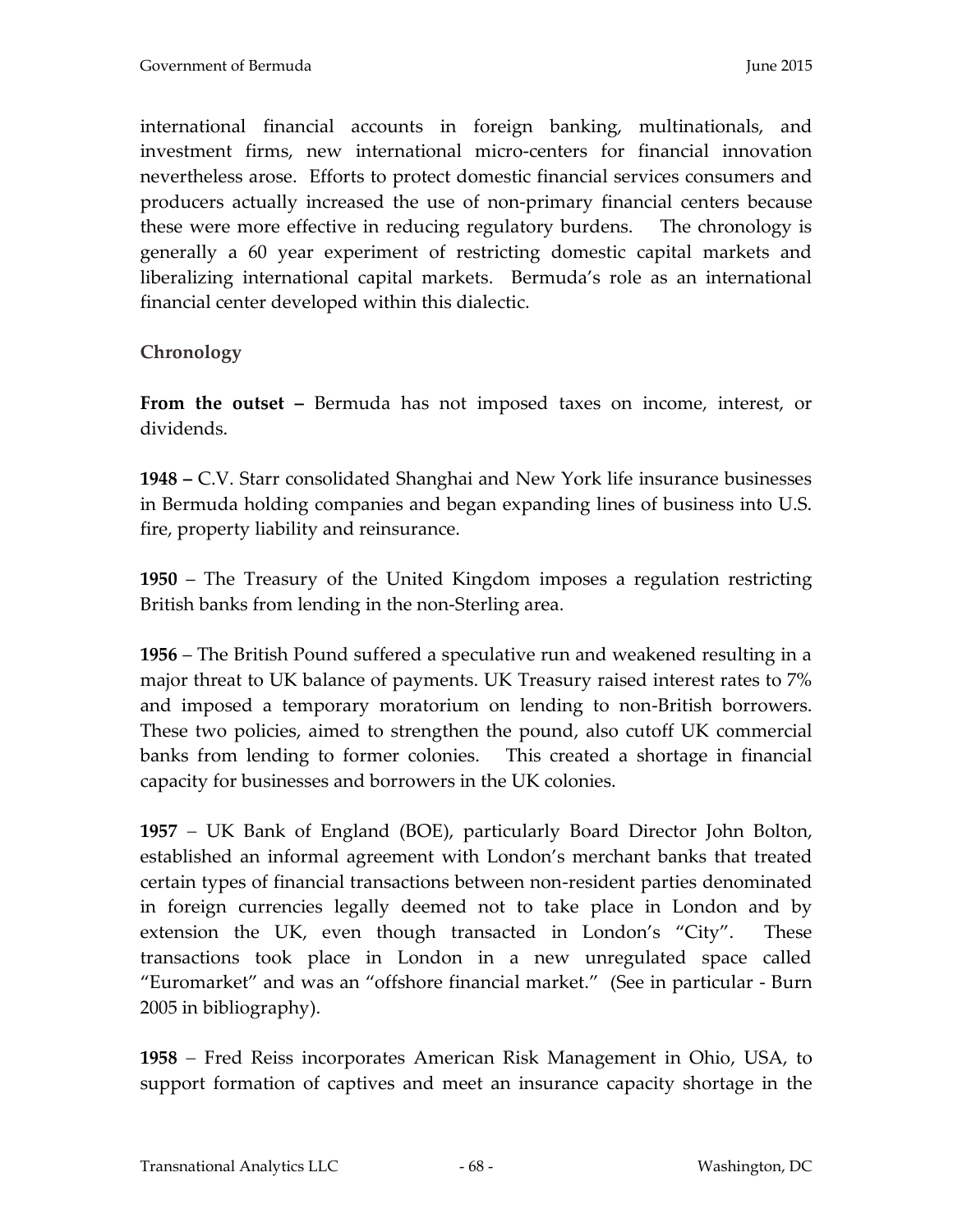U.S. oil industry caused by U.S. regulatory requirements. Reiss began to use Bermuda for captive formations. Bermuda progressively becomes more supportive of captive formation separate from the growing reinsurance sector.

**1960** – U.S. banks discover the UK Euromarket, open branches in London, and start to transact unregulated financial business in London. They willingly paid the high UK corporate tax. Japan and German banks follow suit in London.

**1960** – U.S. multinationals discover Euro-Bond Market in London and decide to raise debt directly without recourse to banks in this "offshore financial center".

**1962** – U.S. Tax Reform Act penalized U.S. captive insurance income and defined foreign captive taxation rules.

**1963** – U.S. Kennedy Administration imposes an Interest Equalization Tax (IET) to ensure that U.S. citizens did not get preferential interest in UK. The U.S. corporate sector reacted by investing in the UK Eurodollar market in large volumes.

**1968** - Small U.S. and Canadian banks abandoned London and its high infrastructure costs and establish in British Commonwealth nationals establishing Eurodollar activities in Bermuda, Cayman Islands and Bahamas that also qualified as Eurodollar markets.

**1968** – U.S. begins to terminate capital controls, fully liberalizing in 1974.

**1970/71** – Bermuda relaxed its exchange control restrictions, and established the Bermuda Stock Exchange.

**1973** – U.S. Fifth Circuit Court of Appeals upholds the Borel court case against asbestos manufacturers. As a result 730,000 U.S. workers and lawyers received \$70 billion in tort liability claims between 1987 and 2003. These settlements bankrupted many Lloyd's syndicates and caused a much larger role for Bermuda in reinsurance in the U.S. and UK throughout the 1990s. (A U.S. national liability crisis was generally recognized in 1985 as a major policy issue giving rise to broad state legislation for tort reform.)

**1974** – German Herstatt Bank, Lloyd's Lugano, Israel-British Bank, and U.S. Franklin National Bank fail due to trading foreign currency in UK Euromarket.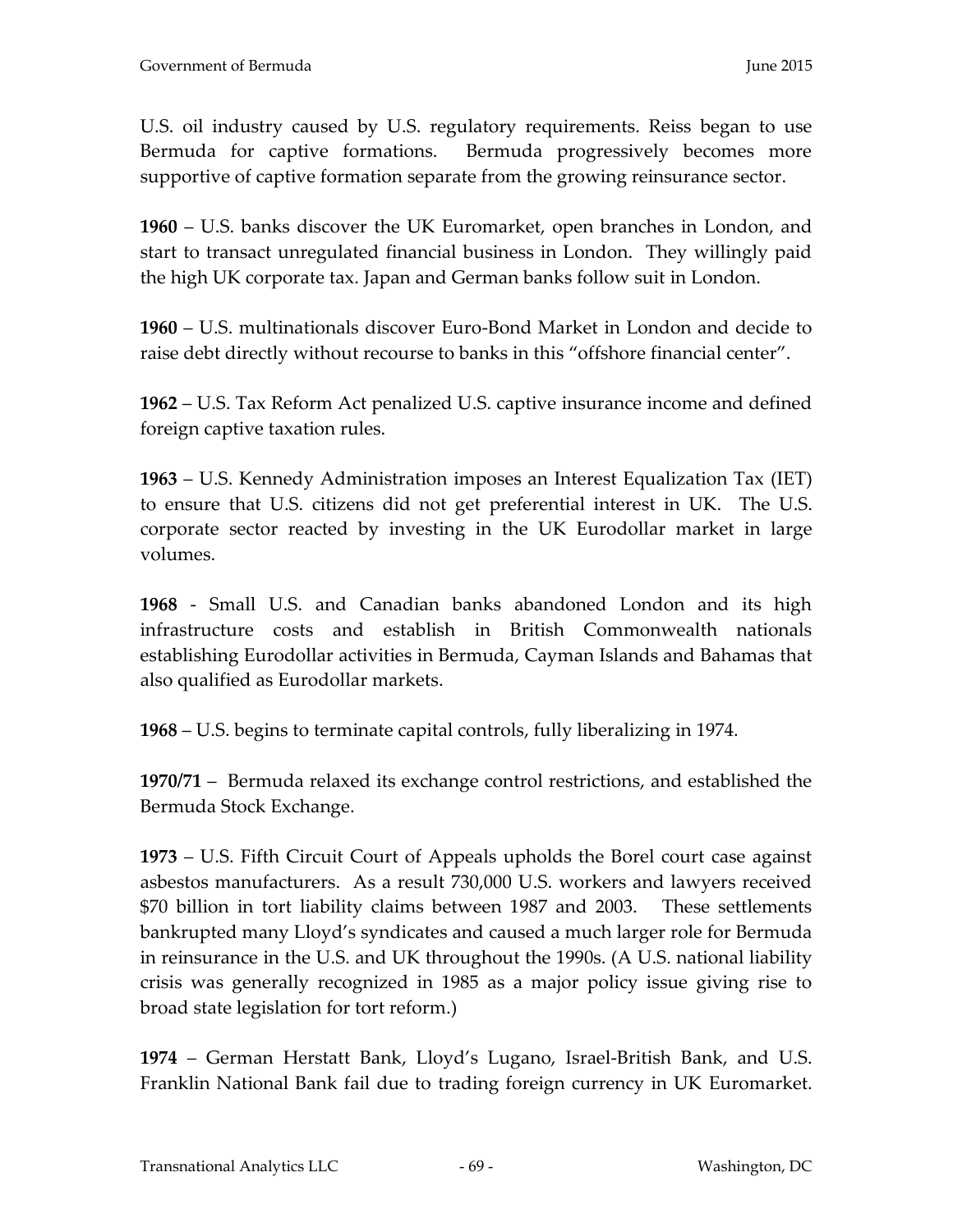(By 1971 , exchange rates were freely floating as a result of the Nixon "shock.") The effect was to push more Eurodollar financial business toward microstates.

**1974** – U.S. IET and foreign investment restrictions lifted. (*See 1963.*)

**1975 –** Basel Committee for Banking Supervision created to address the 1974 banking crisis noted above but without addressing Eurodollar markets and more deeply establishing these markets for multinationals.

**1976** – Bermuda Parliamentary established a regulatory route to form rental captives.

**1978** – Bermuda establishes legislation for captive insurance companies.

**1976-1978** – U.S.-UK Convention on Taxation ratified covering UK, territories and colonies.

**1978** – U.S. proposes reregulating Euromarkets and offshore financial centers. When UK and Switzerland refuse, U.S. established a U.S. version of UK Euromarkets – International Banking Facilities." (1/3 to ½ of U.S. financial market operates under this regulation – offshore).

**1978** – U.S. Supreme Court decides Marquette v. First Omaha Service Corporation that ends state usury laws and legalizes the right of U.S. states to develop financial codes and laws allowing interstate and international banking.

**1980** – Credit extension outside the banking system (shadow banking) reaches substantial levels and internationalizes into UK and European OFCs.

**1981 (February**) – Following Marquette vs. First Omaha, Delaware adopts the Delaware Financial Center Development Act (FCDA). (*See 1978.)* Modernized its banking code to allow financial holding companies to use Delaware for international transactions and established tax structures that attracted large finance companies.

**1982** – United States terminates its double taxation treaties with microstates, including Bahamas and BVI as well as several other Caribbean microstates.

**1984** – British Virgin Islands adopts the International Business Company Act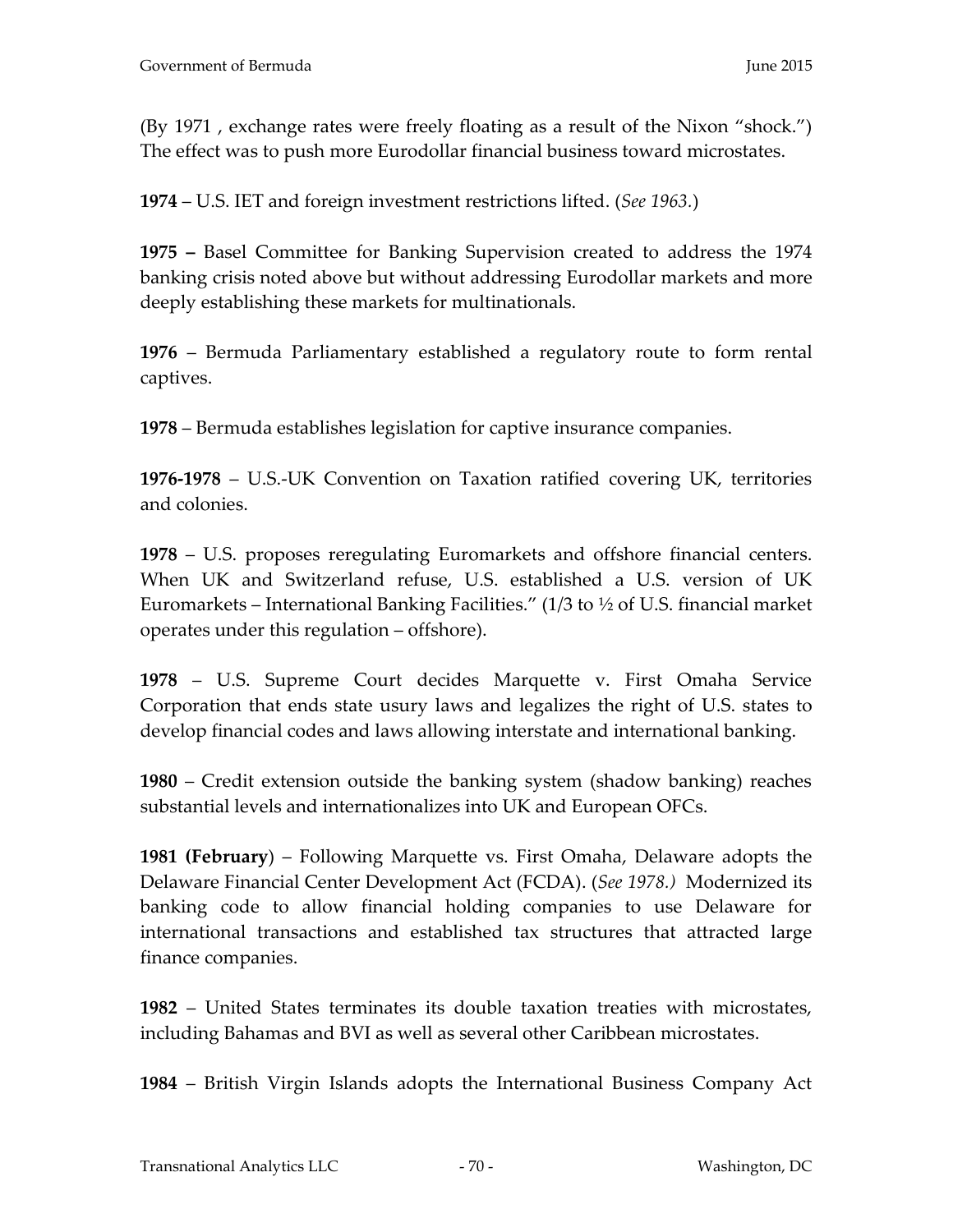modeled after the Delaware FCDA of 1981 and holding companies grew from 1000 to 70000. At the same time, BVI terminated its income tax. (*See 1981.*)

**1986** – Japan establishes its own Euromarket regulation allowing Japanese wholesale banking to be transacted in Tokyo as if offshore.

**1986** – United States and Bermuda establish a tax convention covering reinsurance taxation and tourism.

**1988** UK adopts the Income and Corporation Taxes Act and establishes "recognized stock exchanges" including LSE Professional Securities Market trading Eurobonds and allowing interest to be paid w/o UK income taxes imposed.

**1992** – Hurricane Andrew caused \$1 billion in U.S. losses. U.S. catastrophe primary insurance and reinsurance crisis results in rate increases of several hundred percent and severe reduction of U.S. loss coverage capacity to homeowners. Substantial addition capacity is expanded through offshore investment funds established in Bermuda building on AIG based and captive insurance legislation. In subsequent years, recurring insurance shortages in the United States due to terrorist attacks and major windstorms brought more requirements for expanding Bermuda reinsurance capacity to cover increased catastrophe loss risk.

**1998** – OECD Harmful Tax Competition Project legitimizes "white-listed" tax neutral OFCs and therefore disadvantages non-complying offshores.

**2007** – UK designates Bermuda's BSX as "recognized stock exchange."

**2003-2014** – ILS and ABS financing capital market instruments developed inn 2000s, recede from use in all capital markets in 2008, and return to Bermuda capital markets in 2012.

**2012** – US-UK Inter-governmental Agreement extends to Bermuda for FATCA reporting and taxes on UK recognized exchanges.

**2015** – Government of China begins to enforce worldwide income taxation and reporting on offshore income with some of its investors in foreign markets.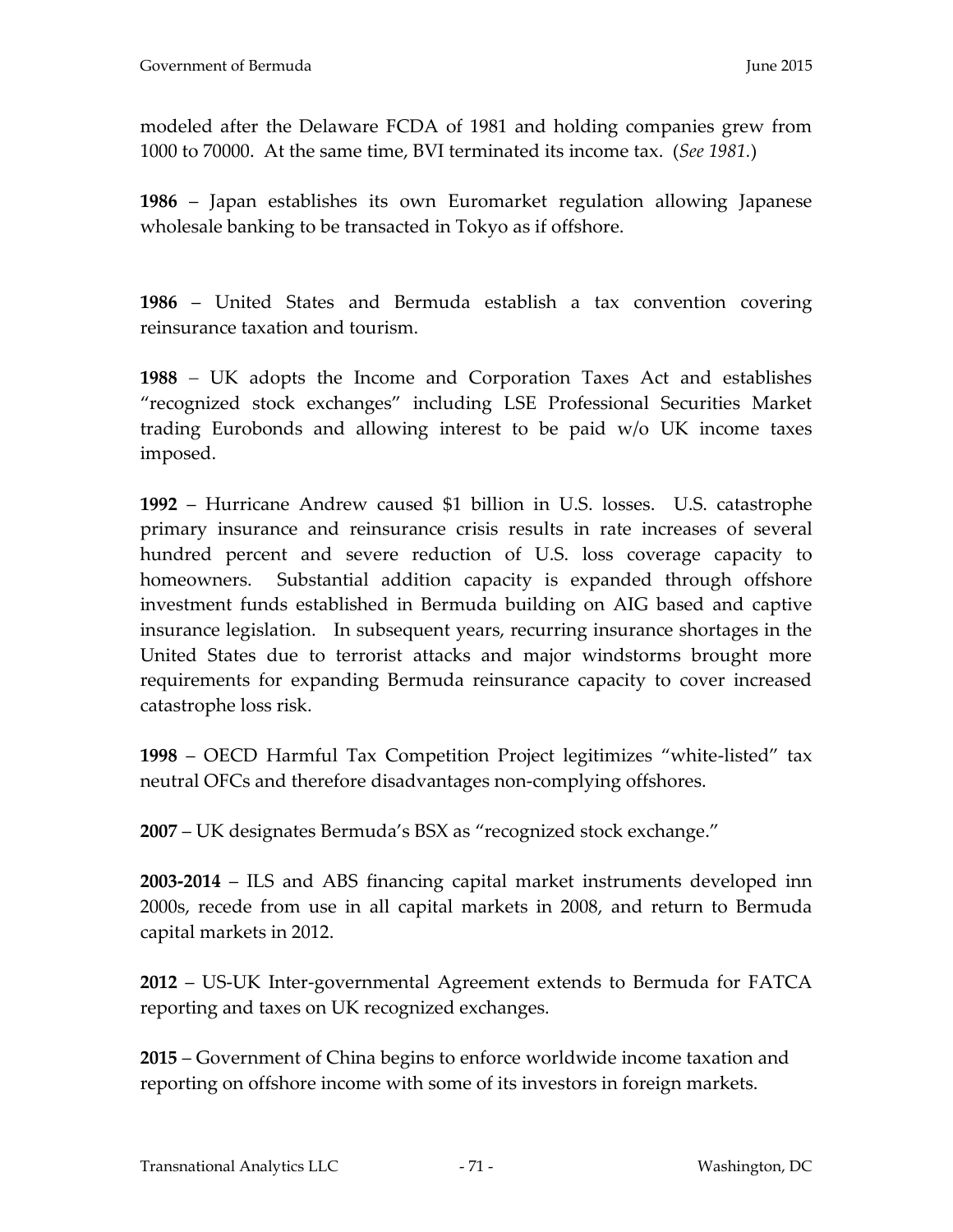# **A Little More Comment on the Chronology**

Although the economic literature is woefully inadequate, experts have sought to explain the success of economic and financial activity in Bermuda and other economies like it, in terms of proximity to big nations; more effective and flexible regulation; tax arbitrage; and insurance capacity shortages. In fact, none of these explanations have been proven. Therefore, this chronology is offered to show the difficulty large economies experienced while they internationalized capital markets to support their multinationals and banks and terminated or modified their capital controls. The chronology shows a correlation between these large economy actions and the growth of Bermuda as a financial center. The bibliography of this study includes several of the best expert articles on this topic.

Bermuda's growth in financial services in the world economy is noteworthy for developed economy regulators and politicians because Bermuda delivers a socially valuable set of services to the citizens of developed economies. But in addition, it has been argued that Bermuda is part of larger structural trend in the global financial system that allows offshores to exist at all. That is, "the main structural development in finance since the late 1940s has been the emergence and persistent growth of new legal and quasi legal spaces and financial innovations which were aimed at and/or resulted in the avoidance or minimization of state regulations. " (Ronen Palan and Anastasia Nesvetilova, City University, London. Politik (Journal) 2014.) It is also very instructive to look into the history of captive insurance and the recent history prepared by a Bermudian – Catherine Duffy – should be looked at closely.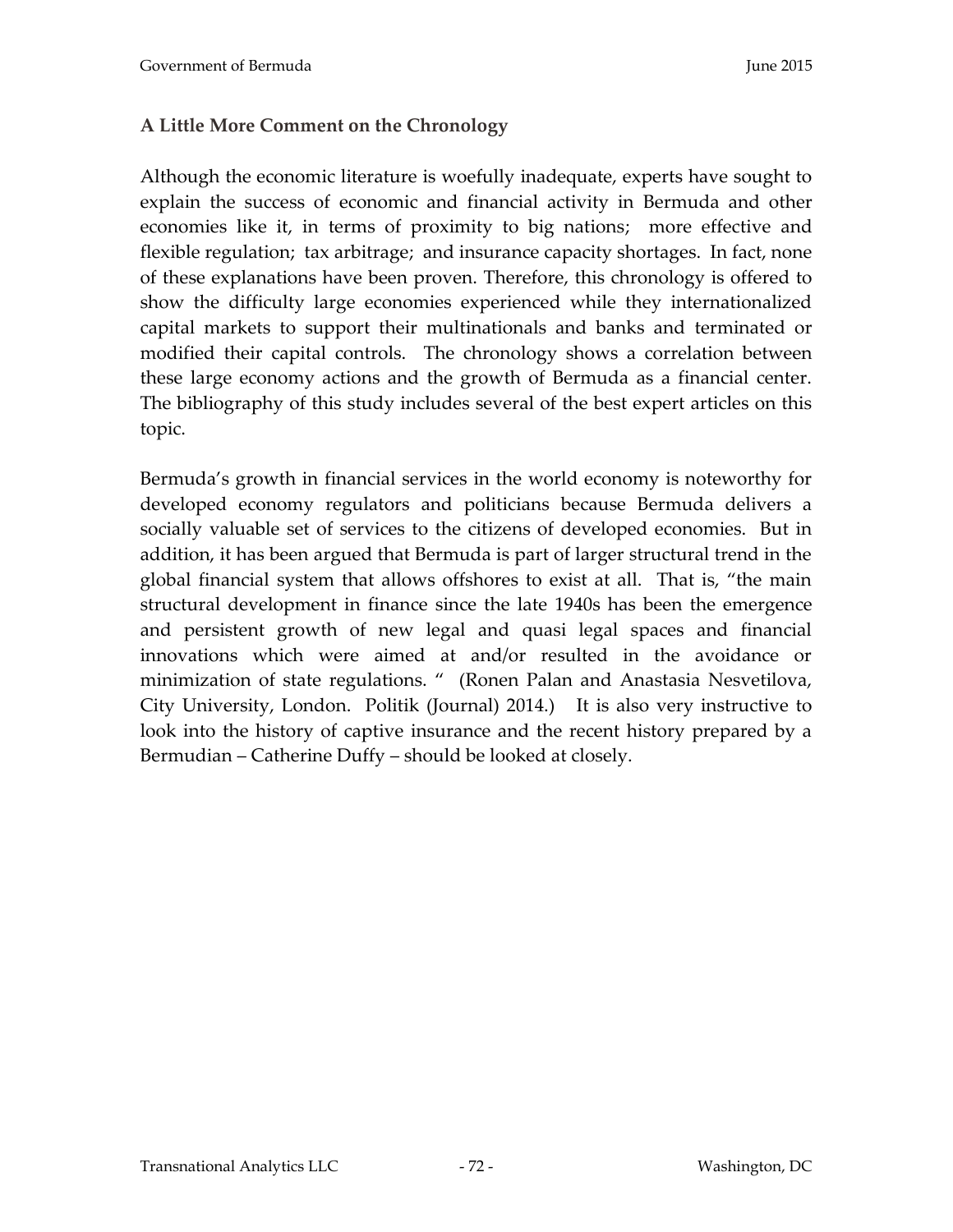## **APPENDIX B: Methodologies and Notes**

## **Economic Data**

This study relies to a substantial extent on official government data to describe and assess the impact of Bermuda's economic relationship with the eight leading partner countries in this study. Each country has several official statistical agencies that surveys and estimates its economic performance in trade and investment. For the most part, this study sought to use one integrated set of data with common definitions and estimating techniques and then supplement that as necessary with other data that amplifies a Bermuda economic relationship. This goal was helped significantly by the fact that all eight countries are striving to estimate their own national economic performance according to a common set of definitions and methodologies published by the International Monetary Fund.

For most of this study we relied on published or unpublished public government data that describes the national international transactions with the rest of the world. Since Bermuda is a large partner of the United States only published data was used compiled by the U.S. Bureau of Economic Analysis (BEA) within the U.S. Department of Commerce from their annual surveys of the business community. International services trade data are a major characteristic of the Bermuda-United States economic relationship. The essential methodologies for compiling this data and reporting it annually was summarized in "Selected Issues in the Measurement of U.S. International Services," Survey of Current Business, by Obie Whichard and Maria Borga, U.S. Bureau of Economic Analysis, June 2002. Additional revisions to methodology for international insurance services measurement were summarized in "Annual Revision of the U.S. International Accounts, 1989-2003." Survey of Current Business, by Christopher L. Bach, U.S. Bureau of Economic Analysis, July 2004.

These data on trade and balance of payments are slightly updated or changed from year to year by the publishing agency as they receive improved information from their surveys and as they improve their own procedures and methodologies to harmonize with international data methodologies developed in concert with the IMF. The time series data for all countries is taken from the most recently published information by governments in 2013 and 2014. Generally, the time lag between collection and publication of trade in services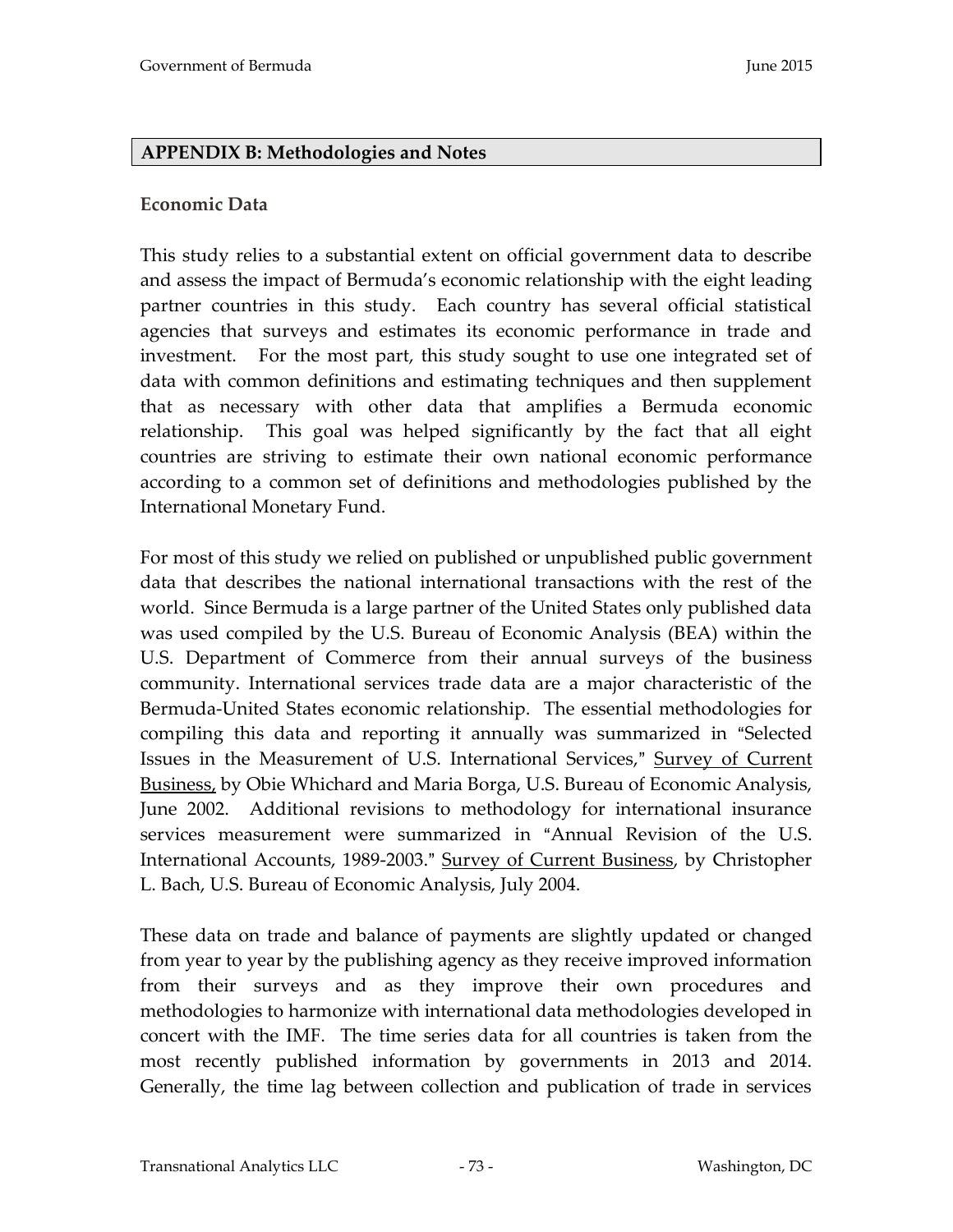data is two years – data for 2012 is published in 2014. (The United States makes 2013 data available in 2014.) Investment data has a one year lag between collection and publication. Trade in merchandise goods has a two month lag.

Similar balance of payments information is compiled regularly by the Government of Bermuda but these published Bermudian accounts present little bilateral detail. So this study relies on the balance of payment information compiled by the 8 countries with respect to their economic role with Bermuda. For investment data, this study relied heavily on the IMF data bases – Coordinated Portfolio Investment Survey and Coordinated Direct Investment Survey.

The amount of detail of balance of payments accounts varies significantly according to country. Bermuda looms large with the United States so there is virtually complete reporting in published journals. Germany and the United Kingdom collects detailed information on Bermuda but it is unpublished and the author made special arrangements to obtain detailed information from statistical agencies. Asian statistical agencies collect much less data on Bermuda and publish even less.

In many cases, however, government data just was not detailed enough. In this study, the investment sector required obtaining additional data bases from the Bermuda Monetary Authority, Standard and Poor's, Moody's, Artemis and Bloomberg. Most countries do not compile employment data for multinationals cross border investment. This study used annual reports and private sources to estimate the employment profile of Bermuda domiciled multinationals for their subsidiaries in Canada, the United Kingdom, France and Germany. Bermuda's multinational presence in Asia appears to be so small at this time that no estimate was undertaken for employment for multinationals in the three Asian countries.

## **Tracking Investment with Bermuda**

Because Bermuda is a major international financial center and home to large financial entities like the Bermudian reinsurance companies that do the bulk of their business outside Bermuda, interpreting investment flows to and from major partner countries is central to assessing Bermuda's economic impact with the world economy. The trouble is that the collection of cross-border investment data has methodological limits that make economic interpretation difficult. The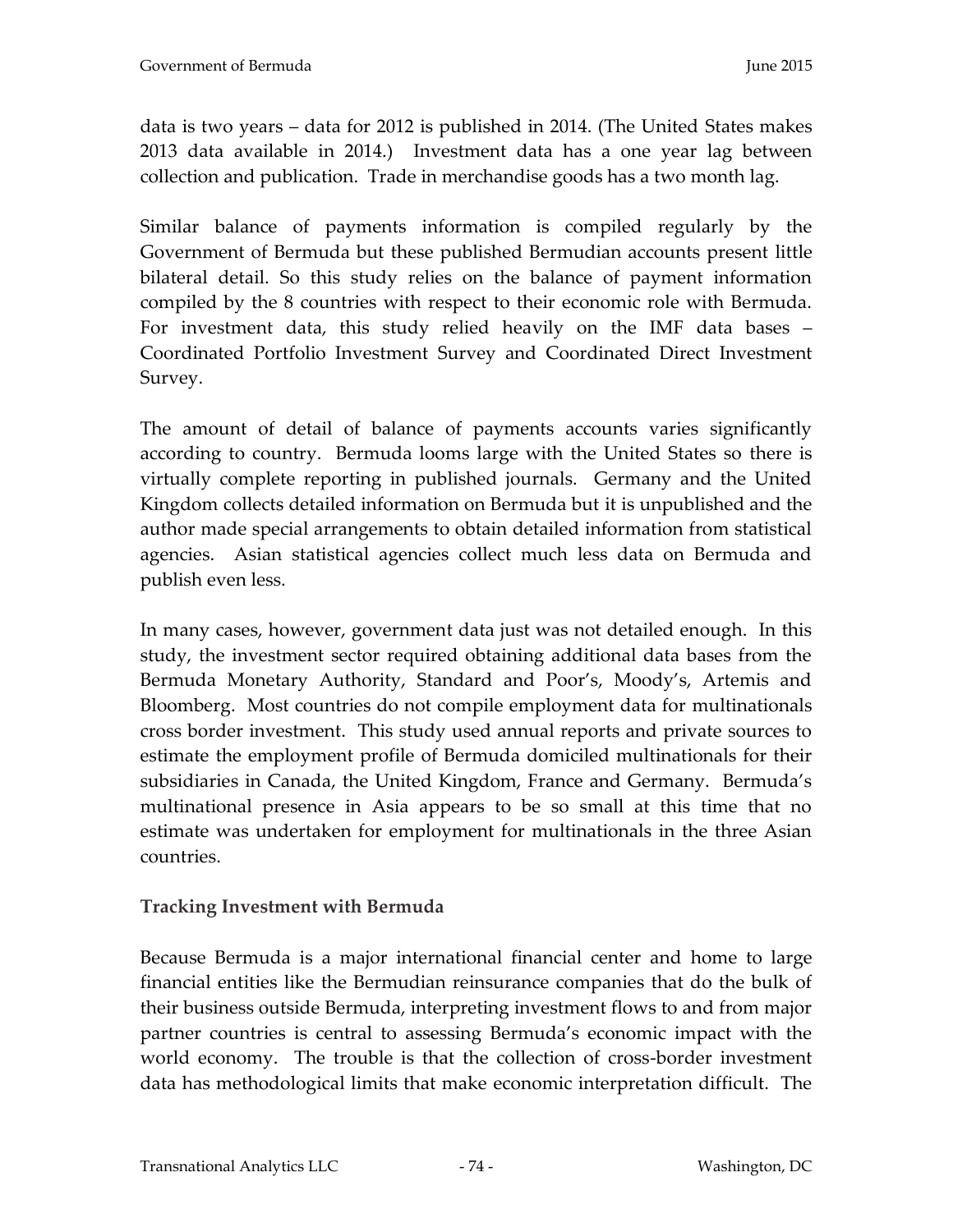Bank for International Settlements, the United Nations, national statistical agencies, the OECD, and the IMF all survey investment flows and all have the same problems. Countries that have capital controls like China have very poor data on financial flows – both legal and illegal. Territories like Hong Kong that collect data but are not sovereign have real problems defining where investment originates and where it flows. Countries that are microstates and also significant financial centers like Bermuda and Singapore collect their data according to "residency" as the IMF standards for data collection requires. But since a large amount of investment transactions are simply flowing through the international financial jurisdiction which may simply be performing "booking" or "funding" functions, it is difficult to interpret the impact of these large but undefined flows and positions. Since Bermuda is not a large cross-border banking jurisdiction, BIS reporting is not sufficient to capture the full \$500 billion investment position that Bermuda holds in the world economy.

The Coordinated Direct Investment Survey (CDIS) and the Coordinated Portfolio Investment Survey (CPIS) are worldwide statistical data bases led by the IMF designed to improve the availability and quality of data on investment by immediate counterpart economy. The concepts, coverage, valuation, and classification of data collected in the surveys are consistent with the sixth edition of the *Balance of Payments and International Investment Position Manual* (*BPM6*) and the fourth edition of the *OECD Benchmark Definition of Foreign Direct Investment.* 

The data quality has been improving over time as a result of countries' enhancements in the coverage (e.g., including data on special purpose enterprises (SPEs)), accuracy (e.g., correcting misclassifications in counterpart country allocation), and level of detail of the compiled direct investment data (e.g., identifying data corresponding to fellows enterprises). To further understand, what this investment between Bermuda and partner countries was doing, the author looked into several specific sectors in portfolio investment involving investment funds. Bermuda Monetary Authority data on insurance linked securities published quarterly gave insight to the direction and purpose of annual investment flows. Industry reports on asset securitizations like aircraft, their engines, helicopters, and shipping containers over time between Bermuda and partner countries were also relied upon. Further, specific insights and data were developed on microchip manufacturing investments between the United States Bermuda and China.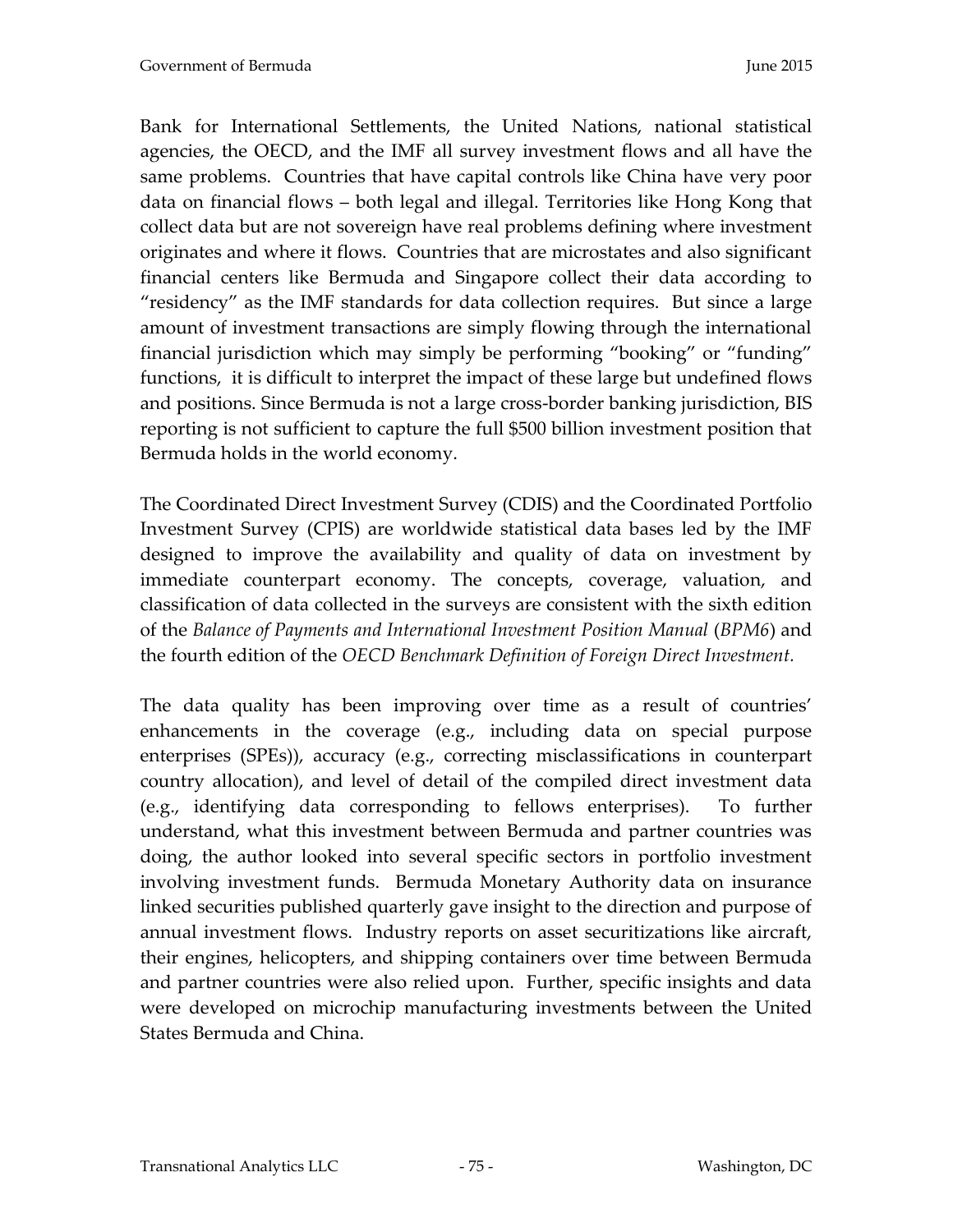# **Employment**

**T**his study describes the employment associated with U.S. exports of merchandise goods exports to Bermuda. In the same chapter, employment estimates are made related to cross-border services exports from the partner country to Bermuda. The methodology for relating total industry employment of exports to Bermuda is based on information developed by the U.S., UK, and Canada. For example, every year, the U.S. agencies estimate and publish total jobs for U.S. manufactured exports associated with the NAICS Industry Codes. The most recent data available on this subject is 2012. For other countries, the author undertook to compile employment data from public company sources for all affiliated companies in Bermuda for 2012.

The study also sought to estimate the U.S. jobs associated with international goods services transactions carried out by U.S. subsidiaries of Bermuda domiciled companies. This data is estimated by annual surveys carried out by the U.S. government of foreign direct investment in the United States. The most recent estimate was for 2009 with some more recent data for 2010. The methodology for these estimates is published in "U.S. Affiliates of Foreign Companies: Operations in 2009," Survey of Current Business, by Thomas Anderson, U.S. Bureau of Economic Analysis, August 2011.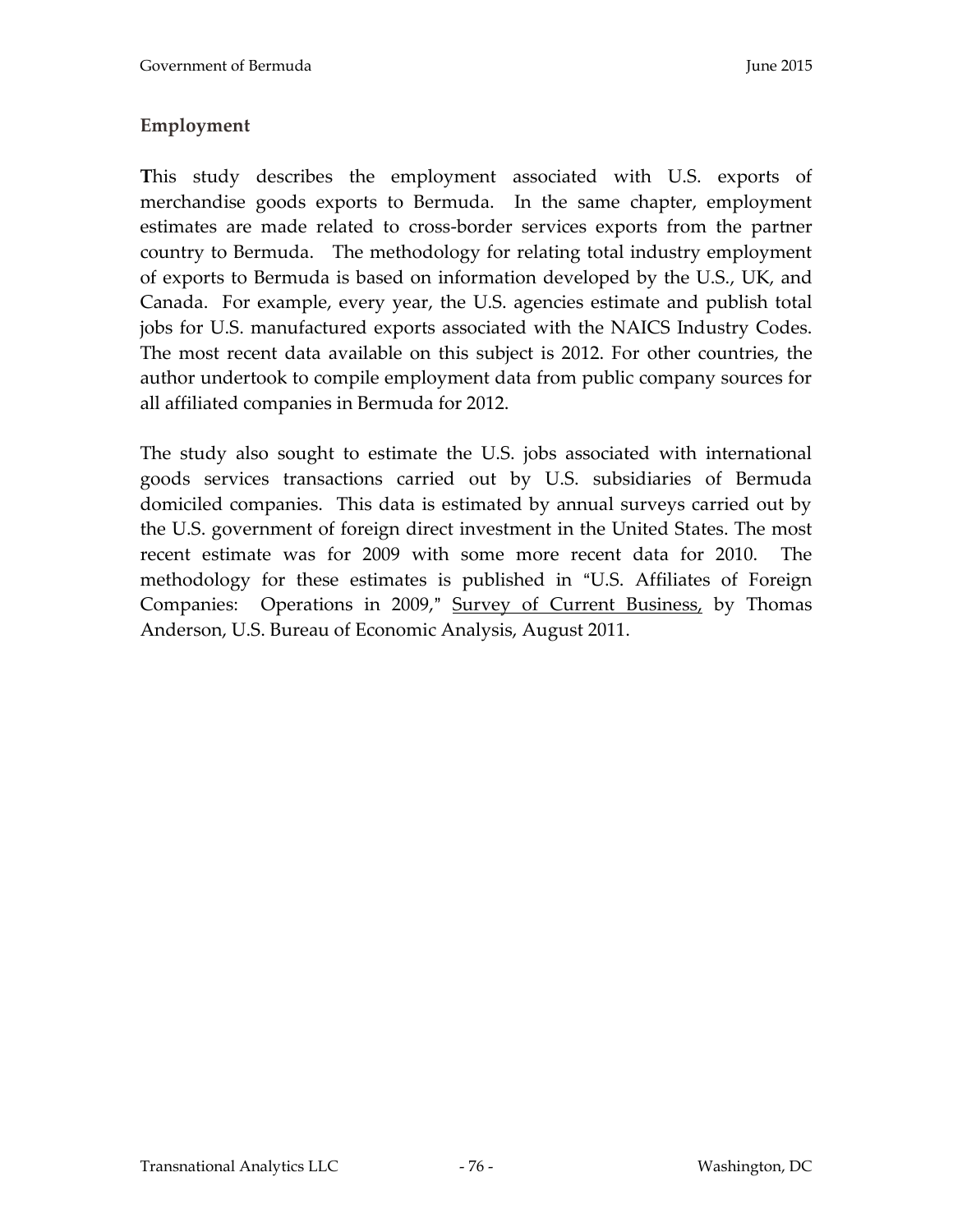#### **APPENDIX C: References and Sources**

This report was prepared by Transnational Analytics, Dr. Charles M. Ludolph

- 1. Aon Benfield, Insurance Linked Securities: Capita Revolution, September 2014, Hamilton.
- 2. Aon Benfield, Reinsurance Market Outlook: September 2014, Hamilton and London.
- 3. Artemis Newsletter, multiple issues and newsletters. 2010-2015.
- 4. Association of Bermuda Insurers and Reinsurers (ABIR), UK Parliament Treasury Committee Inquiry into Offshore Financial Centers, April 30 Questions with Answers, 2012. London.
- 5. Association of Bermuda Insurers and Reinsurers (ABIR), "Bermuda Provides Essential Insurance that Supports the UK Economy," unpublished fact sheet. 2012, Hamilton, Bermuda.
- 6. Association of Bermuda Insurers and Reinsurers (ABIR), "Overview of Bermuda Insurers Economic Commitment to Europe: 2012." Power Point, Bermuda.
- 7. Bank of International Settlements, Locational Banking Statistics, with Guidelines, Available Online, Accessed December 2014. Basel, Switzerland.
- 8. Bermuda Monetary Authority, Regulatory Update, October 2014. Hamilton, Bermuda.
- 9. Bermuda Monetary Authority, Annual Report, 2013, April 2014. Hamilton.
- 10. Bermuda Registry of Shipping. St Georges, Bermuda 2009.
- 11. Bloomberg websites, "LNG Tankers Scheduled to Dock in British, Belgian Ports: Monthly 2000-2012." See also Reuters websites for 2013. And Maritime Connector website for 2014. Accessed January 2015
- 12. Bodulus, Carl T. "The Internationalization of the Securities Markets," The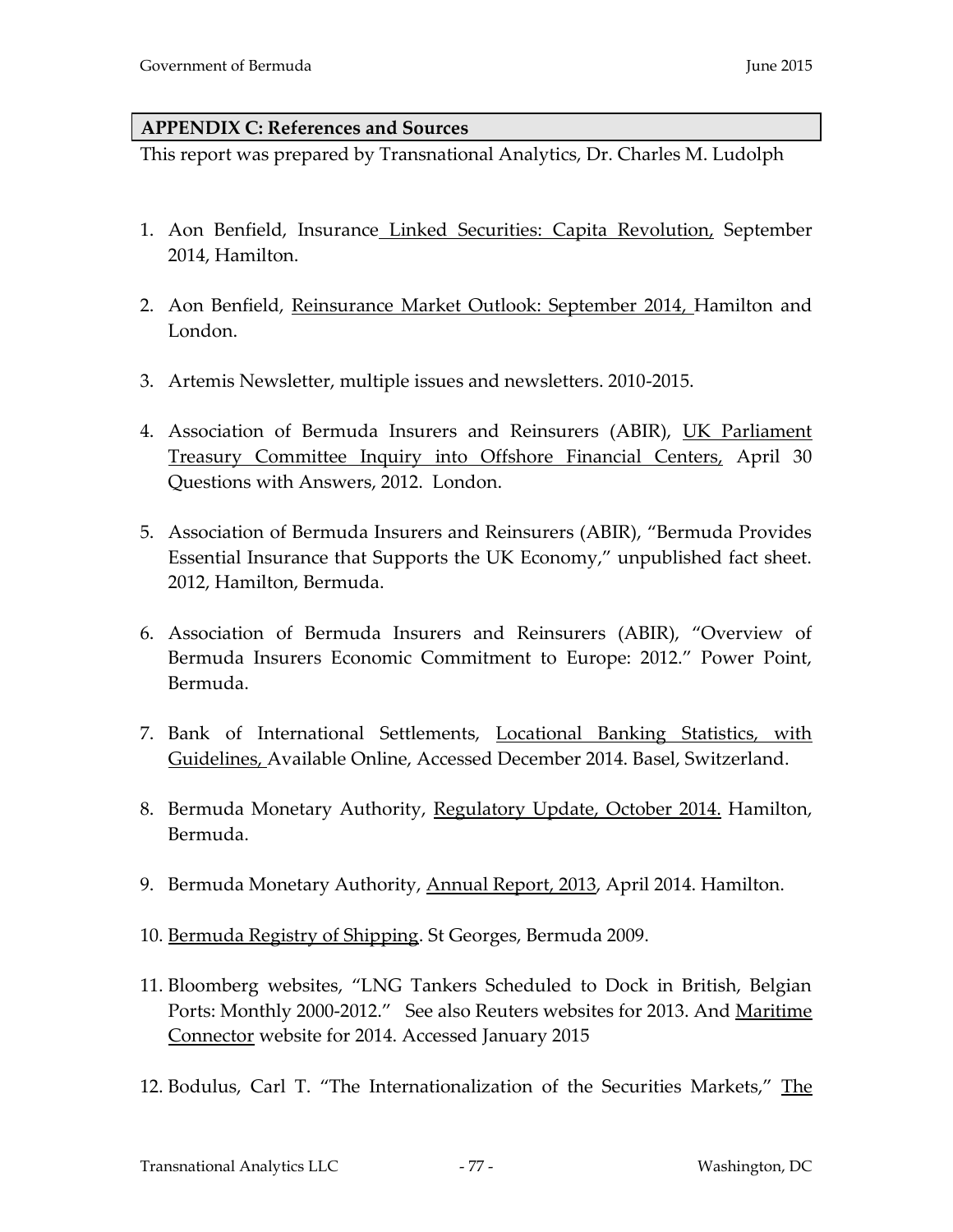Business Lawyer, Vol 29, March 1974, Washington, D.C.

- 13. Being Capital Corporation, Current Aircraft Finance Market Outlook: 2014- 2018. USA, 2014.
- 14. Burn, Gary, Re-emergence of Global Finance, Palgrave, London, 2005.
- 15. Connery, Jason, Seth green, and Kimberly Tan Majure. "Current Status of U.S. Tax Treaties and International Tax Agreements," International Journal, Tax Management, 2014.
- 16. Conyers Dill and Pearman, Bermuda as a Centre for the Financing and Registration of Aircraft, 2013, Hamilton, Bermuda.
- 17. Dewitte, Dirk, Deloitte Tax Notes International, The Use of Various Jurisdictions for Investment in China, August 2010.
- 18. Dixon, Liz, "Financial Flows via Offshore Financial Centres as Part of the International Financial System," Financial Stability Review, pp105-116, Bank of England, London.
- 19. Dorfmueller, Pia, Tax Planning for U.S. MNCs with EU Holding Companies. Kluwer Law International. The Hague. 2003.
- 20. Duffy, Catherine R., Held Captive, A History of International Insurance in Bermuda. Toronto: Oakwell Boulton; (2004)
- 21. Elliott, William P. A Guide to Captive Insurance Companies (Part I), Journal of International Taxation, April 2005
- 22. Ernst&Young, London and Bermuda Journal. Edition 11, London, 2012.
- 23. Foad, Hisham, The Determinants of Offshore Financial Center Investment. San Diego University, June 2012, San Diego, California.
- 24. Gonzalez, M. and A. Schipke, "Bankers on the Beach" Finance and Development, 48(2), pp 42-45. Washington DC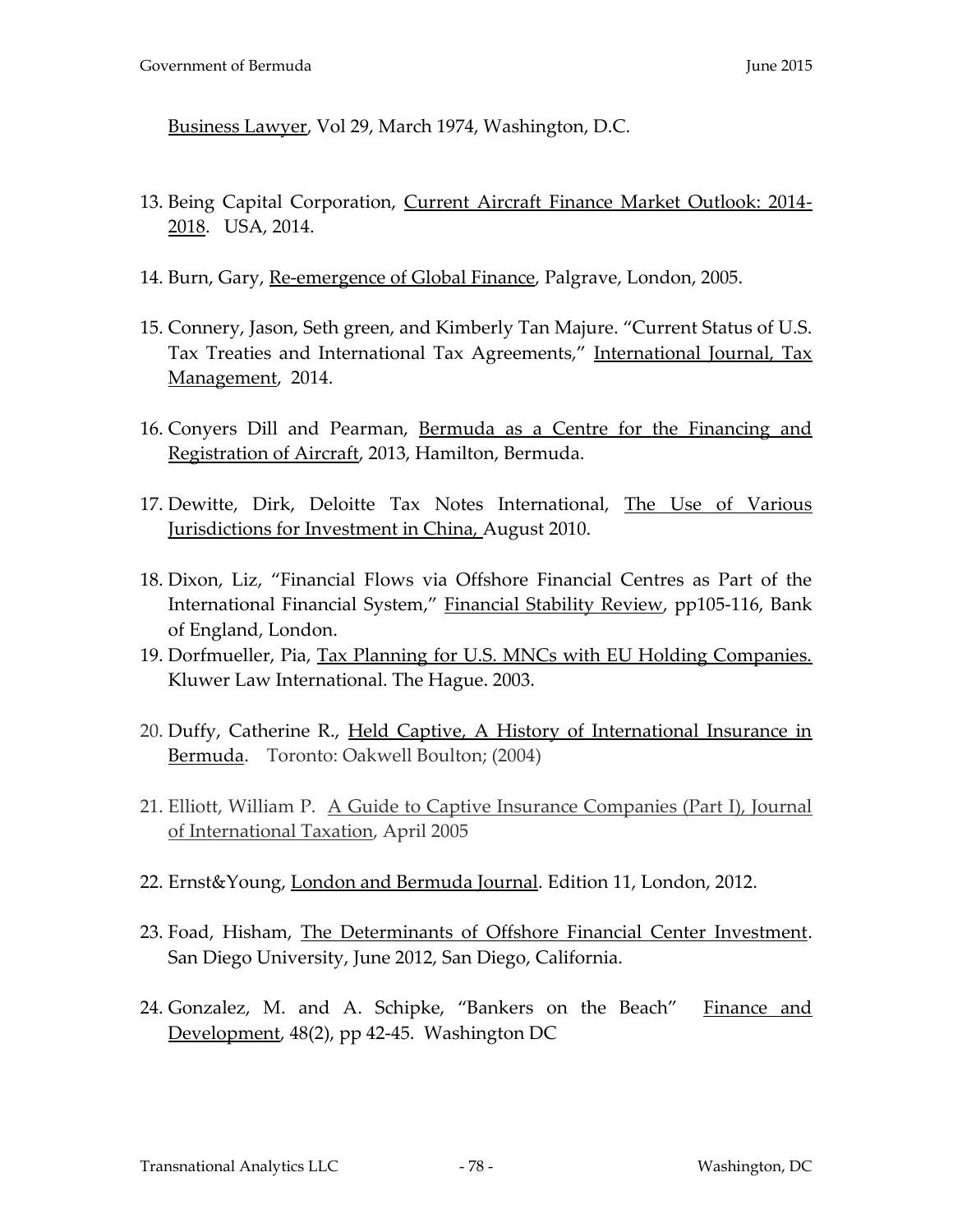- 25. Government of Bermuda, Department of Maritime Administration, History of the Bermuda Registry of Shipping. St Georges, Bermuda 2009.
- 26. Government of Bermuda, Department of Maritime Administration, Data Base Stats Ships. St Georges, Bermuda 2009.
- 27. Government of Bermuda, Ministry of Finance, National Economic Report of Bermuda, 2013 February 2014, Hamilton.
- 28. Government of Bermuda, Cabinet Office, Department of Statistics. "Q2 2014 Highlights." Quarterly Bulletin of Statistics, Hamilton, Bermuda
- 29. Government of Bermuda, The Cabinet Office, Department of Statistics, Gross Domestic Product, 2013 Highlights, , September 2014, Hamilton, Bermuda.
- 30. Government of Bermuda, Department of Maritime Administration, History of the
- 31. Government of Bermuda, Department of Maritime Administration, Data Base Stats Ships. St Georges, Bermuda 2009.
- 32. Government of Germany, Statistisches Bundesamt, Deutsche Bundesbank, Balance of Payments Statistics, December 2014, Frankfurt am Main, Germany, December 2014.
- 33. Government of People's Republic of China, Hong Kong SAD, Census and Statistics Department, Report on Hong Kong Trade in Services Statistics for 20120. Hong Kong China February 2014.
- 34. Government of Singapore, Department of Statistics, Singapore's International Trade in Services, 2012, undated in 2014, Singapore.
- 35. Government of the United Kingdom, Office of National Statistics, Rachel Birt & Helen Dinsdale, International Trade in Services 2010. London, England. March 2012.
- 36. Government of the United Kingdom, The Pink Book, Balance of Payments. July 31, 2013, London.
- 37. Government of United Kingdom, HM Revenue & Customs, Non-EU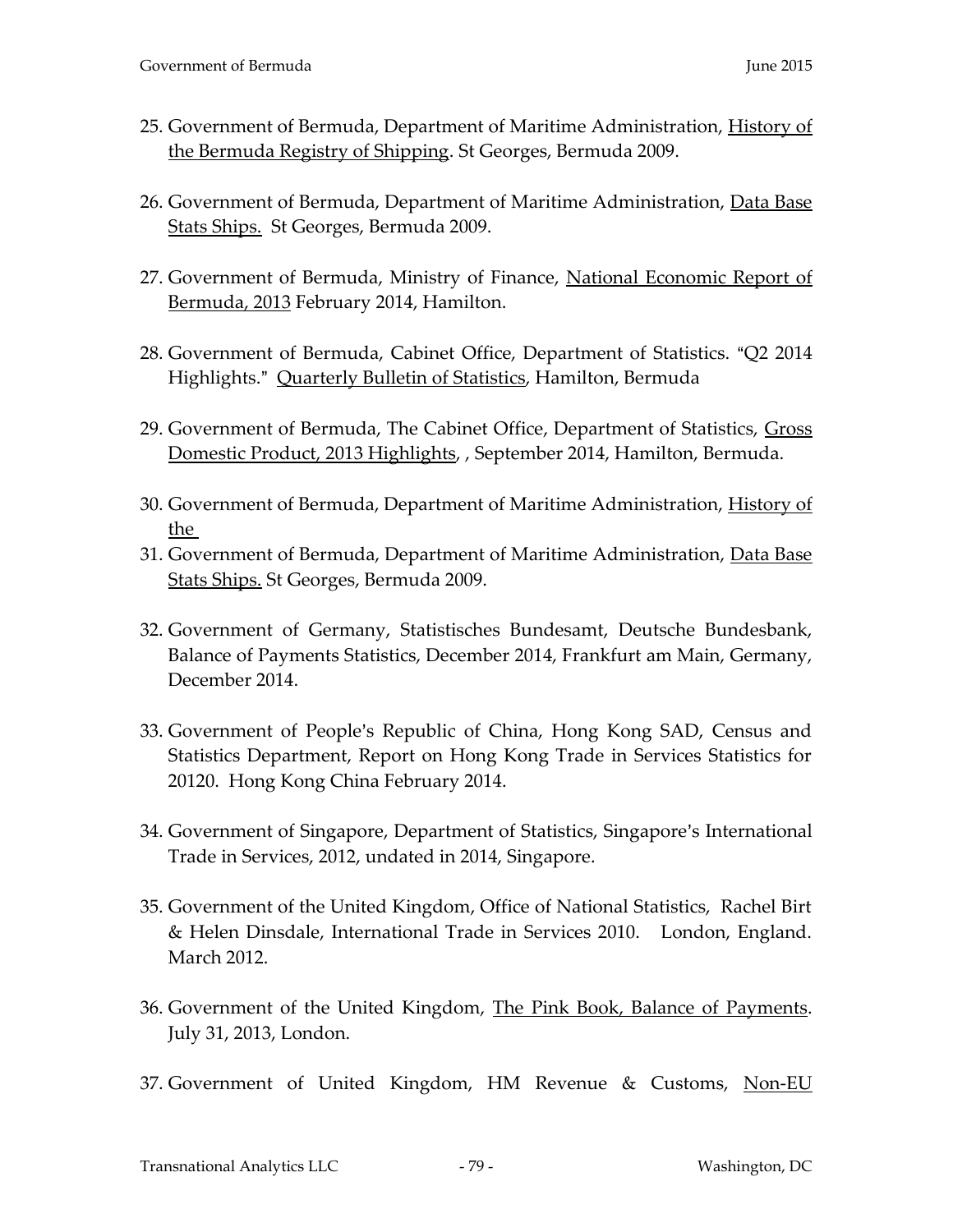Overseas Trade Statistics – December 2014 and UKTradeinfo internet database., London.

- 38. Government of United Kingdom, Office of National Statistics, website, Foreign Direct Investment 2013, and other tables. 2008, 2010, and 2011 and UKTradeinfo internet database. International Services Trade data special requested data for 2000-2006.
- 39. Government of United Kingdom, Office of National Statistics, Business Monitor MA4: Foreign Direct Investment 2012, ed. Keith Wilkie. Copyright 2014, London.
- 40. Government of United Kingdom, Natural Gas Imports. Tables ET 4.3 and ET 4.4 Gas Imports by LNG Terminals. DECC.GSI.GOV.UK website, London.
- 41. Gron, Anne, and Andrew Winton, "Risk Overhang and Market Behavior," September 1999.
- 42. Haberly, Daniel and Wojcik, Dariusz, "Tax Havens and the Production of Offshore FDI: An Empirical Analysis" (April 17, 2013). University of Oxford, School of Geography and the Environment. Working Papers in Employment, Work and Finance, No. 13-02.
- 43. Hartwig, Robert P., Insurance Information Institute, Financial and Market Impacts of Hurricanes on Property and Casualty Insurers, April 2005
- 44. Hines, J.R., International Finance Centers and the World Economy. Society of Trust and Estate Practitioners, London Great Britain, 2009.
- 45. Holland, David M. "A Brief History of Reinsurance", Reinsurance News. Society of Actuaries Issue 65, February 2009, London.
- 46. Hollingshead, Ann, Privately Held, Non-Resident Deposits in Secrecy Jurisdictions. Ford Foundation, March 2010. Washington, D.C.
- 47. Hooley, John, "Bringing Down the Great Wall? Global Implications of Capital Account Liberalization in China," Quarterly Bulletin, BIS, 2013 Q4, Basel.
- 48. Insurance Insider, The Insurance Newsletter, January 2013 , London.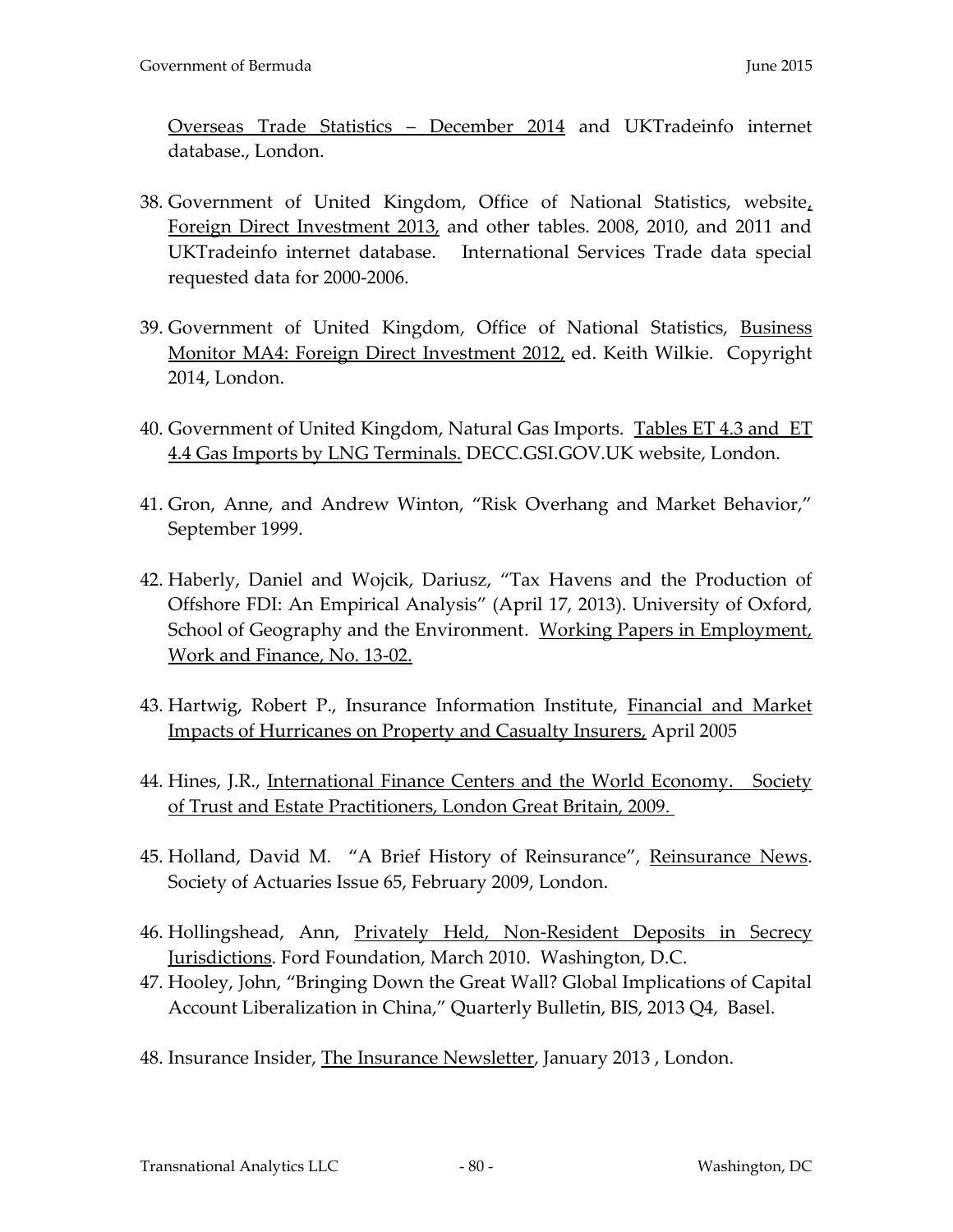- 49. Insurance Information Institute, A Firm Foundation: How Insurance Supports the U.S. Economy. New York, New York, 2009.
- 50. Insurance Information Institute, Catastrophes: U.S., New York, New York, undated.
- 51. International Association of Insurance Supervisors, Issues Paper on the Regulation and Supervision of Captive Insurance Companies, [www.iaisweb.org,](http://www.iaisweb.org/) October 2006.
- 52. International Monetary Fund, Coordinated Direct Investment Survey, Accessed Online December 2014, Canada, China, Mainland; China, Hong Kong; France; Germany; Ireland; Singapore; United Kingdom; United States. Washington DC.
- 53. International Monetary Fund, Coordinated Portfolio Investment Survey, Accessed Online, December 2014, Canada, China, Mainland; China, Hong Kong; France; Germany; Ireland; Singapore; United Kingdom; United States. Washington DC.
- 54. International Monetary Fund, Offshore Financial Centers: IMF Background Paper, June 23, 2000, Washington DC.
- 55. Johnson, Martin and Chris Rasmussen, "Jobs Supported BY Exports 2013: an Update " Background paper on Trade.gov, U.S. International Trade Administration, February 24, 2014.
- 56. Langer, Marshall J. "The Outrageous History of Caribbean Tax Treaties with OECD Member States," Tax Notes International, June 2002, Washington.
- 57. Marsh & McLennan and Guy Carpenter & Company. Lloyd's of London: A Vision for Targeted Growth, London, August 2012.
- 58. Marsh Risk Management Research, 2014 Captive Benchmark Report. London, Chicago.
- 59. Marsh & McLennan and Guy Carpenter & Company. Bermuda Reinsurance Market: 2008, Hamilton, 2009.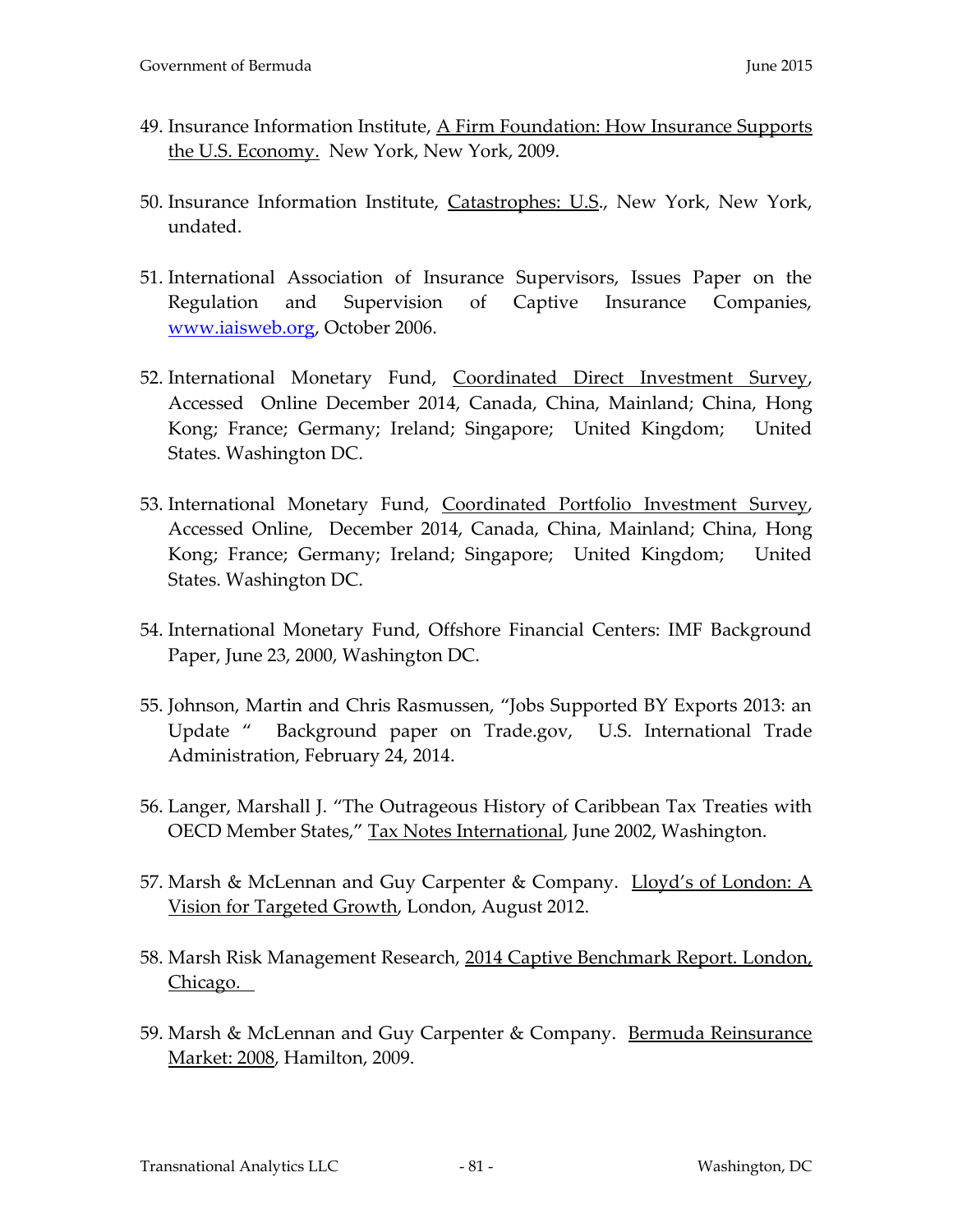- 60. McCauley, Robert N. Christopher Upper and Agustin Villar, "Emerging Market Debt Securities Issuance in Offshore Centres, Bank of International Settlements Quarterly Review, September 2013, Basel Switzerland.
- 61. Milligan-Whyte, John. Creating Global Joint Ventures with China's Emerging Mega Multinational Corporations. Bermuda Chamber of Commerce, 2007.
- 62. Mizen, Paul, Frank Packer, Eli Remolena, and Serafeim Tsoukas, "Why do Firms Issue Abroad? Lessons from Onshore and Offshore Corporate Bond Finance in Asian Emerging Markets. BIS Working Papers. No 40, December 2012, Basel.1
- 63. Organization of Economic Cooperation and Development (OECD), EBOPS 2010, Trade In Services By Partner Country. Paris, France. 2014.
- 64. Ouddeken, Frank E.M., IMF Committee on Balance of Payments Statistics, Direct Investment Technical Expert Group, Special Purpose Entities and the measurement of FDI, March 2005. De Nederlandsche Bank,
- 65. Owens, Jeffrey, Written Testimony Before the Senate Finance Committee on Offshore Taxation, May 3 2007, Washington, D.C.
- 66. Pascale, James, Joseph Esposito, and Isiah Toback, Current Trends in Aircraft ABS, 2014. ABA Aircraft Financing Subcommittee, April 2014.
- 67. Palan, Ronen, Richard Murphy, Christian Chavagneux, Tax Havens, How Globalization Really Works. Cornell University Press, 2010.
- 68. Palan, Ronen & Nesvetailova, A. (2014) "Elsewhere, Ideally Nowhere: Shadow Banking and Offshore Finance", Politik, 16(4), pp26-34.
- 69. PWC, Aviation Finance, 2013.
- 70. Rasmussen, Chris and Elizabeth Schaefer, "Jobs Supported by Export Destination 2013" Background Paper on Trade.gov. U.S. International Trade Administration. July 7 2014.
- 71. Reinsurance Association of America, Reinsurance Underwriting Report, Statutory Results, RAA website, www.reinsurance.org, December 31, 2014.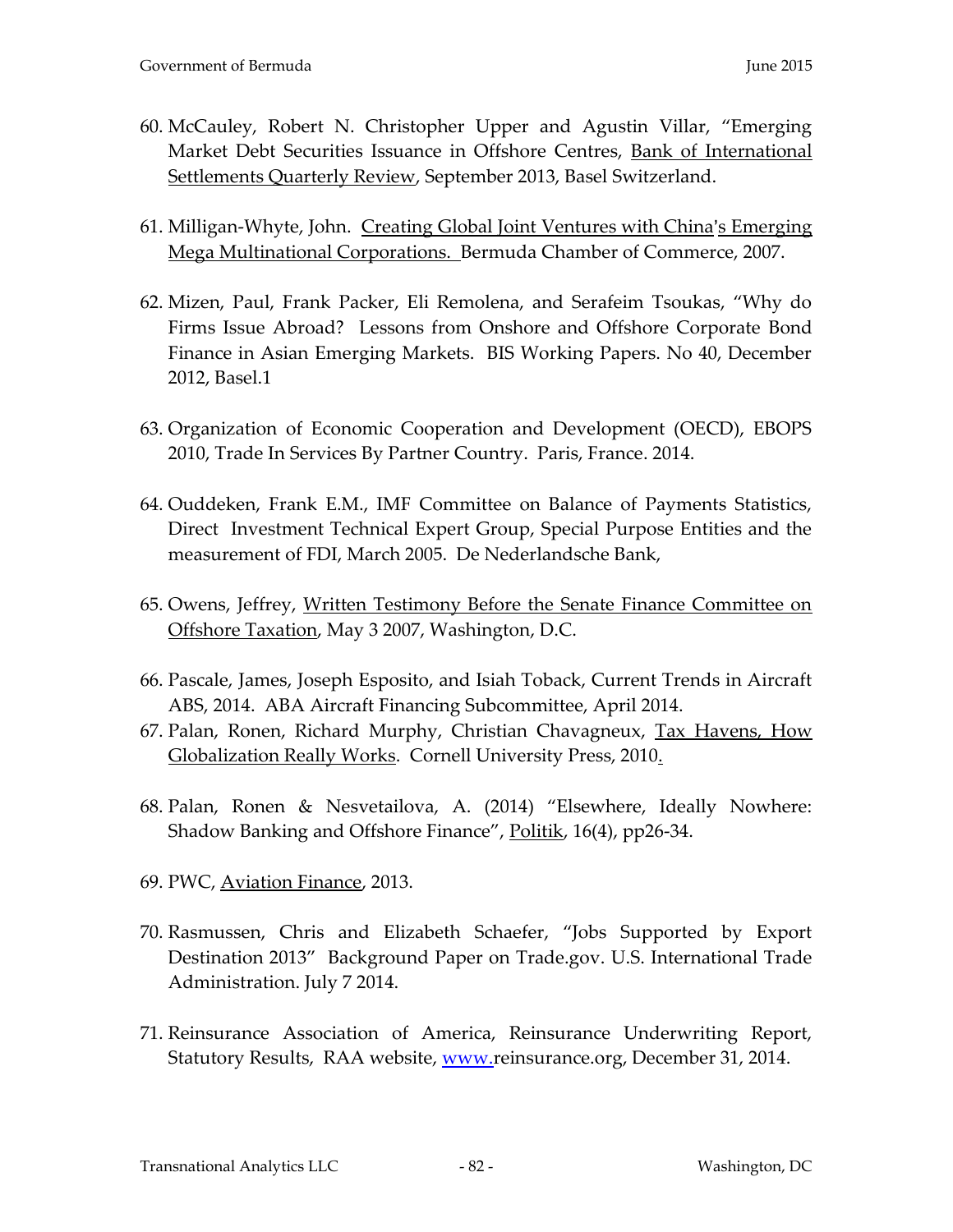- 72. Reinsurance Association of America, Offshore Reinsurance in the U.S. Market 2013 Data, September 2014. Washington, D.C.
- 73. Rose, Andrew K, and Mark Spiegel. "Offshore Financial Centers, Parasites or Symbiants", Economic Journal, Vol 117 No 523, pp 1310-35. 2007.
- 74. Santomenno, Sandra, Lin, Steven, and O'Reilly, Kate. Proactive Management of Asbestos Liabilities, Towers Perrin (Towers Watson) Emphasis Journal, 2008.
- 75. Schenk, Catherine R., "Summer in the City: Banking Failures of 1974 and the Development of International Banking Supervision." The English Historical Review. Oxford Online, 2014.
- 76. Shipbuilding History.com website, LNG Carriers in Service or Under Construction, March 1, 2013.
- 77. Sun, Sean. What You Need to Know about Chinese Stocks. Rising Star Portfolio Series, www.fool.com. November 2010.
- 78. UK Insurance Industry Working Group. Vision of the Insurance Industry in 2020, July 2009, London.
- 79. U.S. Congressional Research Service, Deepwater Horizon Oil Spill Disaster: Risk, Recovery, and Insurance Implications. Rawle O. King. July 12, 2010. Washington DC.
- 80. U.S. Department of Commerce, U.S. Bureau of Census and International Trade Administration, Total Jobs Supported by Manufactured Exports, 2007. Washington, DC 2010.
- 81. U.S. Bureau of Census, U.S. Exports to and Imports from Bermuda, 2007 to 2014. Washington DC.
- 82. U.S. Bureau of Economic Analysis, Raymond Mataloni Jr. "Activities of U.S. Multinational Enterprises in 2014" Survey of Current Business, August 2014, Volume 94/8, pages 1-22. Washington DC